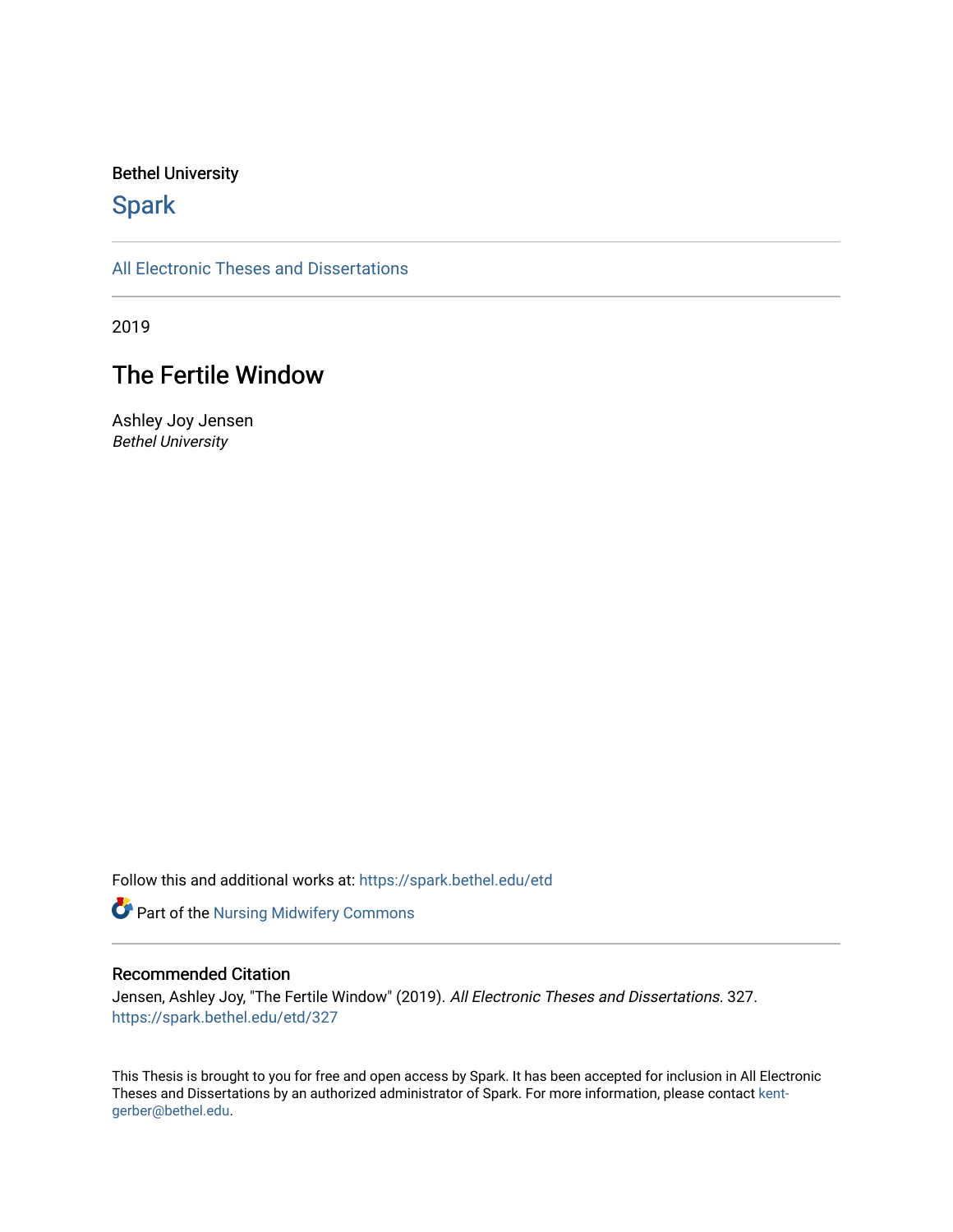# THE FERTILE WINDOW

A MASTER'S PROJECT SUBMITTED TO THE GRADUATE FACULTY OF THE GRADUATE SCHOOL BETHEL UNIVERSITY

BY

## ASHLEY JENSEN

IN PARTIAL FULFILLMENT OF THE REQUIREMENTS

FOR THE DEGREE OF

MASTER OF SCIENCE IN NURSING

MAY 2019

BETHEL UNIVERSITY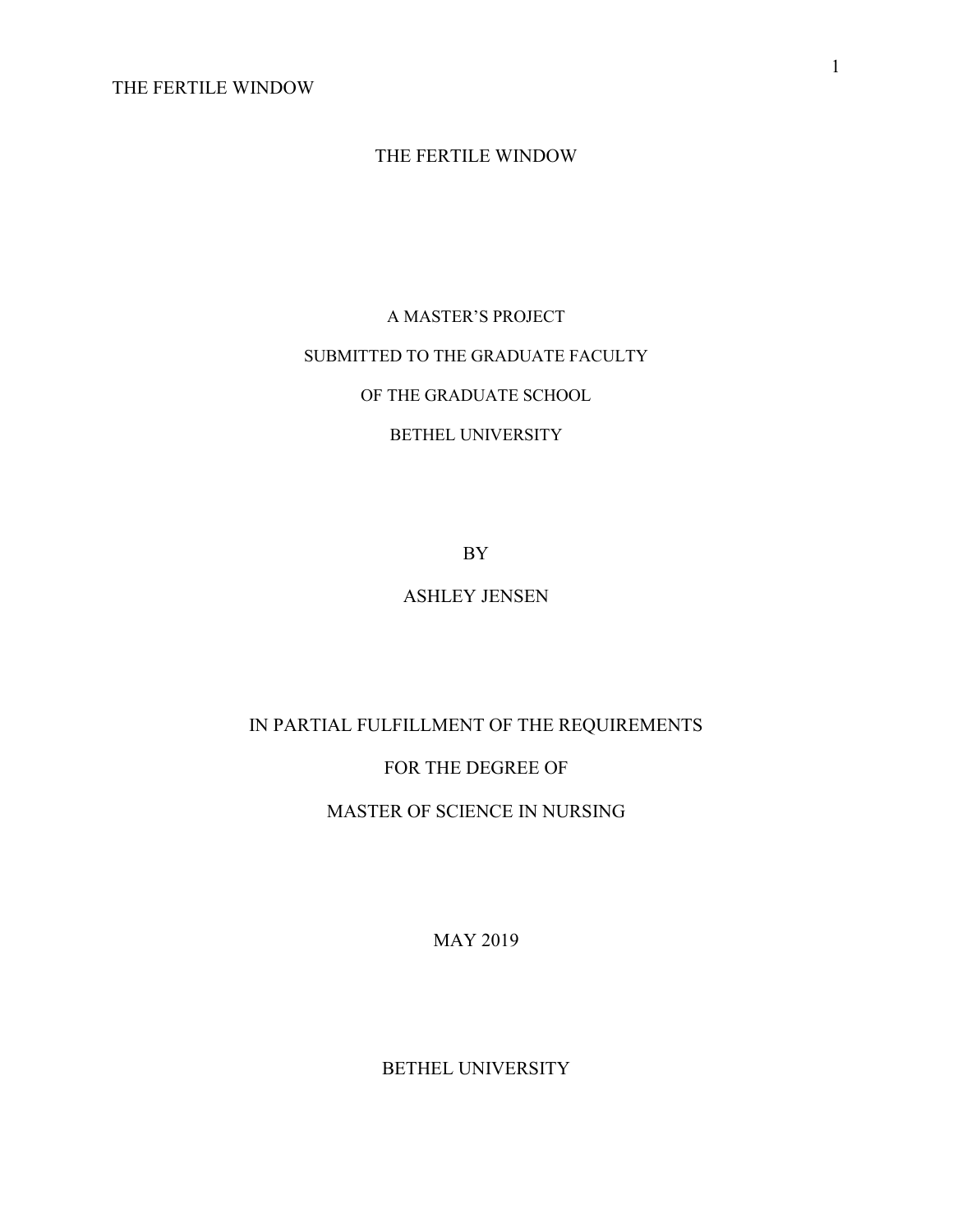The Fertile Window

Ashley Jensen

May 2019

Approvals:

| Project Advisor Name: Dr. Jane Wrede, PhD, APRN, CNM                     |
|--------------------------------------------------------------------------|
| Project Advisor Signature:<br>ano Usuale                                 |
| Second Reader Name: Katrina Wa, MSN, APRN, ØNM                           |
| Second Reader Signature:                                                 |
| Director of Nurse-Midwifery Program Name: Dr. Jane Wrede, PhD, APRN, CNM |
| ane Wucle<br>Director of Nurse-Midwifery Program Signature:              |
|                                                                          |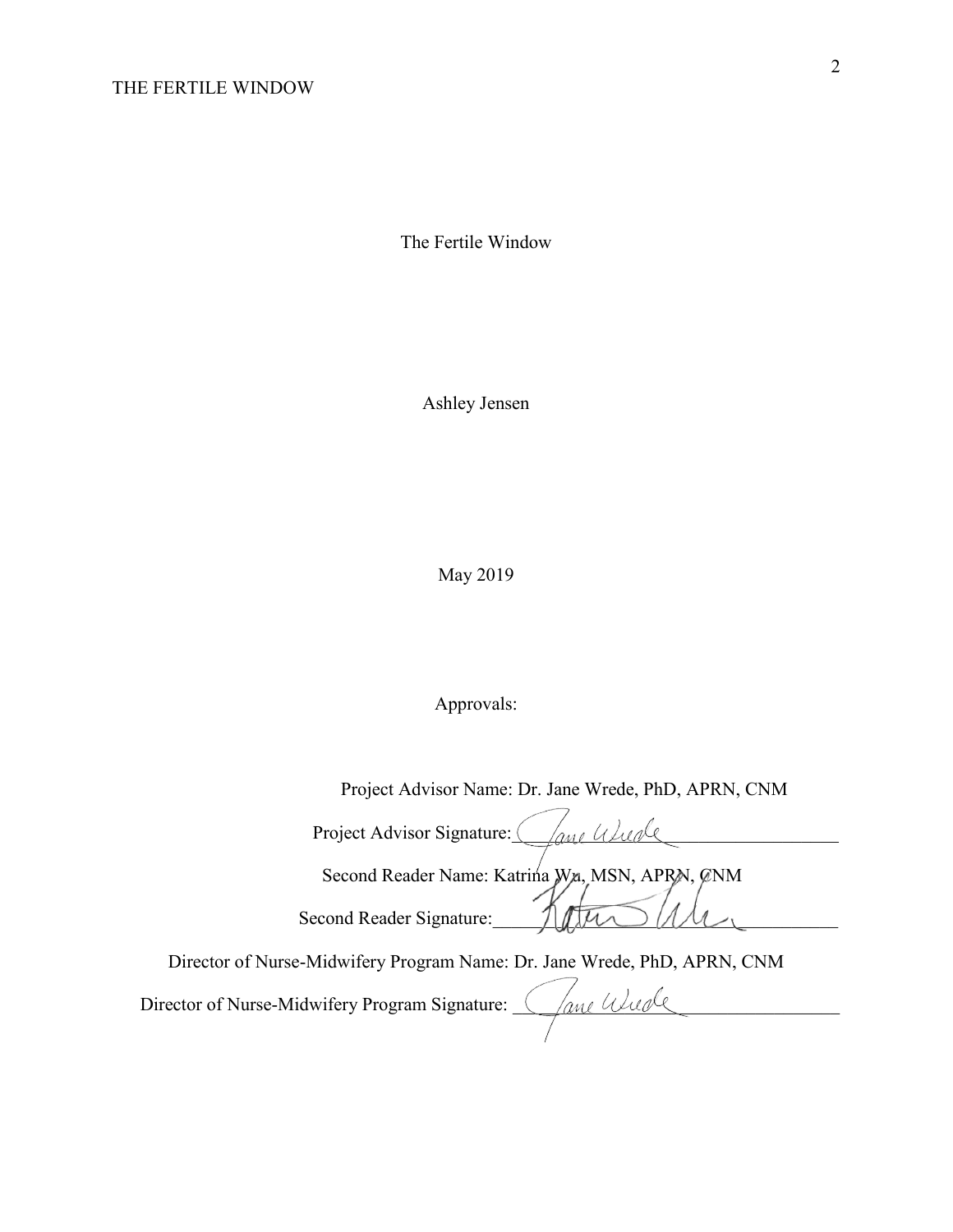#### Acknowledgments

There are so many people who made not only this paper, but also the completion of this degree as a nurse-midwife possible. First, without my Savior, Jesus, I know I would not have been able to endure to the end. His faithfulness through each step of the journey is profoundly evident. He who began a good work in me will see it to completion!

Second, I would not have even applied to midwifery school, let alone made it to the end without my loving, encouraging, and supporting husband, Bryce. You are my rock. You supported me more than anyone and have made so many sacrifices for me and our sweet Annalise along the way, even though you also have your own work stress. I will never know how I got so lucky to have you as my husband, but I praise God that He found enough favor to give you to me.

To the rest of my family, thank you for your support. I know you have not seen much of me or had much quality time with me over the past two years, but you never stopped cheering me on and praying with me through the struggles and hardships, especially you, Mommy. You will never know how much your love of my sweet daughter, Annalise, means to me. I never worry when she is with you through all my clinical hours. Also, knowing I was surrounded in prayer by you each day gave me confidence to keep my head up and keep going.

I would also like to acknowledge Catie Obosky, my first preceptor, who instilled such confidence in me from the beginning. I learned so much from you and I am so grateful that we are still friends. Also, thank you for your enthusiastic support of my dreams and never judging me for my convictions.

Additionally, I want to give a special word of thanks to Dr. Julie Ann Vingers for her support during the hardest season of my life. I will never forget your words of encouragement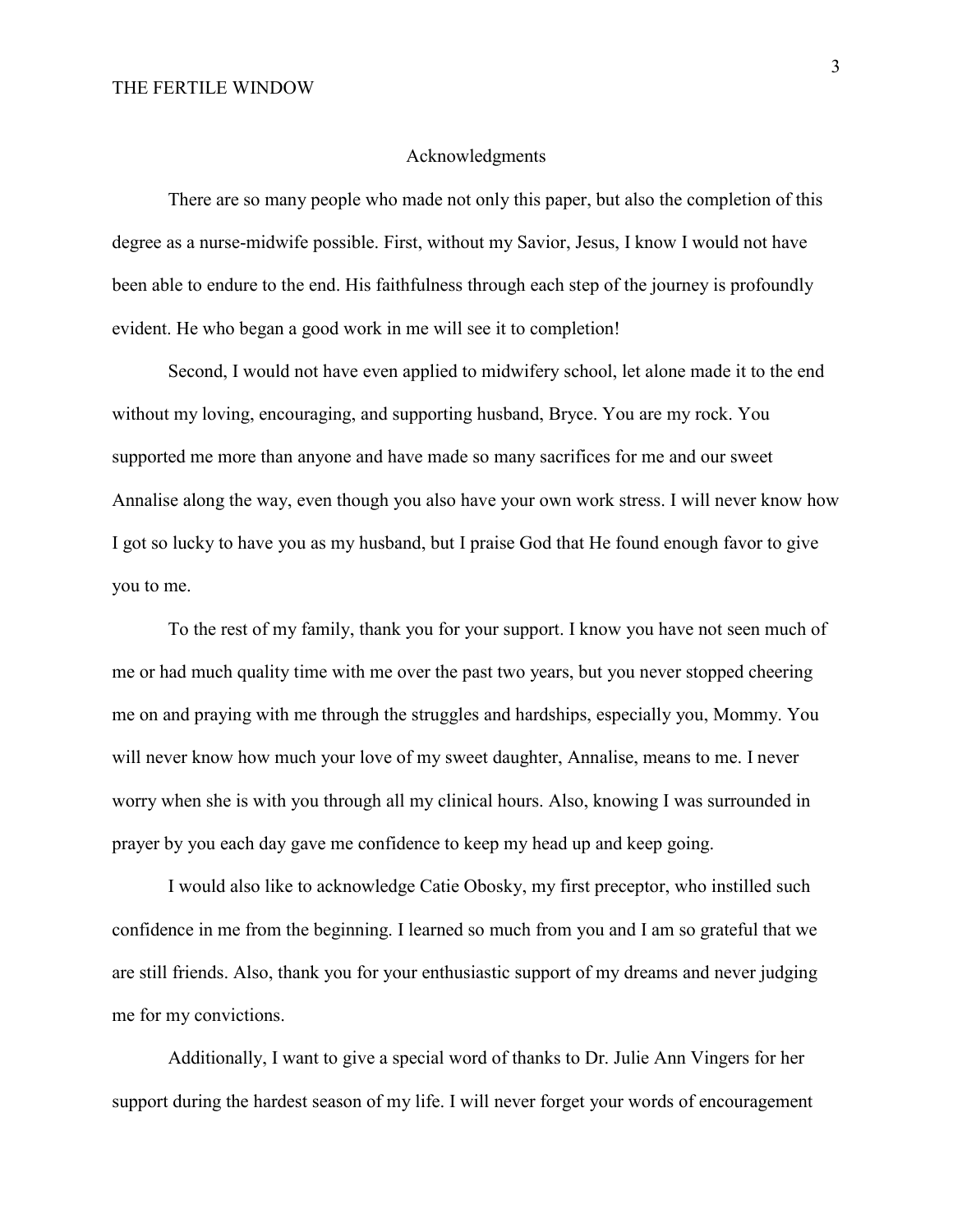and support, for without them I am certain I would not have continued with the nurse-midwifery program. Thank you for not pressuring me to abandon my convictions, but rather helping me prepare for my future. You gave me confidence to keep going, and I still hear your sweet words in my head some days. Thank you!

Finally, to Dr. Jane Wrede who was so patient in helping me choose my topic and sent me in the right direction for this paper. I am certain this paper would not have been nearly as good without your guidance and expertise.

Ashley Jensen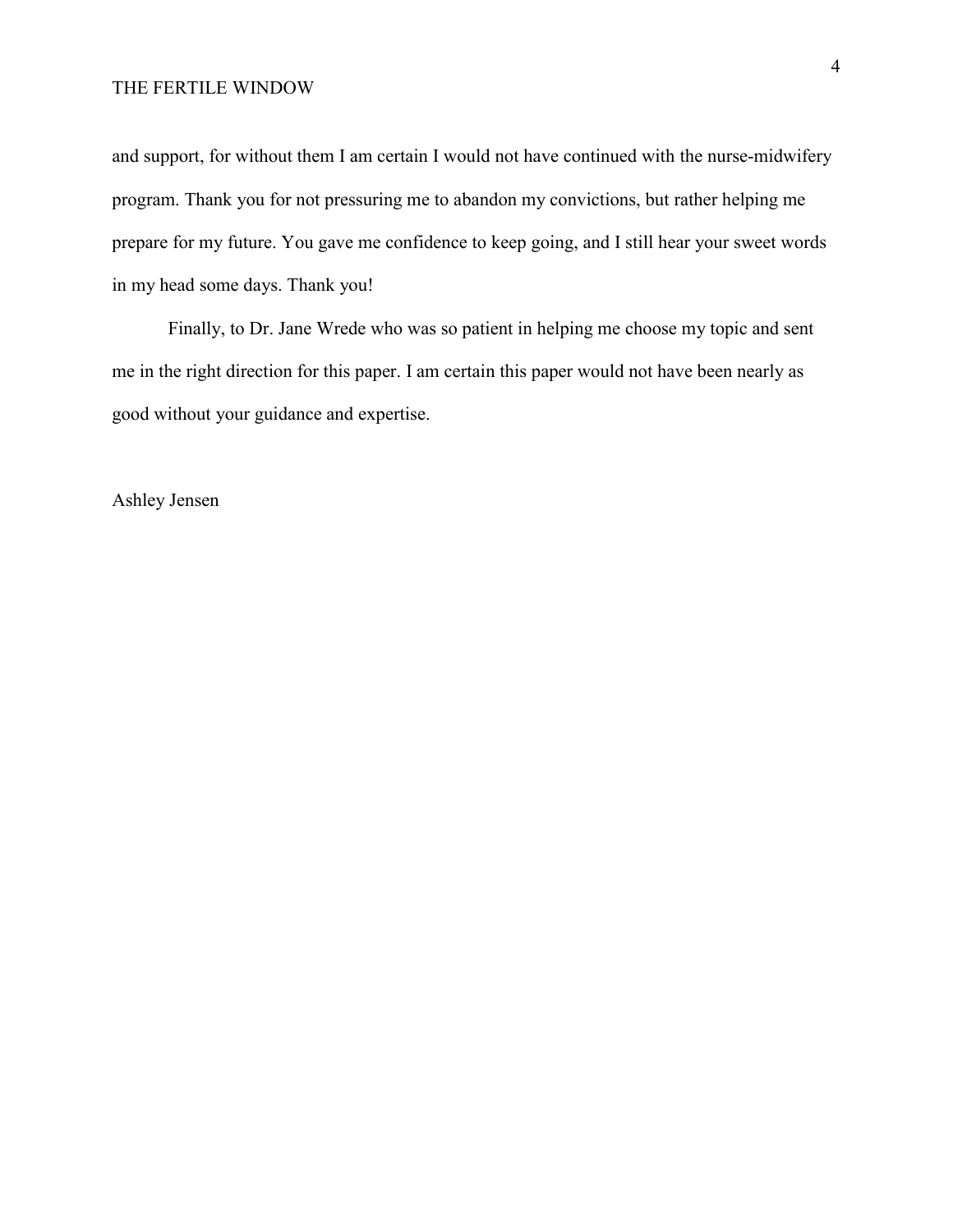#### Abstract

**Purpose:** The purpose of this paper is to examine various biological indicators and tracking methods to determine which are the most accurate in identifying the fertility window for reproductive-aged women.

**Theoretical Framework:** The Health Belief Model is used to analyze health-related behaviors to guide health interventions. This model recognizes that humans are rational and make decisions in a complex and intricate manner. This model is useful in looking at different methods of fertility identification. In using the model, different approaches to decision making can be analyzed to determine what factors influence women to choose different methods of fertility tracking.

**Research articles:** Twenty-three research articles were extensively studied to answer the question of which biological indicators and tracking methods are most accurate at identifying the fertile window in reproductive-aged women.

**Results:** Whether the woman has regular or irregular cycles is a major determinant of what method can be successfully utilized. Additionally, the woman's desire to achieve a pregnancy and her preference regarding intensity of the necessary training are significant factors in choosing a method. Use of two biologic indicators is discussed as some research points to this being the most effective. Finally, recommended web and mobile applications are discussed with a word of caution regarding their use.

**Implications for Research and Practice:** Because research in this area is limited, of low quality, and inconsistent in its findings, it is crucial for nurse-midwives to have the knowledge of the various biological indicators and tracking methods that a woman can use to identify her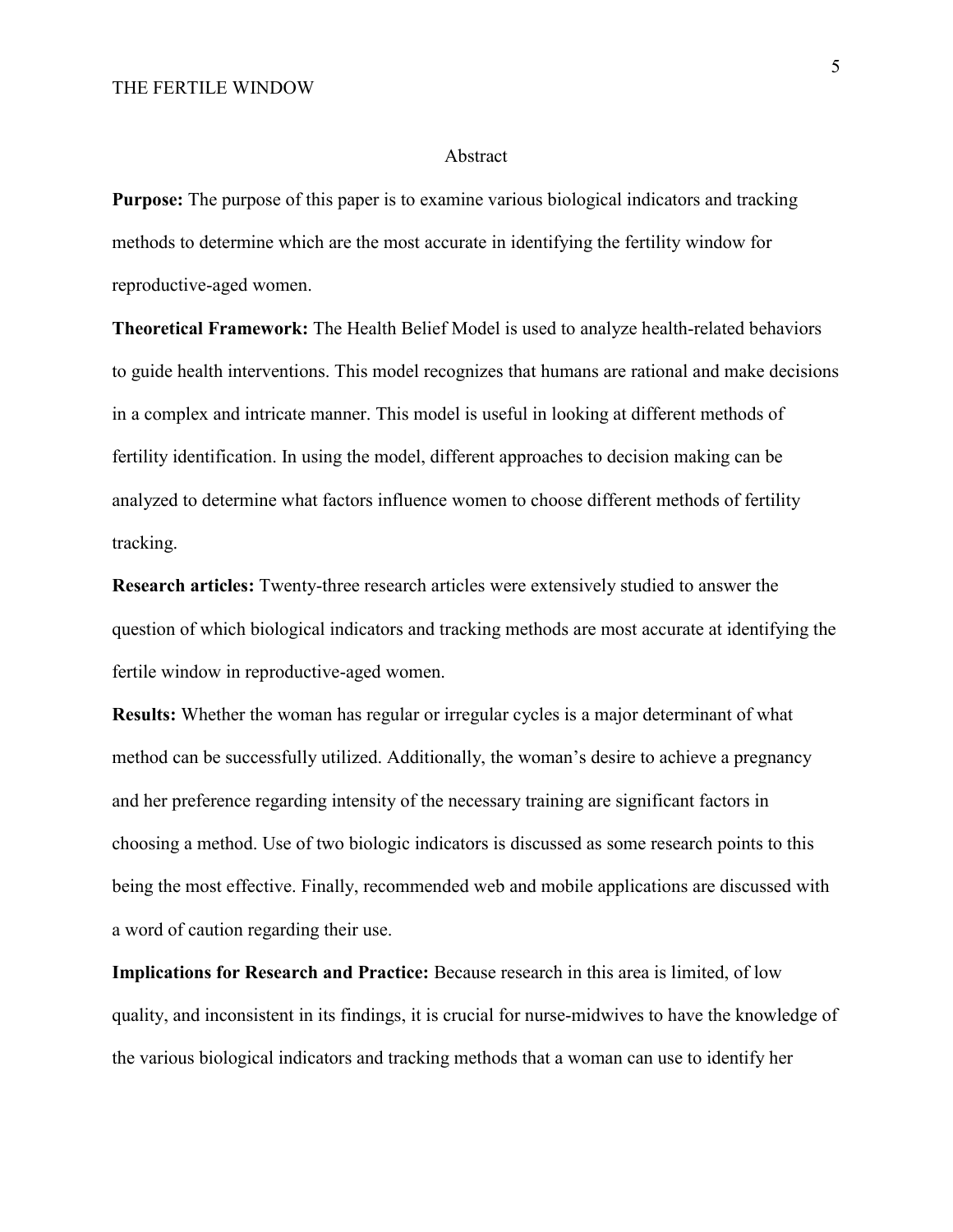fertile window. A decision tree was developed and included for the nurse-midwife to guide a woman in selecting a method that would be most appropriate for the woman to use.

*Keywords:* fertile window; fertile phase; ovulation detection; ovulation prediction; ovulation identification; fertility awareness-based methods; natural family planning; biological markers; certified nurse-midwife; achieving pregnancy; avoiding pregnancy.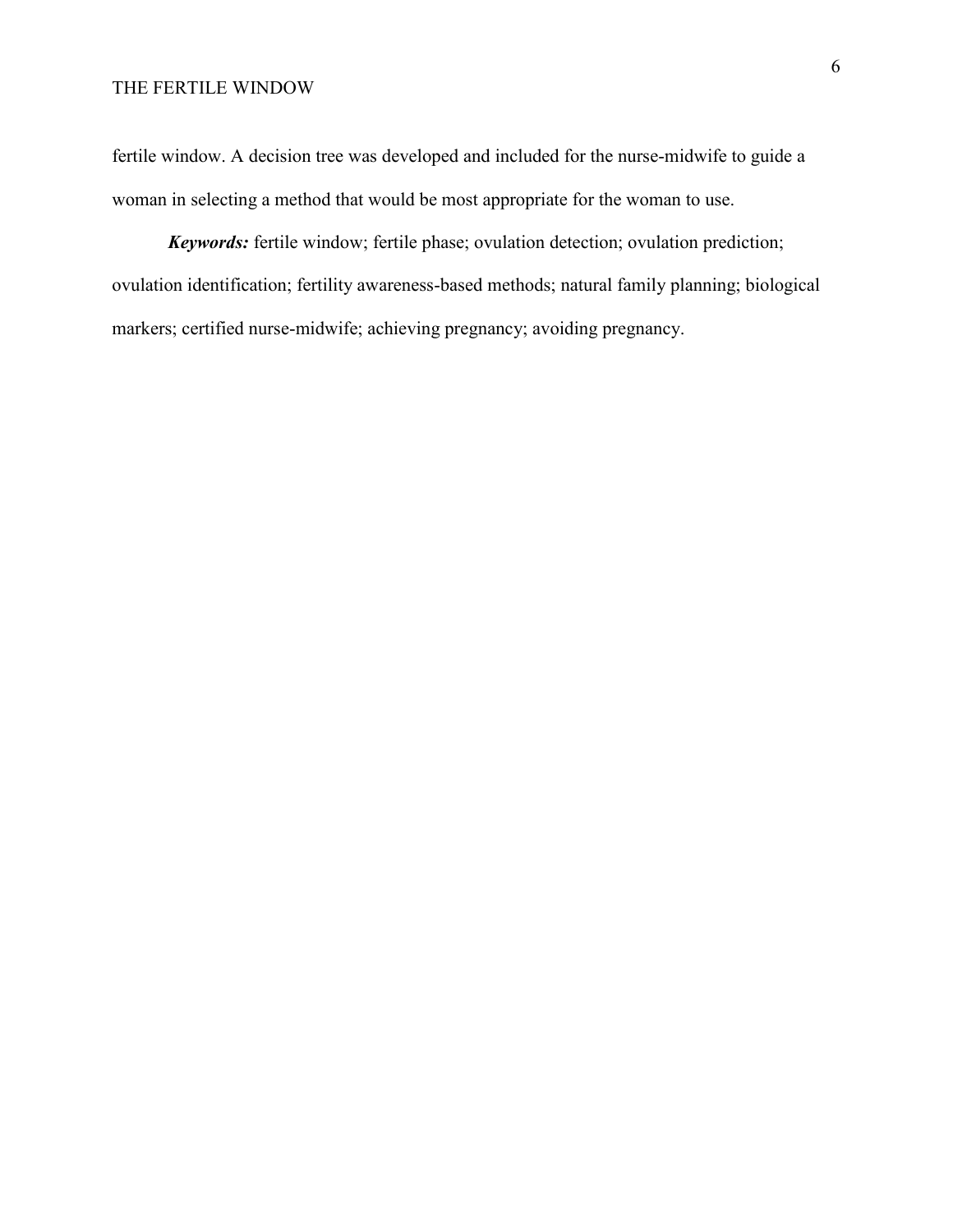# Table of Contents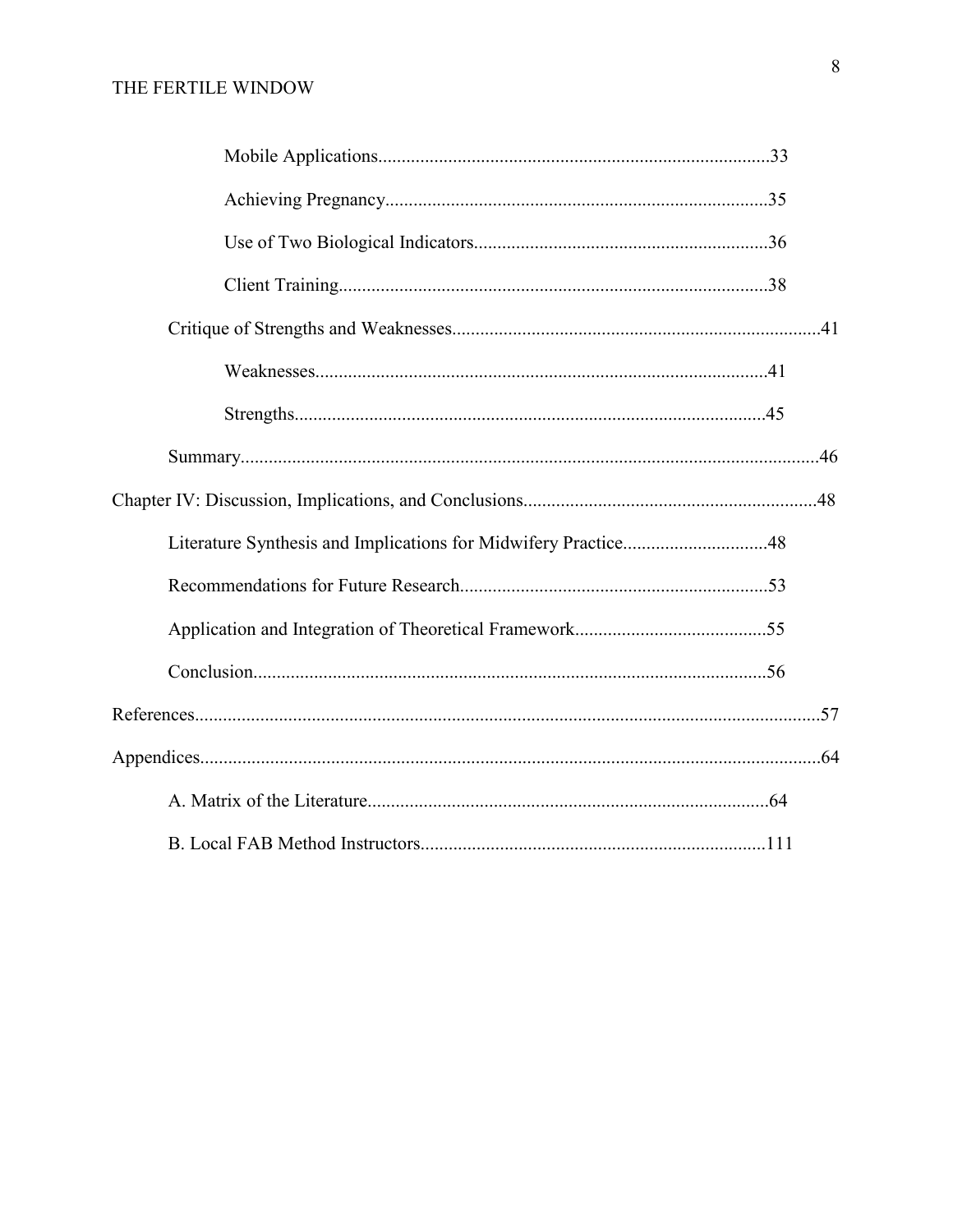# List of Acronyms

| American College of Nurse-Midwives           | <b>ACNM</b> |
|----------------------------------------------|-------------|
| <b>Billings Ovulation Method</b>             | <b>OM</b>   |
| Certified Nurse-Midwife                      | <b>CNM</b>  |
| <b>Cervical Mucus Monitoring</b>             | <b>CMM</b>  |
| Creighton Model FertilityCare System         | <b>CrMS</b> |
| <b>Electronic Hormonal Fertility Monitor</b> | <b>EHFM</b> |
| <b>Fertility Awareness-Based</b>             | FAB         |
| Marquette Method                             | MM          |
| <b>Natural Family Planning</b>               | <b>NFP</b>  |
| Randomized Controlled Trial                  | <b>RCT</b>  |
| <b>Standard Days Method</b>                  | <b>SDM</b>  |
| Symptothermal Method                         | <b>STM</b>  |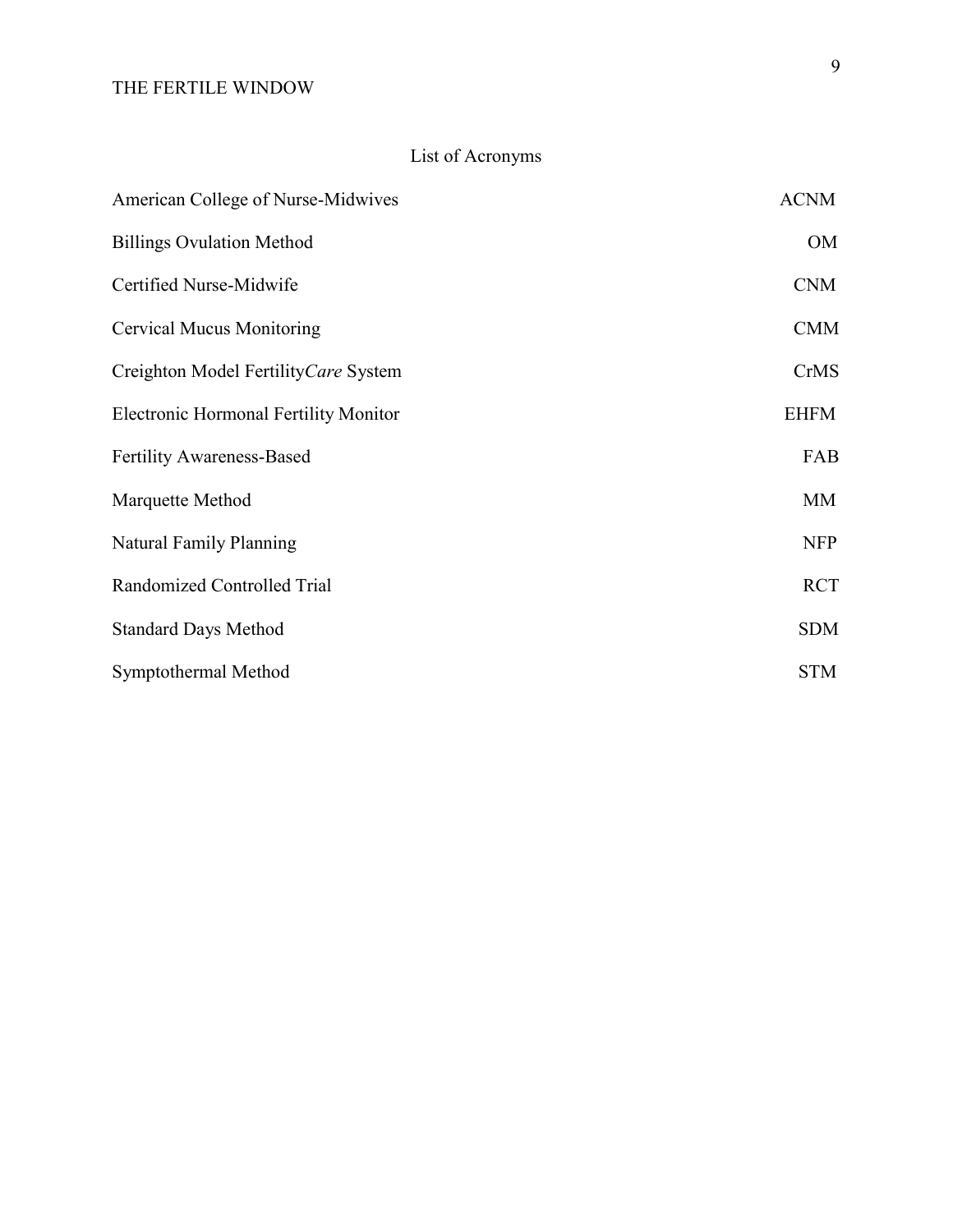#### **Chapter I: Introduction**

Knowledge is power. When a woman is able to identify when she is fertile, she has the power to use that information in several ways. She can choose to use that information to avoid or achieve a pregnancy, or merely for the empowerment of knowing what is occurring in her own body. While generally a man is considered fertile all the time, meaning there is a potential for conception every day, a woman has only a few days in her menstrual cycle when conception is possible and she would, therefore, be considered fertile.

These fertile days can be distinguished in a myriad of ways. Monitoring the biological changes can be accomplished through observing cervical mucus, basal body temperature (BBT), salivary changes, or hormone test strips results. Additionally, an estimate of the fertile window can be determined by monitoring the menstrual cycle with calendars or web and mobile phonebased applications (commonly called "apps"). Collectively, these are known as fertility awareness-based (FAB) methods of family planning, or natural family planning (NFP). Navigating the plethora of methods can be daunting and leads the searcher to wonder which method may be the most accurate or helpful.

#### **Reproductive Physiology**

Each month a woman's body goes through a cycle of events culminating in the release of an egg, called ovulation. If fertilized, a new life begins, and if unfertilized, the cycle starts again. This cycle repeats in a predictable fashion that allows a woman to track where she is at in her cycle and know when ovulation is occurring or has occurred.

The cycle begins with menstruation when the endometrium, or the lining cells of the uterus, are shed. Within a female ovary are thousands of eggs. Each month one of these eggs matures under the influence of follicle stimulating hormone (FSH) (King et al., 2015). As the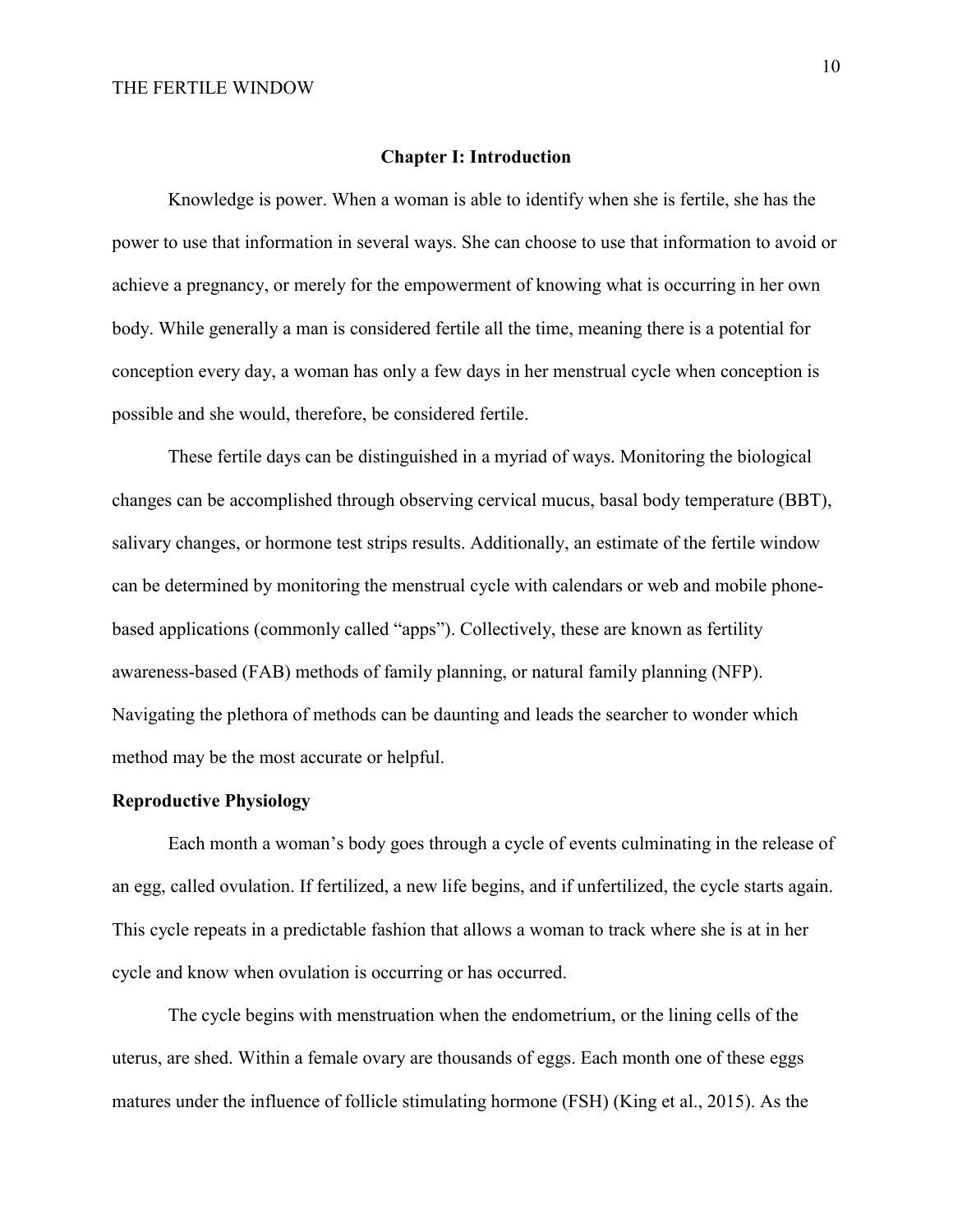developing follicle matures, it secretes estrogen. This follicular phase of the menstrual cycle varies in length but most typically is 10-14 days. Estrogen produced in the follicular phase is responsible for the proliferative effect on the endometrium and for the production of a specific type of cervical mucus. This clear, stretchy, and lubricative cervical mucus typically appears approximately six days prior to ovulation and contributes to sperm survival, nourishment, and motility (Hilgers, 2002). Without the cervical mucus, sperm die within minutes. However, in the presence of cervical mucus, sperm have been found to live five to six days. Approximately 24-36 hours prior to ovulation, estrogen levels peak. This creates a surge in luteinizing hormone (LH). Ovulation typically takes place 10-12 hours after the surge in LH.

The luteal phase of the menstrual cycle follows ovulation. This phase of the cycle is stable in length and is typically 14 days. The follicle that once housed the mature egg is now called the corpus luteum. It begins to produce progesterone. Progesterone is responsible for thickening the endometrial lining to prepare for implantation of a fertilized egg. It also thickens the cervical mucus, effectively creating a plug to inhibit sperm penetration, and is associated with a rise in BBT. This rise in temperature occurs approximately 12-24 hours after ovulation (King et al., 2015).

The effects of the reproductive hormones FSH, estrogen, LH, and progesterone, as described above, produce detectable signs that a woman can use to determine when she is at in her cycle. Researchers have studied these various biological markers and used them to develop the FAB methods of family planning by identifying the days constituting the fertile window. The fertile window is typically defined as the five to six days preceding ovulation. This correlates to the maximum lifespan of the sperm in cervical mucus, and consequently to the time during which an act of intercourse could result in a pregnancy. Because these methods do not change or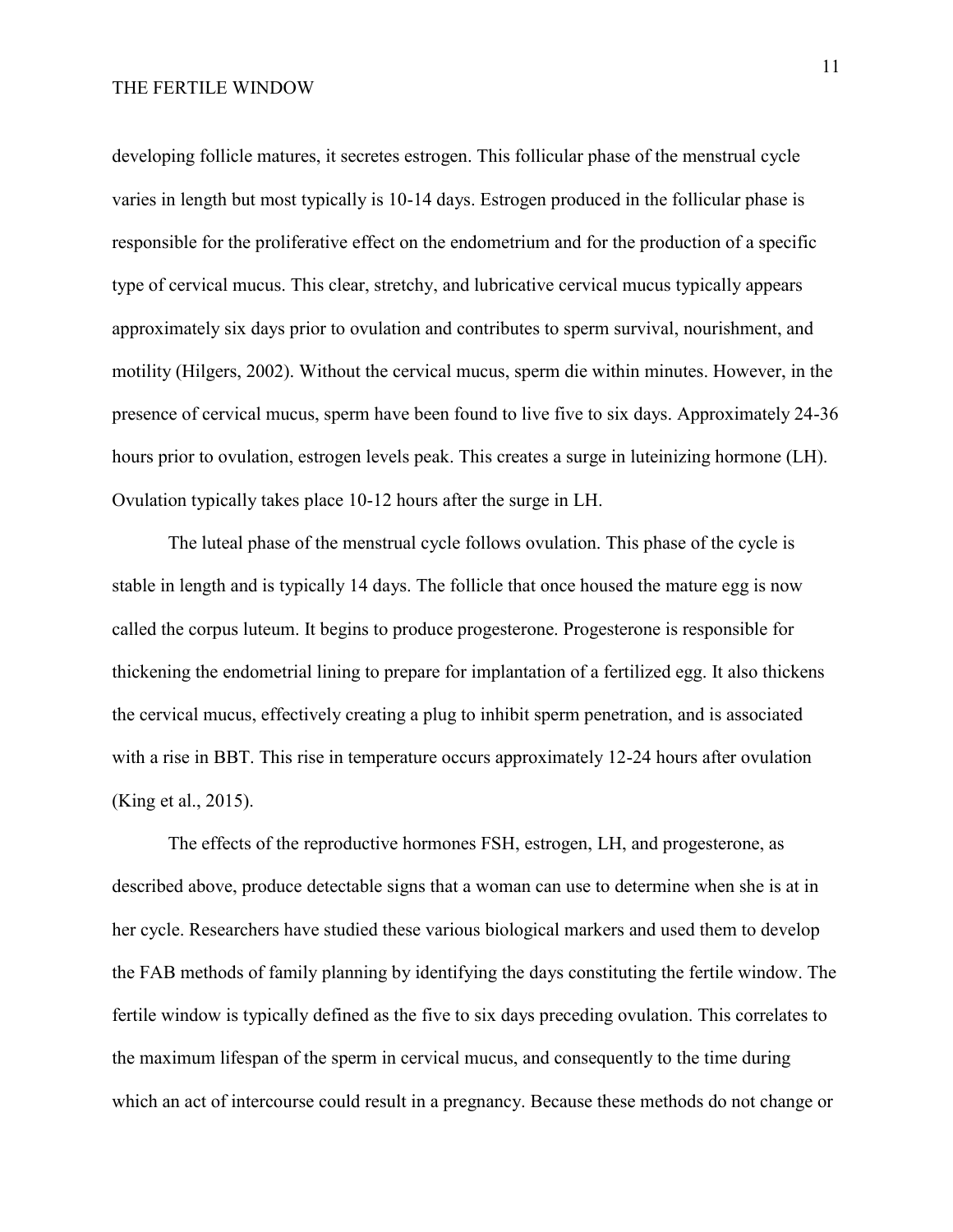prevent a woman's fertility, they can be used equally to achieve or avoid pregnancy. The various FAB methods, along with their protocols for identifying the fertile window, are discussed below.

#### **Review of FAB Methods**

**Calendar methods.** The calendar method uses the average length of the last six or more cycles to define the parameters of the fertile window (Hilgers, 2002). Currently, many variations to this method exist. The majority of web and mobile phone applications perform this calculation automatically and continue to adjust the projected fertile windows with each completed cycle (Hilgers, 2002). The Standard Days Method (SDM) is an example of the calendar-based method. For all women with regular cycles ranging in length from 26-32 days, the SDM defines the fertile window to be from days 8-19 of the cycle (Manhart, Duane, Lind, Sinai, & Golden-Tevald, 2013).

**Basal body temperature methods.** Under the various BBT methods, the fertile window closes after three consecutive days of a temperature rise of approximately 0.4-1.0℉ (Hilgers, 2002). The exact rules defining post-ovulatory infertility vary widely from method to method. When combined with calendar methods, BBT methods are able to give users a start day to their fertile window.

**Mucus-only methods.** Three mucus-only methods, the Billings Ovulation Method (OM), the Creighton Model Fertility*Care* System (CrMS), and the TwoDay Method, rely solely on the observations of cervical mucus discharge at the opening of the vagina to define the fertile window (Hilgers, 2002). The first day of fertility is typically defined as the first day of the presence of cervical mucus, and the last day of fertility is three days after the last appearance of a characteristic "peak type" cervical mucus (cervical mucus that is clear, stretchy, or lubricative)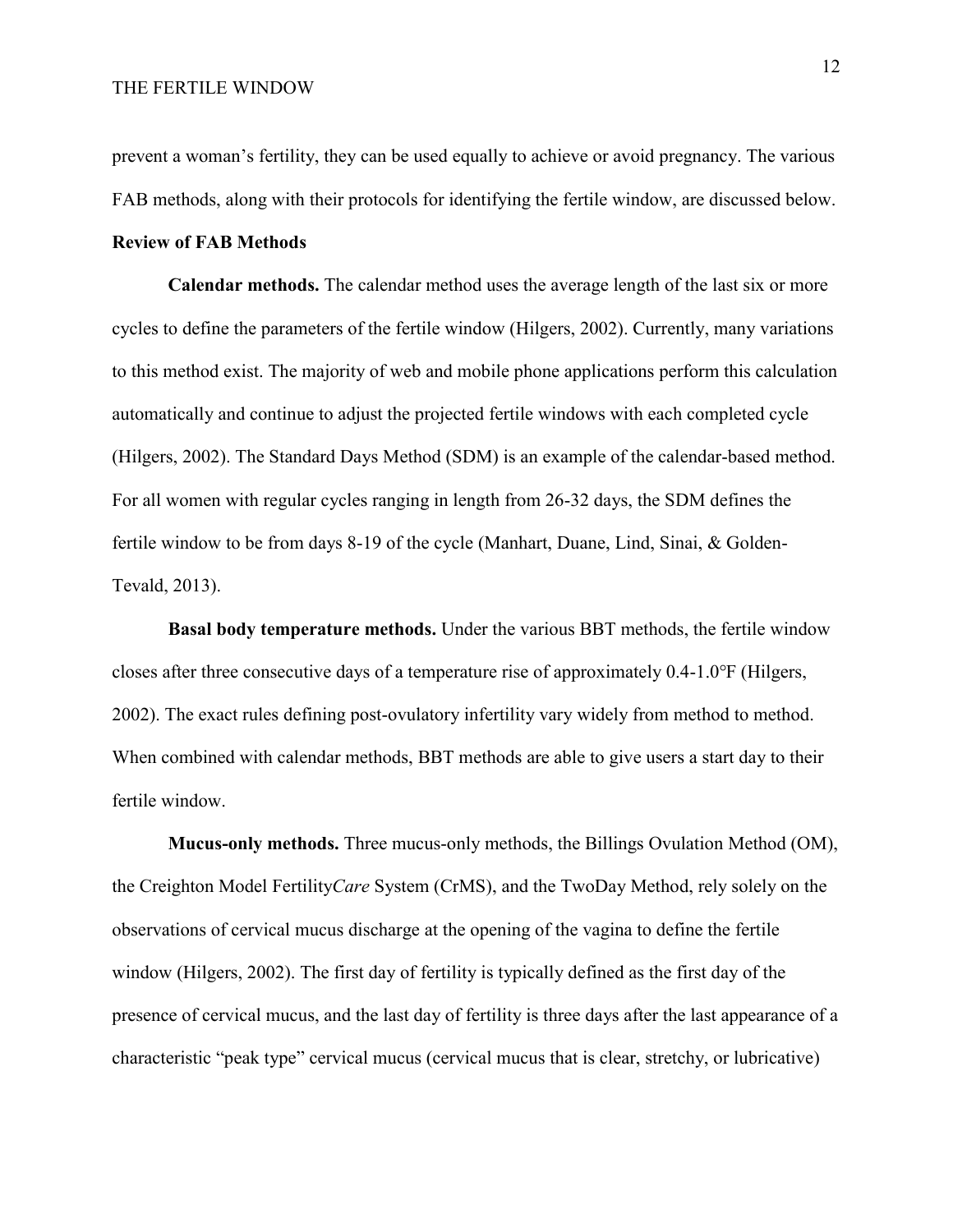(Hilgers, 2002). The TwoDay Method differs slightly in that a woman is considered fertile if she notes mucus of any kind on that day or the day prior (Manhart et al., 2013).

**Symptothermal Method.** The Symptothermal Method (STM) combines the BBT with a variety of ovulatory symptoms to help identify the boundaries of the fertile window (Hilgers, 2002). Some of the symptoms frequently used include cervical mucus, intermenstrual pain, breast tenderness, vulvar swelling, ovulation bleeding, and changes in cervical texture and configuration. The first day of fertility in this method is indicated by either a calendar algorithm or symptoms, and the last day of fertility can be identified based on BBT, other symptoms, or a calendar method algorithm (Hilgers, 2002).

**Symptohormonal methods.** Women may also use urinary hormone test strips that detect the presence of estrogen and/or LH hormone to identify impending ovulation. These test strips can be used either alone or in combination with some of the aforementioned methods (Hilgers, 2002). Some variations of the Marquette Method (MM) utilize a urine hormone monitor in addition to the mucus method; other variations are mucus only.

Not all methods of identifying the fertile window are created equal; neither are they equally effective. While many service programs can teach these methods, it may be difficult to know which method to choose. Unfortunately, many resources available are not based on scientific research. Healthcare providers should possess a thorough understanding of each method to be equipped to give accurate and appropriate advice to women who seek it. If they do not have the ability to teach a particular method, they should have the resources and knowledge to refer to appropriate services. This paper provides an overview of relevant literature to identify the most accurate FAB method.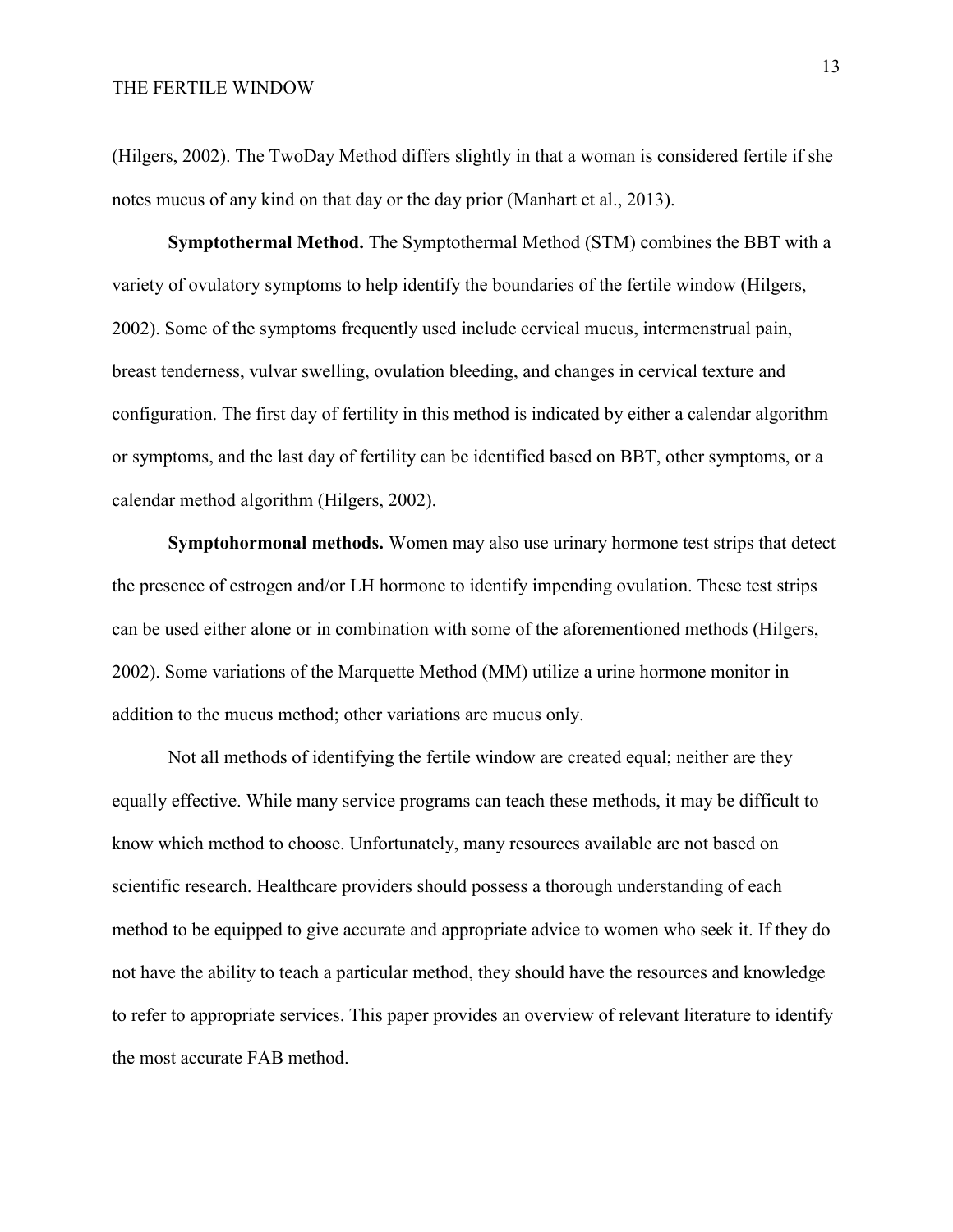#### **Statement of Purpose**

The purpose of this paper is to examine scholarly research articles regarding FAB methods of family planning. The question for this literature review is, "What biological indicators and tracking methods are the most accurate in identifying the fertility window for reproductive-aged women?" There may not be a single most accurate method for all reproductive-aged women. Rather it may be appropriate to give different recommendations depending on the individual characteristics of the woman.

#### **Evidence Demonstrating Need**

While quite low, NPF usage is increasing. In 2008, only 1.1% of women aged 15-44 reported using NFP, but, by 2014, that number experienced a statistically significant increase to 2.2% ( $p = 0.009$ ; Kavanaugh, & Jerman, 2018). Polis and Jones (2018) discussed that 2.2% may not be an accurate prevalence rate, however, as the data in the original study classified only the projected most effective method if more than one method was being used, meaning if a woman reported a FAB method in combination with condoms, only the condom use was reported. With this in mind, the prevalence rate is postulated to have increased to 3%, which is a significant increase from 1.1% (Polis & Jones, 2018).

While FAB methods of NFP are frequently used for avoiding or spacing pregnancies, they can also be used to increase the odds of conception. Zinaman, Johnson, Ellis, and Ledger (2012) found that 45% of women incorrectly estimate their time of ovulation and their estimation actually falls outside of their fertile window. They conclude that conception rates would increase if women used a prospective method to identify their fertile window. Stanford, White, and Hatasaka (2002) recommend a prospective method, such as the mucus methods, CrMS and OM, or the hormone method, ClearPlan Easy Fertility Monitor, which are able to identify the entire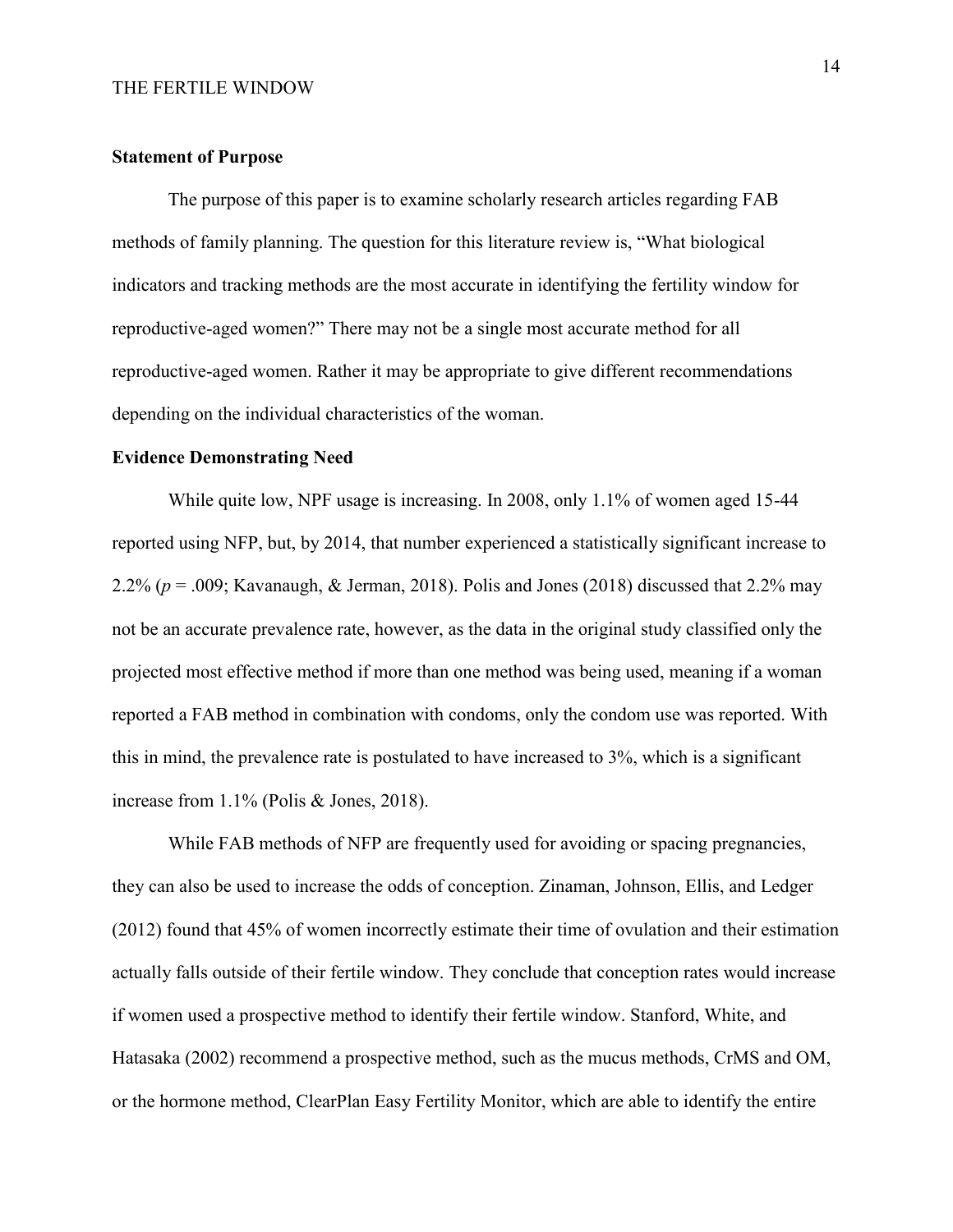fertile window. In a study of 100 couples who conceived without the assistance of FAB methods, 50% conceived by three months, 75% by six months and over 90% by 12 months (Stanford et al., 2002). However, a similar study analyzing couples who used the CrMS found that 76% of couples conceived in the first month, and 100% by six months, supporting the theory that a prospective method of identifying the fertile window to allow for timed intercourse increases a couple's chances of conception (Stanford et al., 2002).

With the increase of NFP users in recent years and the desire among couples trying to achieve pregnancy to do so efficiently, a search for the most effective means of identifying the fertile window for these purposes is needed.

#### **Significance to Nurse-Midwifery**

While many view midwives primarily as birth attendants, certified nurse-midwives (CNM) have a much broader scope of practice. As advanced practice nurses, they have prescriptive authority and can practice as primary health care providers for the breadth of women's health issues in addition to attending births. The most recent survey in August of 2017 reported that there are 11,826 CNMs in the United States (American College of Nurse-Midwives [ACNM], 2017). A remarkable 53.3% identified reproductive care and 33.1% identified primary care as their main responsibilities (ACNM, 2017). The identification of the fertile window is a relevant discussion to CNMs since many focus their careers on reproductive and primary care, while many more incorporate reproductive care into their daily practices.

The ACNM (1997) affirms the importance of incorporating reproductive health care into a midwife's practice. In their position paper regarding reproductive care, ACNM declares that each person has the right to make individual choices regarding reproductive health. All should have access to factual, evidence-based, unbiased information about reproductive health services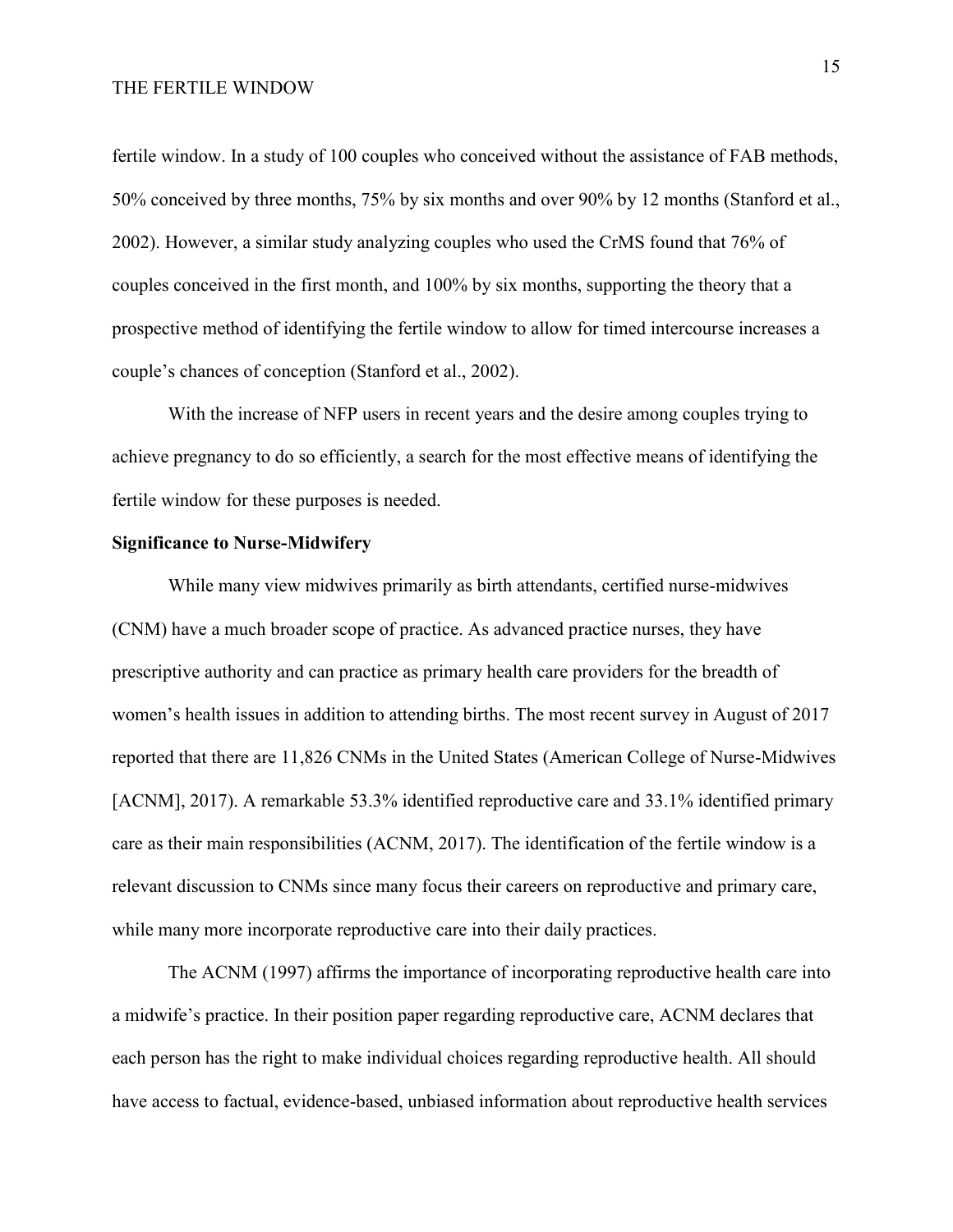to make an informed decision. They expound on this by saying CNMs ought to be able to provide knowledgeable information regarding fertility awareness, hormonal and non-hormonal contraceptive methods, long-acting reversible contraceptives, emergency post-coital contraception, and permanent sterilization (ACNM, 1997).

The ACNM has developed the Hallmarks of Midwifery, which characterize the art and science behind midwifery. These Hallmarks include incorporation of scientific evidence into clinical practice, empowerment of women as partners in health care, advocacy for informed choice, shared decision-making, and the right to self-determination, and evaluation and incorporation of complementary and alternative therapies in education and practice (ACNM, 2007). Educating women in methods of identifying her fertile window promotes these hallmarks. By being well versed in all methods of family planning, a midwife can present all evidence-based methods to support a woman's goals for her reproductive life. By doing this, it allows a woman to be a partner in her health care where she knows she is choosing the best method for herself in this joint decision-making process. Lastly, as a hormone free, natural option, fertility awareness-based methods can be viewed as complementary and alternative therapies, which are essential elements of midwifery care. It is the duty of the midwife to have knowledge of these therapies and methods in order to give accurate and up to date information on their safety and efficacy.

Unfortunately, studies have shown that CNMs are not well educated on these methods, nor are they prepared to give accurate information to patients who are interested. Fehring, Hanson, and Stanford (2001) received questionnaires from CNMs (*N* = 450) to discover their knowledge and promotion of NFP methods for child spacing. They discovered that midwives feel less prepared to counsel clients on NFP than oral contraception, condoms, or other methods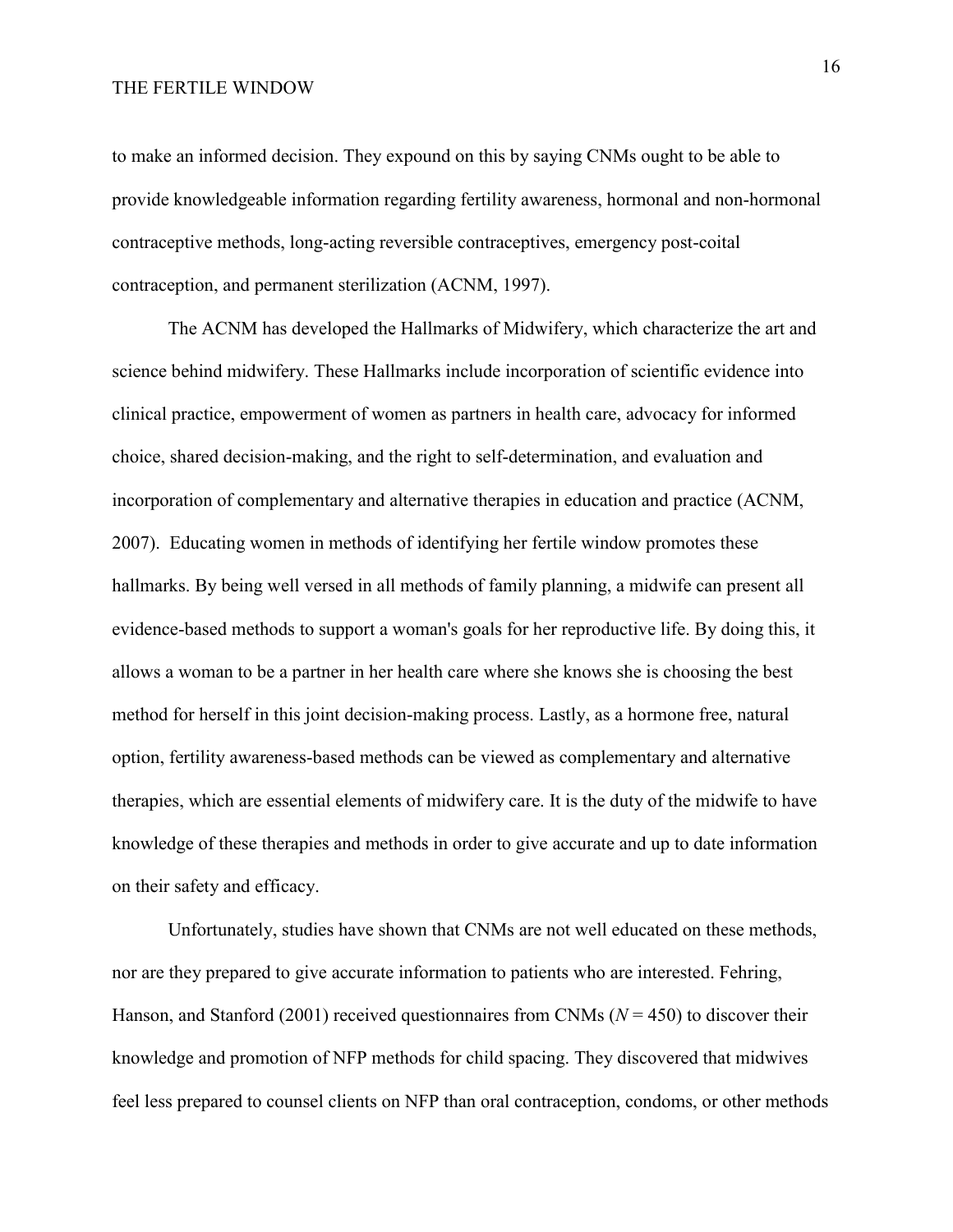of family planning. They reported only receiving minimal preparation from their midwifery education regarding NFP. Even though many methods of NFP are highly effective among motivated users, midwives projected that it would only be 70-80% effective. In the survey, 10.9% reported they would not mention NFP to their patients at all, 63.4% would mention only to select clients and 22.4% would mention to most or all clients. Although half of the CNMs felt unprepared to provide instructions to their patients themselves, only a third would refer clients to a NFP instructor (Fehring et al., 2001). A separate study reported that one in five women reported that if their healthcare provider gave them information on NFP in a positive way they would be highly likely to use the method for either achieving or avoiding pregnancy (Stanford, Lemaire, & Thurman, 1998)

UpToDate (Jennings, 2018) stated that fertility awareness-based (FAB) methods of family planning are not overly popular in the United States. They cite that one of the reasons for the low number of users could be related to a lack of information (Jennings, 2018). Few physicians and CNMs routinely educate or include this information to patients, and when they do they typically include information regarding some of the least accurate methods of fertility awareness (Jennings, 2018). The author discussed the need for a provider to screen and counsel women who are interested in using a FAB method to help them choose a method they can consistently and routinely follow. Many methods require daily actions by the woman in order for the method to be effective. In addition, Jennings (2018) highlighted the fact that with efficacy studies there is a large disparity in some methods between perfect and typical use, with the more complex methods having a wider disparity. They concluded that because of this, and the challenge of some methods, not all women may be appropriate candidates for all methods.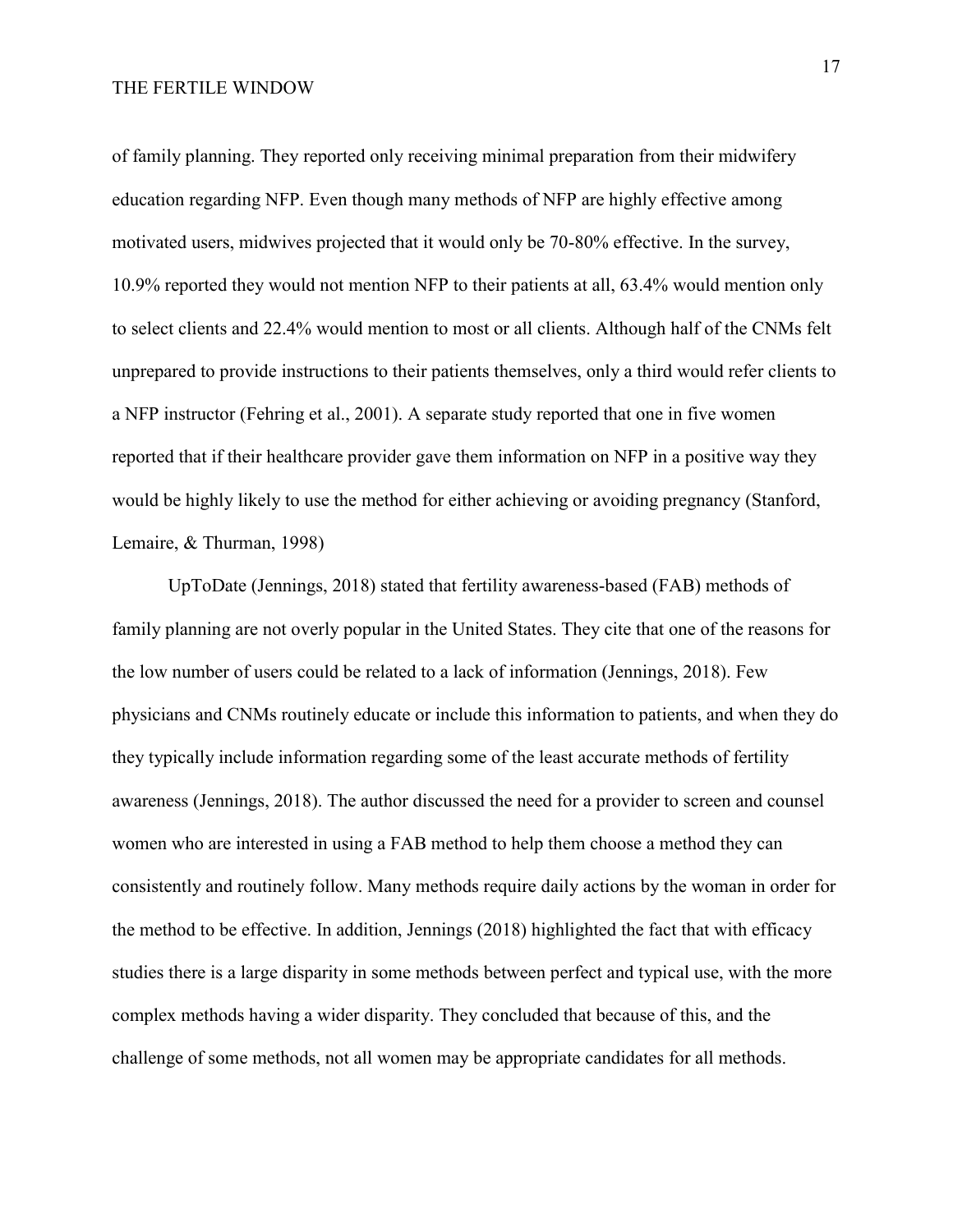In order for a provider to be able to screen a candidate for which method may be the most effective or appropriate for them, a provider must know enough information about each FAB method. If CNMs want to adhere to the position statement from the ACNM, and the recommendation from UpToDate, they must educate themselves regarding FAB methods of family planning. If women want to choose this method, providers must have the necessary tools and knowledge to screen their patients and direct them to the most appropriate method and give them the information necessary to use that method effectively.

#### **Theoretical Framework**

Theoretical frameworks in the healthcare field are a meaningful way to structure and approach interventions aimed at improving outcomes by predicting certain behaviors (Hall, 2011). The Health Belief Model (HBM), which was developed in the 1950s by Rosenstock and colleagues, is used to analyze health-related behaviors in order to help guide health interventions (Shojaei, Farhadloo, Aein, & Vahedian, 2016). The HBM recognizes that humans are rational and make decisions in a complex and intricate manner. This is a useful model in looking at different methods of fertility identification. Many different biological indicators and tracking methods are effective for identifying fertility for reproductive-aged women. By using the HBM the different approaches to decision making can be analyzed to determine what factors influence women to choose different methods of fertility tracking.

The four main constructs to the model are perceived threat, perceived benefits, perceived barriers, and cues to action (Shojaei et al., 2016). *Perceived threat* refers to the susceptibility or seriousness of a situation (Hall, 2011). For the example of tracking fertility, it may be related to the threat of an unplanned pregnancy, which gives an incentive or motivation to track fertility. It could also be tracking for the sake of achieving pregnancy in which case the perceived threat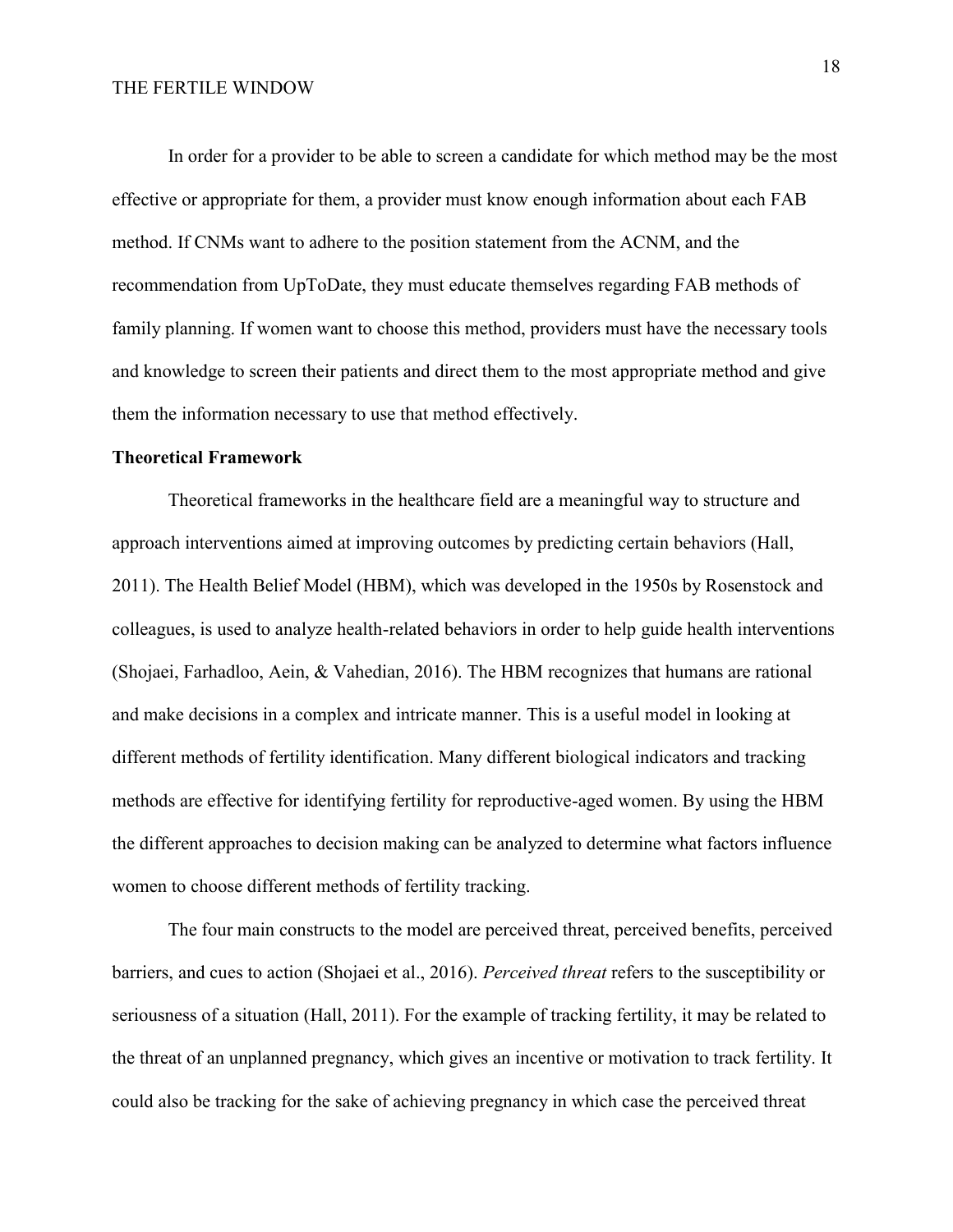would be of not being able to conceive or taking a long time to conceive due to lack of knowledge of the fertile time.

*Perceived benefits* and *perceived barriers* are interrelated. The perceived benefit is the perception of the effectiveness, practicability, or other advantages of tracking fertility to achieve or avoid pregnancy versus the perceived barriers (Hall, 2011). Benefits could be knowledge and control of fertility, an increased chance of pregnancy due to the selective timing of intercourse, a nonhormonal option of avoiding pregnancy, or the safety of a nonintrusive and nonhormonal method of tracking fertility. Barriers may include a lack of patience to learn a system, a lack of education or knowledge to understand system instructions, the inconvenience of remembering to do something on a constant or daily basis, limited access to certain methods (if a method is not taught in a certain area or lack of provider knowledge regarding instructions for tracking fertility), or perception of lack of efficacy regarding natural methods.

*Cues to action* is the last construct of the HBM and incorporates internal and external stimuli. These stimuli provoke an awareness of the perceived threat (threat of pregnancy or threat of the inability to achieve a pregnancy), which serves to facilitate consideration of tracking fertility to help remediate this threat (Hall, 2011). Stimuli may be internal such as the observation of cervical mucus, abdominal pain that indicates ovulation, or an act of intercourse. These all may prompt a woman to consider her fertility. External stimuli include counseling by providers or information received by social media on natural methods of tracking fertility.

HBM postulates that before a change in behavior is initiated a change in belief is necessary (Shojaei, Farhadloo, Aein, & Vahedian, 2016). Compliance and efficacy of tracking fertility are related then to the four constructs of the HBM. Providers should structure discussions around the patient's intentions of why they want to track their cycles for identifying

19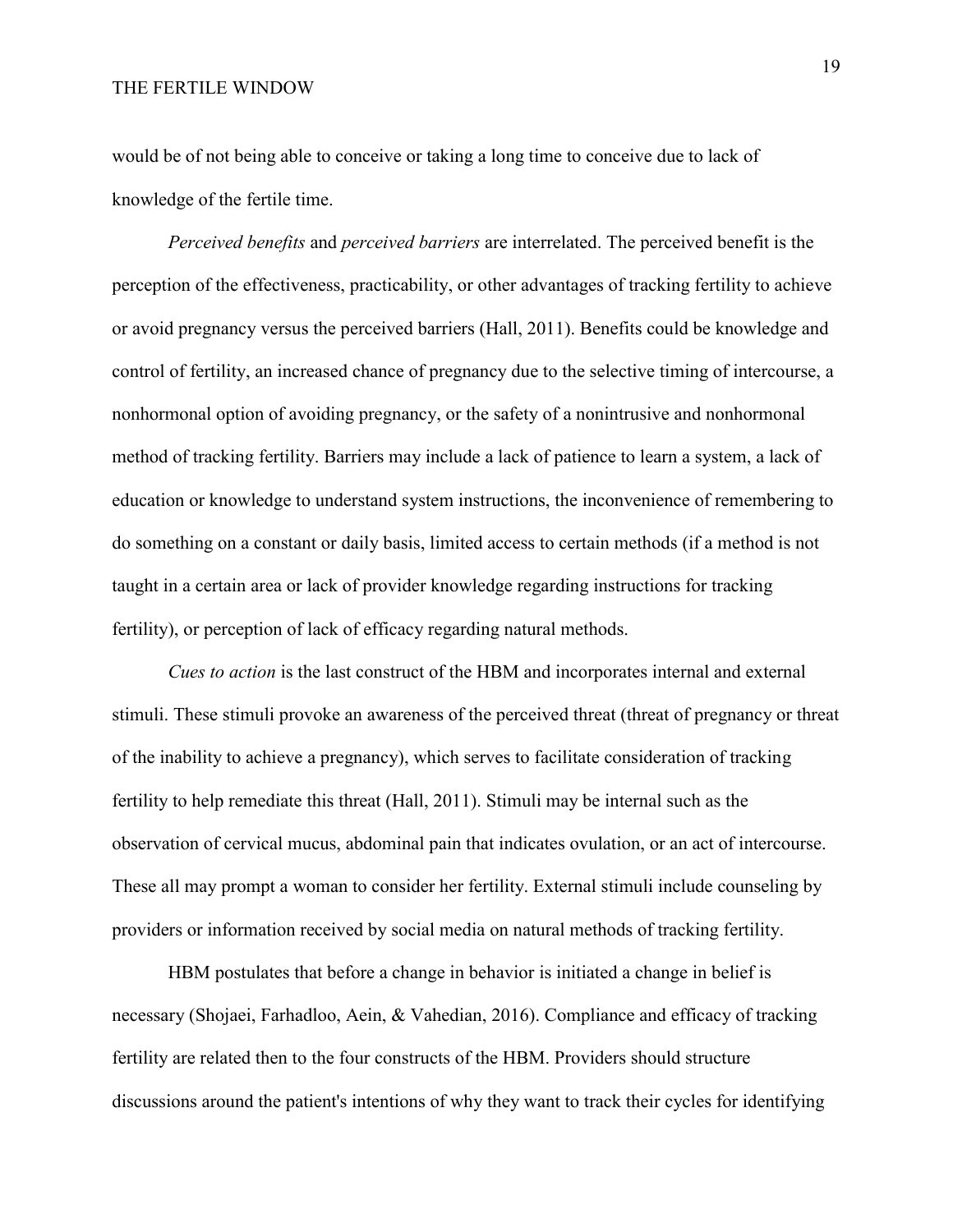their fertility, either for the sake of achieving pregnancy or avoiding pregnancy. Investigating what their current perceptions are of the benefits and barriers of various tracking methods can help to aid in selecting the most appropriate method that will result in success for their intentions.

#### **Summary**

As providers of reproductive and primary care, nurse-midwives are in an ideal position to help women reach their reproductive goals, whether to achieve or avoid pregnancy. Woman trust their providers and as such, it is the provider's duty to provide women with accurate information to help them make their own decisions. This extends to knowledge pertaining to NFP. In understanding the biological markers and tracking methods used in FAB methods of family planning, nurse-midwives can provide women with the necessary information to identify their fertile window and reach their goals. By using the HBM framework, the factors that influence decision making can be analyzed to determine a woman's perceptions and intentions, which will help the nurse-midwife to more fully understand and help her to reach her goals.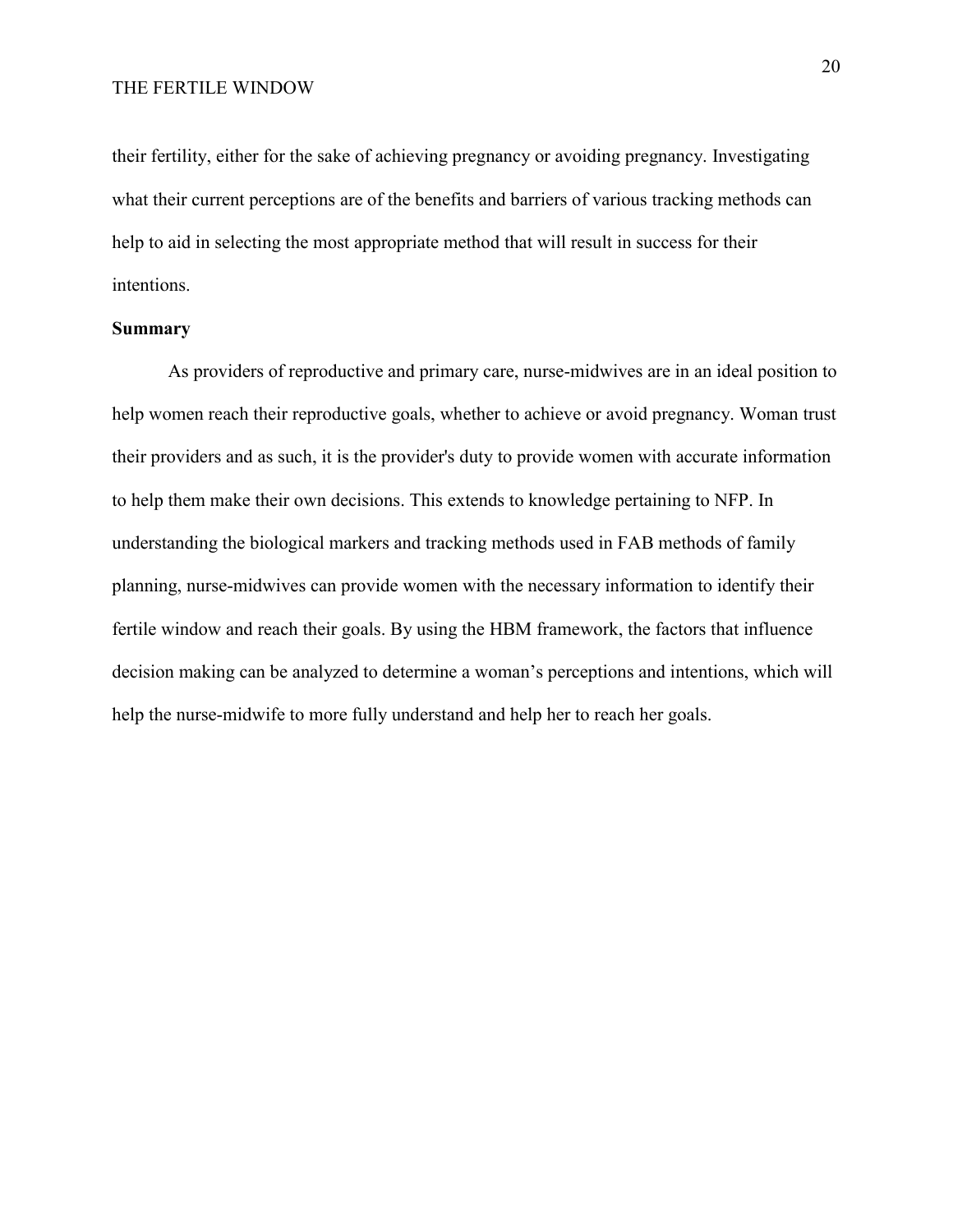#### **Chapter II: Methods**

This chapter outlines the methods used to identify and select the research articles discussed in the literature review. These studies each relate to the use of biological indicators and tracking methods to identify the fertility window of reproductive-aged women. This chapter will discuss the search strategies used as well as the inclusion and exclusion criteria applied to those searches, and the number and type of studies found. *The Johns Hopkins Nursing Evidence-Based Practice: Model and Guideline*s (Dearholt & Dang, 2012) critiquing criteria are reviewed and will be used to critique the remaining articles.

### **Search Strategies**

The purpose of this critical appraisal of the literature was to determine which biological indicators and tracking methods are the most accurate in identifying the fertility window for reproductive-aged women. An initial search utilizing the database CINAHL of peer-reviewed articles, written in English, with the search terms "ovulation detection" or "ovulation prediction" or "fertile window" or "fertile phase" yielded 347 results, 252 of which were from the years 2008-2018. The same search was applied to the database PubMed, which yielded 6,746 results. After limiting the results to the years 2008-2018, 1,438 results remained. The initial search limited studies to articles published in the last 10 years with the intent of including the most relevant and up to date research.

Data mining of both sets of results was performed to ensure a thorough search of current and past research on the topic. This yielded additional studies, some of which were outside of the 10-year search criteria. Many of the foundational natural family planning methods emerged during the mid to late 1900s. Further research on those methods began to appear in the 1980s and into the early 2000s. The research from these early articles have not been replicated and,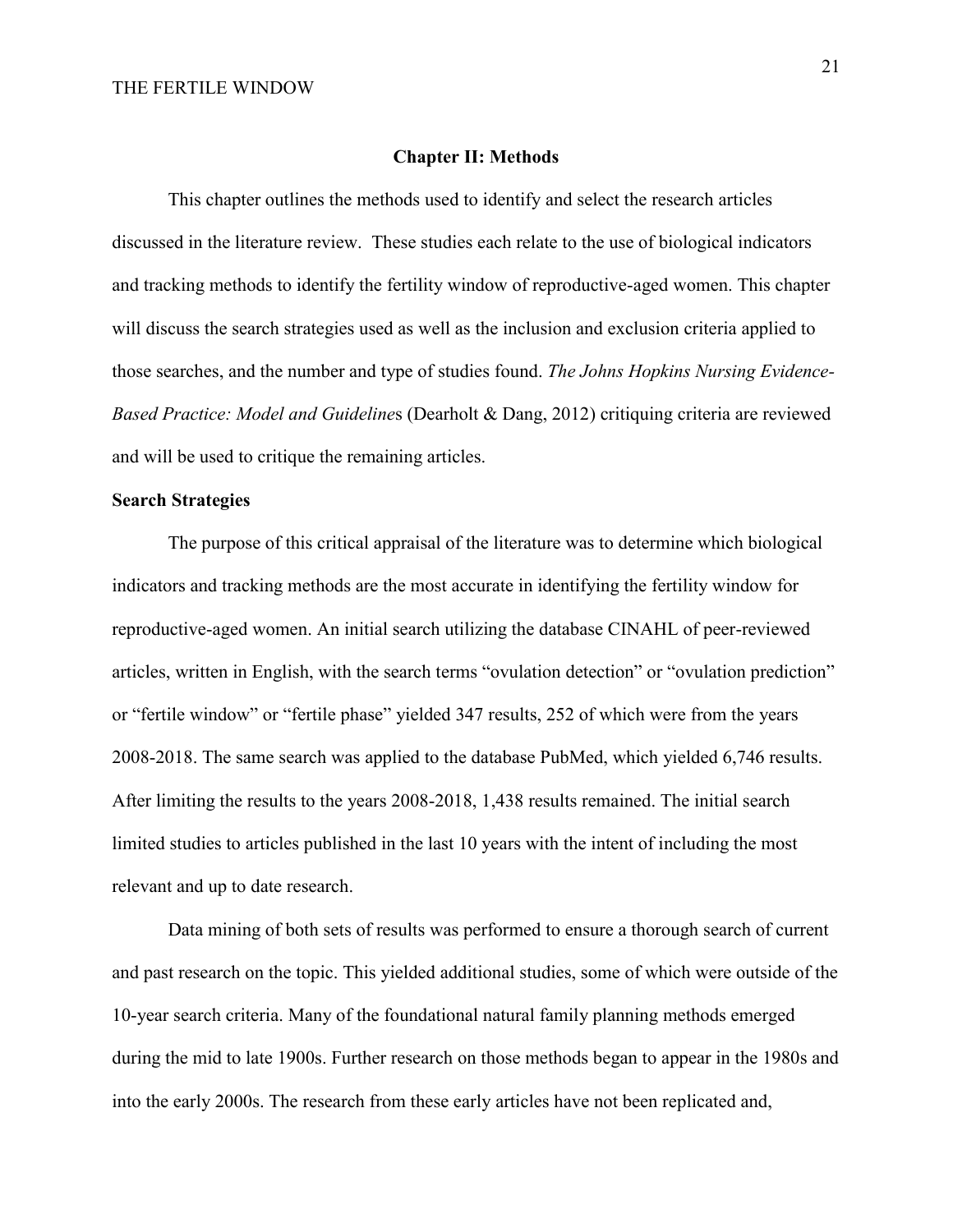therefore, are essential to the current discussion of identifying the fertile window in reproductiveaged women. It is supported with new research from the past 10 years to discover current trends that women today can use to assist them in their family planning intentions to either achieve or avoid a pregnancy. Duplicate studies were then removed, and the inclusion and exclusion criteria listed below were applied to the remaining articles.

### **Inclusion and Exclusion Criteria**

In reviewing studies, the following inclusion criteria were utilized: 1) research studies; 2) studies on females of childbearing age; 3) studies about fertility awareness-based methods of natural family planning; 4) studies regarding techniques of monitoring fertility; 5) studies on achieving pregnancy; 6) studies on avoiding pregnancy; and 7) studies with participants from countries with similar economic development. Exclusion criteria were: 1) non-research studies; 2) studies on non-humans; 3) systematic reviews; 4) literature reviews; 5) studies on infertility; 6) studies on artificial reproductive technologies; 7) studies regarding women who were currently pregnant; 8) studies on pregnancy loss; 9) studies on ovulation induction techniques; 10) studies on breastfeeding women; 11) studies on women with medical conditions (ie. PCOS, endometriosis, and ovarian cancer); and 12) studies on women in perimenopause.

#### **Number and Types of Studies Selected**

The 23 articles selected for the literature review can be found in Table 1. These articles include one randomized trial, one randomized prospective comparative study, five retrospective studies, eleven prospective studies, two descriptive studies, two observational studies, and one time-to-pregnancy cohort study. The search yielded research from all over the world. The number of times a country was included in the selected research articles is as follows: United States (9), Germany (5), Philippines (4), Belgium (3), France (3), Italy (3), Peru (3), Switzerland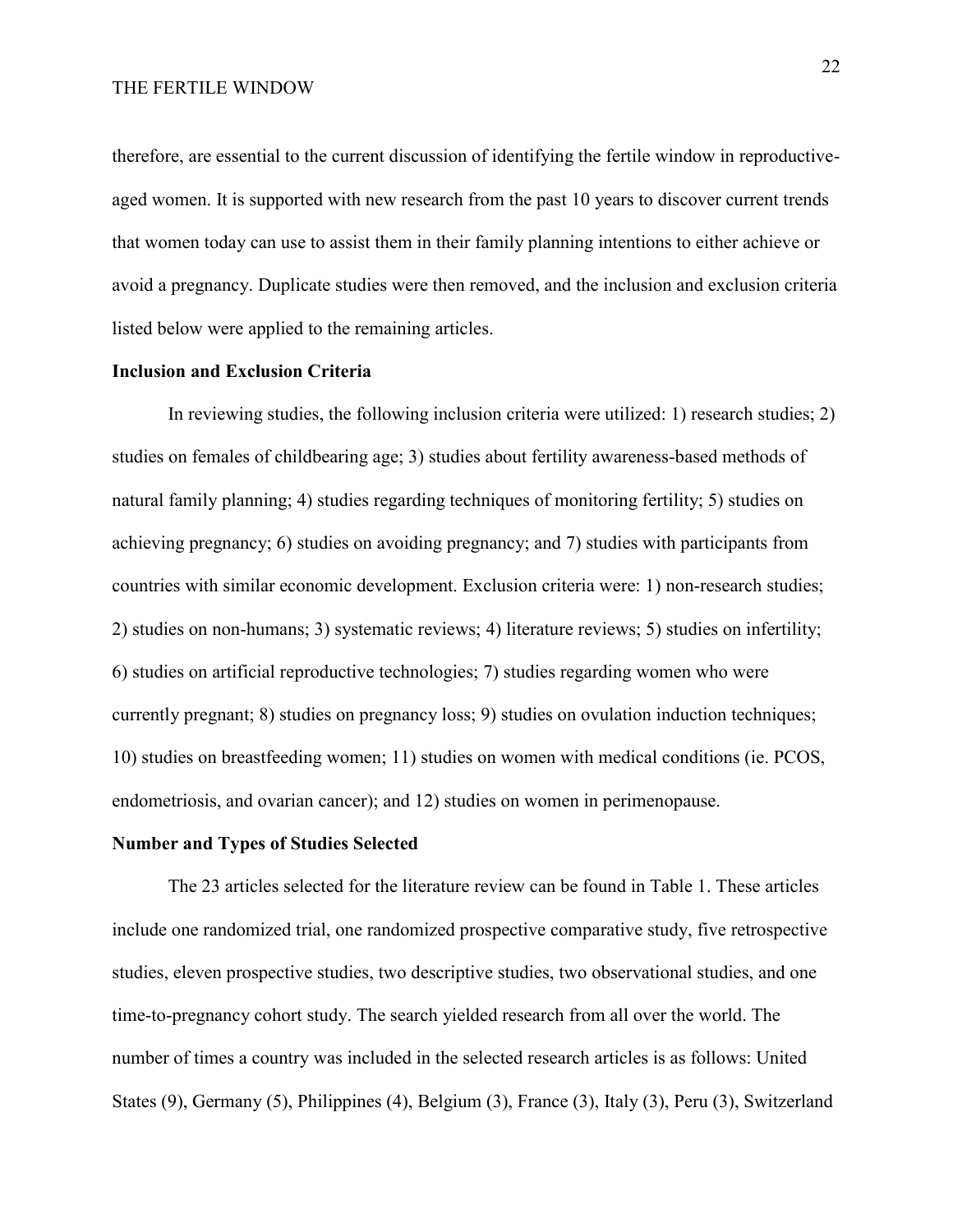(3), Sweden (3), Bolivia (2), England (2), India (2), New Zealand (2), Benin (1), Ecuador (1), El Salvador (1), Guatemala (1), Honduras (1), Ireland (1), and Spain (1). An additional two articles stated there were participants from European countries but did not specify which countries.

Natural family planning and fertility awareness services have a higher prevalence in countries with a high concentration of Roman Catholics, and as such, research on these topics has frequently been carried out with participants from these countries (Gray & Kambic, 1988). In addition to similar religious identification, the countries in the articles chosen were of comparable economic development.

#### **Criteria for Evaluating Research Studies**

Each research article was evaluated using *The Johns Hopkins Nursing Evidence-Based Practice: Model and Guidelines* (Dearholt & Dang, 2012). This model classifies research articles based on their level and quality. Level I studies include experimental studies, randomized controlled trials (RCT), and systematic reviews of RCTs. Level II studies include quasiexperimental studies and systematic reviews of a combination of RCTs and quasi-experimental studies. Level III studies can include both non-experimental studies and qualitative studies as well as systematic reviews of 1) a combination of RCT's, quasi-experimental, and nonexperimental studies; 2) non-experimental studies only; and 3) qualitative studies with or without a meta-synthesis. Level IV studies are non-experimental and include opinions of respected authorities, nationally recognized expert committees, or panels based on scientific evidence. An article's quality is ranked as high, good, or low based on the consistency of the results, sample size, design, level of control, and definitive conclusion (Dearholt & Dang, 2012). The critical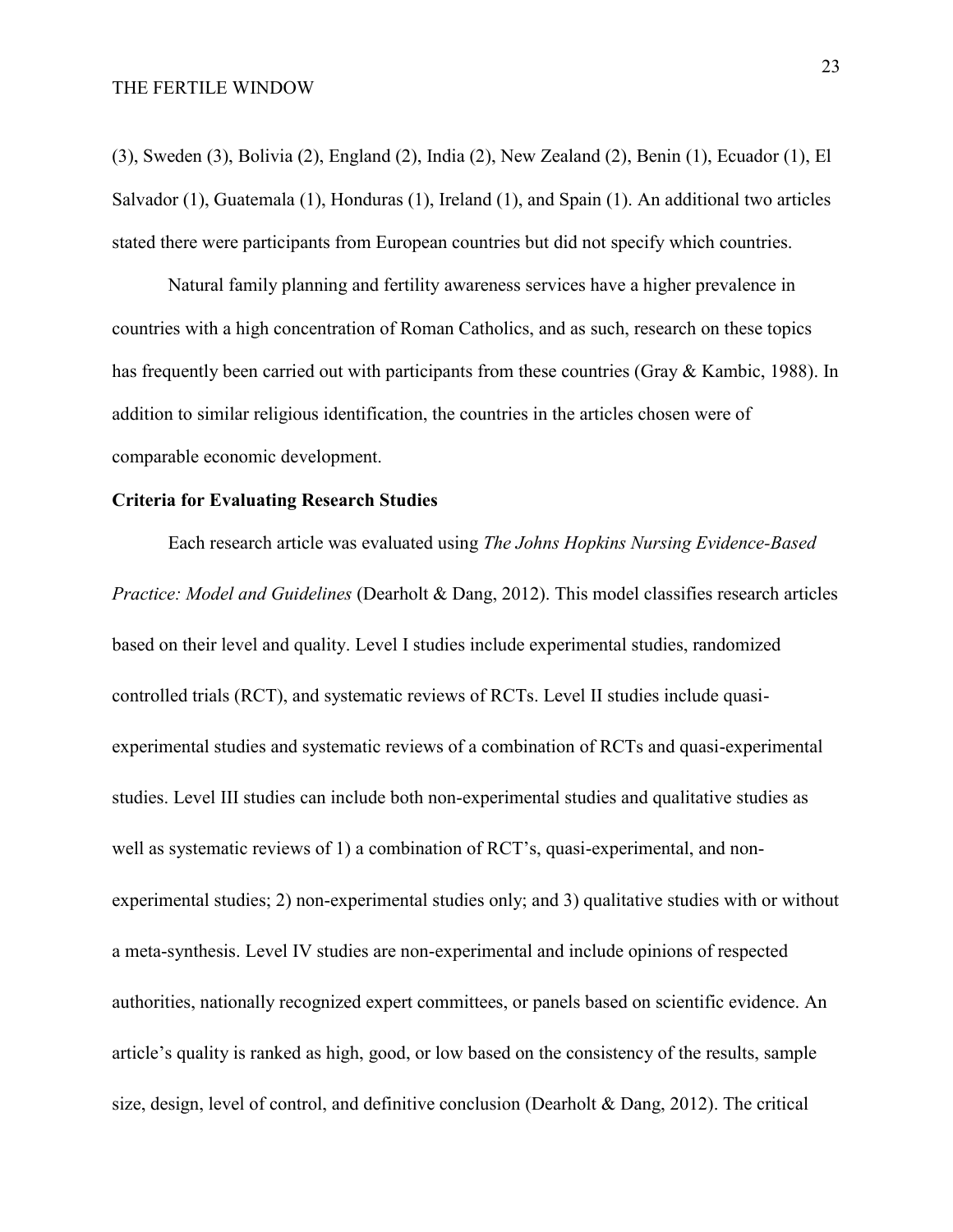appraisal of the literature resulted in 23 total articles: two Level I and 21 Level III. Thirteen were ranked as high quality, eight as good, and two as low-quality research.

While an RCT is the gold standard for research studies, RCT's pose a great difficulty to FAB methods. Obviously, it is impossible to blind participants regarding what method they were learning, unlike different hormonal contraceptives or intrauterine devices. Aside from blinding, logistical and ethical issues arise, as many couples have a preference to which method they would want to be randomized into. This can explain in part the lack of randomized trials on this topic. Additionally, the strength of desire for either achieving or avoiding pregnancy can make the method more or less effective.

#### **Summary**

Identifying ovulation, which is often done for fertility awareness-based methods of family planning, has not been the subject of extensive research. Although the current body of research is growing, much of the research is greater than 10 years old. A thorough search of the literature was done and 23 articles were chosen and included in the final matrix. This chapter outlined the search strategies, inclusion and exclusion criteria, the number and type of articles chosen, and the criteria by which the articles were evaluated.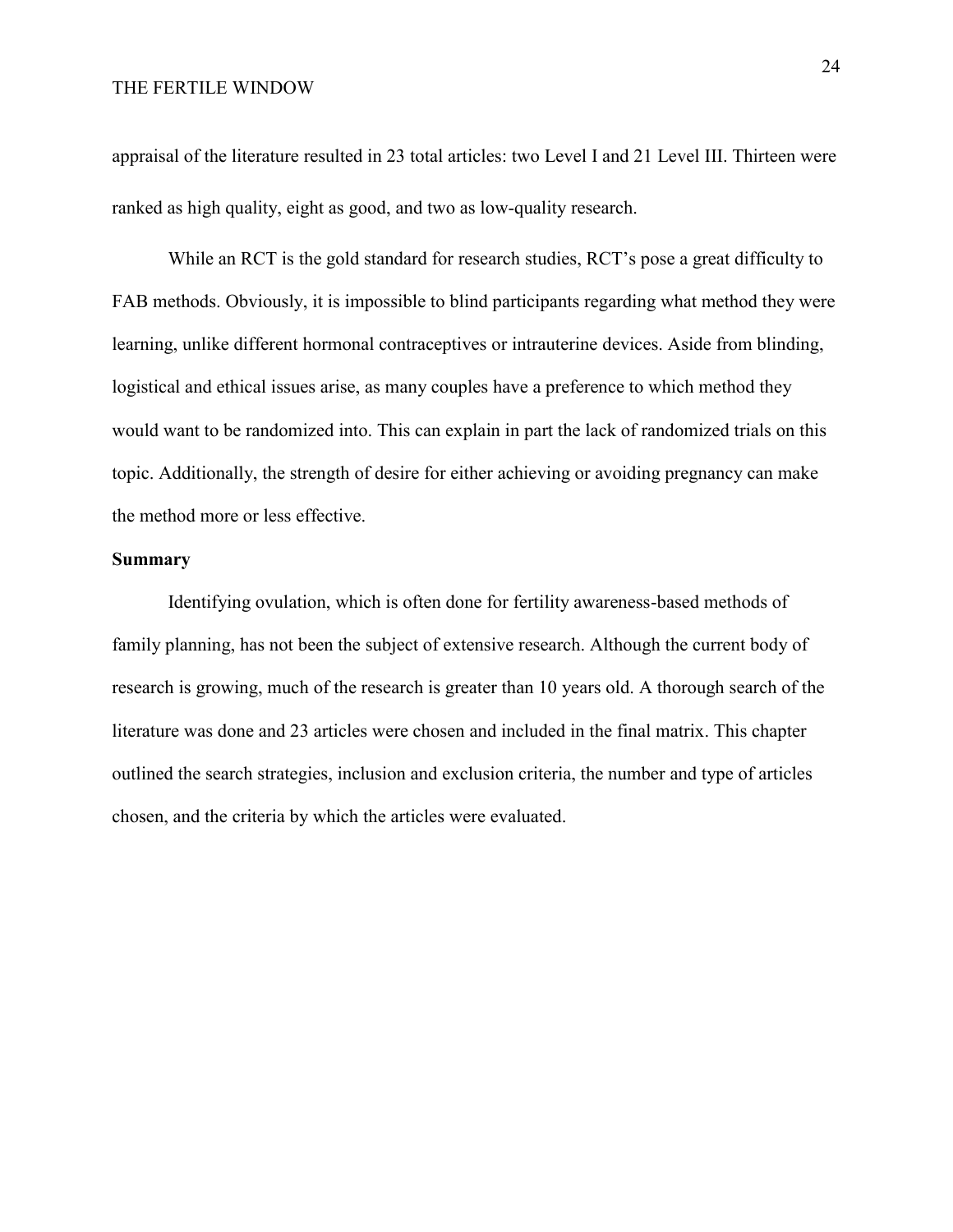#### **Chapter III: Literature Review and Analysis**

The purpose of this literature review is to analyze the available data for the most accurate method of identifying the fertile window. It focuses specifically on methods that a reproductiveaged woman could perform for herself to identify her own fertile window. The major findings of each method will be described and are divided into the following categories: regular cycles, irregular cycles, mobile applications, achieving pregnancy, use of two biologic indicators, and client training.

## **Terminology**

Perfect-use, method, or correct-use are terms used similarly by various authors to describe pregnancies which occur during cycles in which the method appears to be used perfectly. Thus, perfect-use, method, or correct-use pregnancies are only those cycles in which the method appeared to be used perfectly but a pregnancy still occurred (Manhart et al., 2013). Typical-use pregnancies are all unintentional pregnancies in all cycles of use. Therefore, typicaluse effectiveness is the likelihood of conception occurring in the real world when human error is considered. In some ways, typical-use effectiveness rates can be more beneficial when comparing methods since this more accurately reflects real-world usage as few couples are perfect all of the time.

Comparing pregnancy rates among the different research studies is difficult, as the same methodologies for reporting pregnancy rates or effectiveness totals are not utilized. Many studies use the Pearl Index, which reflects the number of failures, or unintended pregnancies, among all the cumulative years of exposure (Koch et al., 2018). The challenge with the Pearl Index is that it does not consider the realities of failure over time. It assumes that the failure rate will remain constant, when in reality, with contraception, and specifically FAB methods, the most fertile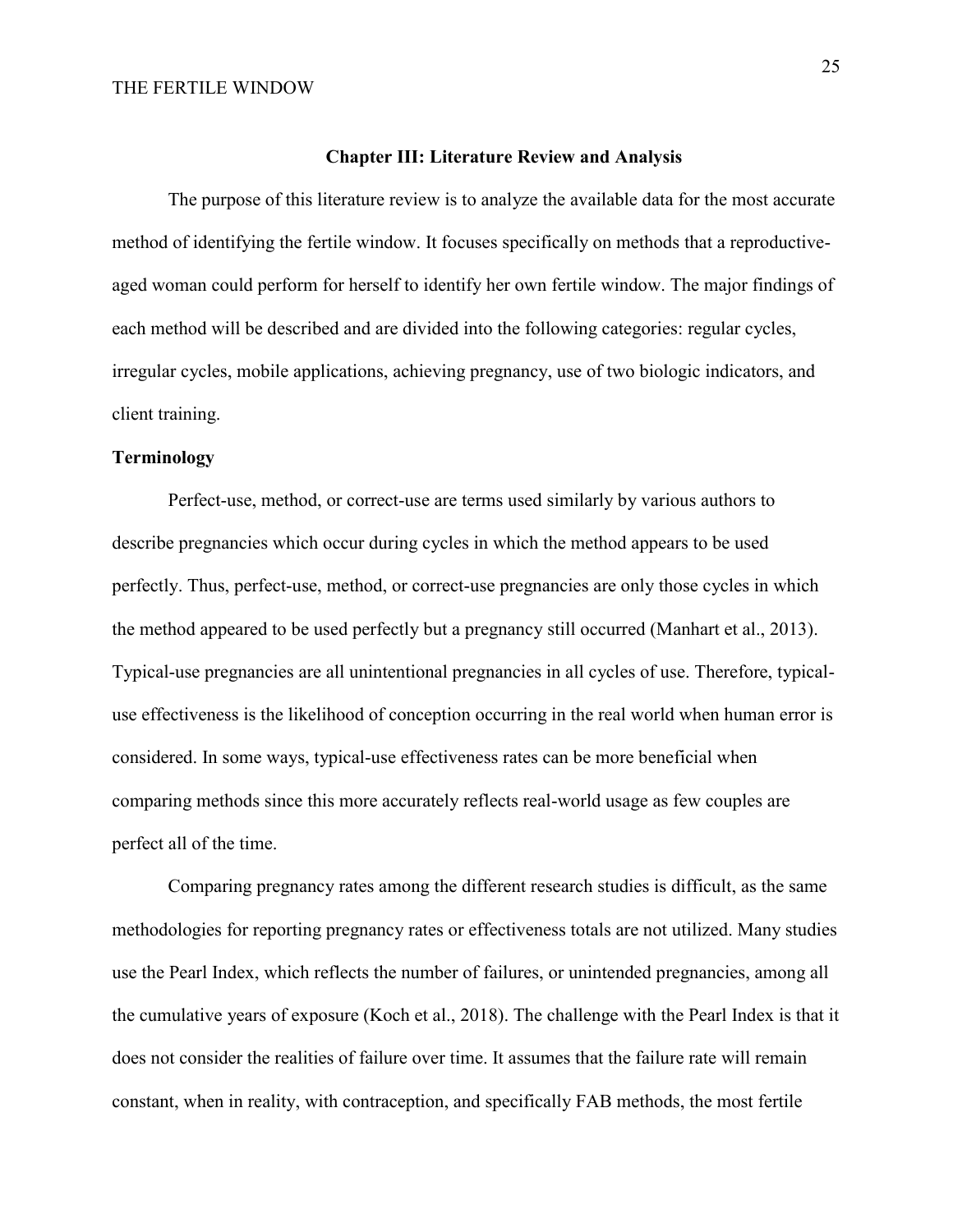couples, or less motivated couples, will conceive early on. Conversely, those who do not conceive, and continue with the method may have lower fertility, but overall their experience level and expertise will increase with time making the method more effective. This makes comparing studies of different lengths problematic since studies of longer duration will likely have a lower Pearl Index (Hilgers, 2002). Life table analysis, developed to combat the limitations associated with the Pearl Index, provides the number of failures, or the effectiveness rate, for each month of use; it is also able to provide a cumulative failure rate for a specific length of exposure (Hilgers, 2002). Kaplan-Meier survival rate is a specific methodology of life table analysis.

## **Synthesis of Major Findings**

**Regular cycles.** Many natural family planning methods have not been proven effective in preventing or achieving pregnancy if a woman has irregular menstrual cycles. Eight of the studies examined specifically excluded women if they did not have regular cycles (Arévalo, Jennings, & Sinai, 2002; Sinai, Lundgren, & Gribble, 2012; Fehring, Schneider, Raviele, Rodriguez, & Pruszynski, 2013; Günther et al., 2015; Frank-Herrmann et al., 2007; Wade et al., 1981; World Health Organization, 1981; Ecochard, Duterque, Leiva, Bouchard, & Vigil, 2015). Because women with irregular cycle lengths have been excluded, these methods should not be recommended to women unless she has regular cycles.

*Standard Days Method.* The SDM studies (Arévalo et al., 2002; Sinai et al., 2012) had a high dropout rate for women with irregular cycles. In a prospective cohort study, Arévalo et al. (2002) found that 28% of the participants ( $N = 478$ ) from Bolivia, Peru, and the Philippines had to be removed from the study due to having two cycles outside of the 26-32-day range needed to effectively use the method. Life table analysis found first-year, correct-use pregnancy rates to be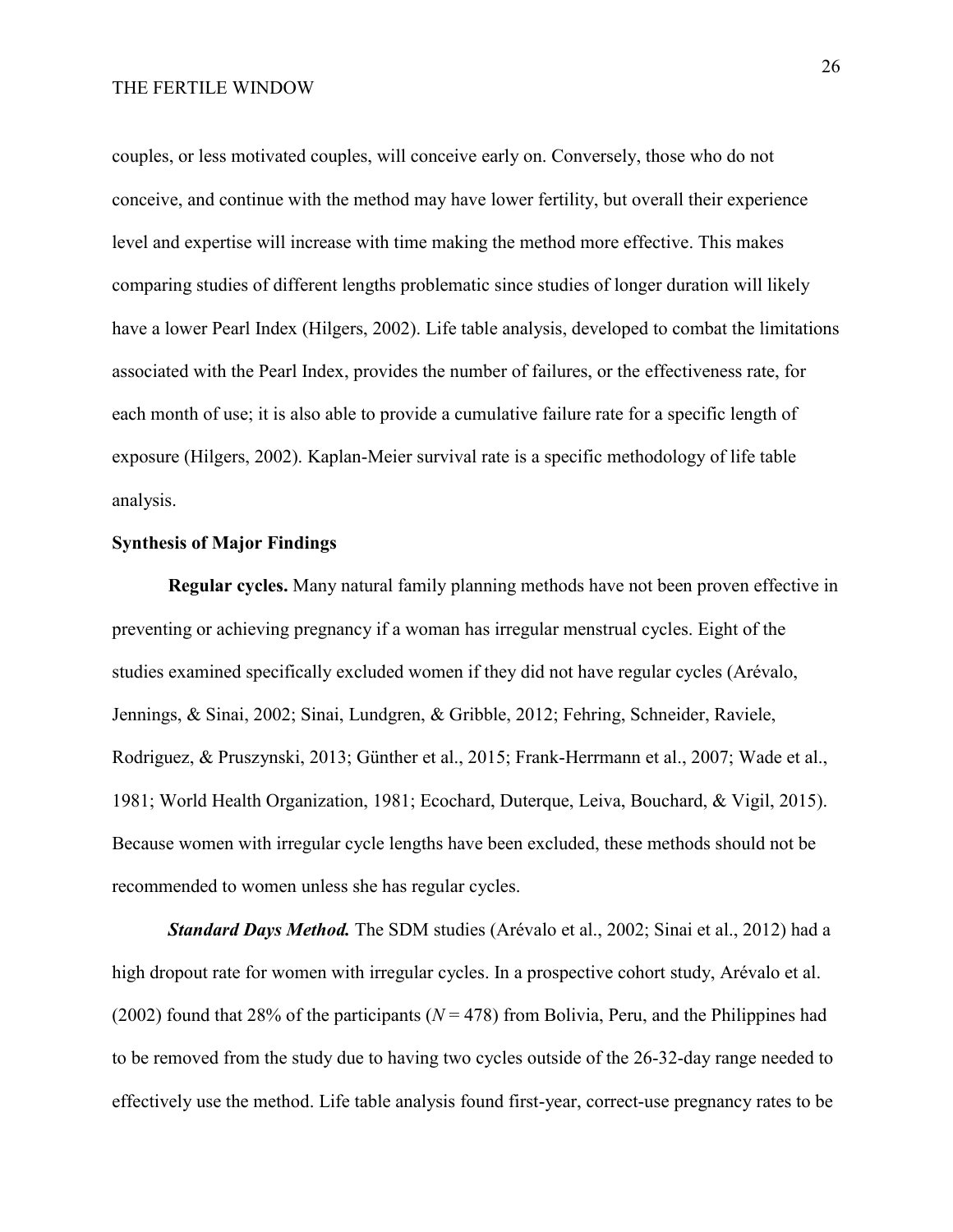4.8 per 100 women. However, when all cycles were analyzed, including those from women who had two cycles outside of the 26-32-day range, the first-year pregnancy rate substantially increased to 12 per 100 women (Arévalo et al., 2002). Sinai et al. (2012) conducted a long-term prospective cohort study to examine the long term efficacy of the SDM. Participants ( $N = 1,659$ ) from Bolivia, Peru, Philippines, Benin, Ecuador, Honduras, and India were screened for cycle length. The number of women removed due to irregular cycles decreased from 40.8% in the first year alone to 8.3% in the following two years, and the efficacy of the system increased with time (Sinai et al., 2012). Life table analysis was used to calculate pregnancy rates. Data was gathered from two separate studies ( $N = 1659$ ) and revealed a typical-use pregnancy rate of 12.0-14.1 per 100 women after year one, 3.7-5.2 after year two, 3.4-5.9 after year three (Sinai et al., 2012).

*Marquette Method.* Only one of the four MM studies excluded women with irregular cycle lengths (Fehring et al., 2013). In this prospective randomized clinical trial, the efficacy of a fertility algorithm was compared in combination with either the electronic hormonal fertility monitor (EHFM) or cervical mucus monitoring (CMM). Women with menstrual cycles outside of a 21-42-day range were excluded. A total of  $N = 667$  couples from the United States were randomized into the two groups. They found that the rate of pregnancy in the CMM group was nearly triple the rate of pregnancies in the EHFM group (*p* <0.0048, with *p* <0.05 considered statistically significant) (Fehring et al., 2013).

*Symptohormonal.* Visualizing salivary changes from estrogen through a handheld microscope is an extension of the symptohormonal method. Günther et al. (2015) examined the effectiveness of such a method through a prospective comparative study. They too excluded women with cycles outside of a 25-35-day range. Among the *N* = 74 participants from Germany,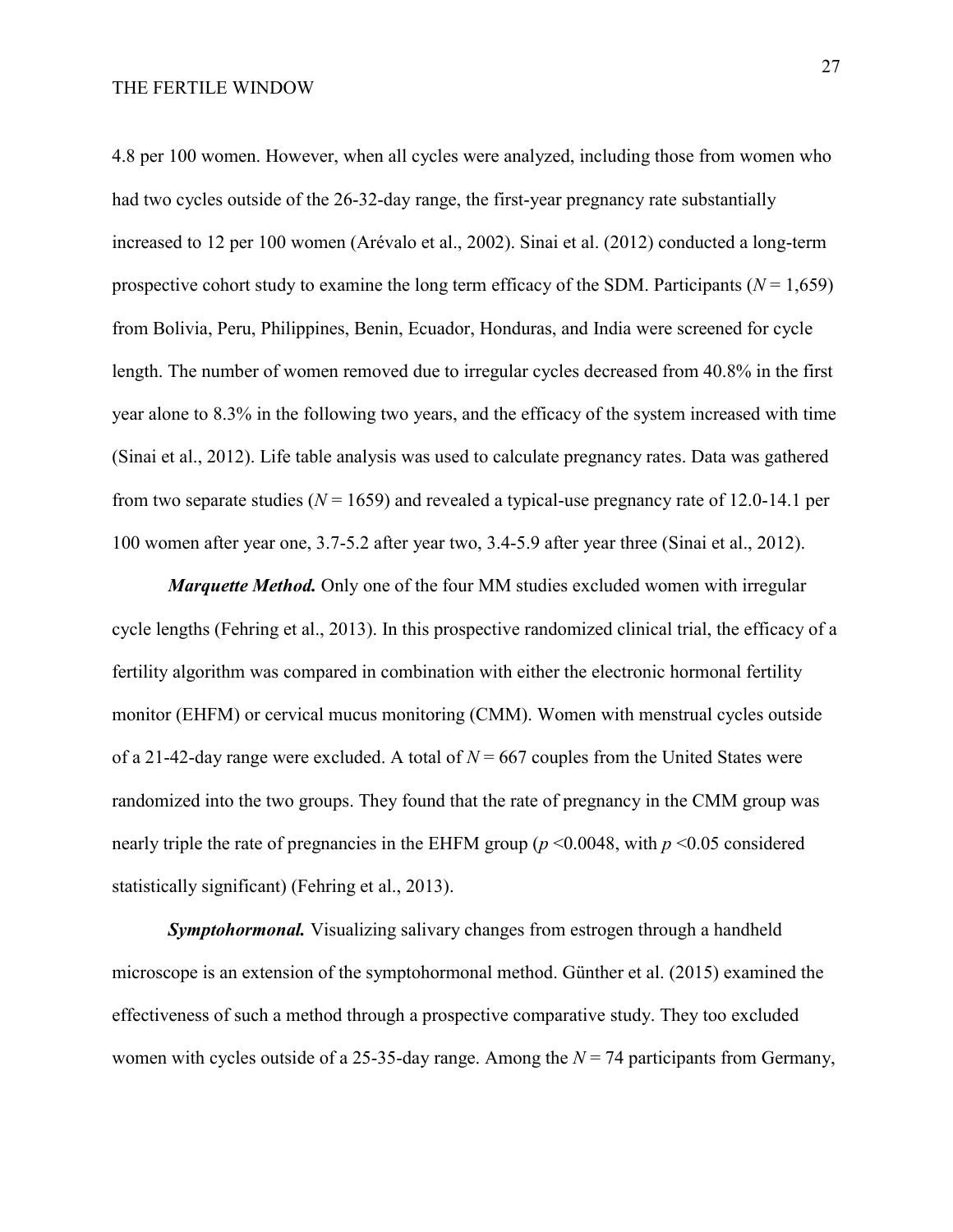it was discovered that both saliva and LH tests will detect the fertile window, but saliva will become positive 24 hours before LH (Günther et al., 2015).

*Symptothermal Method.* The two STM studies (Frank-Herrmann et al., 2007; Wade et al., 1981) found the method to be effective but similarly excluded women with menstrual cycles outside of a specified range. Frank-Herrmann et al. (2007) conducted a prospective, observational longitudinal cohort study, and only included women from Germany with regular cycles ranging from 22-35 days ( $N = 900$ ). However, they did allow 20% of cycle lengths to be outside of this range. After 13 cycles of use, Kaplan-Meier survival analysis yielded a perfectuse pregnancy rate of 0.43 per 100 women and an unintended pregnancy rate, where unprotected intercourse occurred during the fertile window, of 7.47 per 100 women ( $p \le 0.00001$ ). Typicaluse pregnancy rates, which included all pregnancies during use, was 1.62 per 100 women (Frank-Herrmann et al., 2007). Wade et al. (1981) limited cycle length to 24-36 days in a randomized prospective comparative study of the OM and the STM. Out of the  $N = 430$  women from the United States in the study, they found Pearl Index pregnancy rates of 34.9 for the OM and 16.6 for the STM, concluding that the STM was more effective among women with regular cycle lengths (Wade et al., 1981).

*Mucus-only methods.* Two studies regarding mucus-only methods found CMM to be an effective means of identifying the fertile window among women with regular cycles of a particular range (World Health Organization, 1981; Echochard et al., 2015). The OM was inspected in a prospective cohort study with women  $(N = 725)$  from New Zealand, India, Ireland, Philippines, and El Salvador with regular cycle lengths ranging from 25-35 days (World Health Organization, 1981). Method-related Pearl Index pregnancy rates for 13 cycles was 2.2 pregnancies per 100 women-years, and 19.6 pregnancies per 100 woman-years for user-related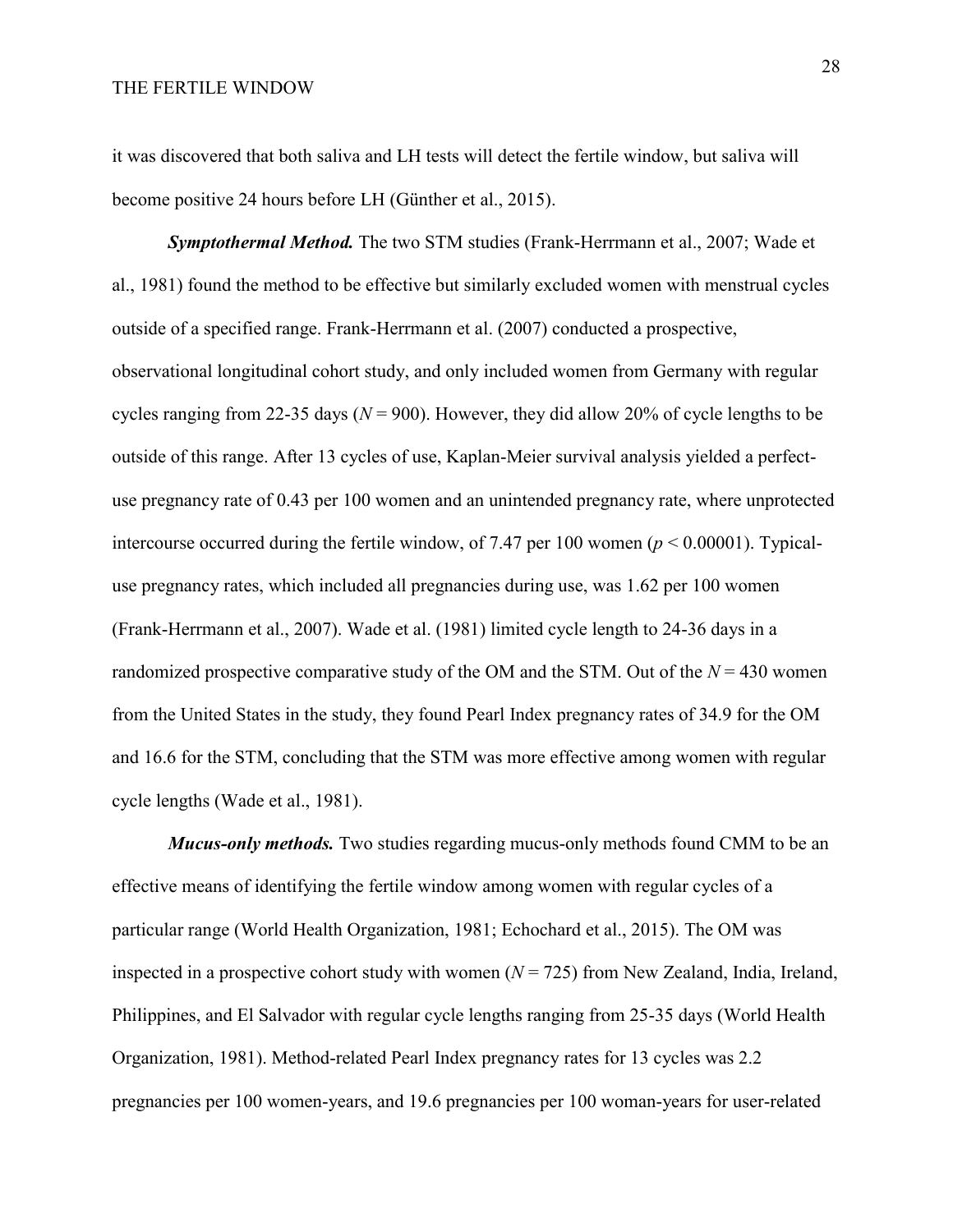pregnancies (World Health Organization, 1981). In their observational cohort study, Ecochard et al. (2015) found that cervical mucus observations at the opening of the vagina could be used as a clinical proxy for ovulation among woman  $(N = 107)$  from France, Italy, Germany, Belgium, and Spain with regular cycles spanning 24-34 days.

**Irregular cycles.** While some methods cannot effectively be used by women if they have irregular length cycles, both the CrMS, and the MM have been studied in a population of women of all cycle lengths. The MM does have some exclusions for breastfeeding and post-pill, but CrMS can be used in any life situation including post-pill, breastfeeding, or perimenopause while still maintaining its effectiveness (Doud, 1985; Fehring, Lawrence, & Philpot, 1994; Howard & Stanford, 1999; Fehring, Schneider, & Barron, 2008; Fehring, Schneider, Barron, & Raviele, 2009; Fehring & Schneider, 2017).

*Creighton Model FertilityCare System.* None of the three CrMS studies excluded women for any cycle reasons. These studies demonstrated low unintended pregnancy rates (Doud, 1985; Fehring et al., 1994; Howard & Stanford, 1999). A prospective cohort study by Doud (1985) looked at the effectiveness of the CrMS among women of all reproductive categories (*N* = 378) from the United States. Method-use pregnancy rates were found to be 0.9 per 100 women at 12 months of use, and typical-use pregnancies were 3.8 (Doud, 1985). In their prospective descriptive cohort study, Fehring et al. (1994) also included women of all reproductive categories  $(N = 242)$  from the United States. Using a life table analysis, the researches calculated method-use pregnancy rates to be 1.2 per 100 women at 12 months of use, and typical-use pregnancy rates to be 2.0 (Fehring et al., 1994).

Howard and Stanford (1999) conducted an observational cohort study of the CrMS with women of all reproductive categories  $(N = 701)$  from the United States. Using life table analysis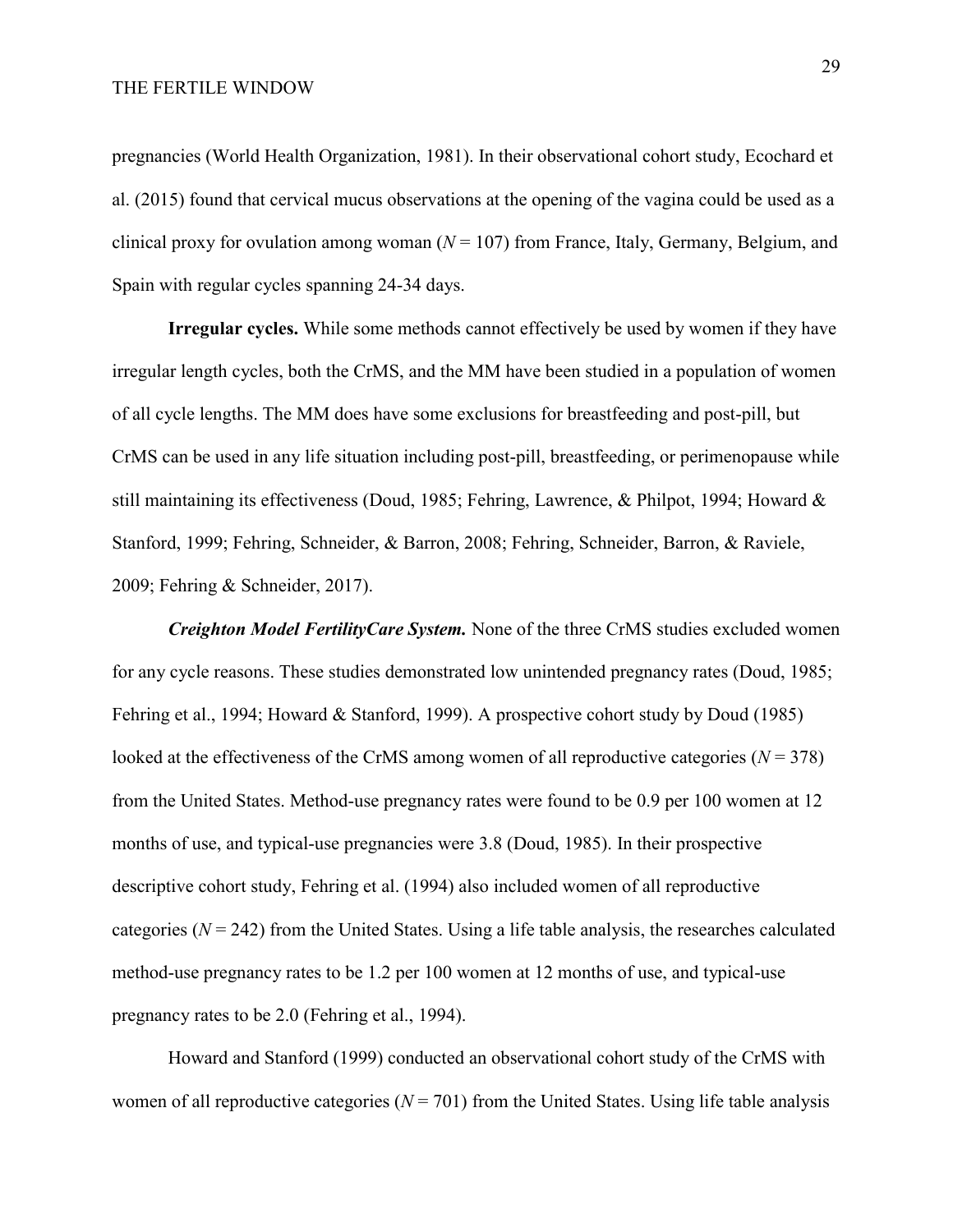they calculated the total pregnancy rate to be 17.12 per 100 women at 12 months of use and the method-related pregnancy rate was 0.14. Notably, they did not exclude couples who were planning a pregnancy which many other studies exclude, which should explain why the total pregnancy rate is higher than the other CrMS studies. The pregnancy rate for couples planning a pregnancy was 12.84 per 100 women at 12 months of use (Howard & Stanford, 1999).

*Marquette Method.* Four studies on the MM were included in this appraisal of the literature, and three of these included women of all cycle lengths. However, unlike CrMS they did have some exclusions for post-pill and breastfeeding. (Fehring et al., 2008; Fehring et al., 2009; Fehring & Schneider, 2017). Fehring et al. (2008) excluded breastfeeding women in their retrospective evaluation in the United States. They found that the lowest pregnancy rates resulted when the EHFM was used. Kaplan-Meier survival analysis yielded typical-use pregnancy rates of 9.2 per 100 women at 12 months of use for those who used the EHFM alone or in combination with BBT and CMM  $(n = 99)$ ; Fehring et al., 2008). Fehring et al. (2009), while excluding women who were post-pill, concluded similarly in their retrospective cohort comparison in the United States. With the Kaplan-Meier survival analysis, they found the typical-use unintended pregnancy rates were 12.3 for the group that utilized EHFM and CMM (*n* = 313; Fehring et al., 2009). Fehring and Schneider (2017) only excluded women who were breastfeeding and found somewhat lower pregnancy rates than the previous two studies in a prospective cohort study conducted with women from United States and Europe. Kaplan-Meier survival analysis calculated typical-use pregnancy rates of 6 per 100 users at 24 cycles of use for the group that used EHFM alone ( $n = 212$ ; Fehring & Schneider, 2017).

**Mobile applications.** Mobile and web applications have gained popularity in recent years. These can be an attractive means of fertility tracking, but not all applications are effective.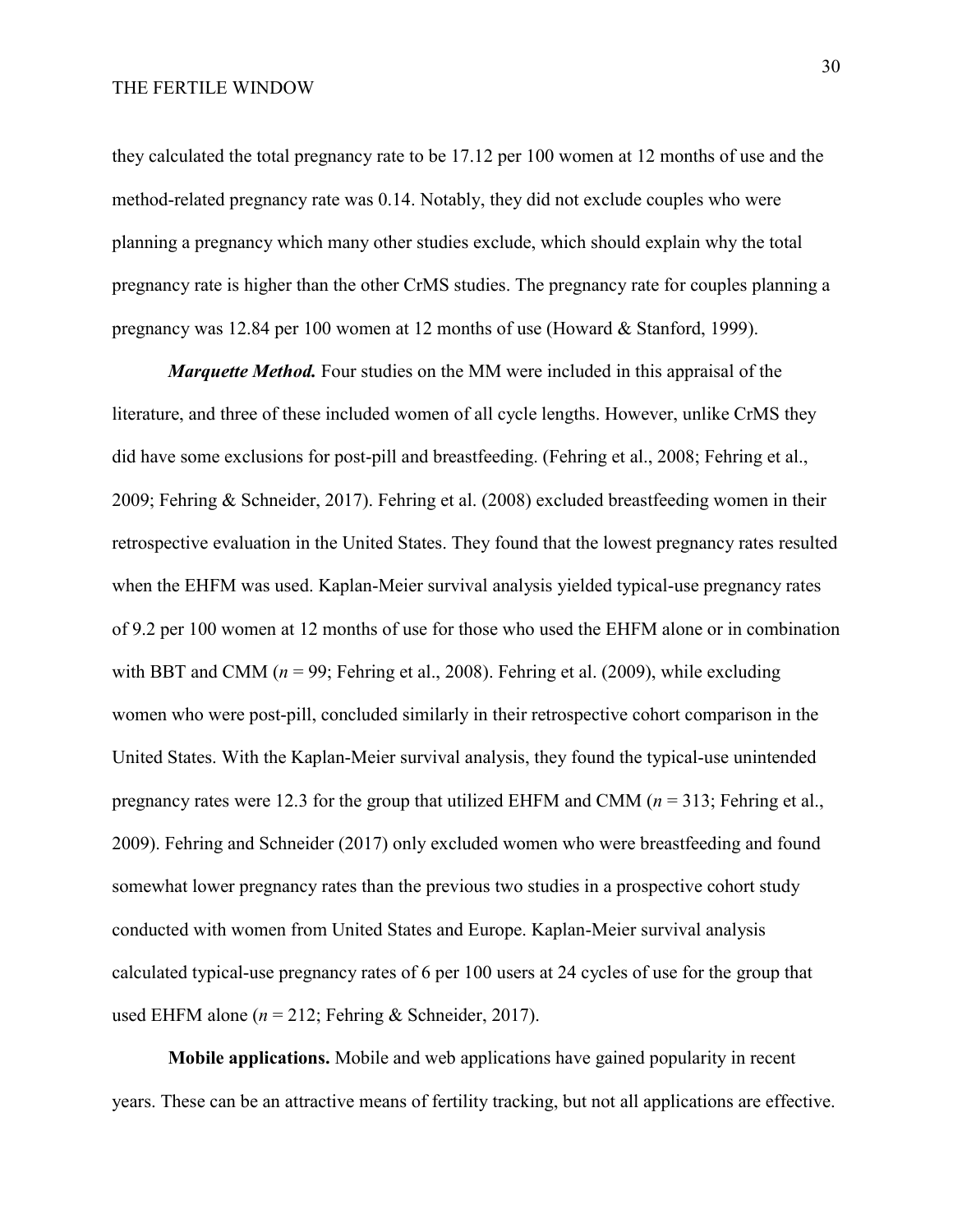Some require outside training to use the application as an effective method of family planning (Scherwitzl, Hirschberg, & Scherwitzl, 2015; Scherwitzl, Danielsson, Sellberg, & Scherwitzl, 2016; Duane, Contreras, Jensen, & White, 2016; Setton, Tierney, & Tsai, 2016).

The studies investigating NaturalCycles (Scherwitzl et al., 2015; Scherwitzl et al., 2016) revealed this mobile application to be accurate in identifying the fertile window and effective as a means of pregnancy prevention. A retrospective investigational pilot study among women from Switzerland and Sweden not planning a pregnancy found that a mere 0.05% of the fertile days were falsely attributed to the fertile window, and only one unintended pregnancy occurred among all participants ( $N = 317$ ; Scherwitzl et al., 2015). Following the pilot study, a retrospective observational study of *N* = 4054 women from Sweden revealed a method-use Pearl Index pregnancy rate of 0.5 pregnancies per 100 woman-years and a typical-use Pearl Index of 7.0 (Scherwitzl et al., 2016). They concluded that while effective, it requires abstinence or protection on fertile days. This rule may require consistent teaching for some women, while other women simply may not comply which gives way to lower system effectiveness (Scherwitzl et al., 2016).

Two descriptive comparative studies (Duane et al., 2016; Setton et al., 2016) critiqued numerous web and mobile fertility applications on their ability to identify the fertile window. Duane et al. (2016) found that of  $N = 39$  applications, 29 were able to predict the fertile window, but only six received a perfect score on accuracy or had no false negatives when fertile days were identified as infertile. These six applications that scored perfectly were Ovulation Mentor, Sympto.org, iCycleBeads, LilyPro, Lady Cycle, and myNFP.net. Applications that did not correctly identify the fertile days were NFP Charting Ovulation, Symptopro, Fertility Pinpoint,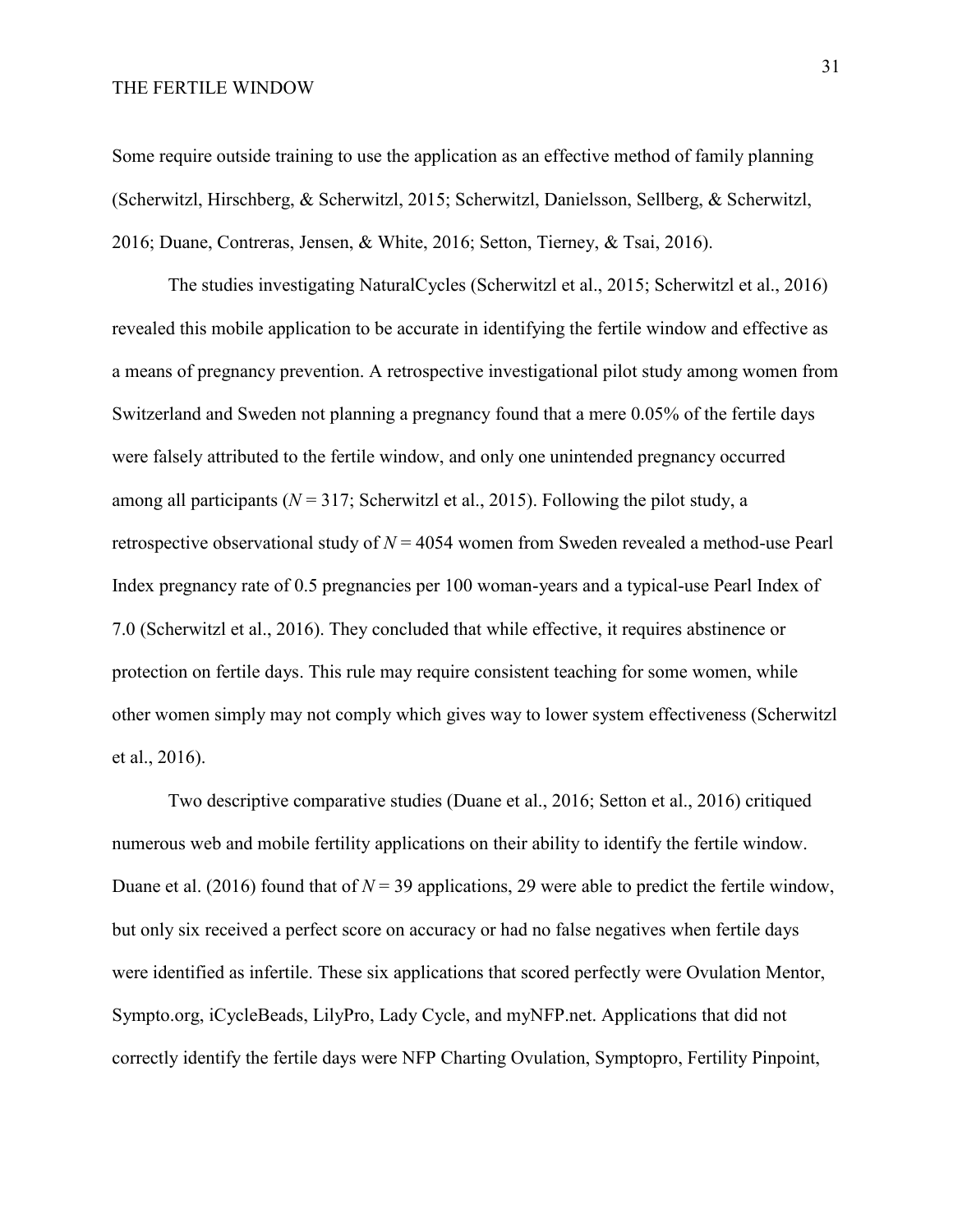Kindara, Groove Fertility Pro, FEMM, NFP Project Caruso, Charting App, Lady Time, and Knowhen (Duane et al., 2016).

Several applications that did not perfectly predict the fertile window but recommended training prior to using the application still scored high on accuracy. Notably, NaturalCycles was able to predict the fertile window but was ranked number 15 out of 29 (Duane et al., 2016). Setton et al. (2016) discovered only one website ( $n = 20$ ) and three applications ( $n = 33$ ) which were able to exactly predict the precise fertile window based on a standardized data set. The majority of the websites (74%) and applications (75%) predicted fertile days that were within the actual fertile window. Duane et al. (2016) concluded that most applications are not designed for helping couples avoid pregnancy. Neither are they founded on the precise evidence-based FAB methods from which they may be derived. However, some can still be useful for couples who are experienced in the FAB methods of family planning (Duane et al., 2016).

**Achieving pregnancy.** Prospective methods of identifying the fertile window are more reliable for couples desiring to achieve a pregnancy. Five studies appraised prospective methods for this intent (Evans-Hoeker et al., 2013; Bigelow et al., 2004; Colombo & Masarotto, 2000; Ecochard et al., 2015; Günther et al., 2015).

Four studies analyzed how the utilization of CMM could impact pregnancy rates (Ecochard et al., 2015; Evans-Hoeker et al., 2013; Bigelow et al., 2004; Colombo & Masarotto, 2000). An observational cohort study by Ecochard et al. (2015) established that among their participants  $(N = 107)$  from France, Italy, Germany, Belgium, and Spain, cervical mucus observations at the opening of the vagina could be used as a clinical proxy for ovulation. Peak mucus, which is clear, stretchy, or lubricative as opposed to any kind of mucus, was identified as being more specific and identified the fertile window 96% of the time and the ovulation window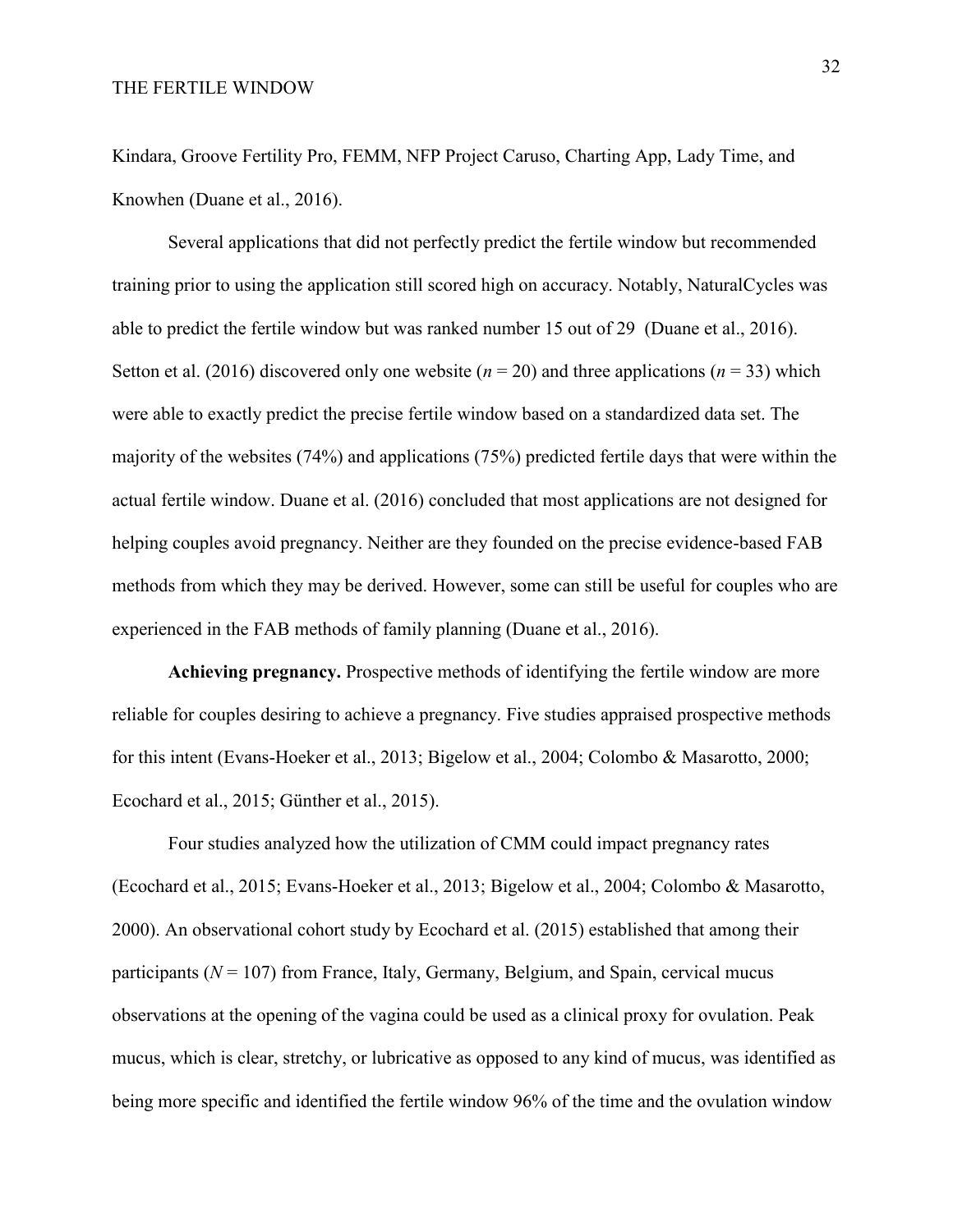88% of the time (Ecochard et al., 2015). Evans-Hoeker et al. (2013) conducted a time-topregnancy cohort study to determine if CMM increased the cycle specific probabilities of conception. They found that among their population of women from the United States trying to conceive without known infertility  $(N = 331)$ , the use of CMM statistically significantly increased the likelihood of pregnancy ( $p = 0.02$ ). As the CMM frequency increased, so did the chance of pregnancy ( $p = 0.01$ ). Overall, 23% conceived in the first cycle and 53% conceived by the sixth cycle. CMM was more likely to occur among women who were younger  $(p = 0.01)$  and nulligravid ( $p = 0.002$ ). The authors concluded that CMM is more effective for timing intercourse than the calendar method since the beginning of the fertile window is able to be determined prospectively (Evans-Hoeker et al., 2013). Bigelow et al. (2004) findings expound further on this conclusion in their prospective cohort study from Italy, Switzerland, Germany, France, England, and Belgium, stating that pregnancy probability increases with an increased ranking of cervical mucus, with transparent, stretchy, slippery mucus receiving the highest ranking  $(p \le 0.01)$ . When intercourse occurs on the day that the highest ranked mucus is present in the six-day fertile window, pregnancy is much more likely to occur without regard to its relation to ovulation. However, the most fertile mucus is most often noted two days before the estimated ovulation day ( $p = 0.020$ ; Bigelow et al., 2004; Colombo & Masarotto, 2000).

Saliva is postulated to be a resource for women to prospectively identify their fertile window and maximize their chances of conceiving (Günther et al., 2015). A prospective comparative study determined that among their voluntary participants from Germany  $(N = 74)$ , the saliva test *Geratherm ovu* was as accurate as LH tests in identifying ovulation and changes 24 hours before LH gives a positive reading. Estrogen, which is responsible for cervical mucus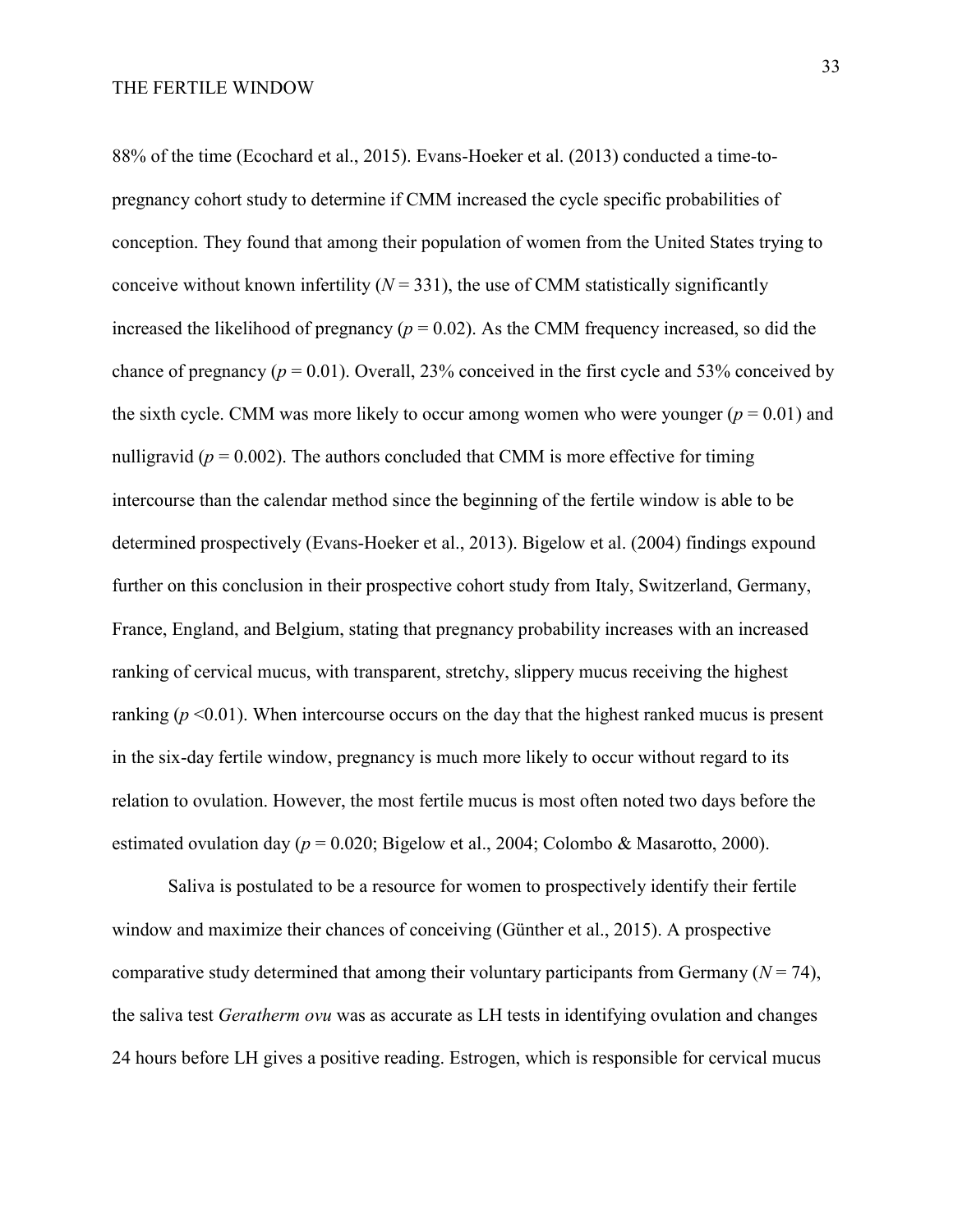changes, is also accountable for the changes in saliva and rises just prior to the LH surge (Günther et al., 2015).

**Use of two biologic indicators.** FAB methods that use two biologic indicators of fertility as a double check for the beginning and end of the fertile window are more effective than just one. The MM and STM are two methods that combine more than one biologic indicator of fertility (Fehring et al., 2008; Fehring et al., 2009; Fehring et al., 2013; Fehring & Schneider, 2017; Frank-Herrmann et al., 2007; Wade et al., 1981).

*Marquette Method.* The MM gives women the option of using two biological indicators, consequently, a number of studies have been carried out to ascertain if higher effectiveness rates can be achieved by using CMM, EHFM or a combination of both methods (Fehring et al., 2008; Fehring et al., 2009; Fehring et al., 2013; Fehring & Schneider, 2017). In a retrospective evaluation from the United States, Fehring et al. (2008) concluded that the additional use of the EHFM enhances the efficacy of the MM for avoiding pregnancy. Kaplan-Meier survival analysis yielded typical-use pregnancy rates of 9.2 per 100 women at 12 months of use for those who used the EHFM alone or in combination with BBT and CMM ( $n = 99$ ) and 12.2 for those who did not use the EHFM at all (*n* = 105; Fehring et al., 2008). Fehring et al. (2009) concluded similarly after evaluating the differences in pregnancy rates between those that utilized EHFM and CMM or CMM only in their retrospective cohort comparison from the United States. With the Kaplan-Meier survival analysis, they found that the typical-use unintended pregnancy rates were 12.3 for the EHFM group ( $n = 313$ ) and 22.8 for the CMM group ( $n = 313$ ), a statistically significant difference ( $p \le 0.05$ ; Fehring et al., 2009).

On the other hand, two studies (Fehring et al., 2013; Fehring & Schneider, 2017), concluded that EHFM alone was superior when comparing EHFM and CMM. In their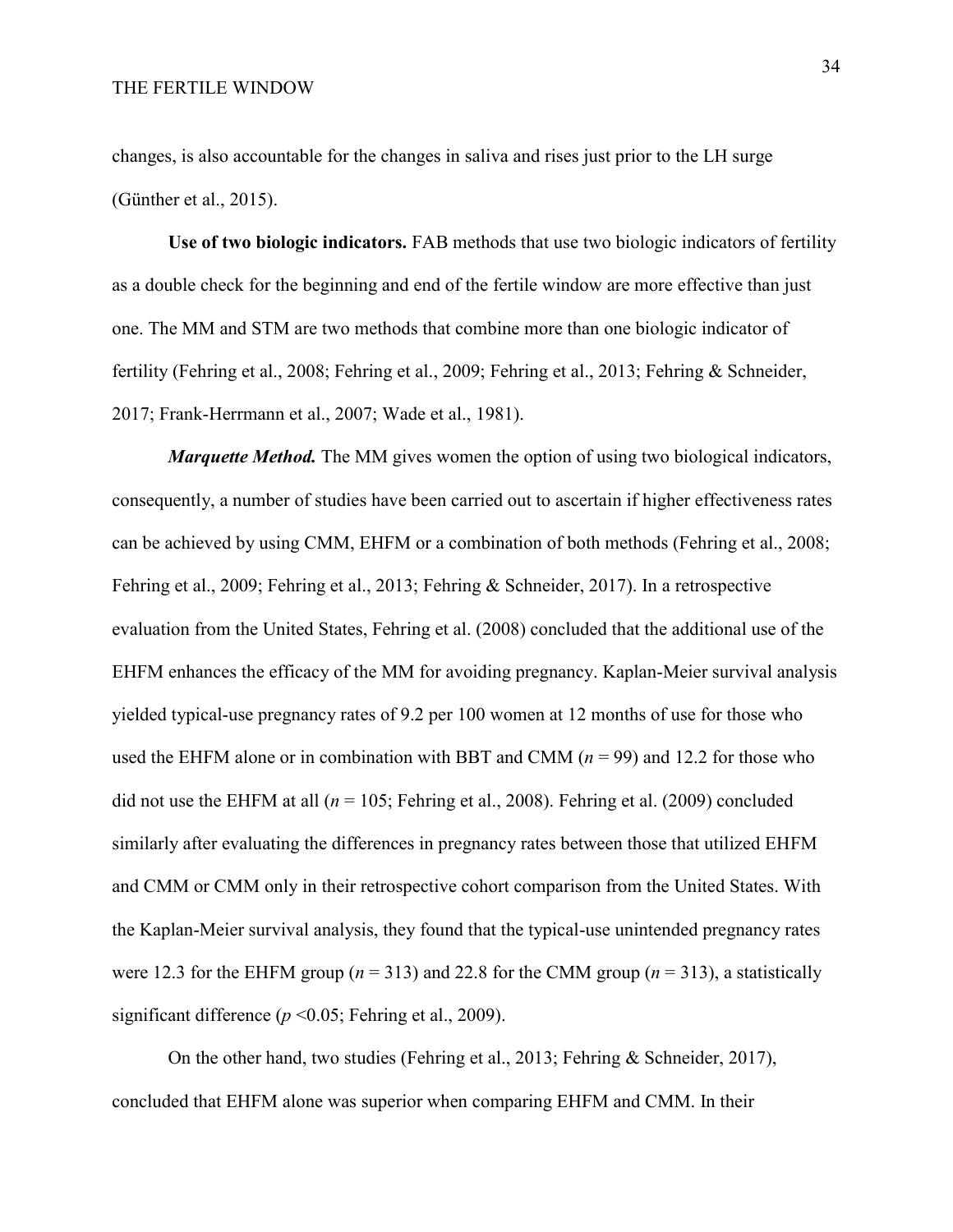prospective randomized clinical trial from the United States, Fehring et al. (2013) used the Kaplan-Meier survival analysis and calculated the typical-use pregnancy rate as 7 pregnancies per 100 users for the EHFM group ( $n = 289$ ) and 18.5 for the CMM group ( $n = 292$ ); this is nearly triple those of the EHFM group (*p* < .0048; Fehring et al., 2013). Fehring and Schneider (2017) utilized a prospective cohort study methodology for their research with participants from the United States and Europe and calculated pregnancy rates with the Kaplan-Meier survival analysis. The typical-use pregnancy rate was 6 per 100 users at 24 cycles of use for the EHFM alone  $(n = 212)$ , 19 for the CMM only  $(n = 118)$ , and 18 for the combined EHFM and CMM  $(n = 118)$ 333). They concluded that simplified and objective methods of identifying fertility with the EHFM alone seem to be the most effective for avoiding pregnancy (Fehring & Schneider, 2017; Fehring et al., 2013).

*Symptothermal Method.* Two studies (Frank-Herrmann et al., 2007; Wade et al., 1981) demonstrate that using the STM, which combines at least two biological indicators to identify the fertility window, is effective for avoiding pregnancy. Frank-Herrmann et al. (2007), in their prospective observational longitudinal cohort study, had participants from Germany (*N* = 900) monitor CMM, BBT, and apply a calendar algorithm. Kaplan-Meier survival rates were utilized to calculate a typical-use pregnancy rate of 1.62 per 100 women at 13 cycles of use when abstinence was observed during the fertile window and 2.02 when a barrier method was used during that time. Perfect-use pregnancy rate was 0.43, and the unintended pregnancy rate when there was unprotected intercourse during the fertile window was 7.47 which was statistically significant ( $p < 0.00001$ ). Wade et al. (1981) performed a randomized prospective comparative study in the United States and found that the STM was more effective than the OM. Pearl Index pregnancy rates for 12 months was  $34.9$  per 100 women-years for the OM ( $n = 619$ ) and 16.6 for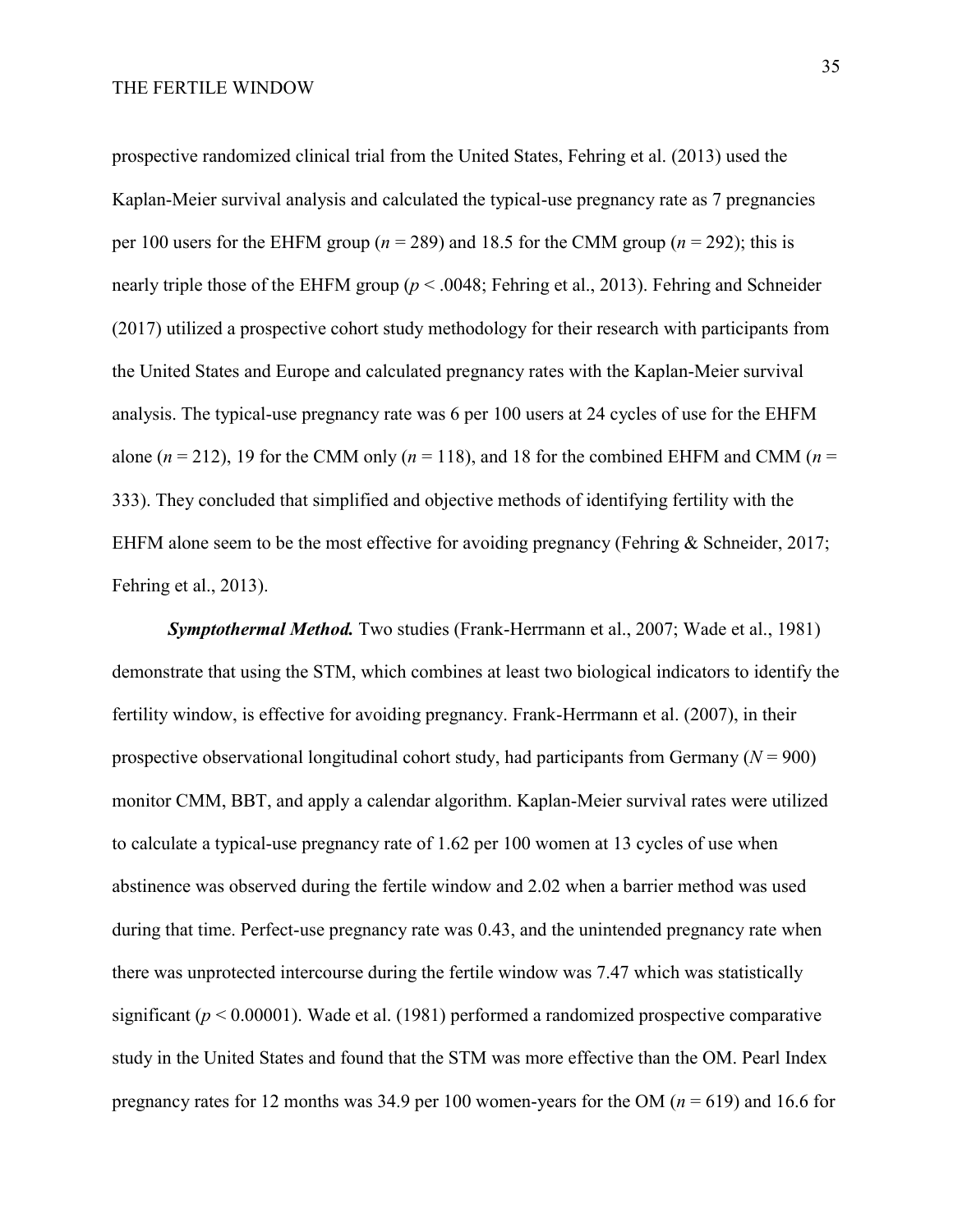the STM ( $n = 628$ ). The authors did not try to classify pregnancies into a method or user failure; therefore, these results were not reported (Wade et al., 1981).

**Client training.** The amount of client training required for the different FAB methods varies from intense training over the course of a year to something that can be instructed quickly during the course of a standard office visit (Doud, 1985; Fehring et al., 1994; Howard & Stanford, 1999; Fehring et al., 2008; Fehring et al., 2009; Fehring & Schneider, 2017; World Health Organization, 1981; Sinai et al., 2012; Arevalo et al., 2002; Arevalo et al., 2004; Koch et al., 2018, Scherwitzl et al., 2015; Scherwitzl et al., 2016). The CrMS, MM, and OM have varying follow-up structures for clients; however, most cite individual training of at least a year in duration (Doud, 1985; Fehring et al., 1994; Howard & Stanford, 1999; Fehring et al., 2008; Fehring et al., 2009; World Health Organization, 1981).

The CrMS has an individualized in-depth training program for users which requires a one-hour introductory session and eight follow-up sessions within the first year. The program is standardized and includes follow-up quizzes and a cycle review given at the fourth and sixth follow-up session to review the progression of the cycle (Doud, 1985; Fehring et al., 1994; Howard & Stanford, 1999).

The MM can also require intense training for users. Training can be conducted in person which involves a one-hour introductory session and five follow-up sessions within the first year (Fehring et al., 2008; Fehring et al., 2009). It can also be taught online. Users are granted access to downloadable charts, protocols, and instructions as well as quick start instructions. They can access forums on the website and receive consultation by NFP teachers, an OB/GYN, and a bioethicist. In this case, there is no set duration of training (Fehring & Schneider, 2017).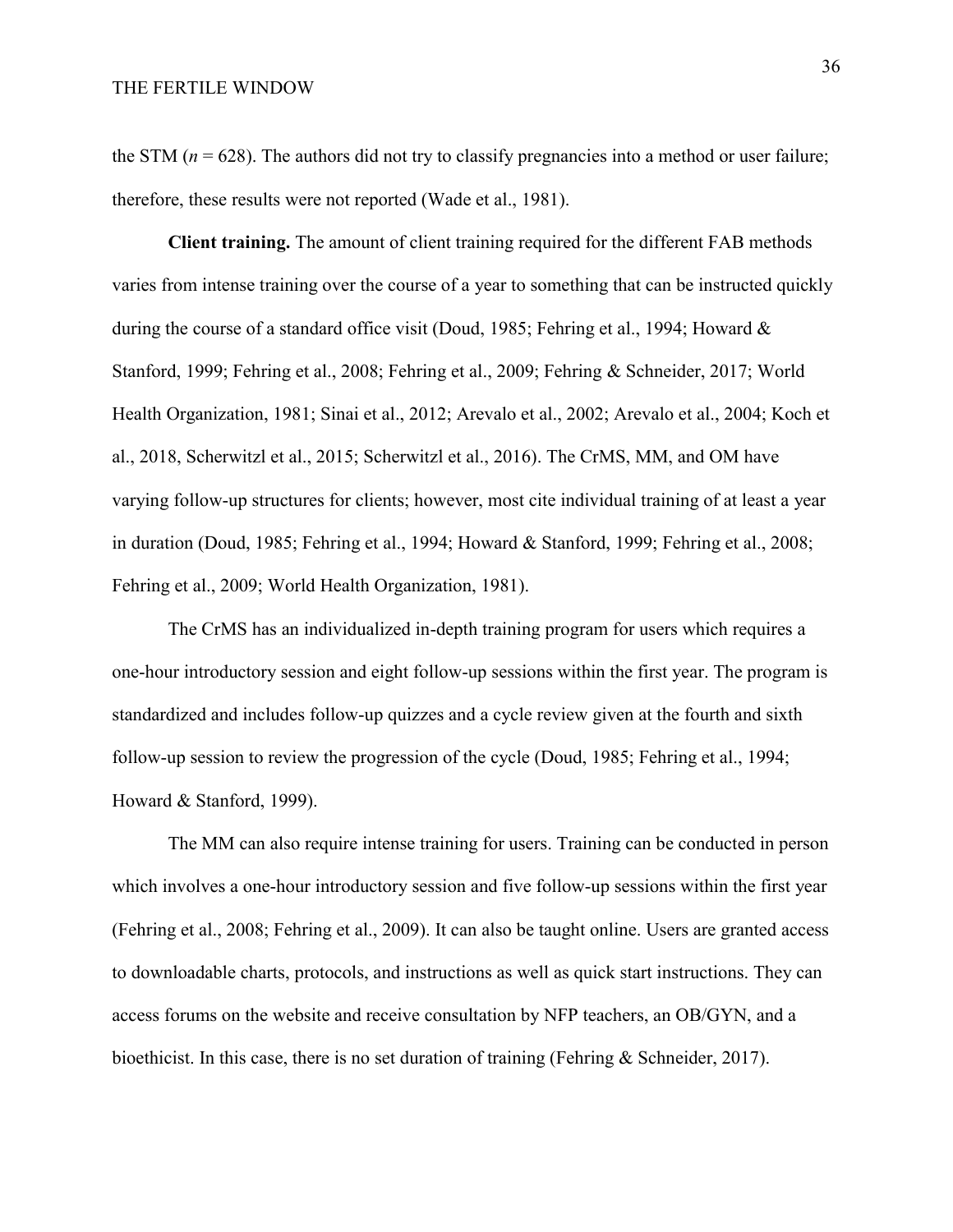The prospective multicenter cohort study on the OM by the World Health Organization (1981) demonstrated that the method does require training. They noted that many from their study were illiterate or poorly educated and yet 91% of the total participants from New Zealand, India, Ireland, Philippines, and El Salvador  $(N = 725)$  were able to identify their fertile window by cervical mucus observations (World Health Organization, 1981).

Conversely, the SDM, TwoDay Method, Daysy monitor, and NaturalCycles application are easy to use and require little to no training for users (Sinai et al., 2012; Arvalo et al., 2002; Arevalo et al., 2004; Koch et al., 2018; Scherwitzl et al., 2015; Scherwitzl et al., 2016). The SDM can be taught quickly at an office visit to women with regular cycles ranging from 26-32 days. These women are instructed that their fertile window is from days 8-19 and that they should abstain or use protection on those days (Sinai et al., 2012; Arvalo et al., 2002).

The TwoDay Method is taught by instructing women to ask herself each day if she has noticed any cervical mucus that day or the day prior. If she has, then she should consider herself fertile. If not then her chances of conception are very low. Using life table analysis, the method pregnancy rate in a prospective, nonrandomized, multicenter study of  $N = 450$  women from Guatemala, Peru, and the Philippines, was found to be 3.5 per 100 women after 12 months of use and a total pregnancy rate of 13.7 (Arevalo et al., 2004).

Daysy is a fertility monitor that calculates BBT and applies an algorithm to estimate the days of fertility (Koch et al., 2018). Fertile days are displayed by a red light on the monitor, infertile days by a green light, and a yellow light indicates the application is unsure. A retrospective cohort study of current users in Europe of the DaysyView application (N=798) found that the use of the application increased the effectiveness of the Daysy device (Koch et al., 2018). Perfect-use 12-month Pearl Index pregnancy rate was 0.753 per 100 women-years, and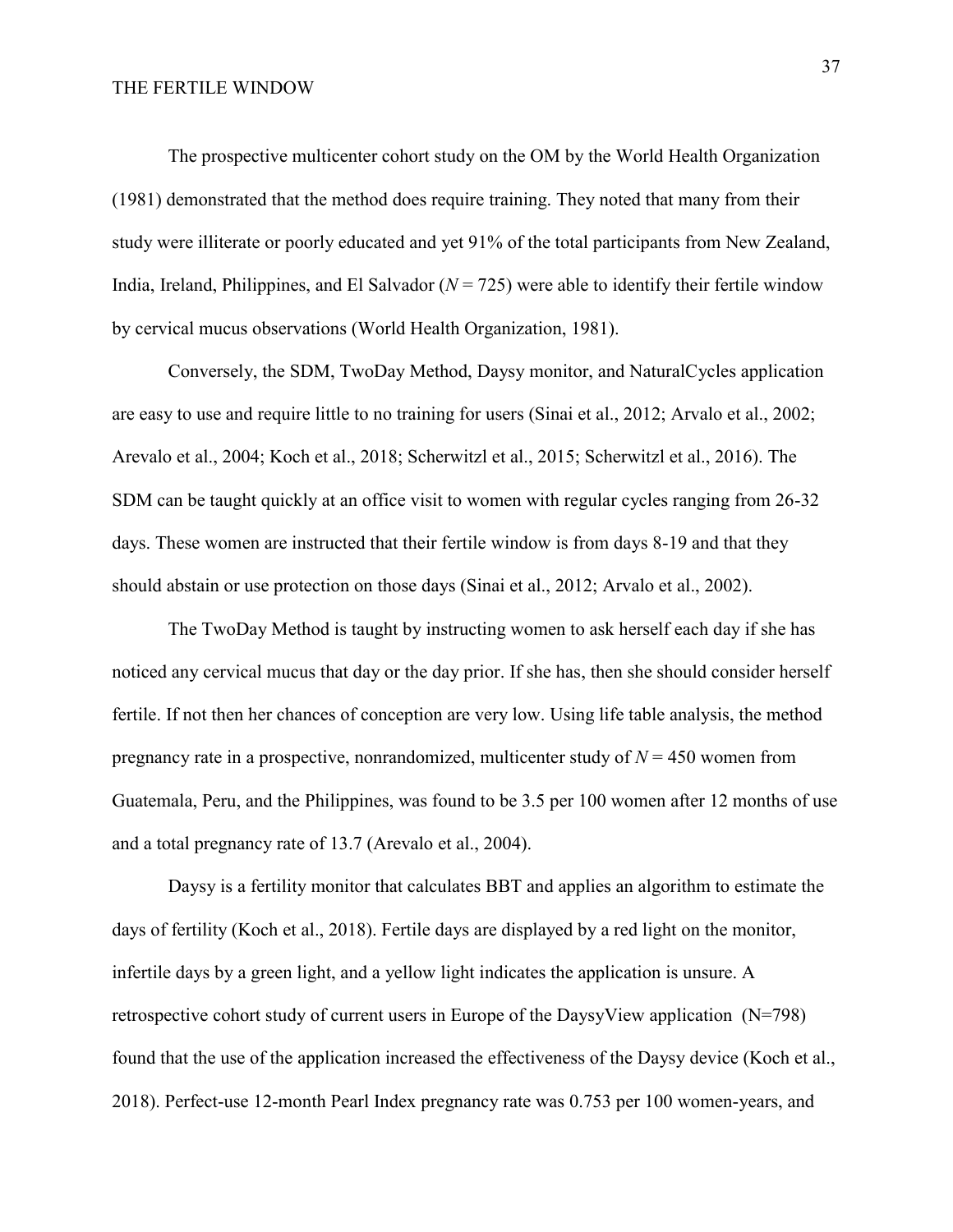typical-use was 1.252. The combination of the BBT Daysy device with the DaysyView application gives the users the ability to visually see the data which reduces the risk of inaccurate or misinterpretation of data and thereby improves usability and higher accuracy of the device (Koch et al., 2018). Because the device does the calculation itself, it requires virtually no instruction. However, women should be cautioned that to achieve maximal effectiveness, protection or abstinence should be used on days when the application gives a yellow or red light (Koch et al., 2018).

Finally, the NaturalCycles mobile application can be easily taught by instructing a woman to monitor her BBT and input it into the application. The application then tells her whether she is currently fertile or not. She should be instructed that consistent abstinence or protection be used on days the application indicates as fertile (Scherwitzl et al., 2015; Scherwitzl et al., 2016).

### **Critique of Strengths and Weaknesses**

**Weakness.** This literature review, while comprehensive suffers from many weaknesses. Some of these will be described below including poor study design, variance in statistical analysis, the large variance in pregnancy rates, CrMS study variances, inconsistencies with the MM, and major flaws in the Daysy monitor study.

*Poor study design.* Unfortunately, research regarding methods for women to identify their fertile window is both limited and inconsistent. Among the research that does exist, the number of RCTs, which is the gold standard for research, is scant. Because of the lack of RCTs, self-selection was seen in the majority of research studies, which increases the bias. Further, the two RCT articles that were included had high discontinuation rates. Fehring et al., 2013 in their prospective randomized clinical trial on the MM had a 59.4% discontinuation rate for the EHFM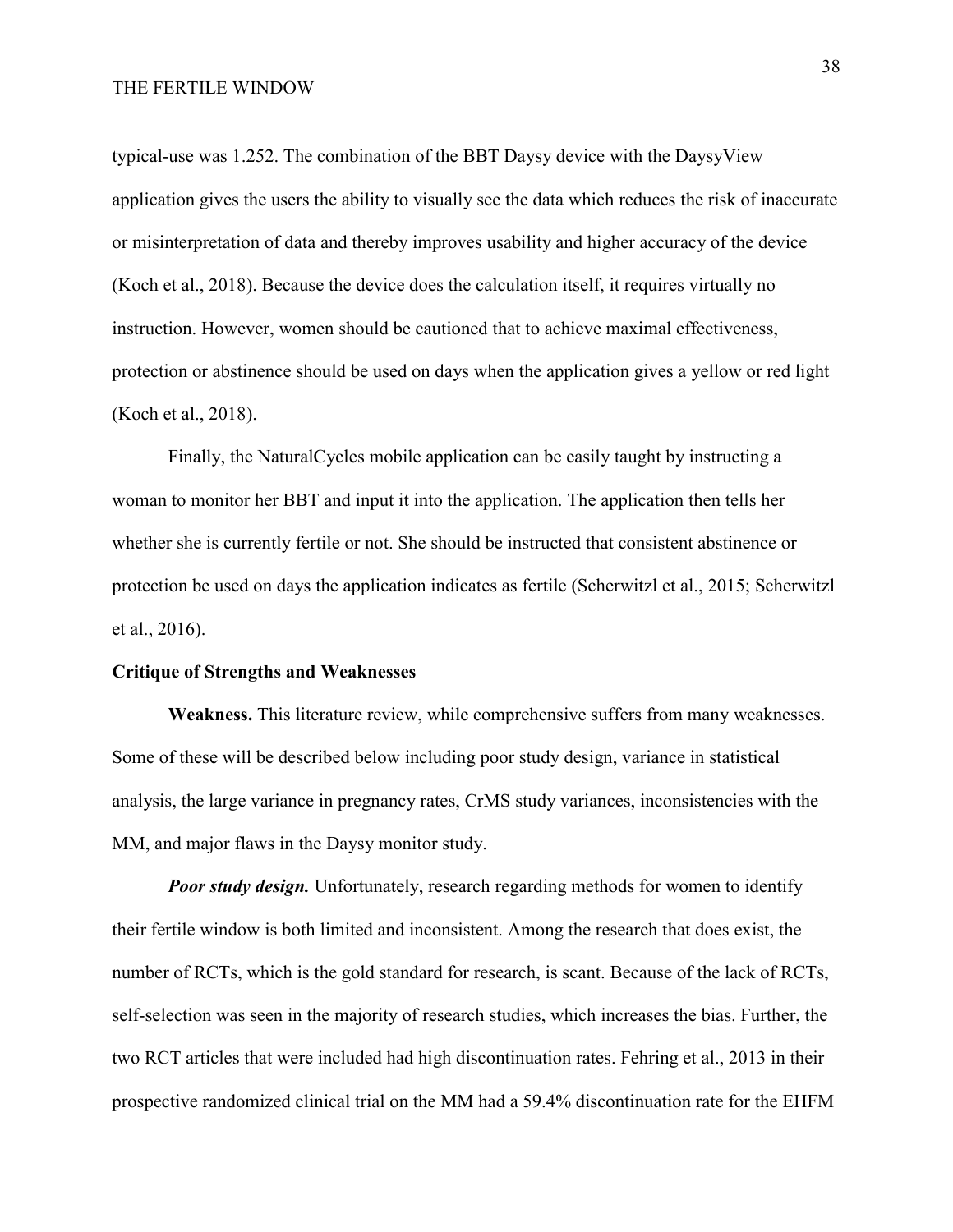group and 63.4% for the CMM group. Wade et al., (1981) in their randomized comparison had a high discontinuation rate as well with 73.7% of OM and 63.6% of the STM group dropping out. The second largest dropout group was from pregnancy with a total of 22.4% of the OM participants and 11.2% of the STM participants dropping out due to pregnancy ( $p \le 0.01$ ; Wade et al., 1981).

*Variance in statistical analysis*. For studies that look at the effectiveness of a certain FAB method, different statistical analysis for calculating pregnancy rates makes it impossible to directly compare studies. Further, they are inconsistent in how they have decided which pregnancies to include as method or user pregnancies which compounds issues in comparison.

*Large variance in pregnancy rates.* In addition to different statistical analysis, a wide variation in pregnancy rates reported in the studies further confounds evaluation and comparison between the different methods. Even among studies of the same method, a wide variance was found. For the SDM a typical-use pregnancy rate range of 3.4-14.1 was reported (Arévalo et al., 2002; Sinai et al., 2012). The STM method had an even wider range of 1.62-16.6 among typicaluse pregnancies (Frank-Herrmann et al., 2007; Wade et al., 1981). Mucus-only methods reported typical-use pregnancy rates between 13.7-34.9 (World Health Organization, 1981; Wade et al., 1981; Arevalo et al., 2004). The CrMS ranges between 2.0-17.12 for typical-use pregnancies and 0.14-1.2 for method-use pregnancies (Doud, 1985; Fehring et al., 1994; Howard & Stanford, 1999). The MM reported typical-use pregnancies between 2-12.3 (Fehring et al., 2008; Fehring et al., 2009; Fehring & Schneider, 2017). Overall among all studies examined a range of typicaluse pregnancies of 1.252-34.9 and a range of correct-use pregnancies of 0.14-4.8 was found.

*CrMS study variances.* Another challenge is presented when looking at how pregnancies are reported, specifically among the CrMS studies. The cited range among the three articles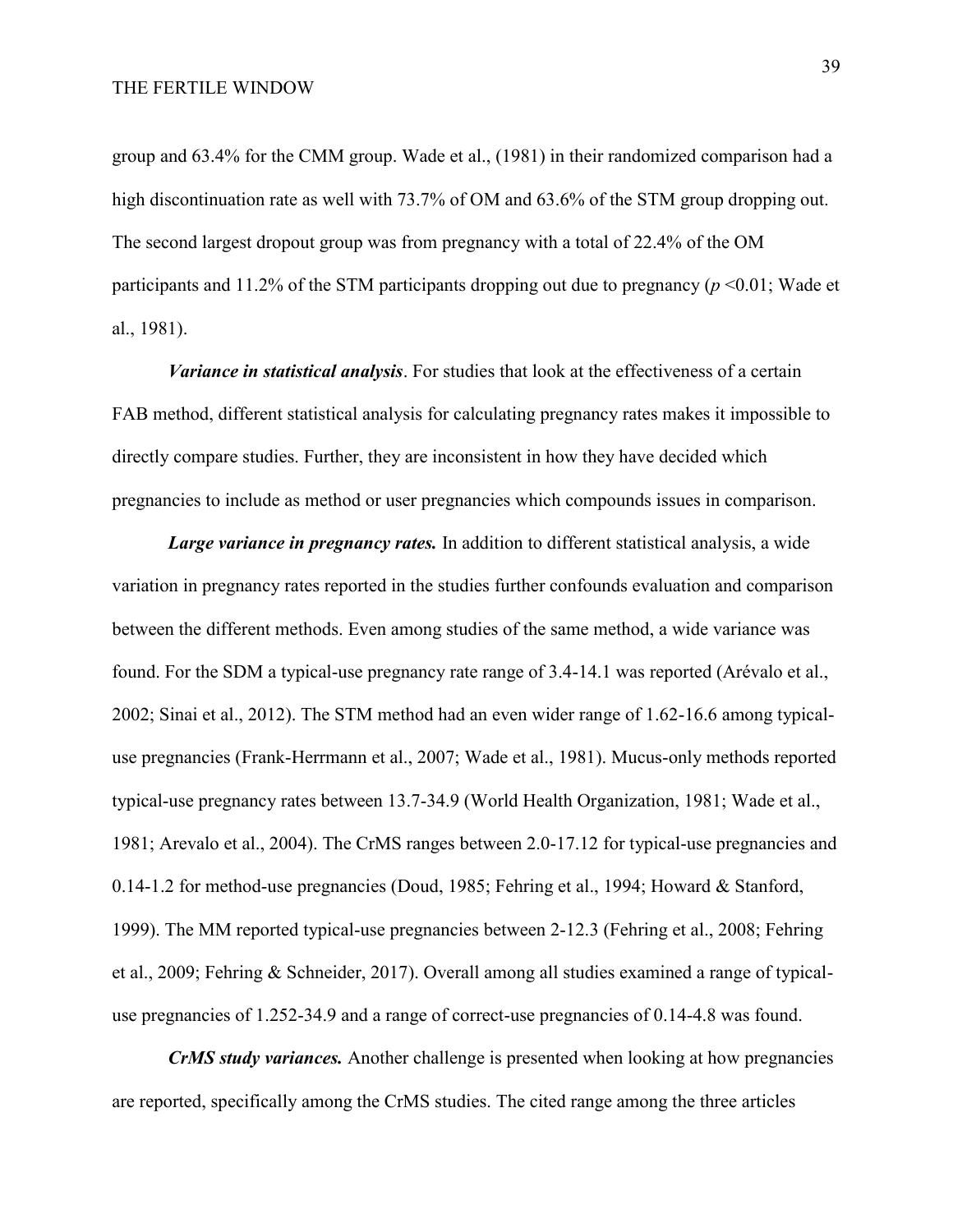found method-use pregnancy rates to be between 0.14-1.2 and typical-use pregnancy rates as low as 2 per 100 women (Doud, 1985; Fehring et al., 1994; Howard & Stanford, 1999). The CrMS is unique in that it takes into account the couples intentionality in the cycle of conception. If a couple knowingly has intercourse during the fertile window it is categorized as an achieving related pregnancy regardless of whether or not they stated they were achieving or avoiding pregnancy at the beginning of the cycle. This takes into account the reality that couples change their mind and the ability of FAB methods to allow a couple to change their intentions from day to day. None of the other studies utilize this method of calculating pregnancies though, which creates a challenge when trying to directly compare to other studies.

*MM inconsistencies.* There were also inconsistencies in the findings on the MM which present a challenge in summarizing recommendations. Fehring and Schneider (2017), and Fehring et al. (2013) concluded that the use of the EHFM alone was an effective FAB method for avoiding pregnancy. This contradicts the earlier conclusions of Fehring et al. (2009), and Fehring et al. (2008) that recommend the EHFM in combination with CMM and/or BBT increases the effectiveness of the MM because it acts as a double check for the beginning and end of the fertile window. It is not surprising that Fehring et al. (2013) concluded this in their prospective randomized study since the comparison was between CMM alone and EHFM alone. Naturally, neither conclusion would result in a recommendation to use the EHFM in combination with another method as this was not being studied. Fehring and Schneider (2017) in their prospective cohort study also concluded that the EHFM alone was more effective than in combination with other methods. The main difference for this study was that they had an additional comparison group than the other two studies. In this study, they compared the difference between the EHFM alone, the EHFM in combination with CMM, and CMM only (Fehring and Schneider, 2017).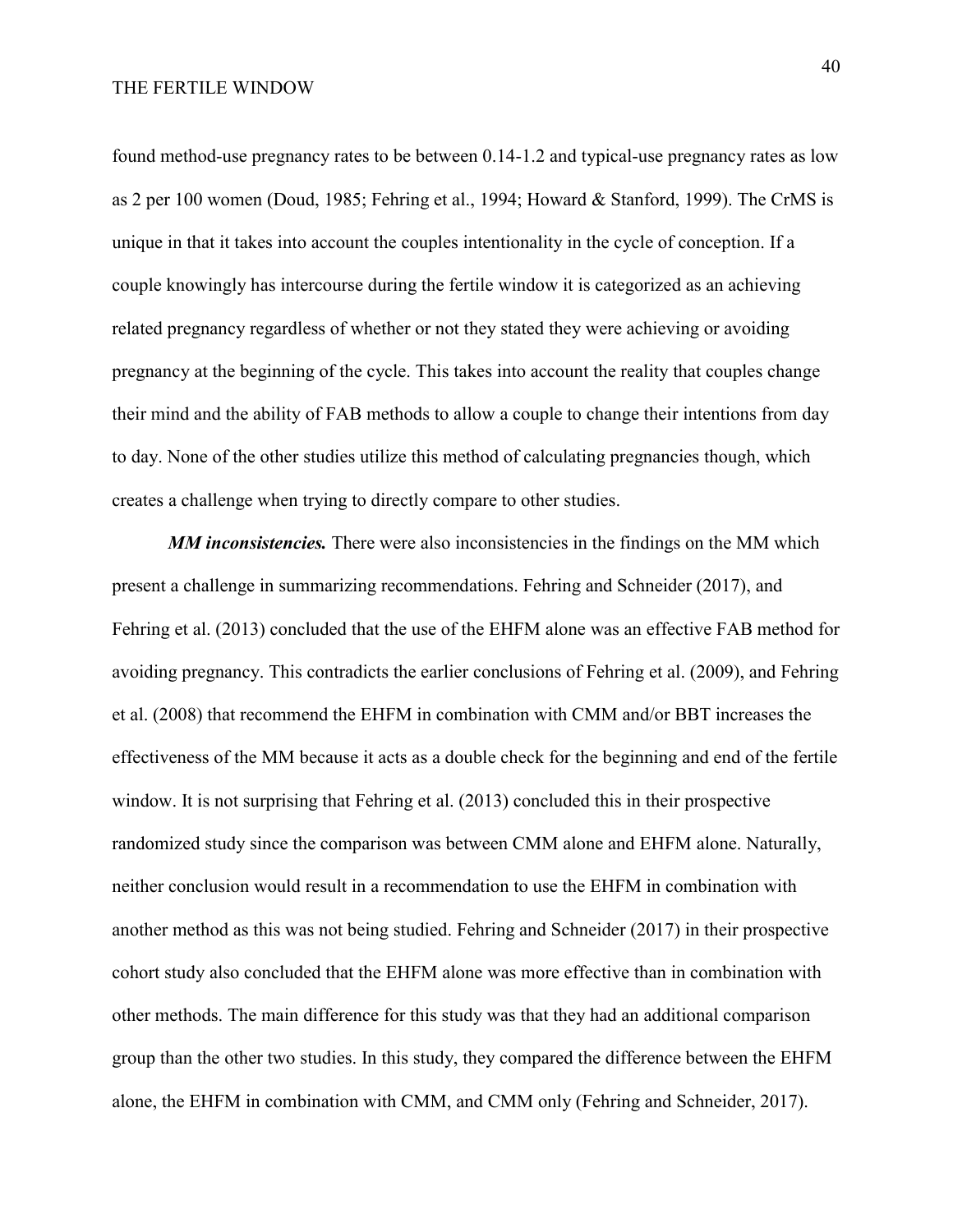The other two studies (Fehring et al., 2008; Fehring et al., 2009) did not have a separate group for the EHFM alone but compared between 1) those that used the EHFM alone or in combination with CMM or BBT, or 2) CMM alone. Together these three studies conclude that the use of the EHFM in some fashion is superior to a method that does not use the EHFM.

*Flaws in Daysy article.* It should also be noted that while the study on the Daysy monitor reported perfect-use Pearl Index pregnancy rate of 0.753 and a typical-use Pearl Index pregnancy rate of 1.252, the study was quite flawed (Koch et al., 2018). One major weakness of this study was that they excluded all users with less than 13 cycles of use which eliminated all pregnancies that occurred in the first 13 cycles. Further, 64% of users reported concurrent use of another form of contraception which makes it challenging to report the true effectiveness of the Daysy monitor alone. Lastly, only 17 of the 798 users were under the age of 20, therefore, generalization cannot be applied to the younger population (Koch et al., 2018).

*Irregular cycles.* The last weakness found was revealed in the study on the SDM by Sinai et al. (2012) in which close to half of the women were removed from the study due to cycle lengths outside of the 26-32 day range. Hilgers (2002) reports that only 5-12% of women have 28-day cycles and that the average duration of cycles is a range of 25-37 days. While this is similar to the range needed to use the SDM it is slightly broader which could explain why so many women were excluded. This is a challenge for many FAB methods in which women with irregular, long, or short cycles cannot reliably use the method as was revealed in this chapter.

**Strengths.** There are many strengths to this study which will be demonstrated below. These include the prospective and standardized nature of the majority of the study designs, heterogeneity of the participants, the inclusion of studies for women with irregular cycles, the large variety of methods presented, and the inclusion of studies utilizing technology.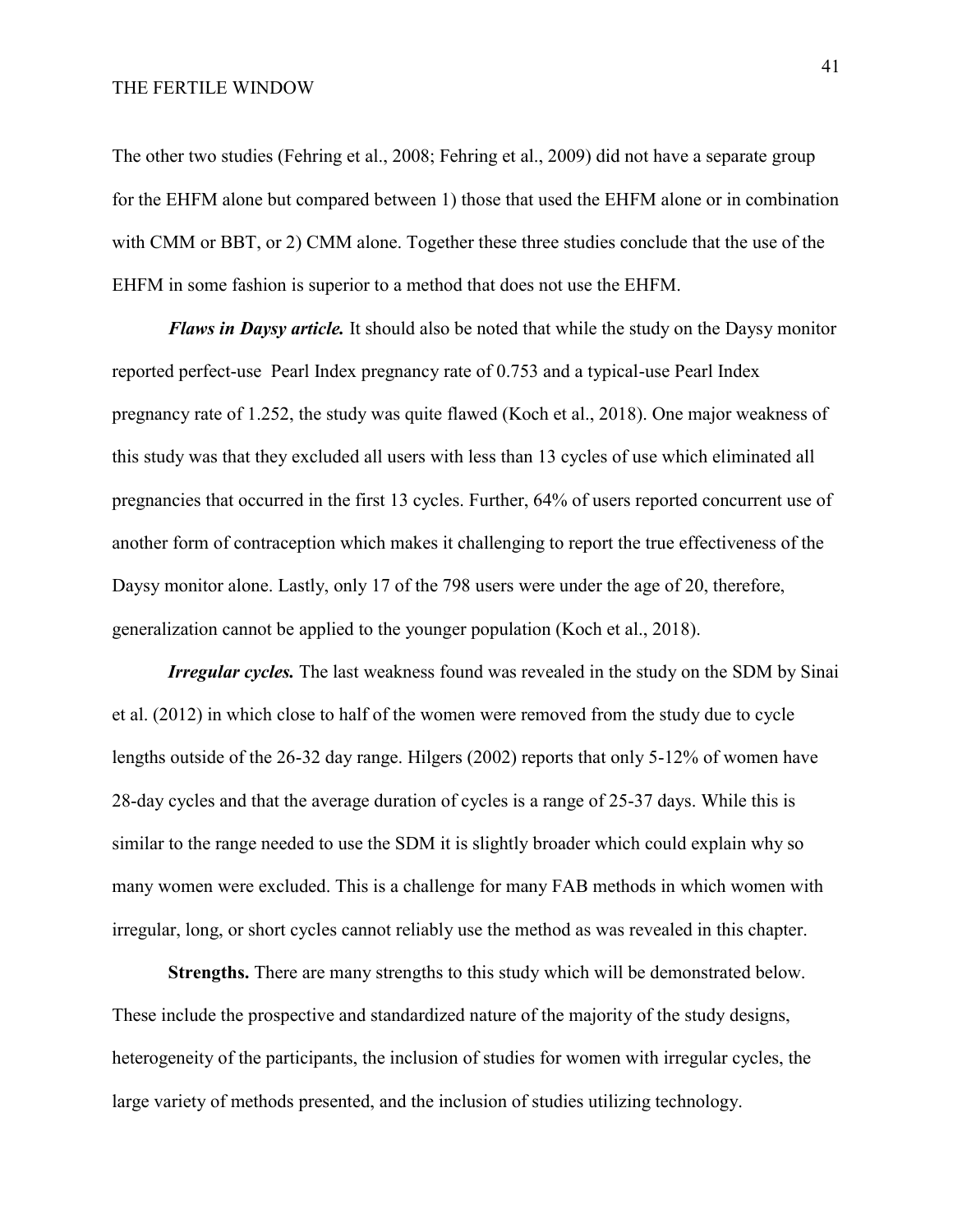*Prospective and standardized.* While only a few studies in this review were randomized controlled trials ( $n = 2$ ), many were prospective studies ( $n = 11$ ), which is stronger than retrospective ( $n = 5$ ), observational ( $n = 2$ ) or descriptive studies ( $n = 2$ ). Further, most had standardized teaching of each method among all participants which help to serve as control by ensuring all participants were taught the same information in the same manner.

*Heterogeneity.* Among all studies, there was great heterogeneity among participants which assists in making generalized conclusions and recommendations. The studies also included participants from all over the world and from different lifestyles. The diversity of participants gives reassurance that any woman can find a method that can work successfully.

*Irregular cycles.* The recognition that not all women have regular cycles was demonstrated through the inclusion of studies with women of all cycle lengths. The importance of this is seen through the work of Sinai et al. (2012) on the SDM in which nearly half of the women were removed from the study due to cycle lengths outside of the 26-32 day range. Hilgers (2002) reports that only 5-12% of women have 28-day cycles and that the average duration of cycles is a range of 25-37 days. While this is similar to the range needed to use the SDM it is slightly broader which could explain why so many participants had to be removed. Many studies excluded women for a variety of cycle lengths, therefore it was important to ensure some of the studies appraised in this literature review included women with cycles outside of these ranges.

*Variety of methods presented.* Another strength which appears in this literature review is the variety of methods available for reproductive-aged women to identify their fertile window. Women are individual and unique with different needs, desires, and preferences. This fact is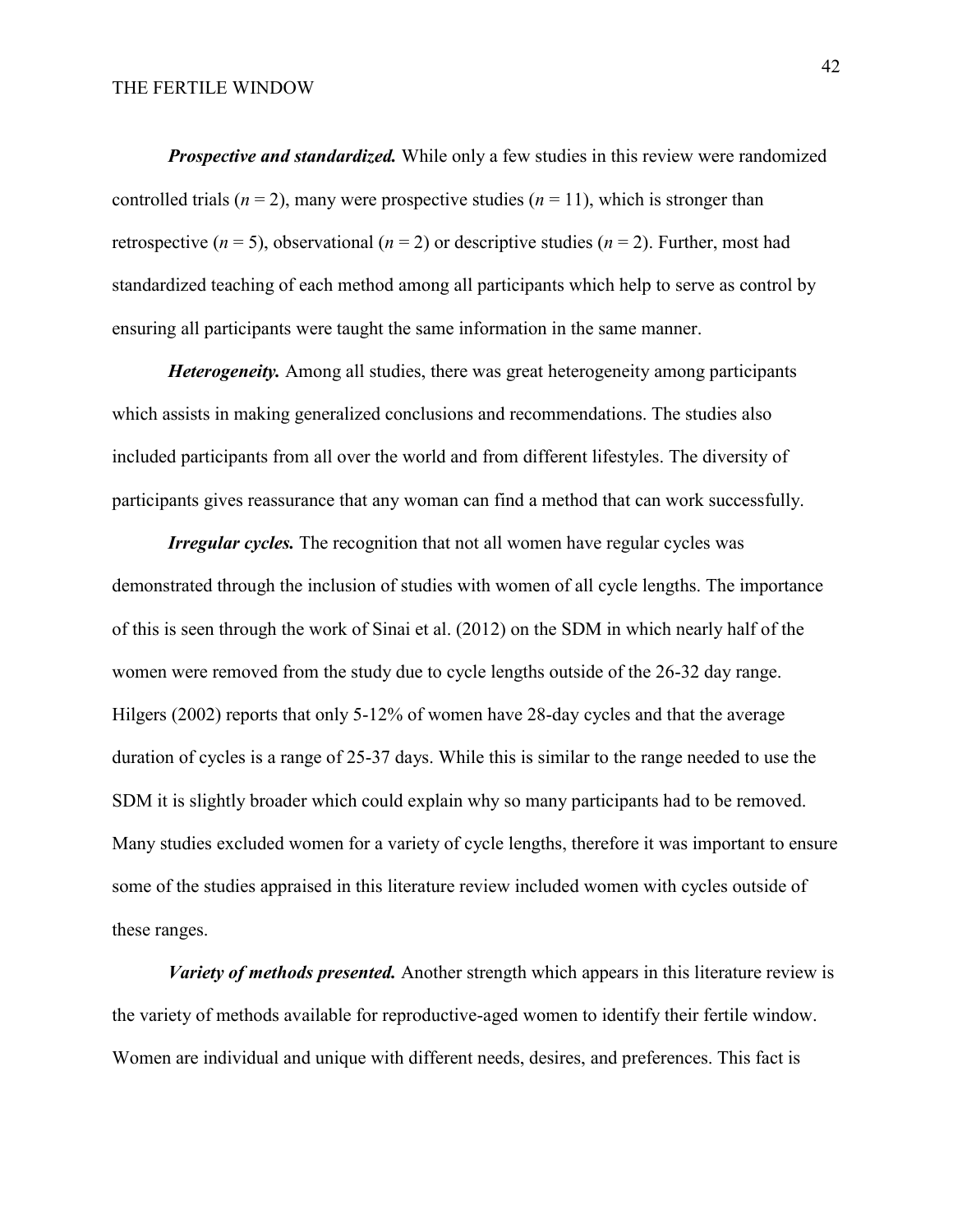appreciated in the many methods presented to ensure that each woman can find a method that most suits her.

*Inclusion of technology.* Including studies with modern technology is an additional strength of this review. Several more recent articles were included that looked at the use of mobile applications. This current generation uses and relies frequently on mobile applications. The development of FAB methods that utilize them is relevant and adaptive to changing trends. Therefore, including studies with those methods was necessary to provide the most up to date and relevant research.

### **Summary**

The major findings include an examination of which studies are proven effective for women with regular and irregular cycles. Various studies on mobile applications were reviewed showing that some can be effective but caution should be used. Prospective methods for identifying the fertile window were analyzed with regard to its efficacy for achieving pregnancy. FAB methods that used two biological indicators instead of one were studied. Lastly, the FAB methods that require more intense training versus those that can be taught quickly were reviewed. Further research is needed in this area, preferably with life table analysis so that studies can be compared directly. If possible, rigorous randomized controlled trials should be undertaken to bolster the strength of FAB methods as more women are seeking to use them. In synthesizing the literature for this project, it is not possible to recommend a single method of identifying the fertile window for all reproductive-aged women. However, in Chapter 4 the implications of the current research findings will be analyzed and applied to the research question.

43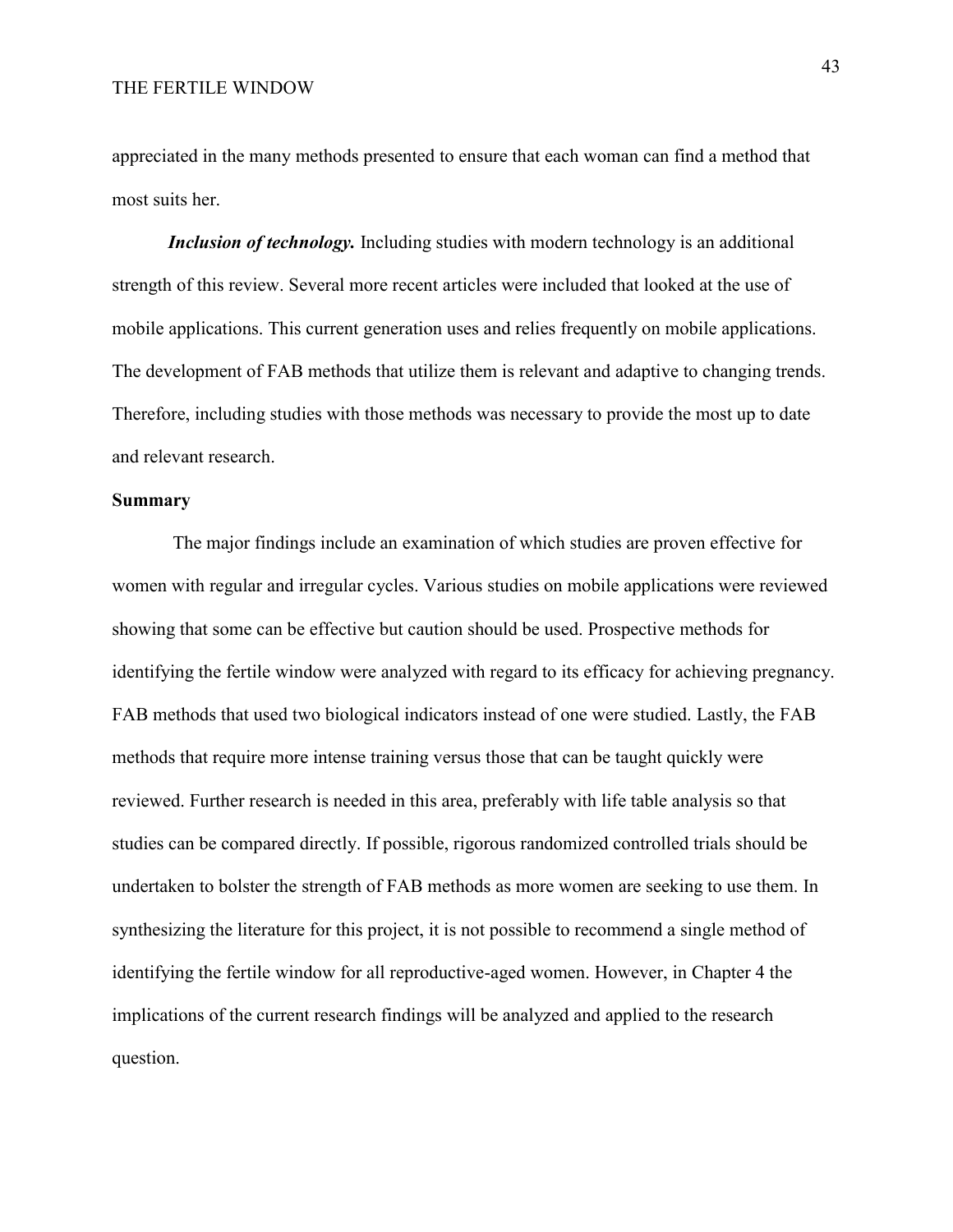#### **Chapter IV: Discussion, Implications and Conclusions**

The purpose of this literature review was to examine methods of self-identification of the fertile window for reproductive-aged women. Identification of the fertile window is highly practical, capable of being utilized to either achieve or avoid pregnancy. Application of the *Johns Hopkins Research Evidence Level and Guide* (Dearholt & Dang, 2012) assisted in the selection and appraisal of the 23 scholarly peer-reviewed articles shown in the matrix. These articles were evaluated on their research methodology, results, strengths, limitations, as well as implications for use in this literature synthesis. This chapter will include a synthesis of the literature and implications for nurse-midwifery practice. Additionally, critical areas of future research will be addressed, as well as integration and application of the HBM framework.

### **Literature Synthesis & Implication for Midwifery Practice**

The research question this review of the literature explores is: What biological indicators and tracking methods are the most accurate in identifying the fertility window for reproductiveaged women? Through the critical appraisal of the literature, a great deal of information and understanding related to the use of the various methods was identified. The variance on which methods are reliable for the length of the cycle, the amount of client training required to learn the method and the differing purposes of why a woman may want to identify her fertile window reveals that there is not one single method that is most effective for all reproductive-aged women. Utilizing the information from the 23 research articles made it possible to develop a decision tree. The diagram shown in Figure 1 provides a useful and meaningful tool which allows providers to counsel and educate women in choosing the method that may be the most appropriate for them.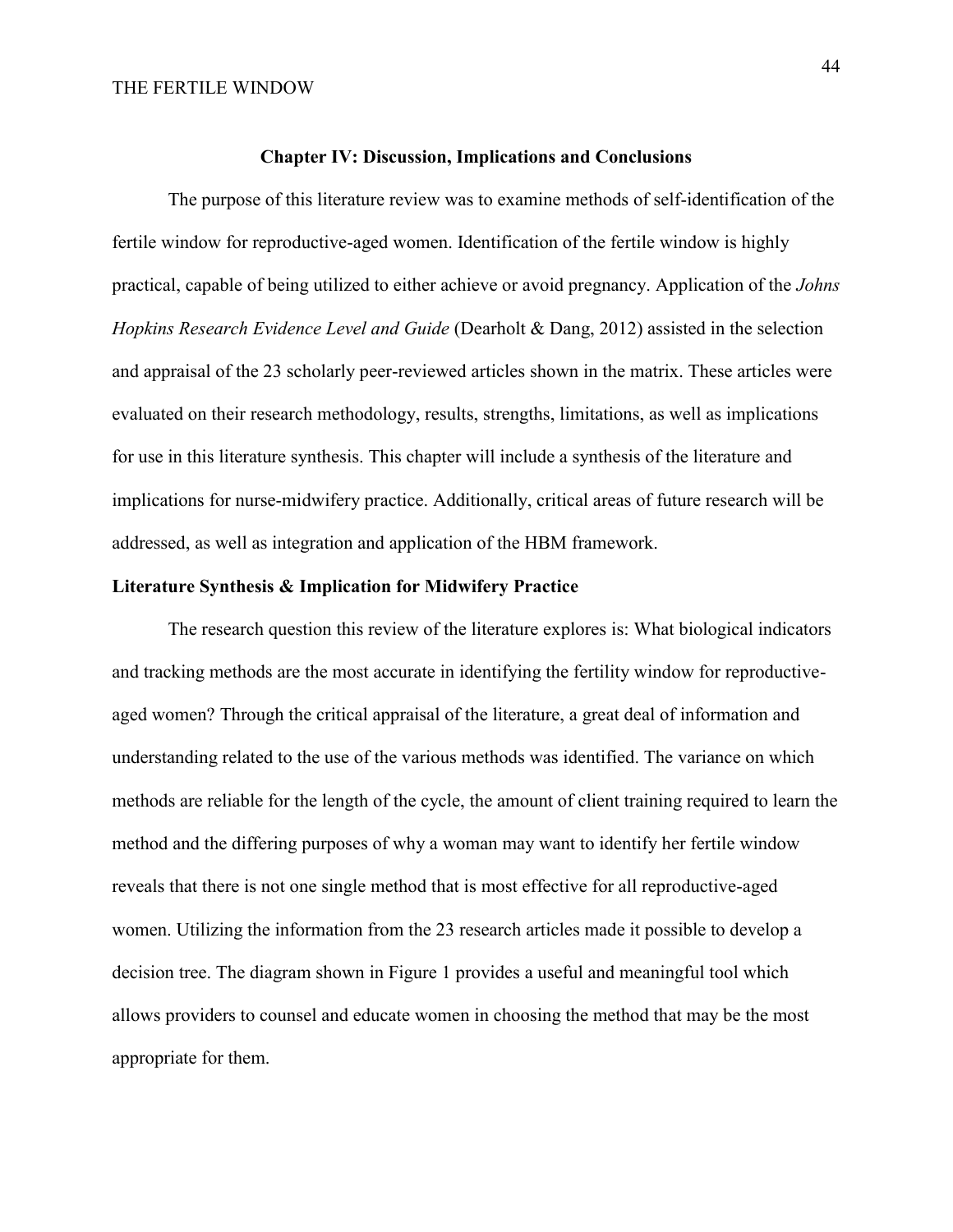

*Figure 1.* Decision tree for providers to help a woman choose the most appropriate fertility awareness-based method for identifying their fertile window. CrMS = Creighton Model Fertility*Care* System; MM = Marquette Method; CMM = cervical mucus monitoring; SDM = Standard Days Method; STM = symptothermal method; OM = Billings Ovulation Method.

When helping a woman decide which method will be most suited for her individual needs, four major questions are asked: (1) does she have regular cycles; (2) is she wanting to achieve or avoid pregnancy; (3) what kind of training does she need or want; (4) are local instructors available to teach the preferred or chosen method.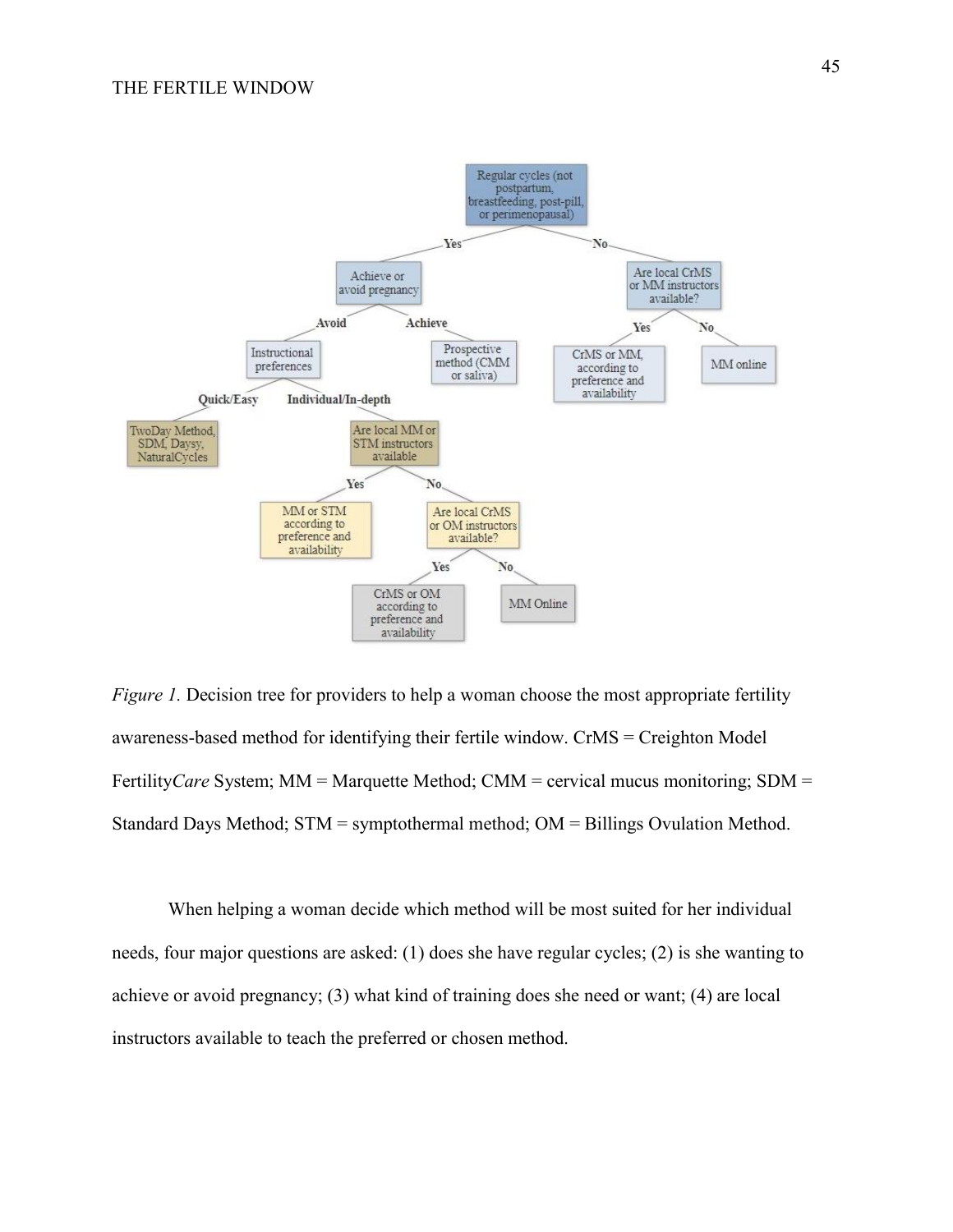The first pertinent question to ask is, "does she has regular cycles?" If the answer is yes then the provider should ascertain what intention she has for wanting to identify her fertile window. If it is to achieve pregnancy, she should be directed towards a prospective method that utilizes CMM as the research from chapter 3 revealed (Evans-Hoeker et al., 2013; Bigelow et al., 2004; Colombo & Masarotto, 2000; Ecochard et al., 2015). Monitoring saliva could also potentially be used as a valid prospective method, although only one research article was identified that used this method (Günther et al., 2015).

If she states her intention is to avoid pregnancy than it should be determined if the patient prefers a simple method, able to be utilized immediately, or does she need or desire someone to teach her a method individually. The provider should also use their clinical judgment in helping her choose a method that might be the best suited for her. Such items to consider include whether she seems like she could consistently adhere to an intense regimen that requires daily action, whether she can financially afford the cost of individual training or the cost of some of the devices such as an EHFM or Daysy monitor. A method may have a high use effectiveness rate, but this implies that it is being used correctly nearly all of the time, therefore, it is the duty of the provider to guide her in choosing the most appropriate method that she will actually be able to carry out in her daily life.

There are several effective methods that can be taught quickly at an office visit. The TwoDay Method relies on the knowledge of the CNM to educate during an office visit as it does not have an application. Additional methods include the Daysy Monitor, and NaturalCycles, both of which are both available on iOS and Android. Finally, the SDM can be utilized through the iOS and Android application iCycleBeads which was proven to be effective by Duane et al. (2016). In-depth and personalized training can be utilized through the CrMS, MM, and OM. The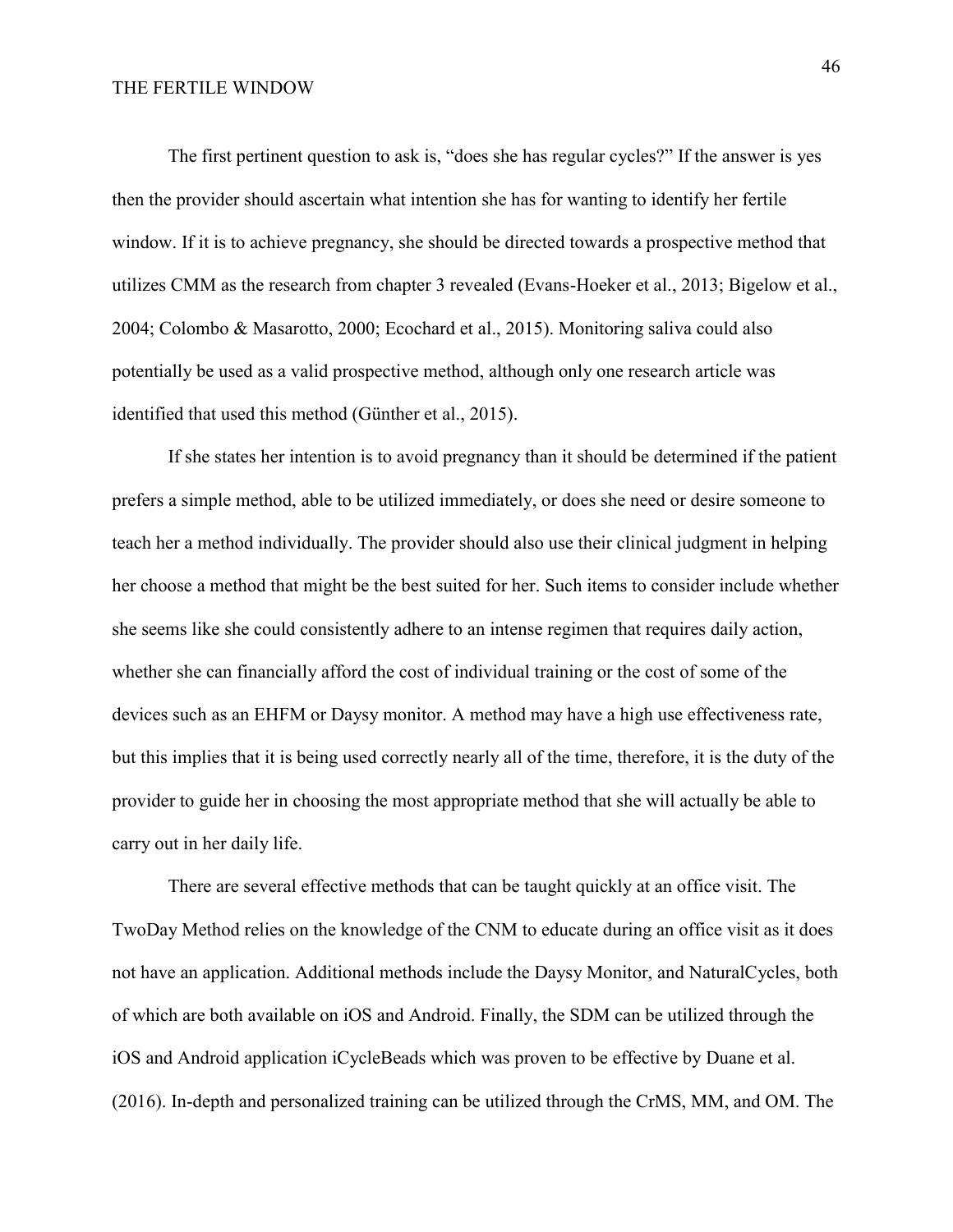articles discussed in chapter 3 do not specifically talk about the training requirements for the STM, but individual training can be obtained in this method through the Couple to Couple League International and Northwest Family Services. Individuals can also read and learn about the STM through various books, websites, and mobile applications on their own, though it should be noted that the two studies that looked at the STM state that the participants were taught the method by instructors (Frank-Herrmann et al., 2007; Wade et al., 1981). Duane et al. (2016) did find four web and mobile applications for the STM that were effective including Sympto.org, and myNFP, which are both available on iOS, Android and the web; Lady Cycle which is only available on Android, and LilyPro which is only available on iOS. Six articles from the critical appraisal of the literature revealed that the MM and STM which use two biological indicators of fertility for identifying the fertile window are more effective than just one. Thus, these methods should be viewed as the first line among the four methods that have individual and in-depth client training as is shown in Figure 1 (Fehring et al., 2008; Fehring et al., 2009; Fehring et al., 2013; Fehring & Schneider, 2017; Frank-Herrmann et al., 2007; Wade et al., 1981). The websites for finding local instructors for the CrMS, MM, OM, and STM can be found in Appendix B. If there are no local instructors for CrMS, MM, OM, or STM, the MM can be utilized through their online platform.

If she does not have regular cycles the two options available to her include the CrMS and MM. The MM studies were inconsistent in what participants they kept in their study from different reproductive categories including post-pill, breastfeeding, and perimenopausal status, therefore, caution should be used with women in these categories (Fehring et al., 2008; Fehring et al., 2009; Fehring & Schneider, 2017). CrMS, however, did not exclude any of these women from their three studies and still demonstrated high effectiveness rates, consequently, it may be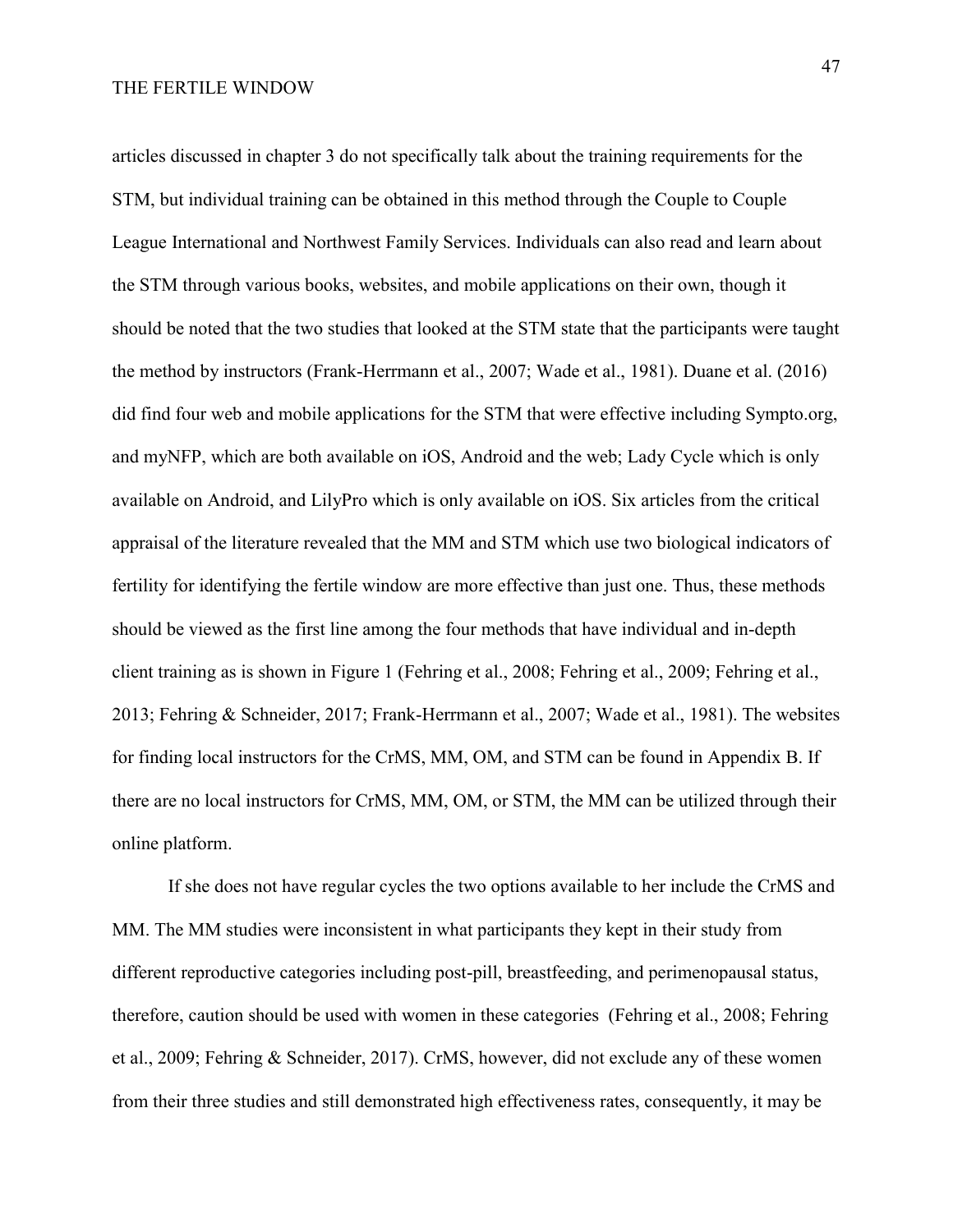more prudent for women of these categories to utilize CrMS, if available as the first line. If CrMS local instructors are not available, MM would be a good alternative. If neither CrMS or MM instructors are locally available the MM can be learned entirely online.

The decision tree in Figure 1 can be used by providers to guide patients through the numerous FAB methods thereby offering an informed decision-making process where a woman can choose the method most suited for her needs. This does require a midwife to have knowledge of these methods. It is not necessary for the midwife to be trained in teaching each of these methods but knowledge of how the method works in addition to some of the strengths and weaknesses of each method should be understood. Knowing which methods have local instructors, and having those instructors' contact information, can also be helpful to make the decision-making process more efficient.

Obtaining knowledge on the various methods of FAB is not difficult but it will take selfdetermination for midwives to learn on their own time. *The Complete Guide to Fertility Awareness* (Knight, 2017) is an excellent resource providing the science and research behind each method as well as the basic instructions of its use. The internet also has countless resources to learn about each method including an abridged version of Knight's book found in an online published chapter by Pyper & Knight (2004) from the book Gynecology and Obstetrics. Lastly, Fertility Appreciation Collaborative to Teach the Science (FACTS) is a collaborative project with the goal of providing information on FAB methods within the medical community (FACTS, 2019a). They hold several one-day long conferences each year entitled "Modern Fertility Awareness for Family Planning and Women's Health" to inform medical providers on the newest research and how providers can apply it to their practices (FACTS, 2019b). In addition, their website has thorough explanations, user-friendly handouts, and links to the various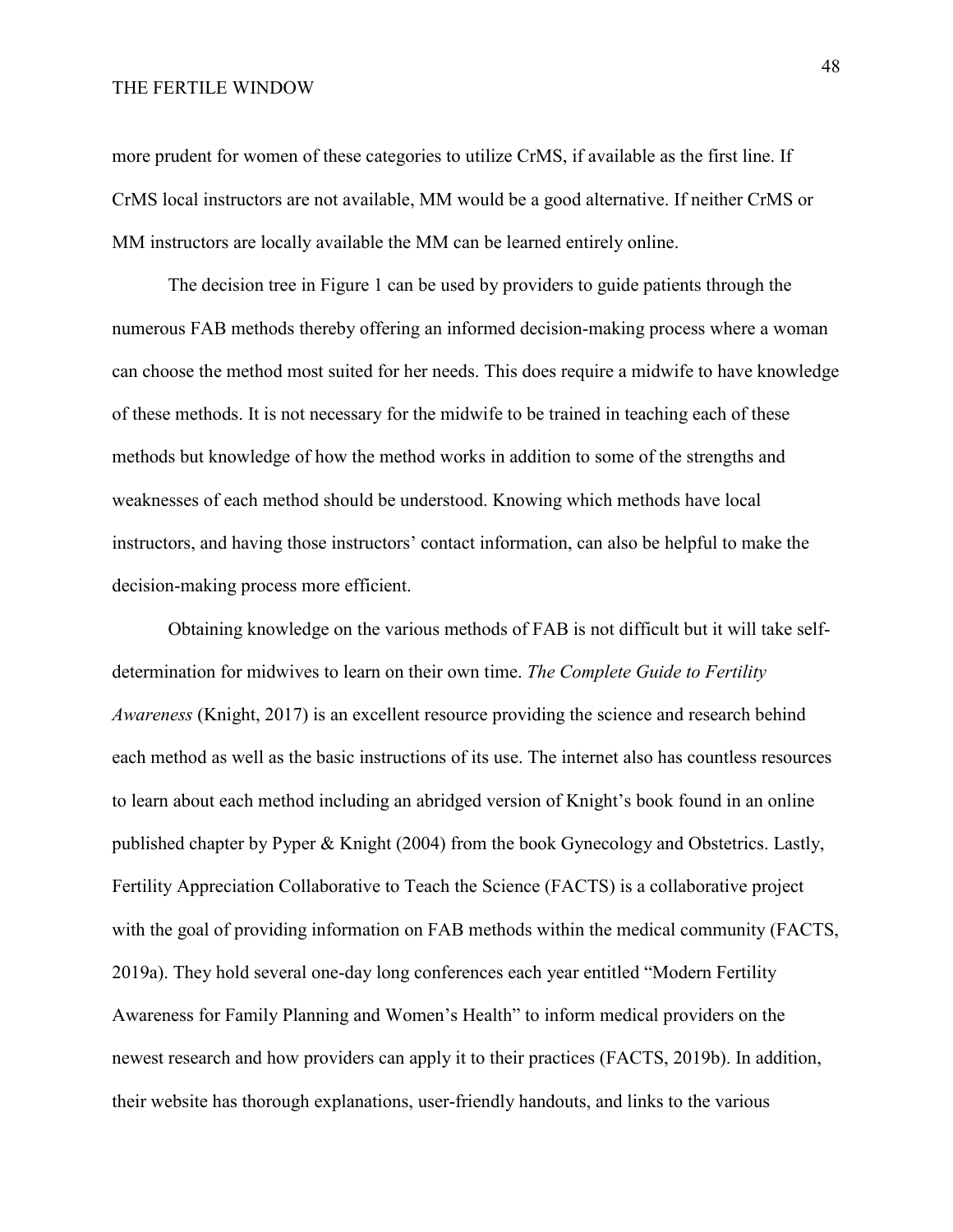evidence-based methods (FACTS, 2019a). The links to the websites mentioned above can be found in the reference list.

#### **Recommendations for Future Research**

Gaps in current research were identified throughout this review of the literature. The most prominent gaps are the lack of current and adequate research regarding FAB methods of NFP. The research that does exist from the past 10 years has inconsistent results and is of low quality. Grimes et al. (2012) conducted a systematic review of all randomized controlled trials (RCT) of any FAB method used for avoiding pregnancy and only found three trials at that time. Of these trials, high discontinuation rates, poor methods, and poor reporting made determining pregnancy rates impossible. They concluded that the comparative efficacy of FAB methods of contraception remains unknown. Manhart et al. (2013) performed a systematic review of peer-reviewed clinical studies published since 1980  $(N = 29)$  that examined the effectiveness of FAB methods to avoid pregnancy. Peragallo Urrutia et al. (2018) in their comprehensive systematic review of *N* = 53 studies on FAB methods for avoiding pregnancy found that evidence for each method is small and many were of low quality. They found that not all studies had correctly calculated perfectuse estimates and could, therefore, not be included in the review. They conclude that women should be cautioned in the method they are using if it has not undergone a standardized prospective effectiveness study, and some have had no studies performed on them at all. Further, with the surge of new internet-based applications, users should be cautioned that though it may be of similar design to a current FAB method, the effectiveness estimates may not apply as modifications could have occurred (Peragallo Urrutia et al., 2018).

Women are becoming increasingly more interested in the hormonal workings of their bodies and many are making an intentional move to living artificial hormone free lives. Research

49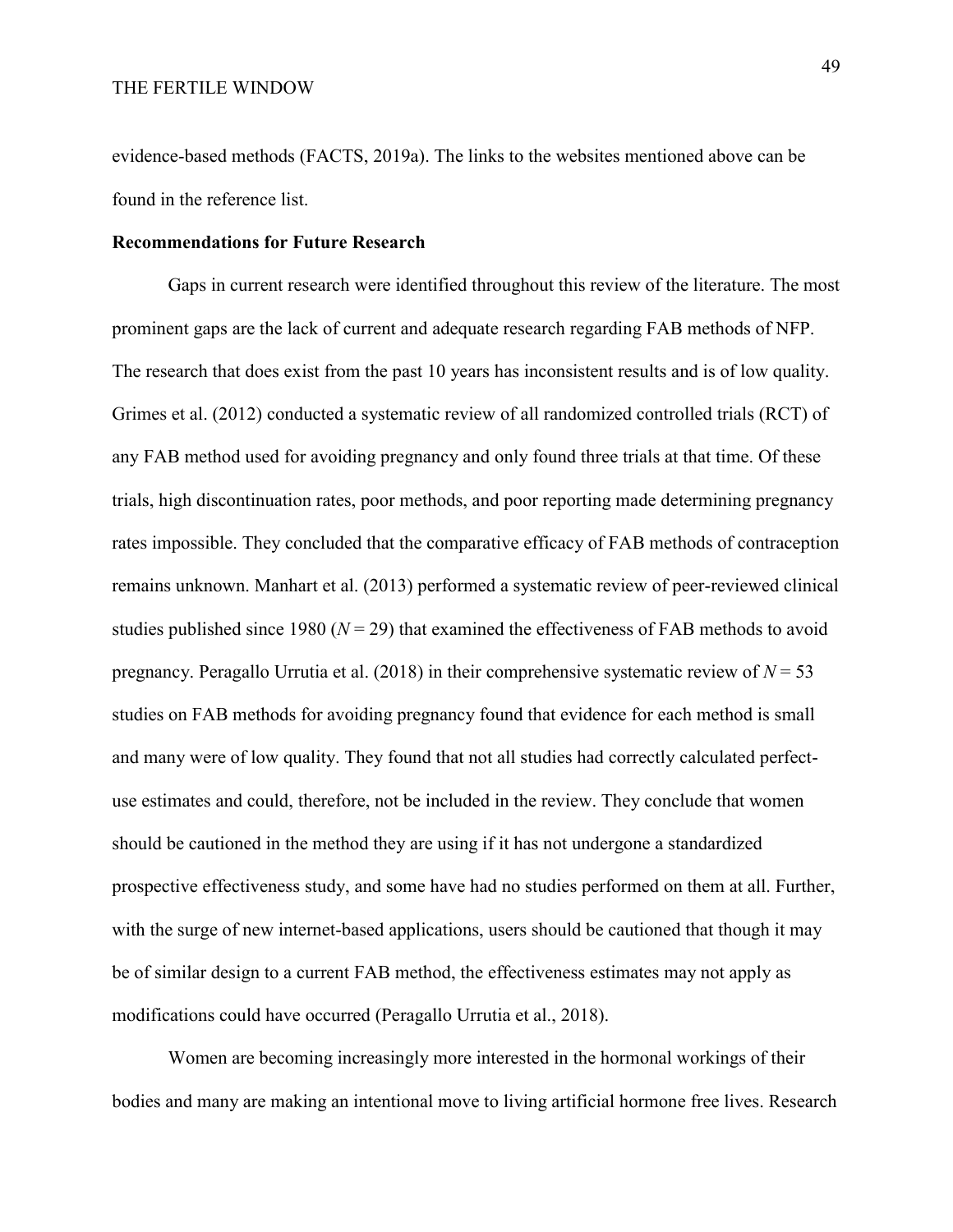needs to reflect this interest, especially as these women may not be seeking FAB methods of family planning for religious reasons as did many of the participants the studies included. Additionally, with the surge of technological advances in the past 30 years, research needs to consider these changes and incorporate more research on FAB methods that utilize technology. It is encouraging that some of the most current research articles explore technological advances, such as mobile applications and medical devices, but further research is urgently needed. Grimes et al. (2012), Manhart et al. (2013), and Peragallo Urrutia et al. (2018) all found that research on FAB methods of family planning are limited, of low quality, and utilize different means of pregnancy classification and analysis making comparison impossible. Future research should include RCTs if possible, and utilize the same method of reporting pregnancy rates, ideally with life table analysis as it has fewer limitations and would then allow pregnancy rates to be directly compared between studies.

#### **Application and Integration of Theoretical Framework**

When considering the use of a FAB method to identify the fertile window, the HBM offers a unique way to analyze what is necessary to make it a successful method for each woman by looking at perceived threats, perceived benefits, perceived barriers, and cues to action. Perceived threats are a major motivation that drives a woman to take the time and effort to monitor her fertility. Two main threats identified in this paper have been either the threat of an unplanned pregnancy or the length of time it may take to conceive a desired pregnancy. Perceived benefits include the ease of learning a method and its subsequent use, the low-cost of many of the methods, and the high effectiveness rates which are comparable to many of the hormonal contraception options. Perceived barriers encompasses the cost of individualized training, the cost of an EHFM or Daysy device, the need for consistency of each method to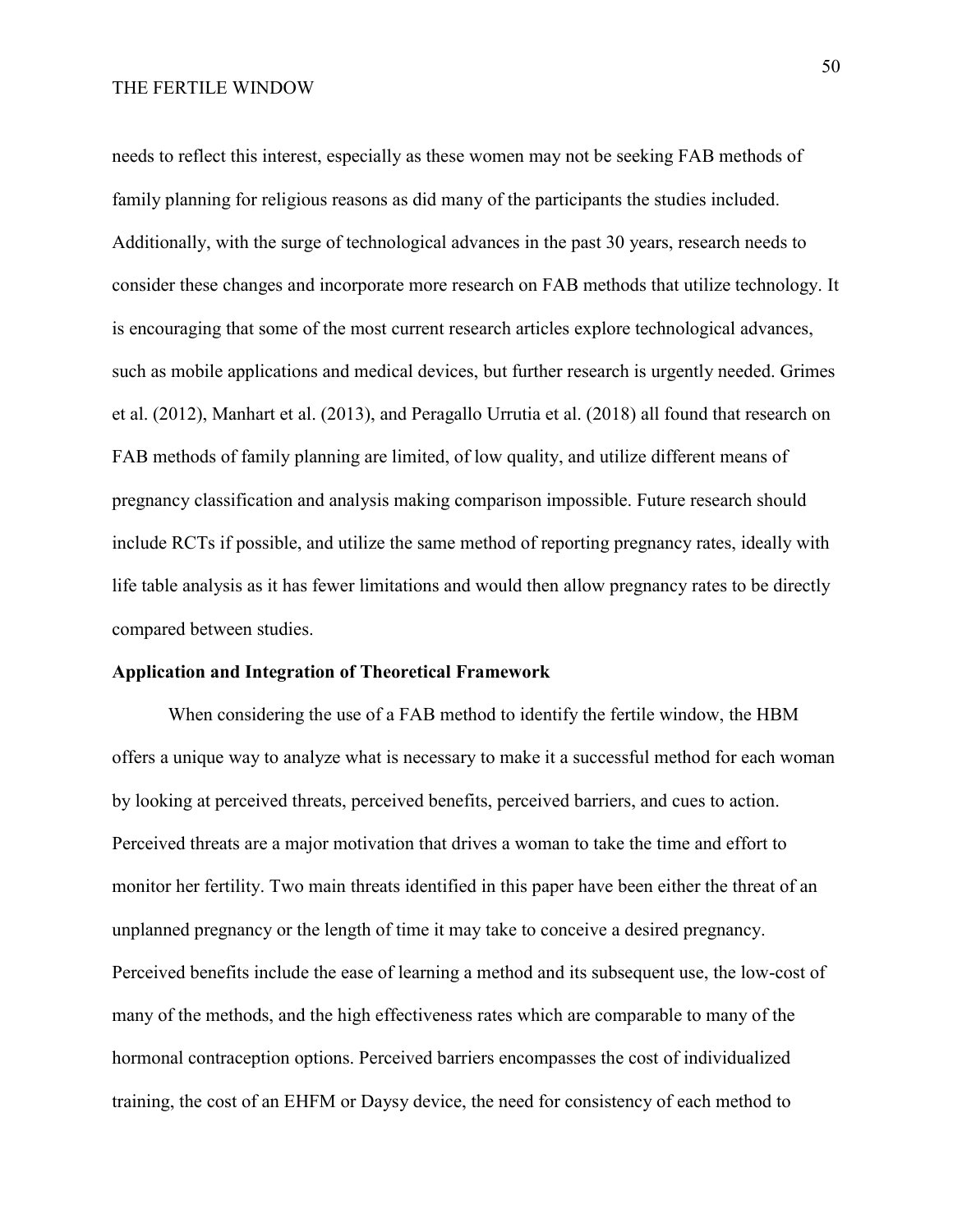achieve maximal effectiveness, the inability to successfully learn a method, the lack of local instructors to teach a method, or the lack of support from a partner. Lastly, cues to action are seen clearly through the external stimuli of providers counseling a patient on FAB methods. Other external stimuli include reminders or notifications from a downloaded mobile FAB method application. Internal stimuli include pondering whether she is fertile or infertile prior to an act of intercourse or the symptoms she notices such as cervical mucus.

The core ideology of the HBM is that women are intelligent and capable of making rational and complex decisions. It is the duty of the midwife to give appropriate information and counsel to help her make those decisions through the incorporation of scientific evidence and informed choice. Knowing what the woman's individual perceived threats, perceived benefits, perceived barriers, and cues to action are, is vital for giving pertinent information related to FAB methods. For example, if her perceived threat is that it will take a great deal of time to conceive it does not make sense for the midwife to provide information on a calendar method as this is not proven to be the most effective method for achieving a pregnancy. If she has limited financial resources it may not be appropriate to counsel on the Daysy monitor as it costs several hundred dollars to purchase. Midwives must be sensitive to the individual needs, concerns, and personality of each woman they see in order to provide them with the necessary tools to carry out their goals for their reproductive life, and the HBM lays a foundation for the midwife to do that precise thing.

#### **Conclusion**

The purpose of this review was to investigate the various biological markers and tracking methods that can be utilized for identifying the fertile window in reproductive-aged women. Using the *Johns Hopkins Research Evidence Level and Guide* (Dearholt & Dang, 2012), 23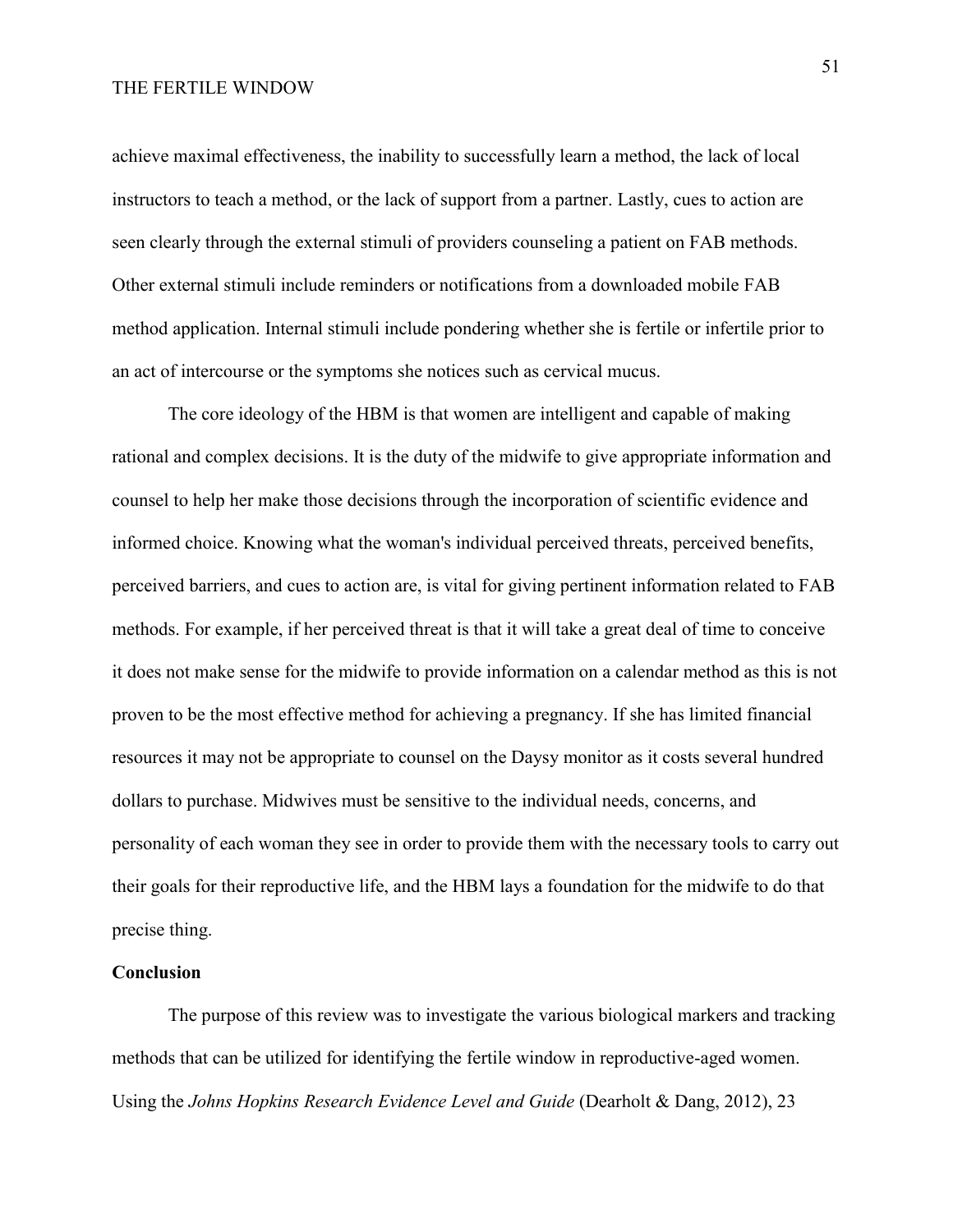scholarly peer-reviewed articles were thoroughly appraised and examined. The articles were scrutinized for their implications into nurse-midwifery practice. The information presented shows the desperate need and opportunity for further research on this topic in order to be relevant to the women of this generation. Integration and application of the theoretical framework showed the crucial elements needed to guide the discussion pertaining to FAB methods. This review will inform CNMs and other healthcare professionals on how to educate reproductive-aged women on the numerous methods of identifying their fertile window and to assist them with choosing the method that will be both satisfying and effective for their current desires.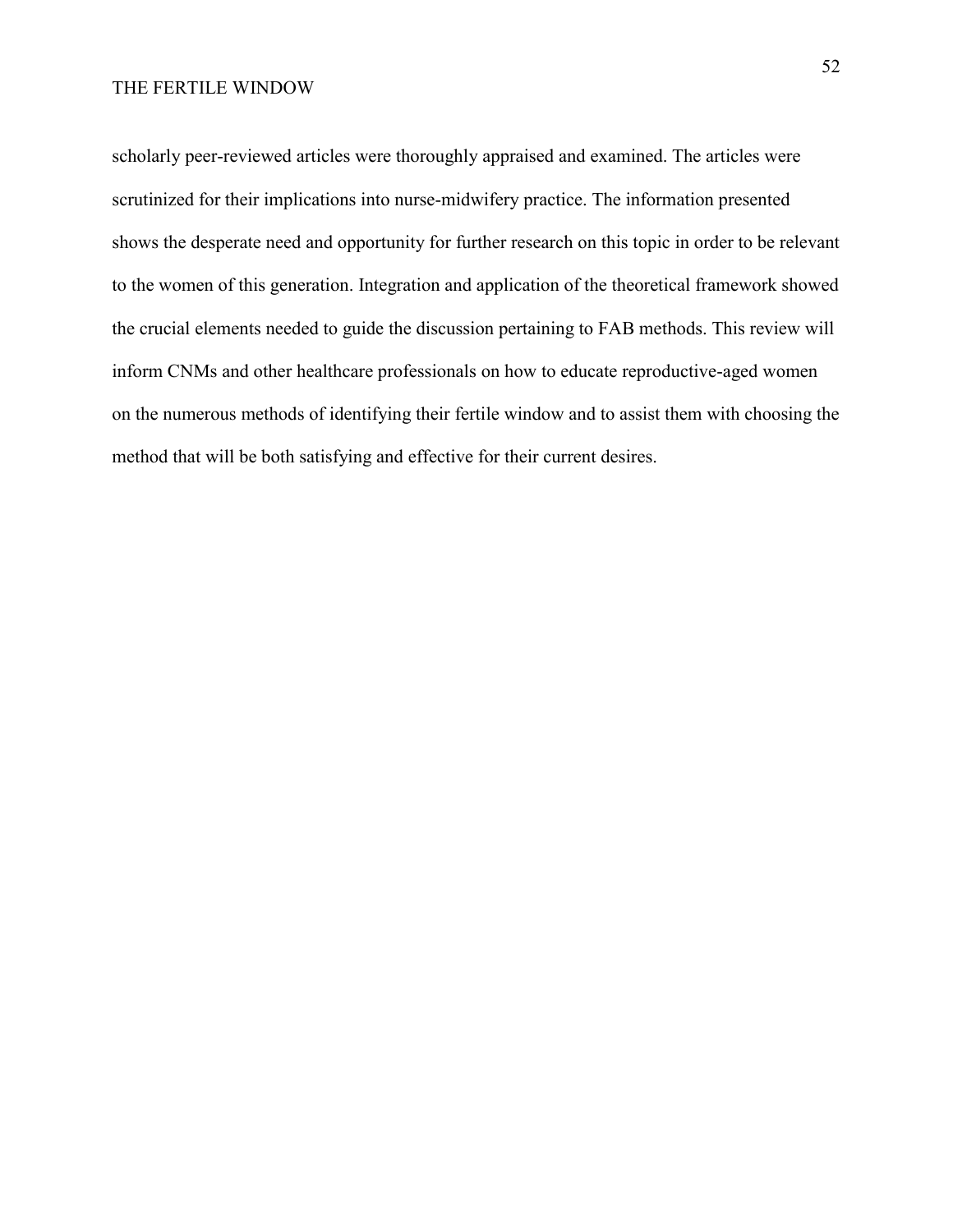#### References

American College of Nurse-Midwives. (1997). Access to comprehensive sexual and reproductive health care services. *Position Statement.* Retrieved from http://www.midwife.org/acnm/files/ACNMLibraryData/UPLOADFILENAME/00000000 0087/Access-to-Comprehensive-Sexual-and-Reproductive-Health-Care-Services-FINAL-04-12-17.pdf

- American College of Nurse-Midwives. (2007). *Core competencies for basic midwifery practice.* Silver Spring, MD: American College of Nurse-Midwives. Retrieved from http://www.midwife.org/ACNM/files/ACNMLibraryData/UPLOADFILENAME/000000 000050/Core%20Comptencies%20Dec%202012.pdf
- American College of Nurse-Midwives. (2017). Essential facts about midwives. Retrieved from http://www.midwife.org/Essential-Facts-about-Midwives
- Arévalo, M., Jennings, V., Nikula, M., & Sinai, I. (2004). Efficacy of the new TwoDay Method of family planning. *Fertility and Sterility, 82*(4), 885-892. doi:10.1016/j.fertnstert.2004.03.040
- Arévalo, M., Jennings, V., & Sinai, I. (2002). Efficacy of a new method of family planning: The Standard Days Method. *Contraception, 65*(5), 333-338. doi:https://doi.org/10.1016/S0010-7824(02)00288-3
- Bigelow, J. L., Dunson, D. B., Stanford, J. B., Ecochard, R., Gnoth, C., & Colombo, B. (2004). Mucus observations in the fertile window: A better predictor of conception than timing of intercourse. *Human Reproduction, 19*(4), 889-892. doi:10.1093/humrep/deh173
- Colombo, B., & Masarotto G. (2000). Daily fecundability: First results from a new data base. *Demographic Research, 3*(39). doi:10.4054/DemRes.2000.3.5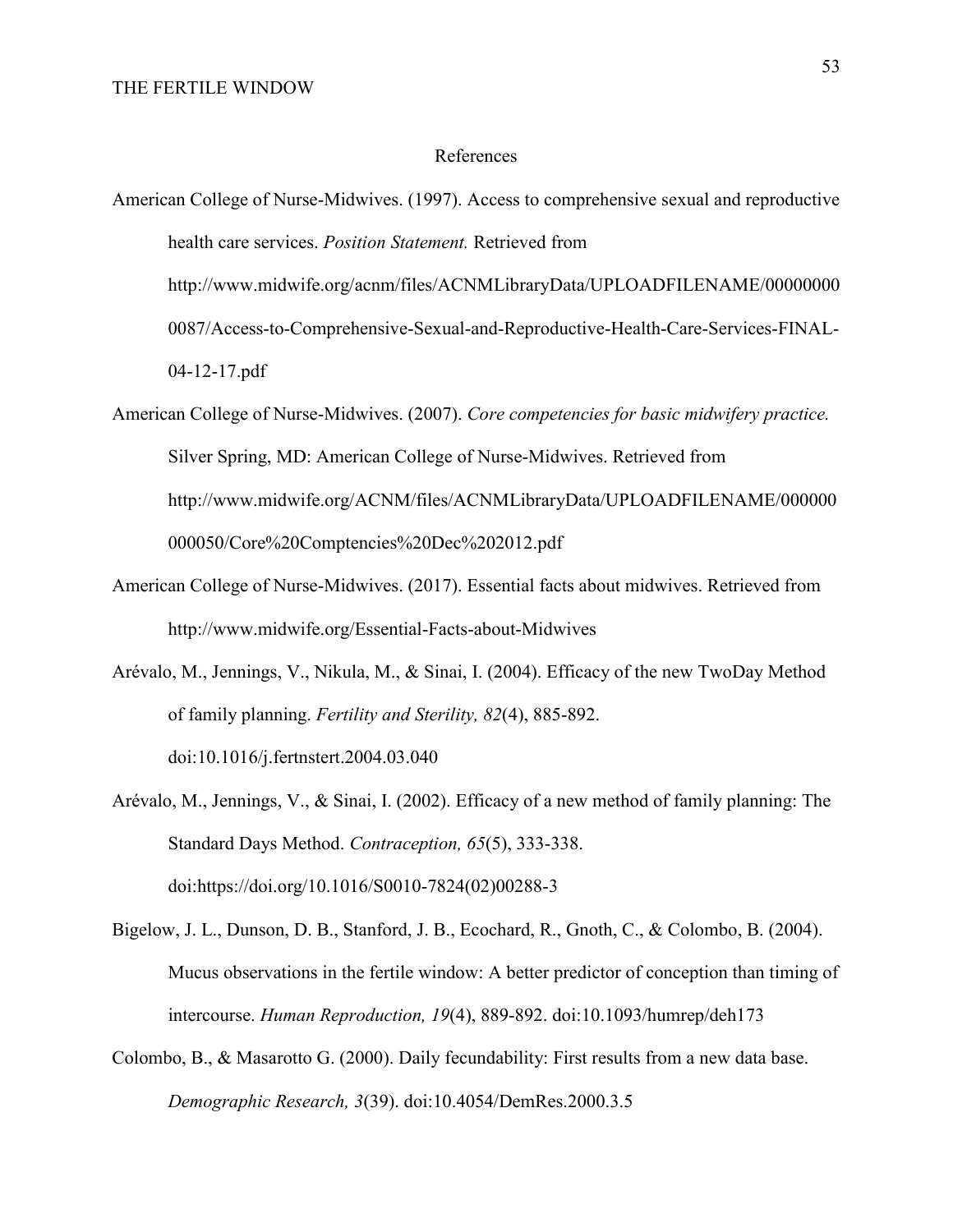- Dearholt, S. L., & Dang, D. (2012). *Johns Hopkins nursing evidence-based practice: Model and guidelines* (2nd ed.). Indianapolis, IN: Sigma Theta Tau International.
- Doud, J. (1985). Use-effectiveness of the Creighton Model of NFP. *International Review of Natural Family Planning, 9*, 54-72.
- Duane, M., Contreras, A., Jensen, E.T., & White, A. (2016). The performance of fertility awareness-based method apps marketed to avoid pregnancy. *Journal of the American Board of Family Medicine, 29*(4), 508-511. doi:10.3122/jabfm.2016.04.160022
- Ecochard, R., Duterque, O., Leiva, R., Bouchard, T., & Vigil, P. (2015). Self-identification of the clinical fertile window and the ovulation period. *Fertility & Sterility, 103*(5), 1325.e3. doi:10.1016/j.fertnstert.2015.01.031
- Evans-Hoeker, E., Pritchard, D.A., Long, D.L., Herring, A.H., Stanford, J.B., & Steiner, A.Z. (2013). Cervical mucus monitoring prevalence and associated fecundability in women trying to conceive. *Fertility & Sterility, 100*(4), 1033-1038.

doi:10.1016/j.fertnstert.2013.06.002.

- Fehring, R., Hanson, L., & Stanford, J. (2001). Nurse-midwives' knowledge and promotion of lactational amenorrhea and other natural family-planning methods for child spacing. *Journal of Midwifery & Women's Health, 46*(2), 68-73. doi:10.1016/S1526- 9523(01)00094-0
- Fehring, R. J., Lawrence, D., & Philpot, C. (1994). Use effectiveness of the Creighton Model ovulation method of natural family planning. *Journal of Obstetric, Gynecologic, and Neonatal Nursing, 23*(4), 303-309. doi:10.1111/j.1552-6909.1994.tb01881.x

Fehring, R. J., & Schneider, M. (2017). Effectiveness of a natural family planning service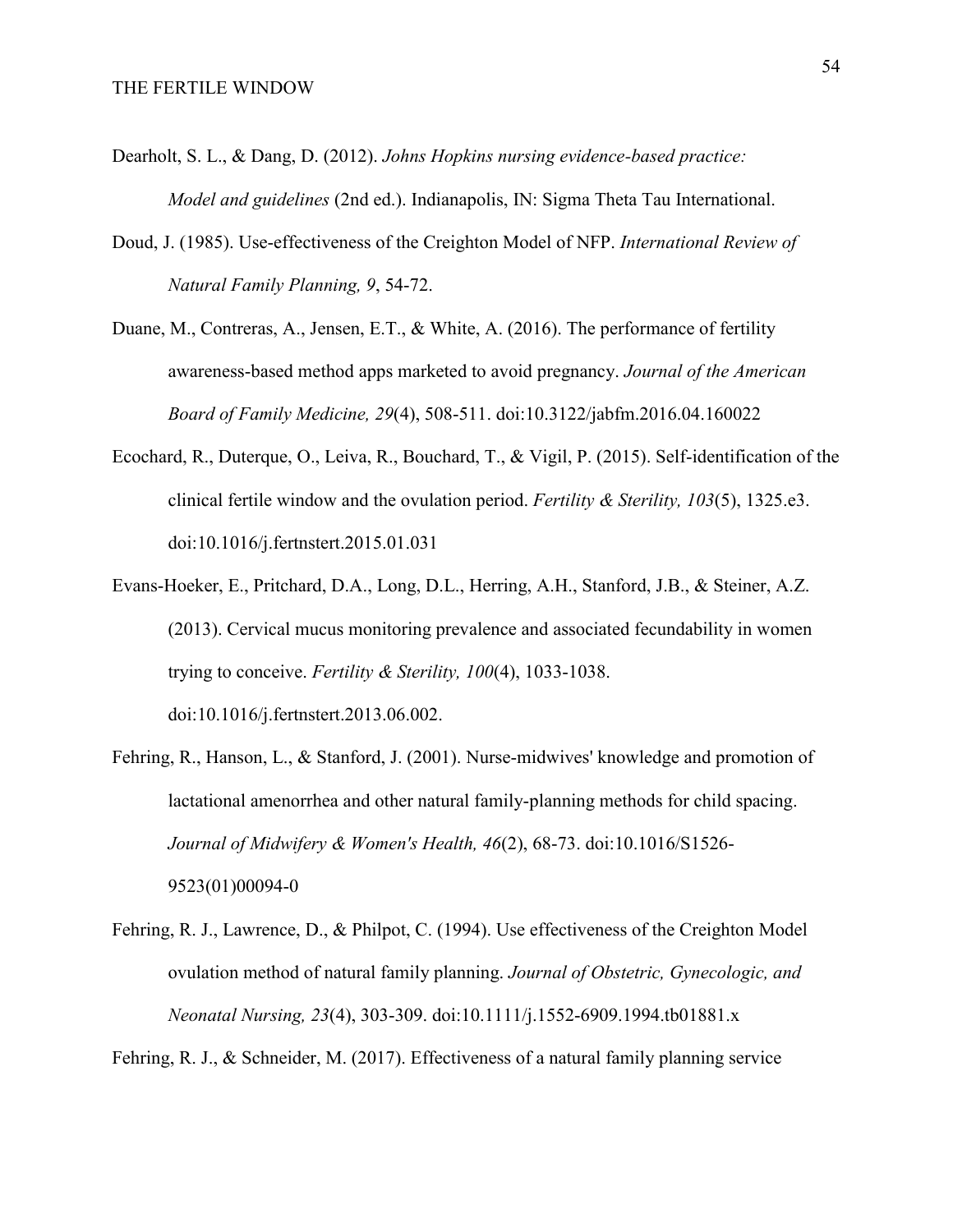program. *MCN, The American Journal of Maternal/Child Nursing, 42*(1), 43-49. doi:10.1097/NMC.0000000000000296

- Fehring, R., Schneider, M., & Barron, M. (2008). Efficacy of the Marquette Method of natural family planning. *MCN, The American Journal of Maternal Child Nursing, 33*(6), 348- 354. doi:10.1097/01.NMC.0000341254.80426.32
- Fehring, R. J., Schneider, M., Barron, M. L., & Raviele, K. (2009). Cohort comparison of two fertility awareness methods of family planning. *The Journal of Reproductive Medicine, 54*(3), 165-170. Retrieved from https://www.ncbi.nlm.nih.gov/pubmed/19370902
- Fehring, R. J., Schneider, M., Raviele, K., Rodriguez, D., & Pruszynski, J. (2013). Randomized comparison of two internet-supported fertility-awareness-based-methods of family planning. *Contraception, 88*(1), 24-30. doi:10.1016/j.contraception.2012.10.010
- Fertility Appreciation Collaborative to Teach the Science. (2019a). What is charting? Retrieved from https://www.factsaboutfertility.org/what-is-charting/
- Fertility Appreciation Collaborative to Teach the Science. (2019b). Conferences and events. Retrieved from https://www.factsaboutfertility.org/learn-more/conferences/
- Frank-Herrmann, P., Heil, J., Gnoth, C., Toledo, E., Baur, S., Pyper, T., . . . Freundl, G. (2007). The effectiveness of a fertility awareness based method to avoid pregnancy in relation to a couple's sexual behaviour during the fertile time: A prospective longitudinal study. *Human Reproduction., 22*(5), 1310-1319. doi:10.1093/humrep/dem003
- Gray, R., & Kambic, R. (1988). Epidemiological studies of natural family planning. *Human Reproduction, 3*(5), 693-698. https://doi.org/10.1093/oxfordjournals.humrep.a136768

Grimes, D., Gallo, M., Halpern, V., Nanda, K., Schulz, K., & Lopez, L.M. (2012). Fertility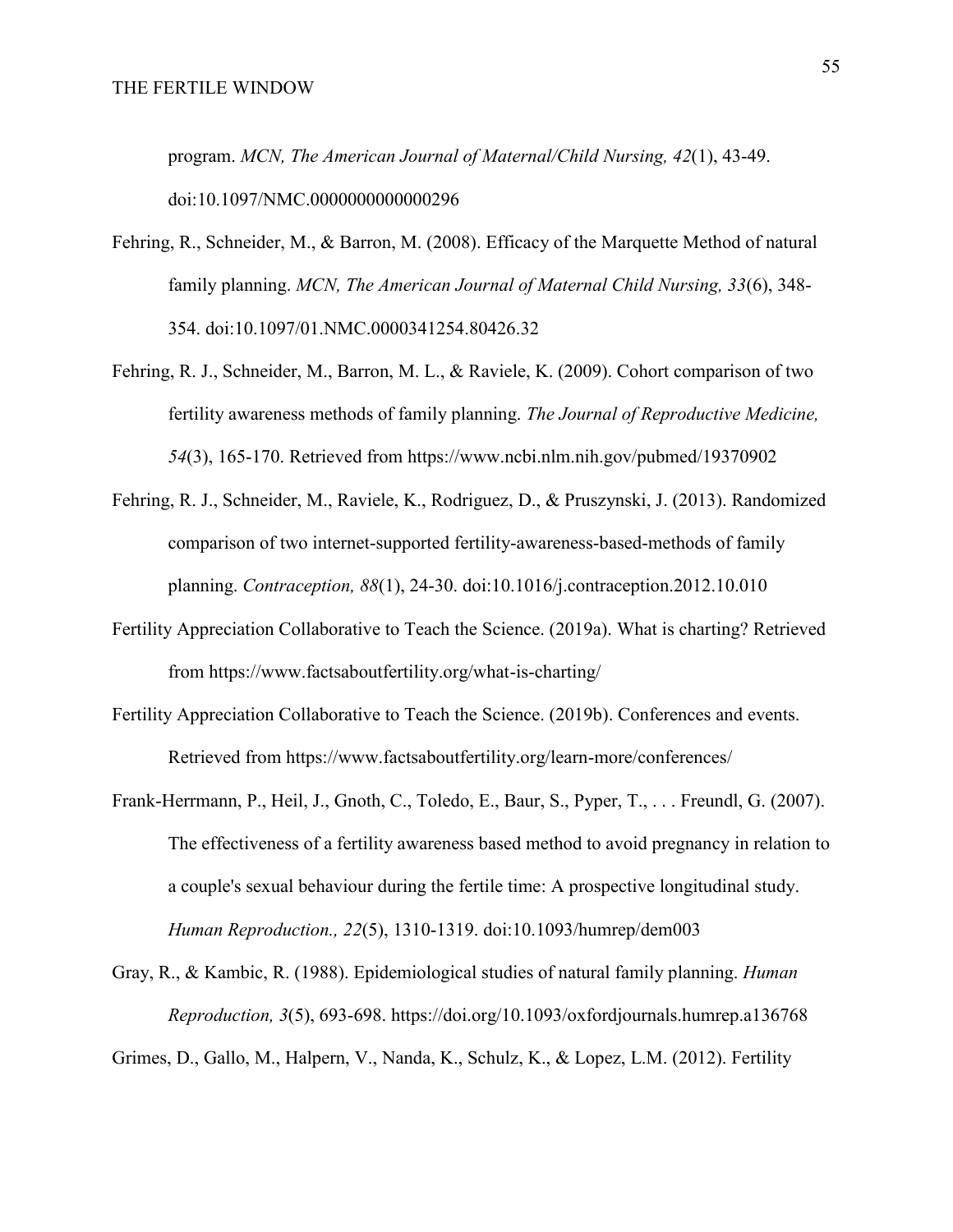awareness-based methods for contraception. *Cochrane Database of Systematic Reviews, 2012*(5), 1-14. Retrieved from

http://ezproxy.bethel.edu/login?url=https://search.ebscohost.com/login.aspx?direct=true& db=chh&AN=CD004860&site=ehost-live&scope=site

Günther, V., Bauer, I., Hedderich, J., Mettler, L., Schubert, M., Mackelenbergh, M. T., . . . Alkatout, I. (2015). Changes of salivary estrogen levels for detecting the fertile period. *European Journal of Obstetrics and Gynecology and Reproductive Biology, 194*, 38-42. doi:10.1016/j.ejogrb.2015.08.007

- Hall, K.S. (2011). The Health Belief Model can guide modern contraceptive behavior research and practice. *Journal of Midwifery & Women's Health, 57*(1), 74-81. Retrieved from https://www.ncbi.nlm.nih.gov/pmc/articles/PMC3790325/
- Hilgers, T.W. (2002). *Reproductive anatomy & physiology: A primer for FertilityCare professionals* (2nd ed.). Omaha, NE: Pope Paul VI Institute Press
- Howard, M. P., & Stanford, J.B. (1999). Pregnancy probabilities during use of the Creighton Model Fertility Care System. *Archives of Family Medicine, 8*, 391-402. doi:http://dx.doi.org/10.1001/archfami.8.5.391

Jennings, V. (2018). Fertility awareness-based methods of pregnancy prevention. In Schreiber, C.A., & Eckler, K. (Ed.), *UpToDate.* Retrieved from https://www.uptodate.com/contents/fertility-awareness-based-methods-of-pregnancyprevention?search=fertility%20awareness&source=search\_result&selectedTitle=1~150& usage type=default&display rank=1

Kavanaugh, M.L., & Jerman, J. (2018). Contraceptive method use in the United States: Trends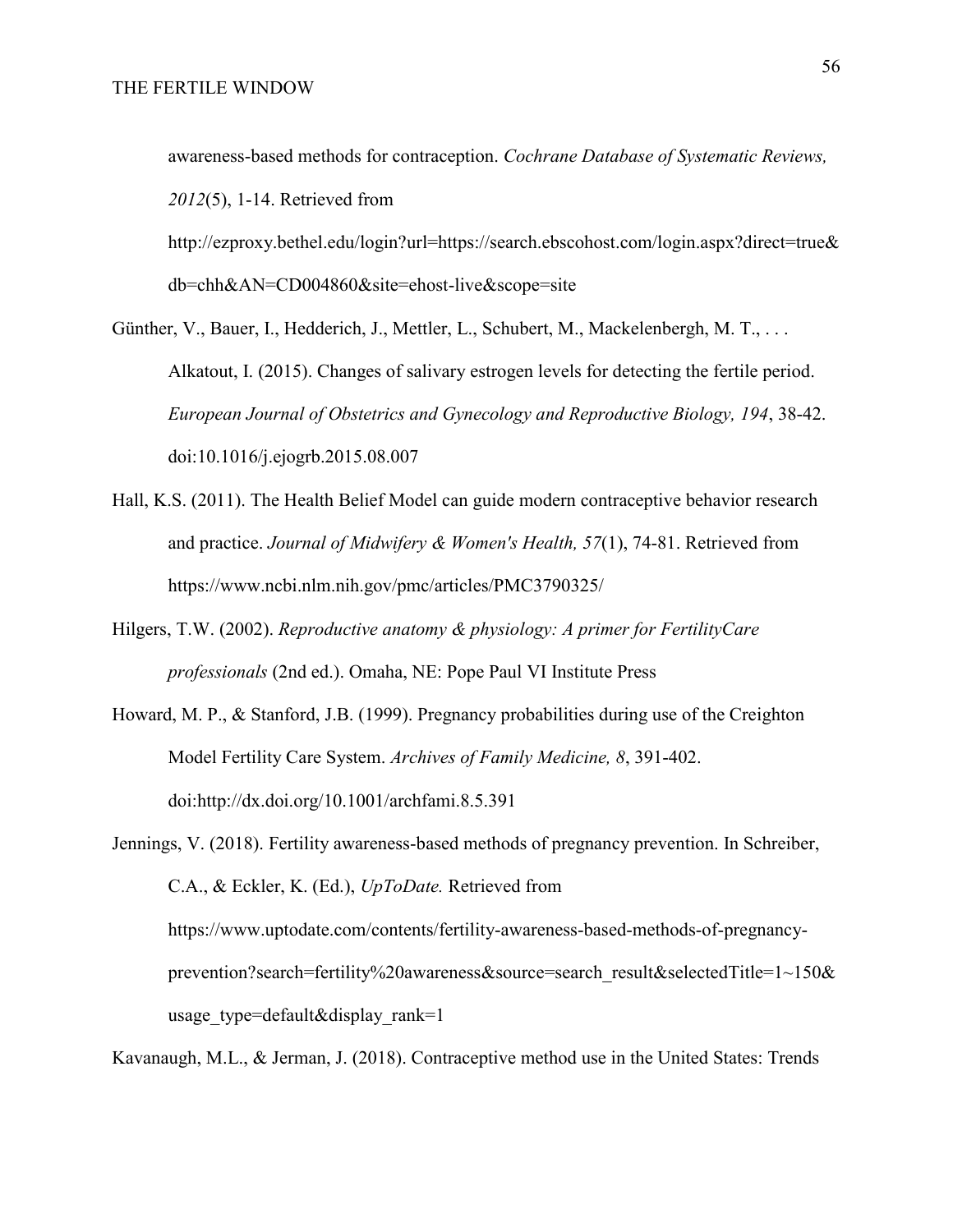and characteristics between 2008, 2012 and 2014. *Contraception, 97*(2018), 14-21. https://doi.org/10.1016/j.contraception.2017.10.003

King, T. L., Brucker, M. C., Kriebs, J. M., Fahey, J. O., Gegor, C. L., & Varney, H. (2015). *Varney's midwifery* (5th ed.). Sudbury, MA: Jones and Bartlett Publishers

Knight, J. (2017). *The complete guide to fertility awareness*. New York, NY: Routledge.

- Koch, M.C., Lermann, J., van de Roemer, N., Renner, S.K., Burghaus, S., Hackl, J., …Thiel, F. C. (2018). Improving usability and pregnancy rates of a fertility monitor by an additional mobile application: Results of a retrospective efficacy study of Daysy and DaysyView app. *Reproductive Health, 15*(1), 37. doi:10.1186/s12978-018-0479-6
- Manhart, M.D., Duane, M., Lind, A., Sinai, I., & Golden-Tevald, J. (2013). Fertility awareness-based methods of family planning: A review of effectiveness for avoiding pregnancy using SORT. *Osteopathic Family Physician, 5*(1), 2-8. https://doi.org/10.1016/j.osfp.2012.09.002
- Peragallo Urrutia, R., Polis, C.B., Jensen, E.T., Greene, M.E., Kennedy, E., & Stanford, J.B. (2018). Effectiveness of fertility awareness-based methods for pregnancy prevention: A systematic review. *Obstetrics and Gynecology, 132*(3):591-604. doi:10.1097/AOG.0000000000002784.
- Polis, C., & Jones, R. (2018). Multiple contraceptive method use and prevalence of fertility awareness based method use in the United States, 2013-2015. *Contraception, 98*(3), 188- 192. https://doi.org/10.1016/j.contraception.2018.04.013
- Pyper, C.M., & Knight, J. (2004). Fertility awareness methods of family planning for achieving or avoiding pregnancy. In Sciarra, J.J. (Ed.), *Gynecology and Obstetrics.* Retrieved from https://www.glowm.com/resources/glowm/cd/pages/v6/v6c016.html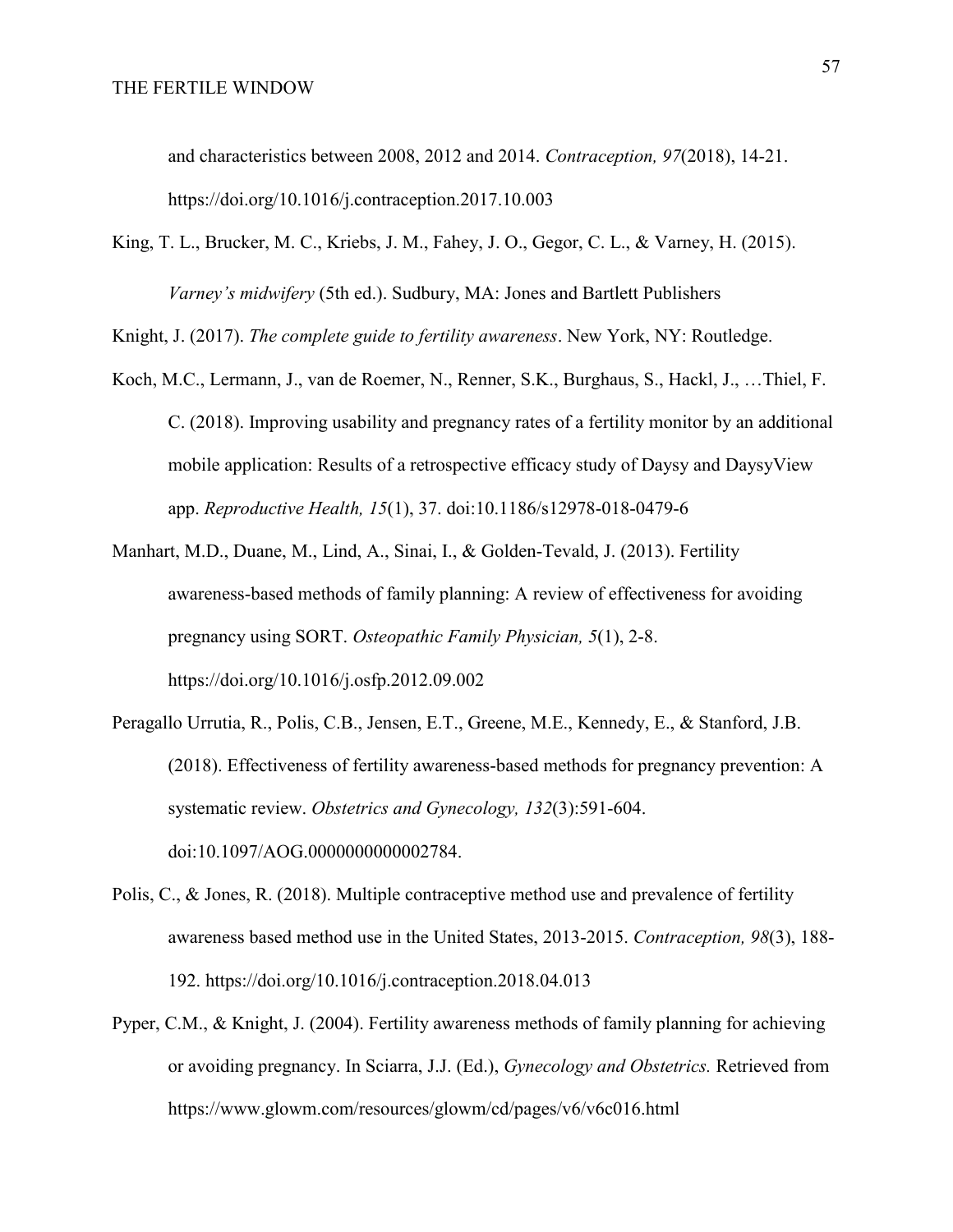- Scherwitzl, E.B,, Danielsson, K.G., Sellberg J.A., Scherwitzl, R. (2016) Fertility awareness-based mobile application for contraception. *European Journal of Contraception & Reproductive Health Care, 21*(3),234-241. doi:10.3109/13625187.2016.1154143.
- Scherwitzl, E.B., Hirschberg, A.L., & Scherwitzl, R. (2015). Identification and prediction of the fertile window using NaturalCycles. *European Journal of Contraception & Reproductive Health Care, 20*(5), 403-408. doi:10.3109/13625187.2014.988210
- Setton, R., Tierney, C., & Tsai, T. (2016). The accuracy of web sites and cellular phone applications in predicting the fertile window. *Obstetrics Gynecology, 128*(1), 58-63. doi: 10.1097/AOG.0000000000001341
- Shojaei, S., Farhadloo, R., Aein, A., & Vahedian, M. (2016). Effects of the Health Belief Model (HBM)-based educational program on the nutritional knowledge and behaviors of CABG patients. *The Journal of Tehran Heart Center, 11*(4), 181-186. Retrieved from https://www.ncbi.nlm.nih.gov/pmc/articles/PMC5424846/
- Sinai, I., Lundgren, R. I., & Gribble, J. N. (2012). Continued use of the Standard Days method. *Journal of Family Planning & Reproductive Health Care, 38*(3), 150-156. doi:10.1136/jfprhc-2011-100097
- Stanford, J., Lemaire, J., & Thurman, P. (1998). Women's interest in natural family planning. *The Journal of Family Practice, 46*(1), 65-71. https://doi.org/10.1097/00006250- 199911000-00006
- Stanford, J.S., White, G.L., & Hatasaka, H. (2002). Timing intercourse to achieve pregnancy: Current evidence. *The American College of Obstetricians and Gynecologists, 100*(6), 1333-1341. https://doi.org/10.1016/S0029-7844(02)02382-7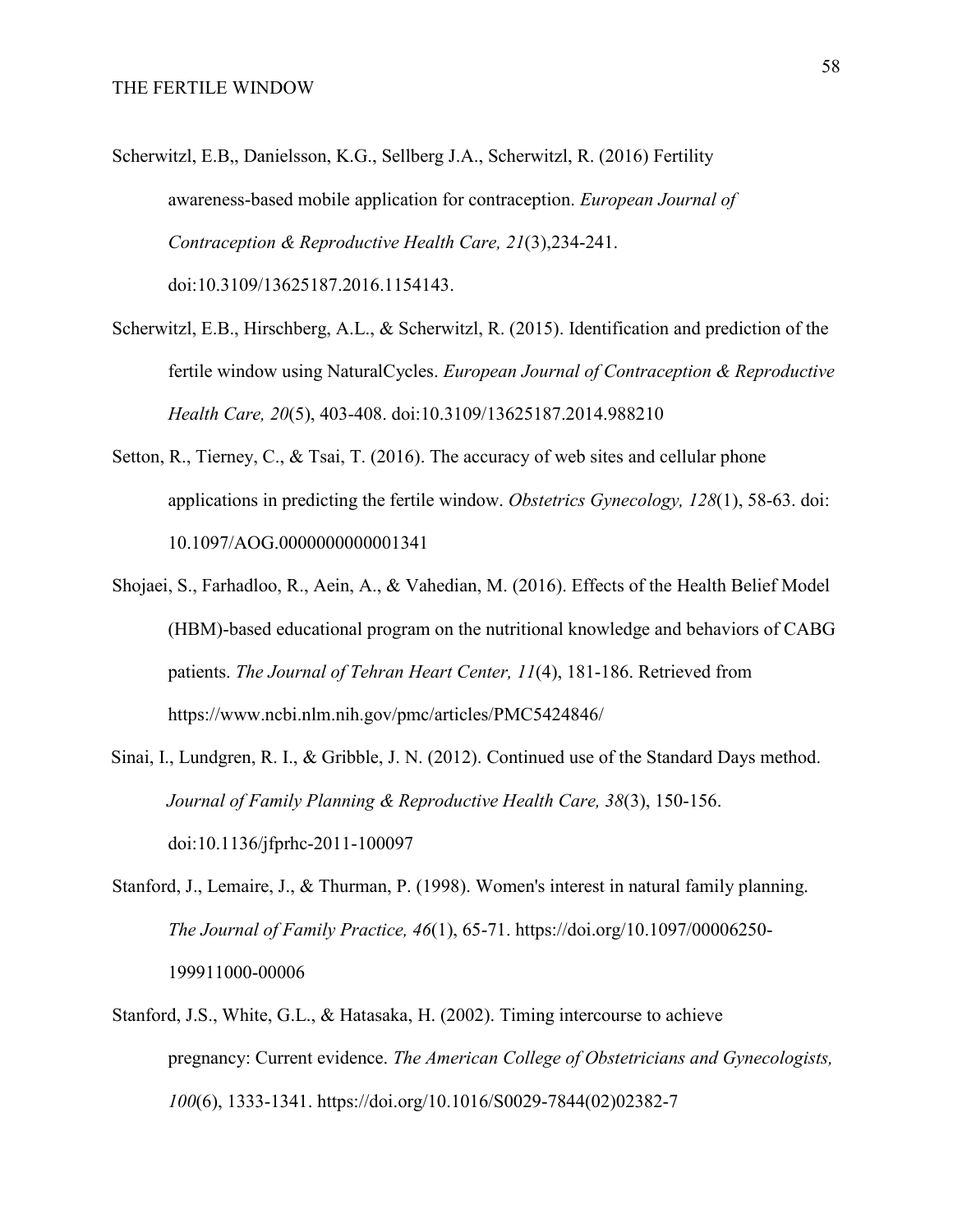- Wade, M., McCarthy, P., Braunstein, G., Abernathy, J., Suchindran, C., Harris, G., . . . Uricchio, W. (1981). A randomized prospective study of the use-effectiveness of two methods of natural family planning. *American Journal of Obstetrics and Gynecology, 141*(4), 368- 376. https://doi.org/10.1016/0002-9378(81)90597-4
- Wilcox, A.J., Weinberg, C.R., & Baird, D.D. (1995). Timing of sexual intercourse in relation to ovulation — Effects on the probability of conception, survival of the pregnancy, and sex of the baby. *The New England Journal of Medicine, 333*(23), 1517-1521. doi:10.1056/NEJM199512073332301
- World Health Organization. (1981). A prospective multicentre trial of the ovulation method of natural family planning. II. The effectiveness phase. *Fertility & Sterility, 36*(5), 591-8. https://doi.org/10.1016/S0015-0282(16)45856-5
- Zinaman M., Johnson S., Ellis J., Ledger W. (2012). Accuracy of perception of ovulation day in women trying to conceive. *Current Medical Research & Opinion, 28*(5),749-54. doi:10.1185/03007995.2012.681638.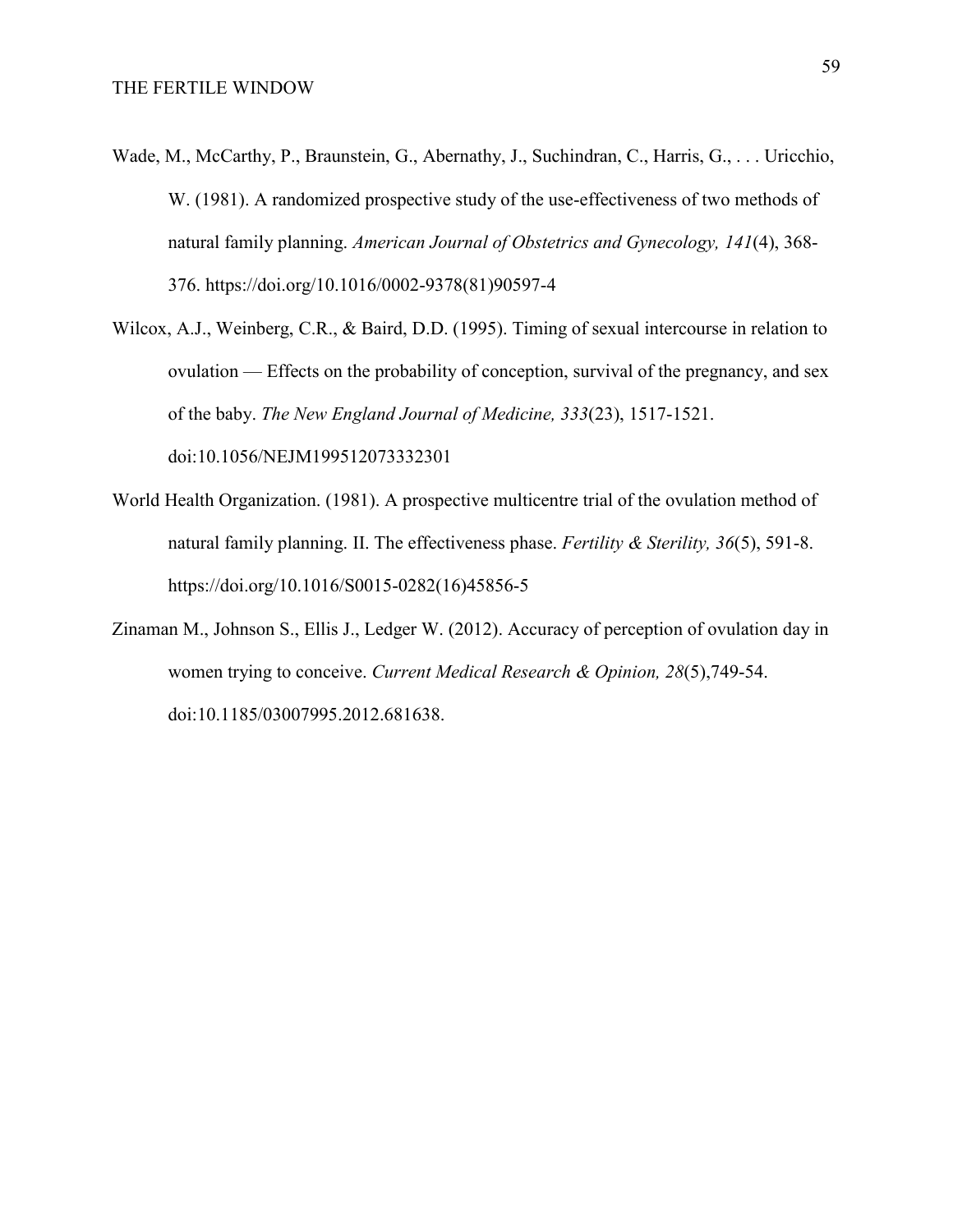### Appendix A

### Literature Review Matrix

### **Matrix 1**

**Source:** Scherwitzl, E.B., Hirschberg, A.L., & Scherwitzl, R. (2015). Identification and prediction of the fertile window using NaturalCycles. *European Journal of Contraception & Reproductive Health Care, 20*(5), 403-408. doi:10.3109/13625187.2014.988210

| <b>Purpose/Sample</b>     | Design                     | <b>Results</b>              | <b>Strengths/Limitations</b> |
|---------------------------|----------------------------|-----------------------------|------------------------------|
|                           | (Method/Instruments)       |                             |                              |
| <b>Purpose:</b>           | <b>Study Design:</b>       | 1) 0 pregnancies            | <b>Strengths:</b>            |
| To determine if the       | Retrospective              | following unprotected       | 1) Performed in a real-      |
| web and mobile            | investigational pilot      | intercourse on green days.  | life environment             |
| application,              | study                      | 1 pregnancy from            | without training or          |
| NaturalCycles could       |                            | unprotected intercourse     | supervision.                 |
| identify a woman's        | <b>Method:</b> Users input | on a red day before         | 2) Minimal selection         |
| ovulation day and         | basal body temperature     | ovulation.                  | criteria generated a         |
| fertile window to use     | (BBT) and date of          | 2) The study strongly       | good study population.       |
| as a form of natural      | menstruation into          | indicates correct ovulation |                              |
| family planning           | Natural Cycles             | day and therefore, fertile  | <b>Limitations:</b>          |
| (NFP)                     | application on the         | window identified. 0.05%    | 1) Diminished oversight      |
|                           | phone, tablet or laptop.   | green days falsely          | into the quality of          |
| Sample/Setting:           | Luteinizing hormone        | attributed during the       | recorded data and            |
| Participants recruited    | (LH) test results are      | fertile window.             | participants history.        |
| from Switzerland and      | optional. Cervical         | 3) Users who used           | 2) No comparison             |
| Sweden through            | mucus and protected or     | hormonal contraception in   | group in design.             |
| advertisements and        | unprotected intercourse    | the last few months have    | 3) Self-selection bias       |
| clinic collaboration      | optional. Based on the     | more red days but           | 4) No randomization          |
| that gave advice on       | data algorithm gives       | increase with continued     | 5) Too small of a            |
| birth control. Ages 18    | either red (fertile) or    | use. No difference after 3  | sample size to yield         |
| - 40, sexually active,    | green (non-fertile) icon   | months.                     | valid Pearl Index.           |
| not pregnant, not         | each day. Algorithm        |                             |                              |
| using another method      | adapts each month to       | <b>Conclusion:</b>          |                              |
| of birth control, at      | typically give more        | The study shows the         |                              |
| least 30 days of BBT      | green days the more        | ability of NaturalCycles    |                              |
| recorded.                 | data that is received.     | to accurately identify      |                              |
|                           | Messages sent to remind    | ovulation day and fertile   |                              |
| Total users selected      | the user to measure        | window. Allows a            |                              |
| were 317.                 | BBT.                       | database that can analyze   |                              |
|                           | <b>Instruments: Basal</b>  | data automatically and      |                              |
| <b>Level of Evidence:</b> | thermometer, LH test       | interact with participants  |                              |
| Ш                         | strips, NaturalCycles      | with real-time messages     |                              |
| <b>Quality: A</b>         | mobile application.        | or notifications.           |                              |

### **Author Recommendations:**

A further prospective study with larger sample-size to determine Pearl Index and validate the safety of method and compare to other fertility monitors as well as hormonal contraception.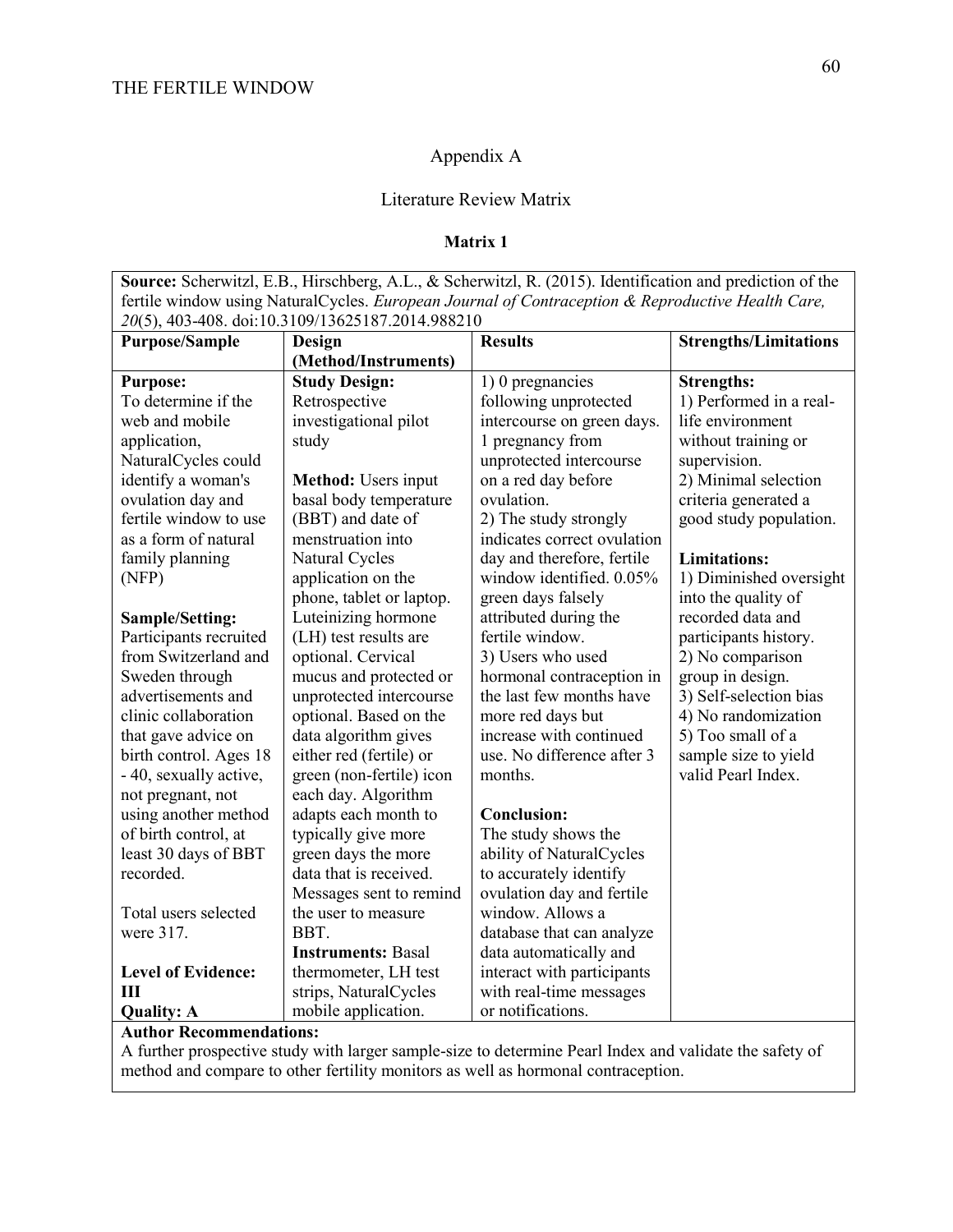# **Implications:**

While only a pilot study, this study does show good evidence that a simple mobile application can be an effective means for women to monitor their fertility in order to identify ovulation and therefore the fertile window.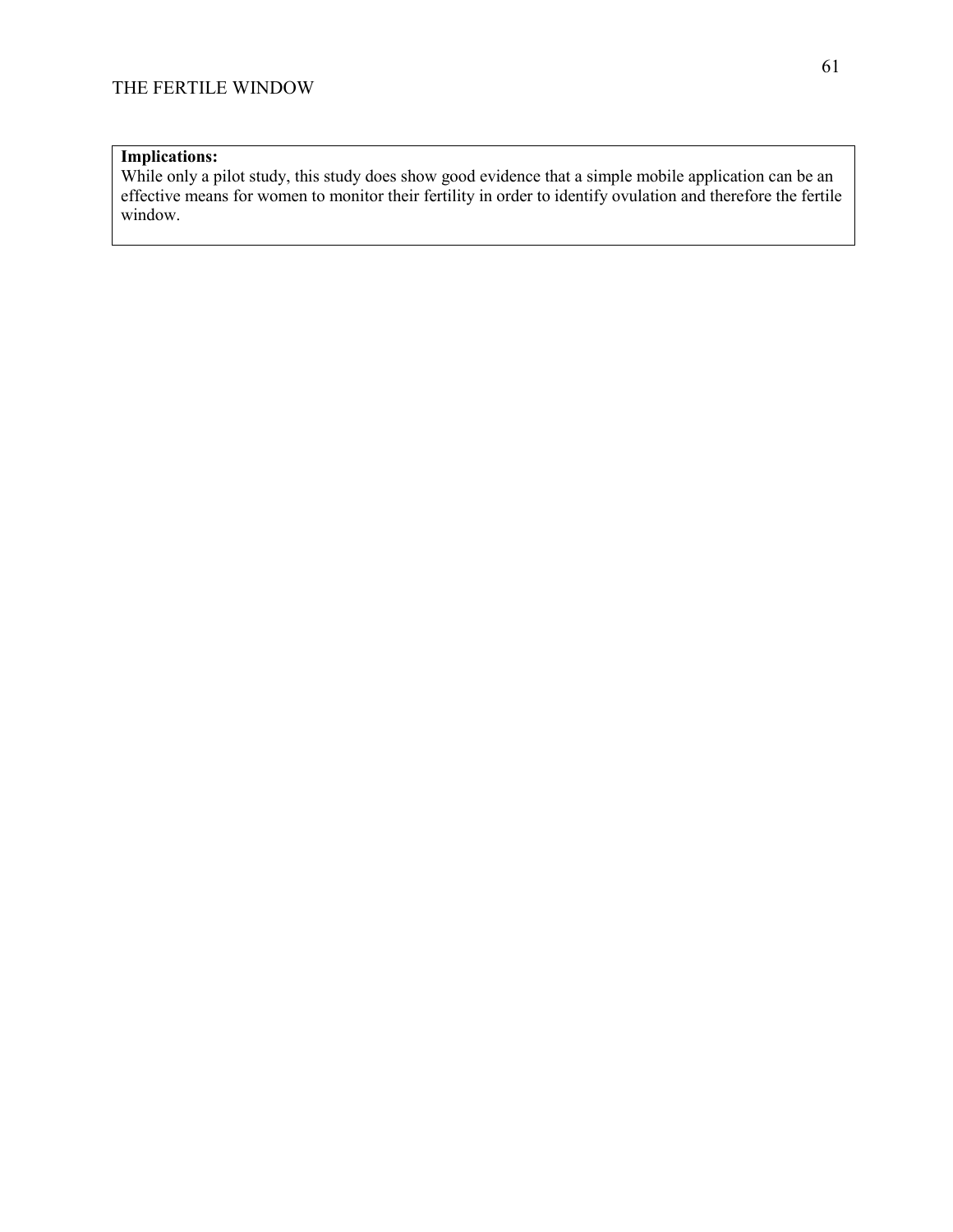| Source: Fehring, R. J., & Schneider, M. (2017). Effectiveness of a natural family planning service |                                     |                           |                              |
|----------------------------------------------------------------------------------------------------|-------------------------------------|---------------------------|------------------------------|
| program. MCN, The American Journal of Maternal/Child Nursing, 42(1), 43-49.                        |                                     |                           |                              |
| doi:10.1097/NMC.0000000000000296                                                                   |                                     |                           |                              |
| <b>Purpose/Sample</b>                                                                              | Design                              | <b>Results</b>            | <b>Strengths/Limitations</b> |
|                                                                                                    | (Method/Instruments)                |                           |                              |
| <b>Purpose:</b>                                                                                    | <b>Study Design: 24-month</b>       | 1) Correct use            | <b>Strengths:</b>            |
| The purpose of                                                                                     | Prospective cohort study of a       | unintended pregnancies    | 1) Not much external         |
| the study was to                                                                                   | university-based online             | were calculated to be     | control and frequent         |
| examine the                                                                                        | website                             | 1.6 per 100 users at $12$ | monitoring unless the        |
| extended use                                                                                       |                                     | and 24 cycles of use.     | participants requested it    |
| effectiveness of                                                                                   | <b>Method:</b> Website gave access  | 2) The total or typical   | which more closely           |
| the online nurse-                                                                                  | to downloadable menstrual           | use pregnancy rate was    | simulates a typical-use      |
| managed                                                                                            | cycle charts, protocols,            | 2 per 100 users at 12     | effectiveness study and      |
| Marquette                                                                                          | instructions on how to observe      | months and 6 per 100 at   | how the MM would             |
| Method (MM),                                                                                       | and chart, instructions on          | 24 cycles of use for the  | work in a non-research       |
| an online system                                                                                   | avoiding and achieving              | EHFM alone.               | context.                     |
| of natural family                                                                                  | pregnancy, and Quick Start          | 3) With EHFM and          | 2) The study did not         |
| planning (NFP)                                                                                     | Instructions to begin charting      | CMM the rates were 18     | eliminate women with         |
| in women                                                                                           | immediately. Once registered        | pregnancies per 100       | irregular cycle lengths,     |
| seeking to avoid                                                                                   | gain access to online forums        | women over 24 cycles      | short or long cycle          |
| pregnancy.                                                                                         | and consultation from the MM        | of use and 19 per 100     | lengths, and older           |
|                                                                                                    | nurse NFP teachers, an              | over 24 cycles with the   | women with very              |
| <b>Sample/Setting:</b>                                                                             | OB/GYN and bioethicist.             | CMM alone.                | irregular                    |
| Total participants                                                                                 | Daily charting includes             | 4) 70% of unintended      | perimenopausal cycles,       |
| selected were                                                                                      | sections for charting the           | pregnancies were          | which most NFP               |
| 663.                                                                                               | menstrual flow, electronic          | reported as a conscious   | effectiveness studies do.    |
|                                                                                                    | hormonal fertility monitor          | decision to deviate from  | 3) Participants              |
| Inclusion criteria                                                                                 | (EHFM) results, self-observed       | the instructions to avoid | represented all 50 states    |
| female, use site                                                                                   | cervical-vaginal mucus and          | a pregnancy.              | and 5 foreign countries.     |
| to avoid                                                                                           | acts of intercourse. The EHFM       |                           |                              |
| pregnancy, at                                                                                      | and cervical mucus are charted      | <b>Conclusion:</b>        | <b>Limitations:</b>          |
| least 1 cycle of                                                                                   | as either low $(L)$ , high $(H)$ or | An online system of       | 1) No direct follow-up       |
| charting, not                                                                                      | peak (P) fertility. After           | NFP developed and         | with participants over       |
| breastfeeding,                                                                                     | charting the system will            | managed by nurses can     | the extended time            |
| and 18 years                                                                                       | automatically indicate the          | be very effective for a   | period. It was not           |
| older. Recruited                                                                                   | fertile phase based on the          | couple wanting to avoid   | recorded whether             |
| through an online                                                                                  | information given.                  | pregnancy. Simplified     | participants stopped         |
| announcement of                                                                                    | EHFM detects rising levels of       | methods of NFP            | charting or if they          |
| the new website                                                                                    | urinary estrogen to give an         | (EHFM alone) seems to     | continued with paper         |
| in an NFP                                                                                          | indication of high fertility level  | be the most effective     | charts.                      |
| discussion board                                                                                   | and detects luteinizing             | means.                    | 2) Results depended          |
| for healthcare                                                                                     | hormone to give an indication       |                           | upon the participants to     |
| professionals.                                                                                     | of peak fertility level.            |                           | be honest in their acts of   |
| Website spread                                                                                     | Cervical mucus monitoring           |                           | intercourse, but it's        |
| through snow-                                                                                      | (CMM) instructions were to          |                           | assumed there was            |
| ball means after                                                                                   | check daily whenever voiding        |                           | underreporting.              |
| that.                                                                                              | and at the end of the day and to    |                           |                              |

# **Matrix 2**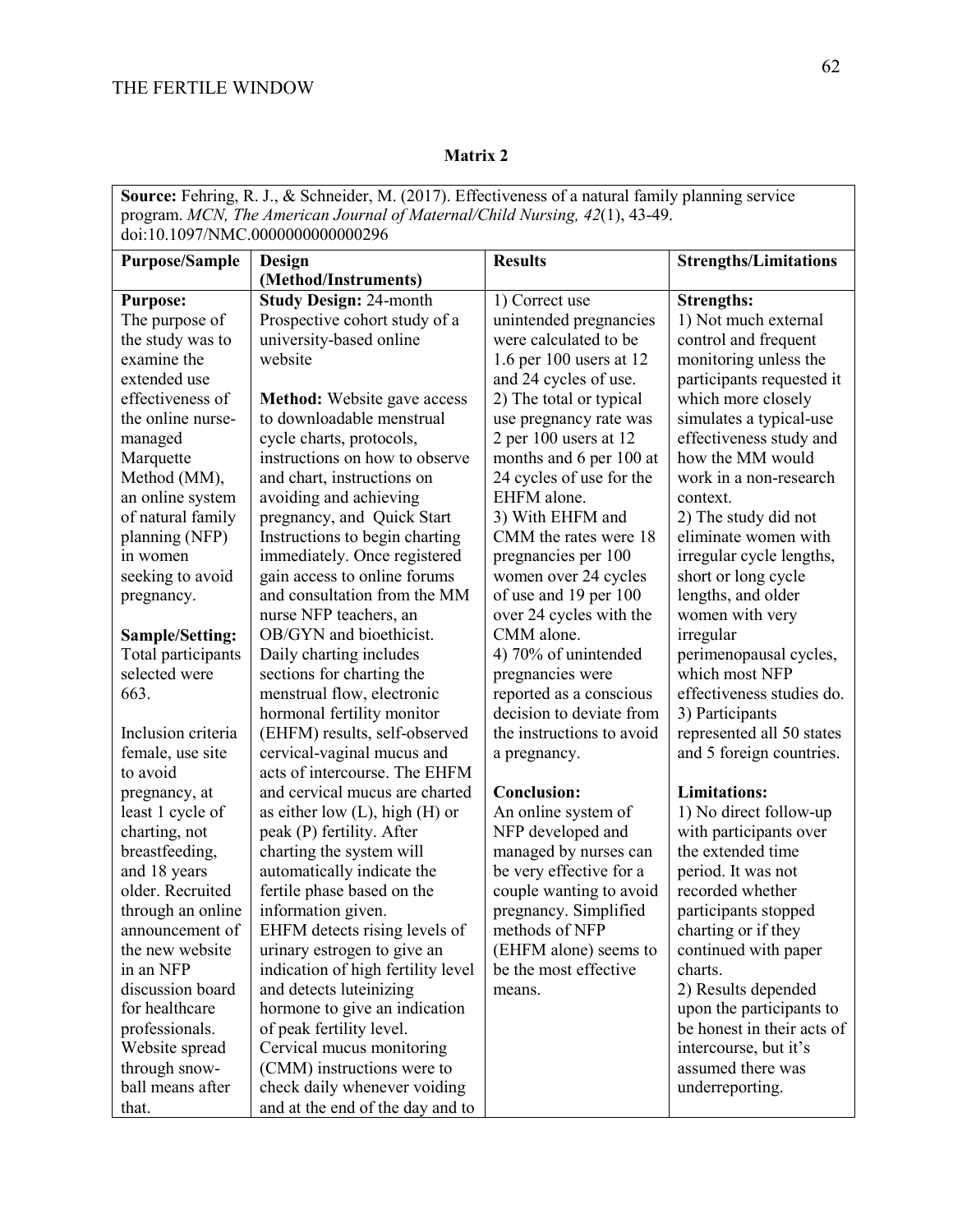|                                                                                                    | record the mucus and low, high     |  | 3) Women were mostly     |  |
|----------------------------------------------------------------------------------------------------|------------------------------------|--|--------------------------|--|
| Level of                                                                                           | or peak based on the most          |  | all well educated (80%   |  |
| <b>Evidence: III</b>                                                                               | fertile level of mucus observed    |  | with college degrees),   |  |
|                                                                                                    | that day.                          |  | Euro-American (85%)      |  |
| <b>Quality: B</b>                                                                                  | Each pregnancy was evaluated       |  | and Catholic (93%).      |  |
|                                                                                                    | by 2 nurse NFP teachers.           |  | 4) The EHFM is $$200$    |  |
|                                                                                                    | Correct use pregnancy if no        |  | for the initial purchase |  |
|                                                                                                    | recorded acts of intercourse       |  | and around \$20-40 per   |  |
|                                                                                                    | during the estimated fertile       |  | month for test strips,   |  |
|                                                                                                    | phase. Incorrect use pregnancy     |  | which could be a         |  |
|                                                                                                    | if acts of intercourse during the  |  | limitation for           |  |
|                                                                                                    | estimated fertile phase or         |  | participants.            |  |
|                                                                                                    | missing data that would not        |  | 5) No comparison group   |  |
|                                                                                                    | allow the system to determine      |  | in design.               |  |
|                                                                                                    | the fertile phase.                 |  | 6) Self-selection bias   |  |
|                                                                                                    |                                    |  | 7) No randomization      |  |
|                                                                                                    | <b>Instrument:</b> Swiss Precision |  |                          |  |
|                                                                                                    | Diagnostics (SPD) EHFM,            |  |                          |  |
|                                                                                                    | CMM, Marquette online web          |  |                          |  |
|                                                                                                    | charting system.                   |  |                          |  |
| <b>Author Recommendations:</b>                                                                     |                                    |  |                          |  |
| Development of a fertility app that is based on the MM system of NFP that can be synced to the web |                                    |  |                          |  |
| page system to allow more ease and consistency in charting. This app would also include social     |                                    |  |                          |  |

# networking.

# **Implications:**

This study is useful for clinical practice. It shows a simple method of NFP that allows users to monitor their fertility using an EHFM. This provides them with an estimation of their own fertile phase, which can be an effective means of avoiding (or achieving) pregnancy. Unfortunately the cost of the EHFM might be an issue for some patients.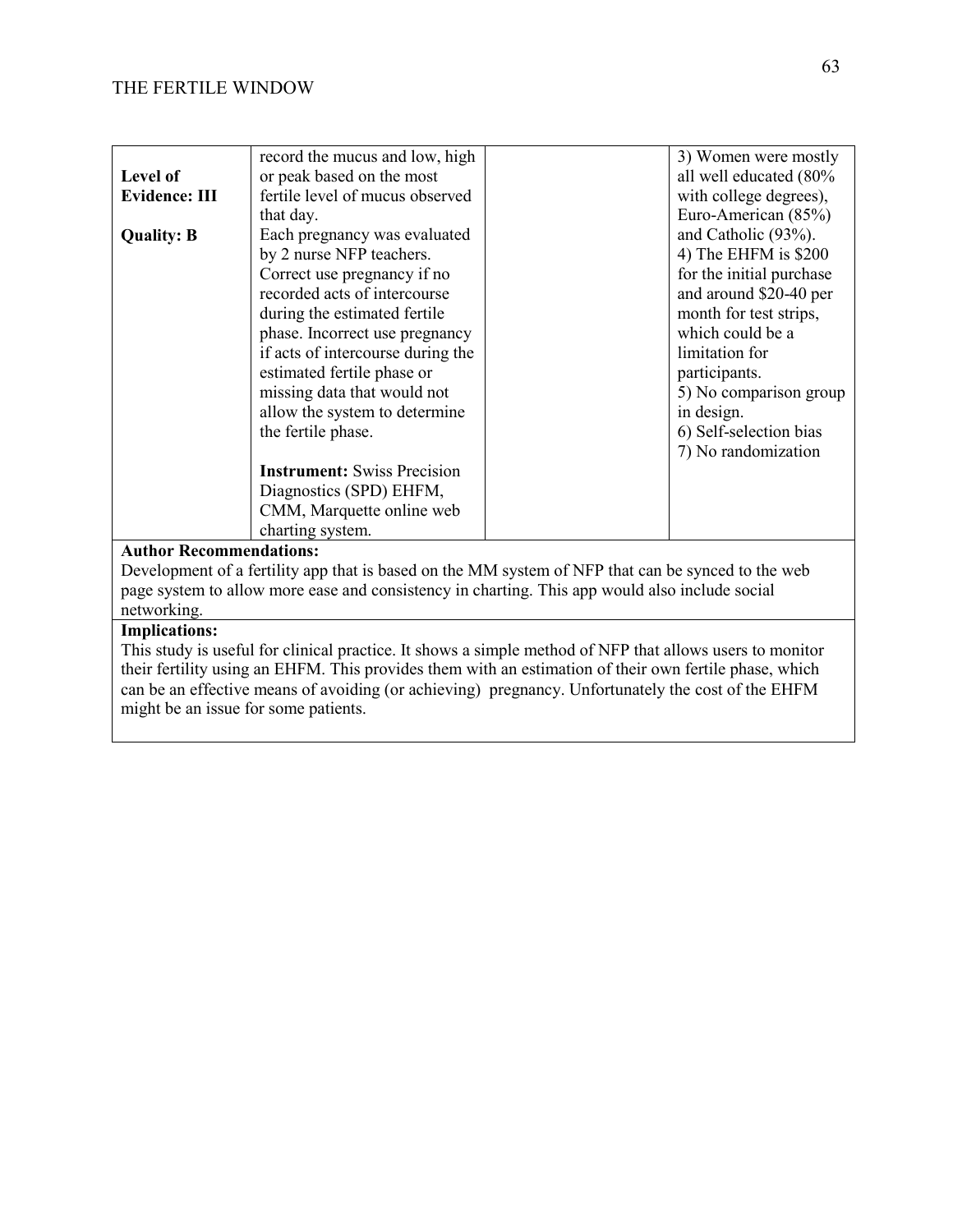| Source: Evans-Hoeker, E., Pritchard, D.A., Long, D.L., Herring, A.H., Stanford, J.B., & Steiner, A.Z.  |  |  |  |  |
|--------------------------------------------------------------------------------------------------------|--|--|--|--|
| (2013). Cervical mucus monitoring prevalence and associated fecundability in women trying to conceive. |  |  |  |  |
| Fertility & Sterility, 100(4), 1033-1038. doi:10.1016/j.fertnstert.2013.06.002.                        |  |  |  |  |
| <b>Strengths/Limitations</b><br><b>Purpose/Sample</b><br><b>Results</b><br>Design                      |  |  |  |  |
| (Method/Instruments)                                                                                   |  |  |  |  |
| Purpose: To see if<br><b>Study Design: Time-to-</b><br>1) Women who performed<br><b>Strengths:</b>     |  |  |  |  |
| the use of cervical<br>CMM in the first cycle<br>1) Use of daily diary<br>pregnancy                    |  |  |  |  |
| mucus monitoring<br>cohort study.<br>were younger $(P=01)$ ,<br>which helps to                         |  |  |  |  |
| (CMM) in women<br>more likely to use LH<br>minimize recall bias.                                       |  |  |  |  |
| trying to conceive is<br>monitoring $(P=01)$ .<br>Method: Introduced to<br>2) CMM not included in      |  |  |  |  |
| associated with an<br>the use of an online daily<br>instructions and was<br>2) Women who performed     |  |  |  |  |
| CMM consistently tended<br>increased cycle<br>diary to record vaginal<br>reported prospectively        |  |  |  |  |
| specific probability<br>bleeding, intercourse,<br>by nulligravid $(P=0.002)$ .<br>before pregnancy.    |  |  |  |  |
| of conception.<br>3) A standardized<br>results of testing for the<br>3) Cycles in which women          |  |  |  |  |
| protocol for pregnancy<br>fertile window, and<br>consistently performed                                |  |  |  |  |
| CMM was statistically<br>testing increased<br>pregnancy test results.<br><b>Sample/Setting:</b>        |  |  |  |  |
| A population-based<br>significantly more likely to<br>likelihood and accuracy<br>Cervical mucus (CM)   |  |  |  |  |
| cohort of 331.<br>charted as types 1-4, but<br>result in a pregnancy and<br>of outcome reporting.      |  |  |  |  |
| showed higher cumulative<br>no instructions on CMM                                                     |  |  |  |  |
| Women trying to<br>weren't required to<br>pregnancy rates compared<br><b>Limitations:</b>              |  |  |  |  |
| conceive for three<br>1) Lack of information<br>perform CMM and<br>with cycles were women              |  |  |  |  |
| months or less, ages<br>weren't given any other<br>did not perform CMM<br>regarding the                |  |  |  |  |
| information regarding its<br>30-44 years without<br>$(P=02)$ .<br>recruitment process.                 |  |  |  |  |
| 2) Daily diary could be<br>known infertility.<br>use to identify the fertile<br>4) Trend of increasing |  |  |  |  |
| window. Continue until<br>fecundability with<br>considered informative                                 |  |  |  |  |
| <b>Level of Evidence:</b><br>increasing frequency of<br>since it included the<br>first                 |  |  |  |  |
| Ш<br>CMM noted $(P=01)$ .<br>description of CM<br>positive pregnancy test                              |  |  |  |  |
| or 4 months of charting.<br>5) 23% conceived in the<br>types.                                          |  |  |  |  |
| After 4 months complete<br>first cycle and 53% by 6<br>3) Cohort was well<br><b>Quality: A</b>         |  |  |  |  |
| educated, lacked women<br>diary once per months<br>months.                                             |  |  |  |  |
| of younger reproductive<br>for up                                                                      |  |  |  |  |
| to 12 months or until<br>ages, and only included<br><b>Conclusion:</b>                                 |  |  |  |  |
| 1) Use of any CMM $(42%)$<br>women early in their<br>pregnancy occurred.                               |  |  |  |  |
| attempts to conceive.<br>is more common than the<br><b>Instrument: Online</b>                          |  |  |  |  |
| use of LH $(27%)$ or BBT<br>4) Analysis did not                                                        |  |  |  |  |
| daily diary<br>(30%) but CMM less<br>adjust<br>consistent than other<br>for alcohol or caffeine        |  |  |  |  |
| methods.                                                                                               |  |  |  |  |
| consumption which<br>2) CMM decreases with<br>could have detrimental                                   |  |  |  |  |
| effects on fertility.<br>increasing maternal age                                                       |  |  |  |  |
| 3) Increasing consistency<br>5) No comparison group                                                    |  |  |  |  |
| of CMM associated with<br>in design.                                                                   |  |  |  |  |
| 6) Self-selection bias<br>increasing fecundability                                                     |  |  |  |  |
| 4) CMM more effective<br>7) No randomization                                                           |  |  |  |  |
| for the timing of                                                                                      |  |  |  |  |
| intercourse than calendar                                                                              |  |  |  |  |
| method since the                                                                                       |  |  |  |  |

# **Matrix 3**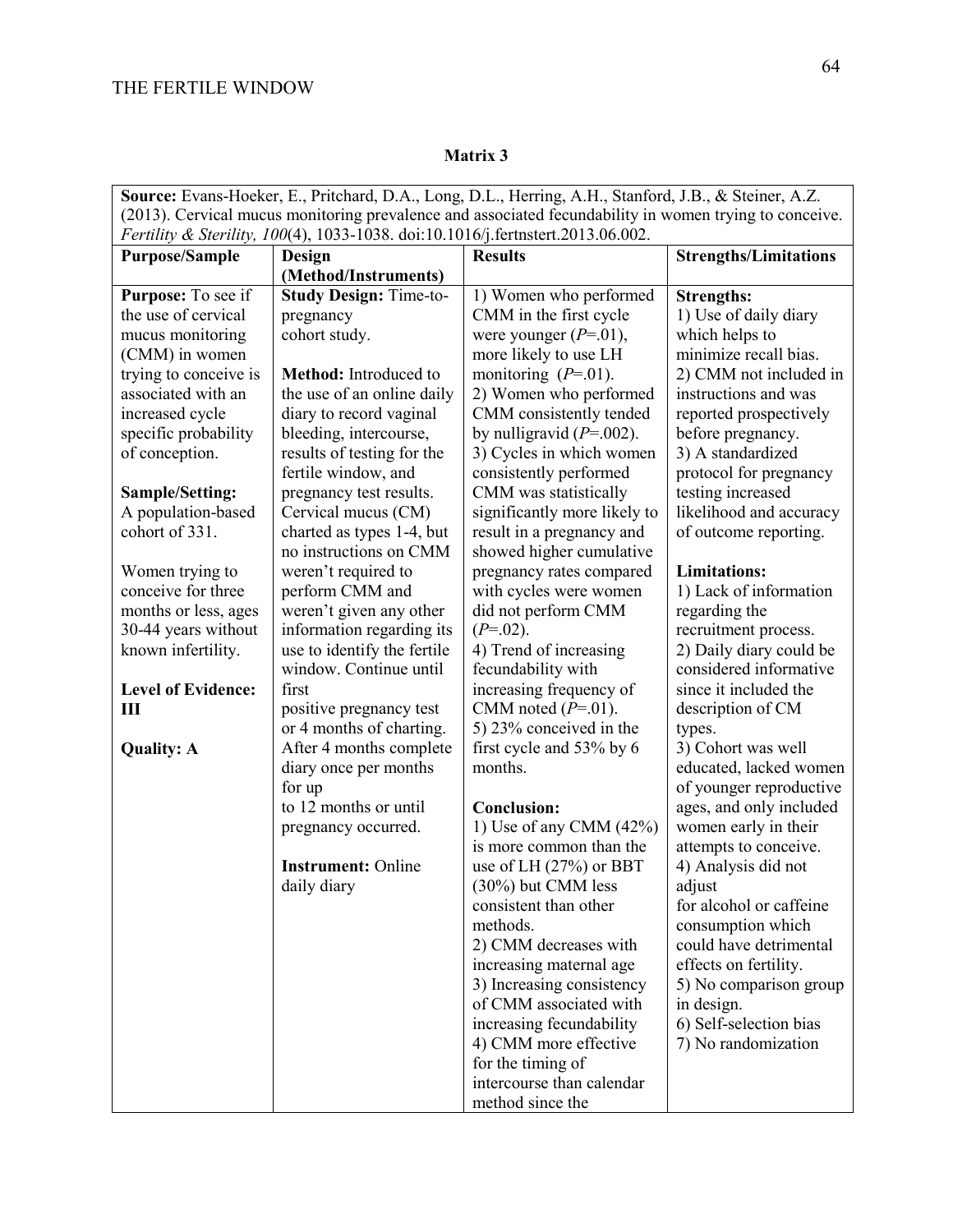|                                                                                                                                        |  | beginning of fertile<br>window is determined<br>prospectively. |  |
|----------------------------------------------------------------------------------------------------------------------------------------|--|----------------------------------------------------------------|--|
| <b>Author Recommendations:</b><br>Findings support the need for an RCT of CMM in women of all reproductive ages in general population. |  |                                                                |  |

### **Implications:**

Identifying the fertile period through means of CMM significantly increases a couple's chances of conception. Understanding this and being able to offer this to patients is a vital tool for a midwife in assisting them in achieving their reproductive goals.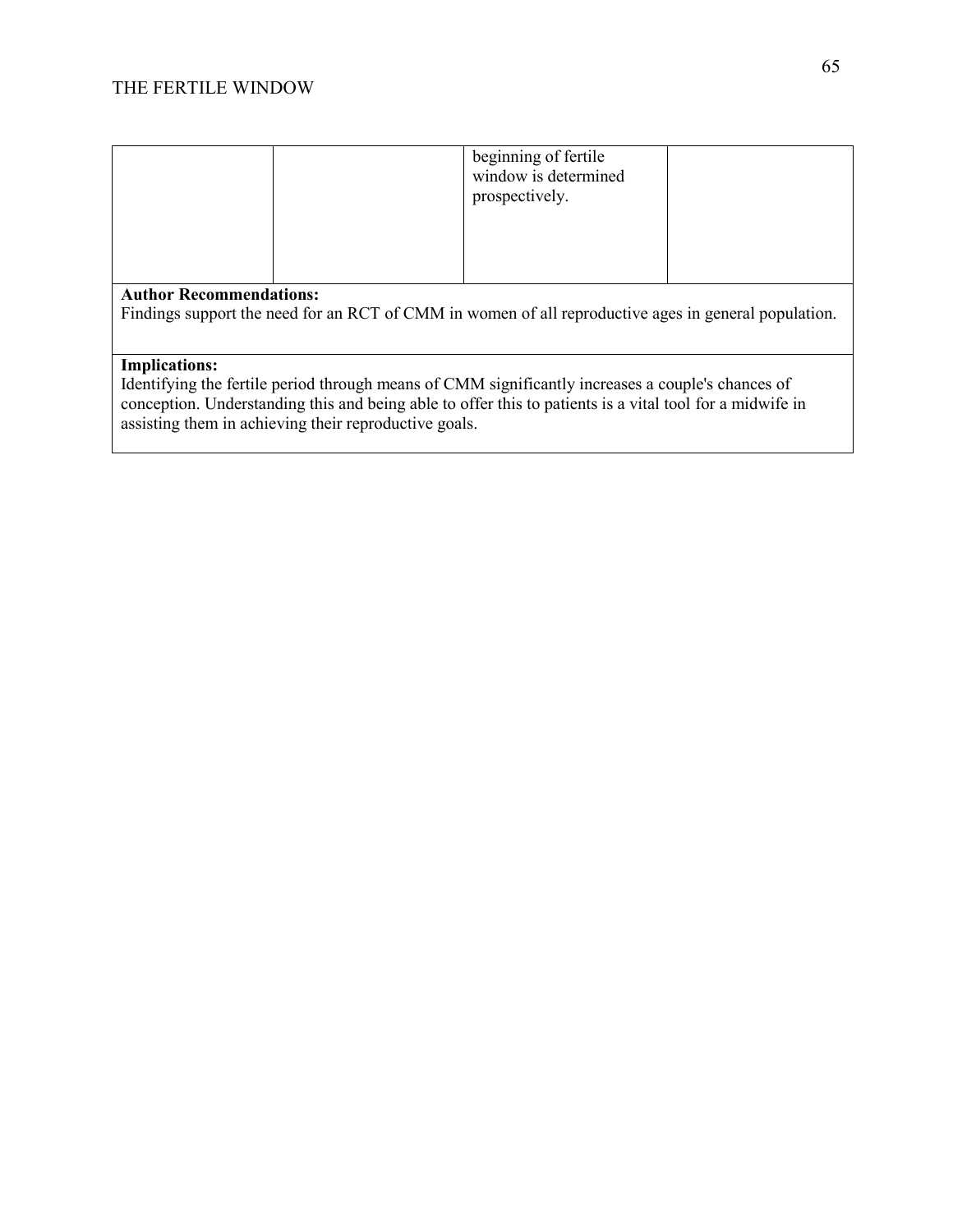| Source: Scherwitzl, E.B., Danielsson, K.G., Sellberg J.A., Scherwitzl, R. (2016) Fertility awareness- |                               |                                 |                              |
|-------------------------------------------------------------------------------------------------------|-------------------------------|---------------------------------|------------------------------|
| based mobile application for contraception. European Journal of Contraceptive Reproductive Health     |                               |                                 |                              |
| Care, 21(3),234-241. doi:10.3109/13625187.2016.1154143.                                               |                               |                                 |                              |
| <b>Purpose/Sample</b>                                                                                 | Design                        | <b>Results</b>                  | <b>Strengths/Limitations</b> |
|                                                                                                       | (Method/Instruments)          |                                 |                              |
| <b>Purpose:</b>                                                                                       | <b>Study Design:</b>          | 1) Method Failure: Green day    | <b>Strengths:</b>            |
| The purpose of                                                                                        | Retrospective                 | is given in the fertile window  | 1) Loose                     |
| the study was to                                                                                      | observational study           | in a cycle where a pregnancy    | inclusion/exclusion          |
| determine the                                                                                         |                               | was identified - regardless of  | criteria which allowed       |
| mobile-based                                                                                          | <b>Method:</b> the mobile app | if she had charted intercourse  | the study participants to    |
| application called                                                                                    | requires documentation        | or unprotected intercourse      | represent the general        |
| Natural Cycles                                                                                        | daily basal body              | during a red day later during   | population of women.         |
| used in                                                                                               | temperature (BBT) and         | the cycle.                      | 2) Because pregnancy         |
| conjunction with                                                                                      | date of onset of              | $2)$ 34% of women               | status could be directly     |
| a basal                                                                                               | menstruation,                 | discontinued the application    | determined by data from      |
| thermometer is                                                                                        | luteinizing hormone test      | prior to the end of the study.  | the application this         |
| effective for                                                                                         | results are optional.         | 3) A Pearl Index of 7.0 was     | lowered the amount of        |
| women wanting                                                                                         | Information can be input      | given for typical use.          | recall bias that may be      |
| to avoid                                                                                              | on a smartphone, tablet       | Pearl Index score of 0.5 for    | present in other studies.    |
| pregnancy                                                                                             | or computer. The              | method failure, or perfect-use. | 3) Pregnancy status          |
|                                                                                                       | algorithm gives days as       | 4) Of the 143 cycles where      | could be determined for      |
| Sample/Setting:                                                                                       | either red (unsafe) or        | pregnancy did occur, 51% of     | 98.5% of participants        |
| Total of 4054                                                                                         | green (safe) for              | women reported unprotected      | meaning the retention        |
| women.                                                                                                | intercourse to avoid          | intercourse during the fertile  | bias was low and             |
|                                                                                                       | pregnancy. Green days         | window and only 3% reported     | follow-up rate high.         |
| Recruited from                                                                                        | are given in a                | protected intercourse.          | 4) Large sample size         |
| women who had                                                                                         | conservative manner           |                                 |                              |
| registered to use                                                                                     | usually more red days         | <b>Conclusion:</b>              | <b>Limitations:</b>          |
| the Natural                                                                                           | per cycle then the            | 1) Natural Cycles as a          | 1) Short duration. The       |
| Cycles mobile-                                                                                        | empirical value of 6.         | contraception proves to have a  | study ended less than 5      |
| based application                                                                                     | 0.05% probability of a        | good algorithm with only        | months after the last        |
| to avoid                                                                                              | green day given in error      | 0.05% probability of a green    | participant was              |
| pregnancy. Aged                                                                                       | of the fertile window.        | day being falsely attributed to | recruited meaning the        |
| 18-45 from                                                                                            | The algorithm uses            | the fertile window and the      | average cycles per user      |
| Sweden.                                                                                               | previous cycles and data      | Pearl Index for perfect-use at  | was low at only 6.3          |
| Participants had                                                                                      | to give future                | 0.5 confirms that green days    | cycles.                      |
| to have had the                                                                                       | predictions in                | are considered highly safe      | 2) Expected one-year         |
| app for 3 months,                                                                                     | subsequent cycles. The        | days. The perfect use rate is   | discontinuation rates        |
| enter data for at                                                                                     | app generates reminders       | comparable to other similar     | were 56% which is            |
| least 20 days, be                                                                                     | to record temperatures        | devices and for the STM.        | similar to other fertility   |
| at least 18 years                                                                                     | and use protection on         | 2) The Pearl Index of 7.0 for   | awareness-based              |
| old and not                                                                                           | fertile days.                 | typical use pregnancies are     | methods, but worse than      |
| planning                                                                                              |                               | significantly lower than other  | oral contraception or        |
| conception during                                                                                     | Pregnancy was                 | fertility awareness-based       | long-acting reversible       |
| the study.                                                                                            | determined by user's          | methods which have Pearl        | contraception.               |
|                                                                                                       | data and by online            | Index rates of 24.0. The main   | 3) No incentives and the     |
|                                                                                                       | questionnaires.               | reason for these typical use    | contraception was not        |

# **Matrix 4**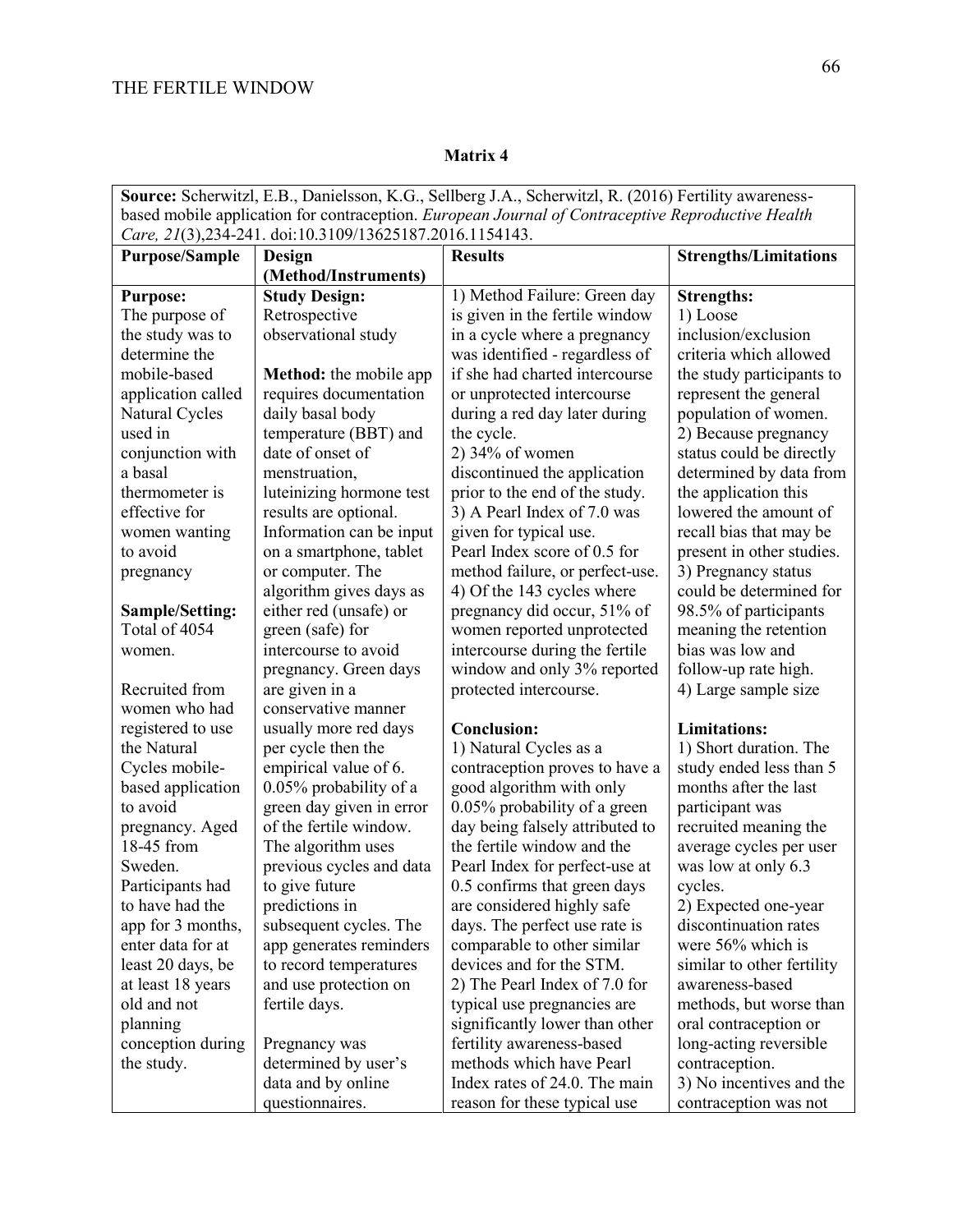| Level of             |                            | pregnancies was reported to     | free which could         |
|----------------------|----------------------------|---------------------------------|--------------------------|
| <b>Evidence: III</b> | <b>Instrument: Natural</b> | be a conscious deviation from   | negatively impact        |
|                      | Cycles mobile              | abstaining or using some sort   | continuation rates.      |
| <b>Quality: A</b>    | application, basal         | of protection on fertile days.  | 4) Since intercourse was |
|                      | thermometer, LH tests.     | 3) A low number of green        | not a mandatory item to  |
|                      | An online questionnaire    | days $(<50\%)$ did lead to      | log, a calculation of    |
|                      | that answering if they     | higher dropout rates for users. | perfect/imperfect-use    |
|                      | became pregnant was a      | 4) Surveys at the end showed    | could not be made.       |
|                      | mandatory answer but       | a very high satisfaction by     | 5) Participants were     |
|                      | had other questions        | users at 83%, although only     | women from ages 20-35    |
|                      | included as well.          | 30% completed the survey.       | which means the results  |
|                      |                            |                                 | can not be generalized   |
|                      |                            |                                 | to other age groups such |
|                      |                            |                                 | as teenagers.            |
|                      |                            |                                 | 6) Self-selection bias   |
|                      |                            |                                 | 7) Not randomized        |
|                      |                            |                                 | 8) No comparison group   |
|                      |                            |                                 | 9) Effectiveness         |
|                      |                            |                                 | measured in Pearl rates  |
|                      |                            |                                 | which has more           |
|                      |                            |                                 | limitations than life    |
|                      |                            |                                 | table analysis           |

### **Author Recommendations:**

Further studies with longer time span and be prospective. Authors are interested in performing a randomized, prospective clinical trial that would more closely compare it to combined oral contraceptive pills which would yield a Pearl Index with less selection bias. They would also like to compare the effectiveness and user experience of Natural Cycles with other fertility awareness-based methods and hormonal contraception.

#### **Implications:**

Users were very satisfied with the method. It seems to be an improvement on traditional fertility awareness-based methods as it does not require subjective assessment, which removes failure due to human error. Because abstinence or consistent protection needs to be used during the red days, consistent teaching needs to be done for users. Thus it may not be a good system for those who will not comply with that rule. Overall, it could be a reasonable choice for women wanting a natural system with a 7.5% pregnancy rate over 12 cycles.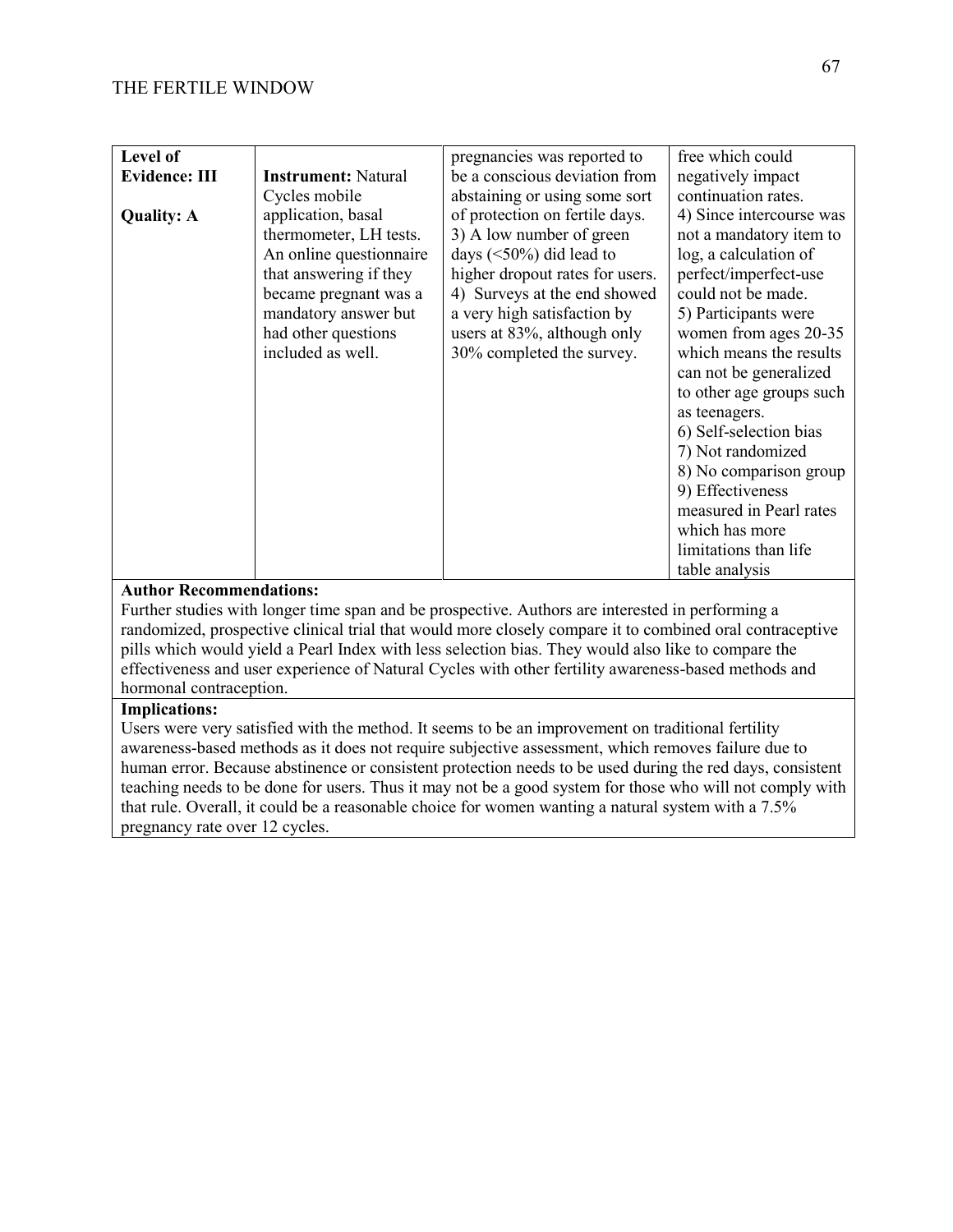|                                                                                            | Source: Fehring, R. J., Schneider, M., Raviele, K., Rodriguez, D., & Pruszynski, J. (2013). Randomized |                             |                              |  |
|--------------------------------------------------------------------------------------------|--------------------------------------------------------------------------------------------------------|-----------------------------|------------------------------|--|
| comparison of two internet-supported fertility-awareness-based-methods of family planning. |                                                                                                        |                             |                              |  |
| Contraception, 88(1), 24-30. doi:10.1016/j.contraception.2012.10.010                       |                                                                                                        |                             |                              |  |
| <b>Purpose/Sample</b>                                                                      | Design                                                                                                 | <b>Results</b>              | <b>Strengths/Limitations</b> |  |
|                                                                                            | (Method/Instruments)                                                                                   |                             |                              |  |
| <b>Purpose:</b>                                                                            | <b>Study Design:</b>                                                                                   | 1) Pregnancies intentional  | <b>Strengths:</b>            |  |
| To compare two                                                                             | 12 month (13 cycles)                                                                                   | only when couple stated     | 1) Randomized                |  |
| internet-supported                                                                         | prospective randomized                                                                                 | using to the method to      | 2) Good sample size          |  |
| fertility awareness-                                                                       | clinical trial                                                                                         | achieve. Perfect use        | 3) Comparison group          |  |
| based methods                                                                              |                                                                                                        | (method) failures when      |                              |  |
| (FABM) of natural                                                                          | <b>Method: Couples</b>                                                                                 | couples followed            | <b>Limitations:</b>          |  |
| family planning                                                                            | randomized by computer                                                                                 | instructions. All others    | 1) High discontinuation      |  |
| (NFP) to determine                                                                         | generation. Electronic                                                                                 | were user failures.         | rates limit the              |  |
| which is more                                                                              | hormonal fertility                                                                                     | 2) Final participant        | generalization of results.   |  |
| effective and                                                                              | monitor (EHFM) group                                                                                   | numbers were 197 in the     | 2) Study participants        |  |
| acceptable in                                                                              | or cervical mucus                                                                                      | EHFM group and 160 in       | mostly homogenous:           |  |
| avoiding pregnancy.                                                                        | monitoring (CMM)                                                                                       | CMM group.                  | white, middle class,         |  |
|                                                                                            | group.                                                                                                 | 3) Perfect use: 0           | educated couples.            |  |
| Sample/Setting:                                                                            | EHFM group received                                                                                    | pregnancies per 100 for     | 3) A monetary incentive      |  |
| 667 couples selected                                                                       | Clearblue Easy Fertility                                                                               | the EHFM group and 2.7      | for turning in charts        |  |
| and randomized.                                                                            | Monitor (CBFM) and                                                                                     | per 100 for the CMM         |                              |  |
|                                                                                            | instructed to push button                                                                              | group.                      |                              |  |
| Participants                                                                               | M on the first day of the                                                                              | 4) Total pregnancy rate     |                              |  |
| recruited through                                                                          | period. 10-20 daily urine                                                                              | was 7 for EHFM group        |                              |  |
| online ads, list                                                                           | tests performed and                                                                                    | and 18.5 for the CMM        |                              |  |
| serves, and fertility                                                                      | monitor displays either,                                                                               | group.                      |                              |  |
| blogs and social                                                                           | "low," "high," or "peak"                                                                               | 5) The rate of pregnancy in |                              |  |
| networking sites.                                                                          | fertility. Results                                                                                     | mucus group 2.96 times      |                              |  |
| between ages 18-42,                                                                        | recorded on electronic                                                                                 | that of monitor group       |                              |  |
| regular cycles                                                                             | fertility chart in addition                                                                            | $(p<.0048)$ .               |                              |  |
| between 21-42 days,                                                                        | to all acts of intercourse                                                                             | 6) Continuation rates at 12 |                              |  |
| no history of                                                                              | and all days of menstrual                                                                              | months were 40.6% for       |                              |  |
| hormonal                                                                                   | bleeding.                                                                                              | EHFM group and 36.6%        |                              |  |
| contraception for the                                                                      |                                                                                                        | for CMM group. Reasons      |                              |  |
| past 3 months, at                                                                          | CMM group instructed                                                                                   | for discontinuation were,   |                              |  |
| least 3 cycles since                                                                       | to think about how the                                                                                 | 'lost to follow up," "no    |                              |  |
| breastfeeding                                                                              | mucus felt, look at                                                                                    | longer interested," and     |                              |  |
| weaning. Male                                                                              | mucus when going to the                                                                                | "wishing to achieve"        |                              |  |
| partners with no                                                                           | bathroom and at bedtime                                                                                | pregnancy."                 |                              |  |
| known fertility                                                                            | and check every day and                                                                                | <b>Conclusion:</b>          |                              |  |
| problems between                                                                           | chart most fertile mucus                                                                               | 1) Online charting system   |                              |  |
| 18-50 years old.                                                                           | observed in the                                                                                        | with the use of the EHFM    |                              |  |
|                                                                                            | electronic fertility chart.                                                                            | method of NFP compared      |                              |  |
| <b>Level of Evidence:</b>                                                                  |                                                                                                        | to CMM is more effective.   |                              |  |
| L                                                                                          | Online charting indicated                                                                              | 2) EHFM provides            |                              |  |
|                                                                                            | a fertile phase in light                                                                               | objective measures of       |                              |  |
| <b>Quality: B</b>                                                                          | blue based on the                                                                                      |                             |                              |  |

### **Matrix 5**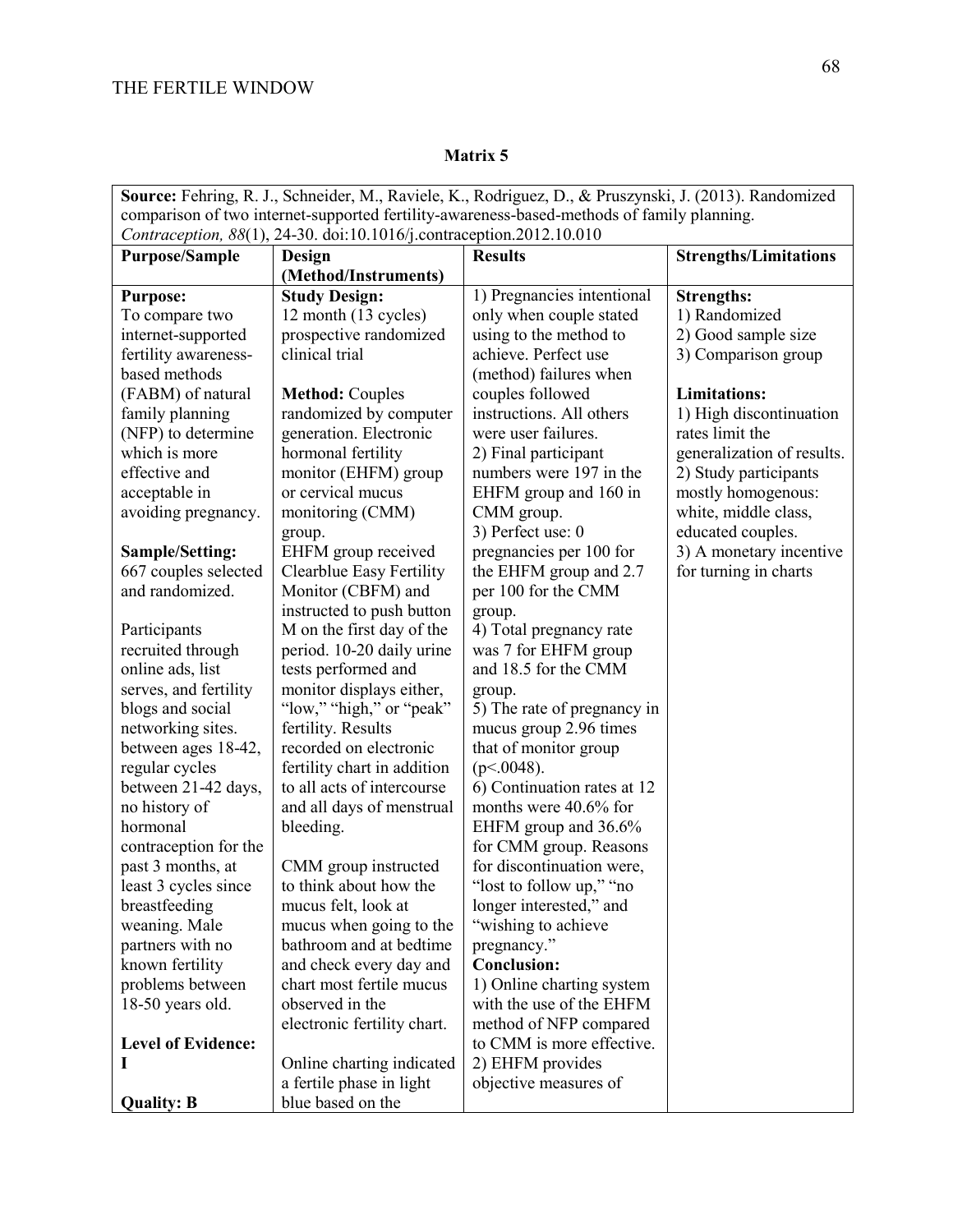| algorithm and instructed<br>to avoid all genital<br>contact on all days of the<br>fertile window. | fertile window compared<br>to CMM. |  |
|---------------------------------------------------------------------------------------------------|------------------------------------|--|
| All pregnancies<br>confirmed by three<br>professional nurse<br>FABM teachers                      |                                    |  |
| <b>Instruments: CBFM,</b><br>electronic fertility chart                                           |                                    |  |

### **Author Recommendations:**

Future studies using an online system to compare other FABM like the Standard Days method or the Two Day Method, or other older calendar-based formulas. Also could use this information to enhance subfertility.

# **Implications:**

This study is useful to clinical practice, showing that a more simple method of a FABM which allows users to objectively monitor their fertility with an EHFM provides them with an estimation of the fertile phase, This can be an effective means of avoiding pregnancy. Additionally, because it is a randomized clinical trial it can more reliably be trusted and applied to practice.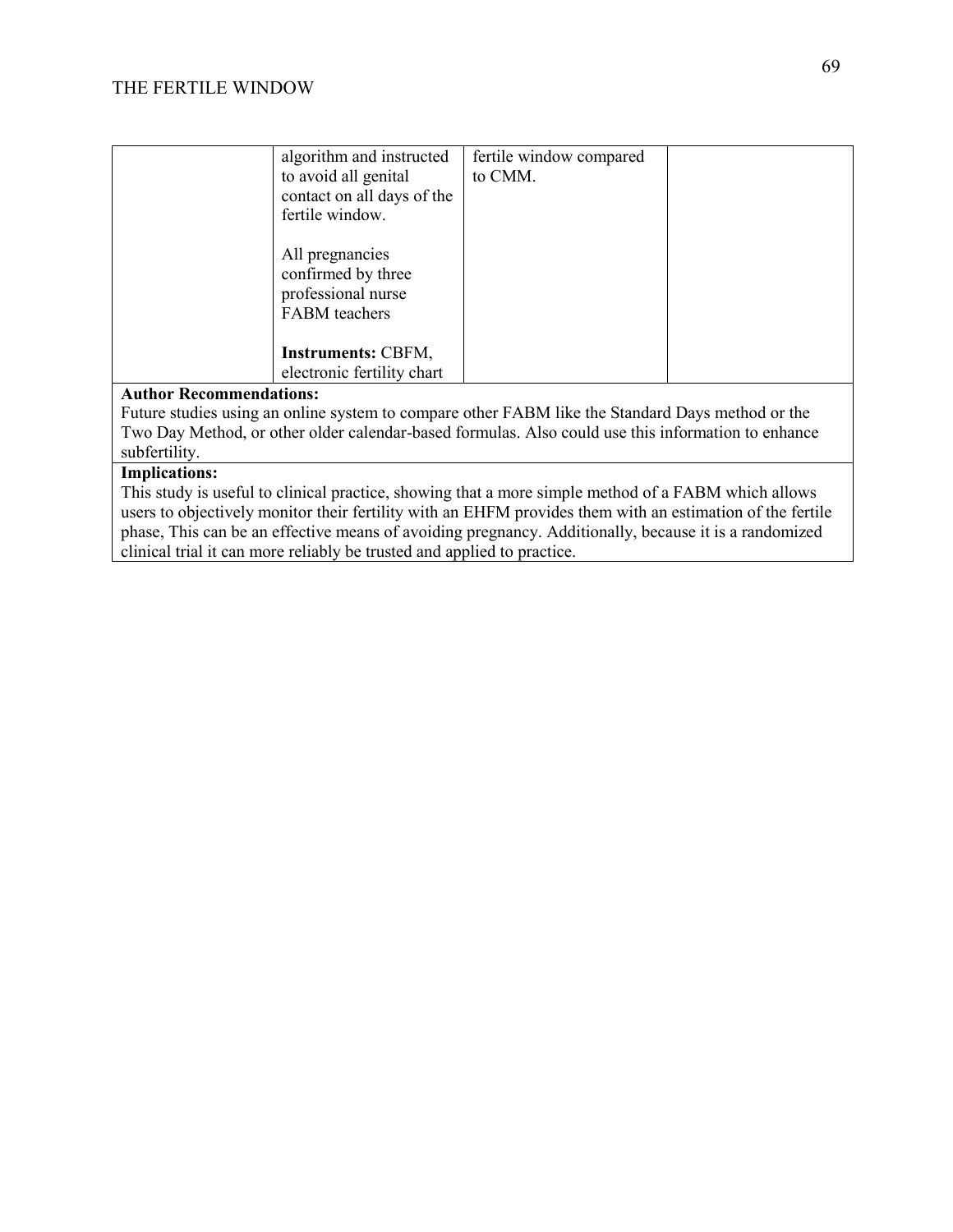### **Matrix 6**

| Source: Setton, R., Tierney, C., & Tsai, T. (2016). The accuracy of web sites and cellular phone |                                                    |                                                       |                                              |  |
|--------------------------------------------------------------------------------------------------|----------------------------------------------------|-------------------------------------------------------|----------------------------------------------|--|
| applications in predicting the fertile window. Obstetric Gynecology, 128(1), 58-63.              |                                                    |                                                       |                                              |  |
| doi:10.1097/AOG.0000000000001341                                                                 |                                                    |                                                       |                                              |  |
| <b>Purpose/Sample</b>                                                                            | Design                                             | <b>Results</b>                                        | <b>Strengths/Limitations</b>                 |  |
|                                                                                                  | (Method/Instruments)                               |                                                       |                                              |  |
| <b>Purpose:</b>                                                                                  | <b>Study Design:</b>                               | 1) If cycle day 15 chosen                             | <b>Strengths:</b>                            |  |
| Examine the validity                                                                             | Descriptive comparative                            | for ovulation, the app or                             | 1) Simplicity that each                      |  |
| of fertility websites                                                                            | study of web and mobile                            | website deemed accurate.                              | app or website was                           |  |
| and apps that are                                                                                | fertility applications                             | Inaccurate if any other day                           | given the same                               |  |
| used by patients to                                                                              |                                                    | was chosen. If cycle days                             | information to give a                        |  |
| assist with                                                                                      | Method:                                            | 10-15 chosen for the fertile                          | simple conclusive look                       |  |
| conception, by                                                                                   | Last menstrual period of                           | window, then considered                               | at how that system uses                      |  |
| comparing predicted                                                                              | January 1, 2015. If                                | accurate.                                             | that information to yield                    |  |
| fertile window to the                                                                            | prompted given info that                           | 2) Some calendars did not                             | a fertile window and                         |  |
| actual fertile                                                                                   | cycle length was 28 days                           | specify a single day for                              | predicted day of                             |  |
| window of a                                                                                      | and 4-day long period.                             | ovulation. 10 websites and                            | ovulation.                                   |  |
| standard 28-day                                                                                  | The fertile window and                             | 23 apps gave predicted day                            |                                              |  |
| cycle.                                                                                           | predicted date of                                  | of ovulation. 8 of the                                | <b>Limitations:</b>                          |  |
|                                                                                                  | ovulation generated by                             | websites and 20 of the                                | 1) Only top 20 free                          |  |
| <b>Sample/Setting:</b>                                                                           | site were recorded.                                | apps were correct in giving                           | websites and 33 apps                         |  |
| No human subjects.                                                                               | Predicted dates of                                 | cycle day 15 as predicted                             | used. 2) Search terms                        |  |
| Google search,                                                                                   | ovulation compared with<br>the assumed actual date | day.                                                  | were limited, other                          |  |
| Google play app                                                                                  |                                                    | 3) Only 1 website and 3                               | search terms may have                        |  |
| search and Apple's                                                                               | of ovulation (cycle day                            | apps predicted the precise                            | yielded different results                    |  |
| App store for<br>"ovulation calendar"                                                            | 15). Fertile window                                | fertile window of cycle                               | may result in a<br>researcher selection-bias |  |
|                                                                                                  | compared with the<br>assumed fertile window        | days 10-15. 5 website and<br>5 apps gave windows that | 3) Actual names of                           |  |
| and "fertility<br>calendar." Top 20                                                              | of the 5 days before                               | included some of the                                  | applications not listed                      |  |
| websites and 33                                                                                  | ovulation (cycle days 10-                          | actual fertile window days,                           | which makes it difficult                     |  |
| apps were chosen. 7                                                                              | 15).                                               | but not all 5 of them. 15                             | to make                                      |  |
| apps repeated on                                                                                 |                                                    | websites and 26 apps had                              | recommendations.                             |  |
| Google Play and                                                                                  | <b>Instruments:</b> Top 20                         | fertile windows that                                  |                                              |  |
| Apple iOS.                                                                                       | free website and apps for                          | contained days after                                  |                                              |  |
|                                                                                                  | ovulation and fertility                            | ovulation.                                            |                                              |  |
| <b>Level of Evidence:</b>                                                                        | calendars.                                         | 4) 74% of all predicted                               |                                              |  |
| ш                                                                                                |                                                    | fertile days by the website                           |                                              |  |
|                                                                                                  |                                                    | and 75% of all predicted                              |                                              |  |
| <b>Quality: B</b>                                                                                |                                                    | fertile days by app were                              |                                              |  |
|                                                                                                  |                                                    | within actual fertile                                 |                                              |  |
|                                                                                                  |                                                    | window.                                               |                                              |  |
|                                                                                                  |                                                    |                                                       |                                              |  |
|                                                                                                  |                                                    | <b>Conclusion:</b>                                    |                                              |  |
|                                                                                                  |                                                    | The study showed that                                 |                                              |  |
|                                                                                                  |                                                    | website and apps are                                  |                                              |  |
|                                                                                                  |                                                    | generally inaccurate and                              |                                              |  |
|                                                                                                  |                                                    | unreliable at predicting the                          |                                              |  |
|                                                                                                  |                                                    | actual fertile window and                             |                                              |  |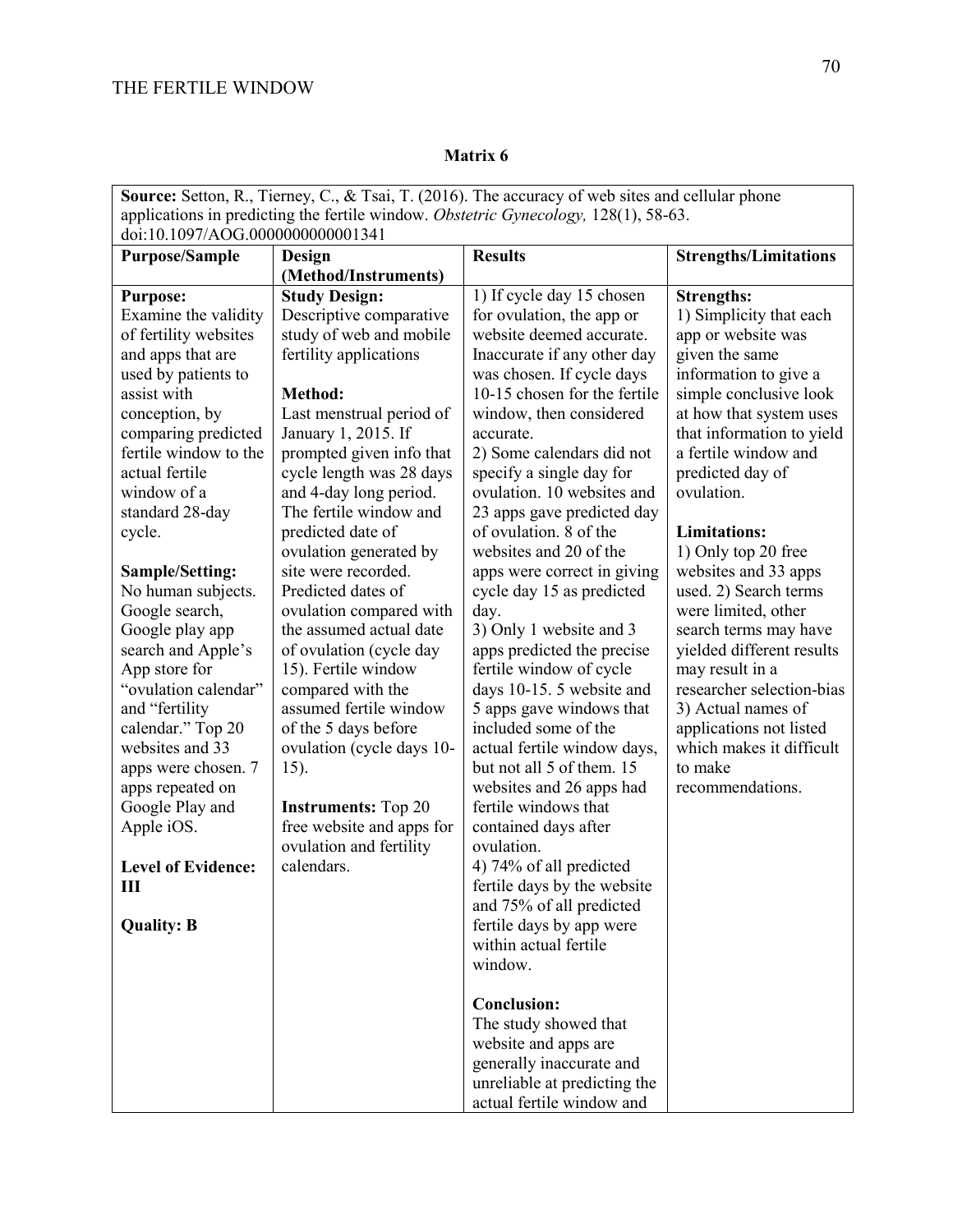|                                |  | day of ovulation. Only 4<br>were exactly accurate. |  |
|--------------------------------|--|----------------------------------------------------|--|
| <b>Author Recommendations:</b> |  |                                                    |  |

Further studies to assess the clinical effectiveness of websites and apps by reviewing actual pregnancy rates in patients who use them. Also should look in these studies if the predicted fertile window and ovulation are based on the menses lengths.

### **Implications:**

While only a descriptive study and not clinical or cohort study, this is a good report to give caution to the various apps and websites that the general population has access to. Specifically they all seem to use different algorithms, but these algorithms may not be based on scientific research. This is important information to give to patients who may be accessing them and relying on them for their fertility needs.

For women with regular cycles prediction of the fertile window from these applications should be used with caution. If wanting to use for achieving pregnancy, many of the applications counsel intercourse on days that are not actually fertile, including days after ovulation which is known to be infertile. This is especially true if couple abstains for several days prior to the fertile window to increase sperm count and the identified day may be too early to be conducive to conception.

As a provider, it may be helpful to counsel patients that other methods of fertility identification are more reliable and backed by scientific research (ie. ovulation test strips or symptom monitoring).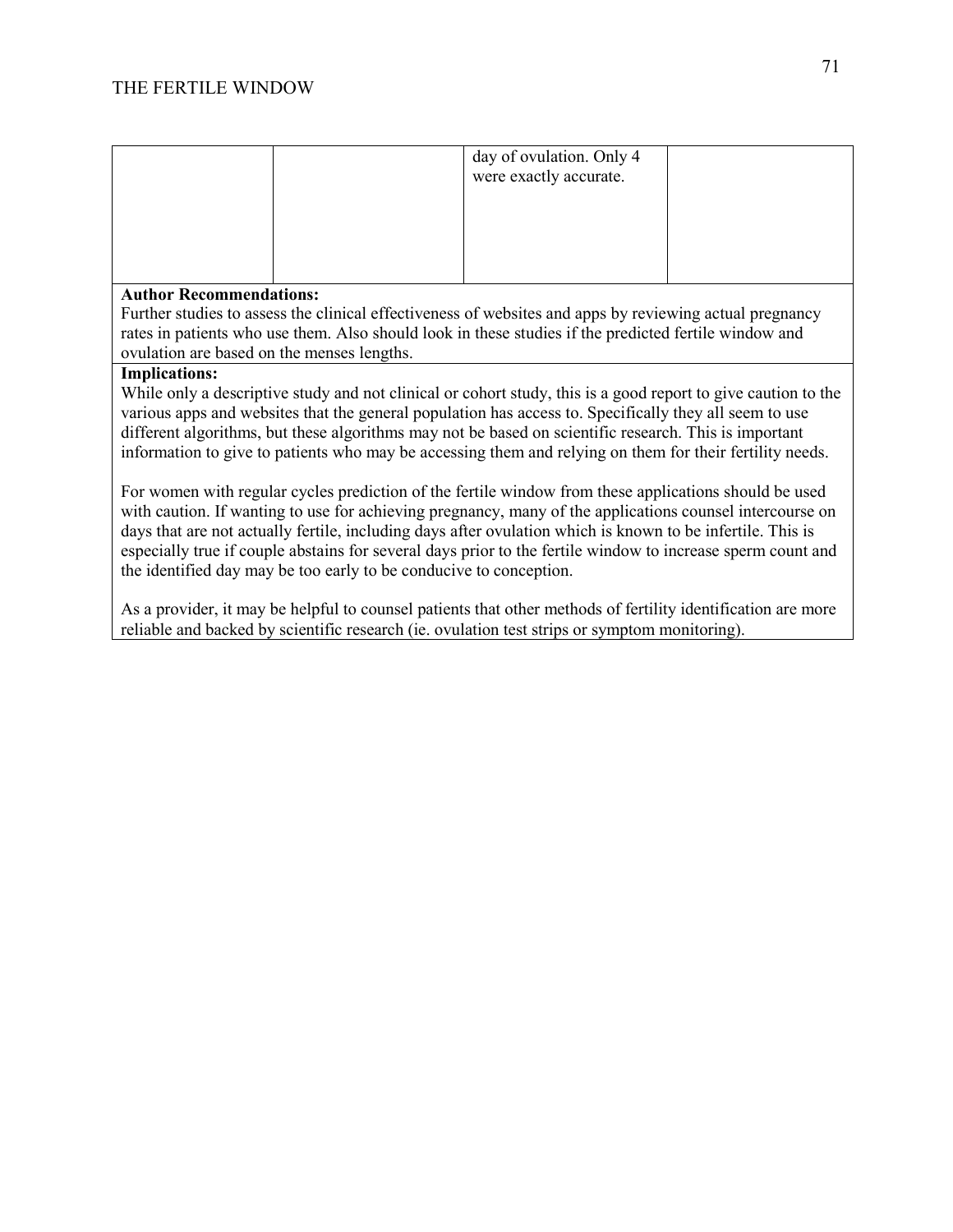|                                                                                                                    | Source: Günther, V., Bauer, I., Hedderich, J., Mettler, L., Schubert, M., Mackelenbergh, M. T., |                                   |                              |  |
|--------------------------------------------------------------------------------------------------------------------|-------------------------------------------------------------------------------------------------|-----------------------------------|------------------------------|--|
| Alkatout, I. (2015). Changes of salivary estrogen levels for detecting the fertile period. <i>European Journal</i> |                                                                                                 |                                   |                              |  |
| of Obstetrics and Gynecology and Reproductive Biology, 194, 38-42. doi:10.1016/j.ejogrb.2015.08.007                |                                                                                                 |                                   |                              |  |
| <b>Purpose/Sample</b>                                                                                              | Design                                                                                          | <b>Results</b>                    | <b>Strengths/Limitations</b> |  |
|                                                                                                                    | (Method/Instruments)                                                                            |                                   |                              |  |
| <b>Purpose:</b>                                                                                                    | <b>Study Design:</b>                                                                            | 1) LH sharply rises on the        | <b>Strengths:</b>            |  |
| To see if the saliva                                                                                               | Prospective comparative                                                                         | 10th day with max on 17th         | 1) User-friendly,            |  |
| test, Geratherm ovu                                                                                                | study                                                                                           | day and plateau till 18.5th       | inexpensive test             |  |
| control as accurate                                                                                                |                                                                                                 | day of the cycle and then         | 2) All participants          |  |
| as luteinizing                                                                                                     | Method:                                                                                         | sharp decline till 22nd day.      | reported data                |  |
| hormone (LH) tests                                                                                                 | Geratherm ovu control, a                                                                        | 2) Positive saliva curve          |                              |  |
| for identifying                                                                                                    | small plastic handheld                                                                          | almost parallel with LH           | <b>Limitations:</b>          |  |
| ovulation.                                                                                                         | microscope used in                                                                              | curve, max on the 16th            | 1) Small sample size         |  |
|                                                                                                                    | morning or afternoon at                                                                         | day.                              | 2) Short study period        |  |
| <b>Sample/Setting:</b>                                                                                             | least 3 hours after eating,                                                                     | 3) Max positive saliva was        | 3) Self-selection bias       |  |
| 74 voluntary                                                                                                       | drinking, smoking or                                                                            | on 16th day and 17th day          | 4) Not randomized            |  |
| participants.                                                                                                      | brushing teeth. A drop of                                                                       | for LH because of estrogen        | 5) No comparison group       |  |
|                                                                                                                    | saliva placed on the lens                                                                       | peaks before LH peaks.            | 6) Lack of information       |  |
| Females with                                                                                                       | of a microscope, ready to                                                                       |                                   | regarding the                |  |
| regular cycles (25-                                                                                                | view in 10-15 minutes. 3                                                                        | <b>Conclusion:</b>                | recruitment process.         |  |
| 35 days) and not                                                                                                   | possible results were dot                                                                       | Saliva and LH tests both          |                              |  |
| using any hormonal                                                                                                 | pattern and lines                                                                               | detect fertile window of          |                              |  |
| contraception or                                                                                                   | indicating no ovulation,                                                                        | the menstrual cycle.              |                              |  |
| intrauterine devices,                                                                                              | small ferning pattern or                                                                        | Because saliva changes are        |                              |  |
| not pregnant or                                                                                                    | crystals with the spots                                                                         | from estrogen, saliva will        |                              |  |
| breastfeeding.                                                                                                     | and lines which indicates                                                                       | be positive 24 hours before       |                              |  |
|                                                                                                                    | ovulation in the next 3-4                                                                       | LH.                               |                              |  |
| <b>Level of Evidence:</b>                                                                                          | days and ferning which                                                                          |                                   |                              |  |
| Ш                                                                                                                  | indicates ovulation is                                                                          | LH. Consequently, the             |                              |  |
|                                                                                                                    | about to happen or just                                                                         | saliva test can be used as        |                              |  |
| <b>Quality: C</b>                                                                                                  | happened. Test                                                                                  | an ovulation test                 |                              |  |
|                                                                                                                    | performed cycle days 5-                                                                         | and help women maximize           |                              |  |
|                                                                                                                    | 22 and record not fertile,                                                                      | their chances of                  |                              |  |
|                                                                                                                    | transitional or fertile on a                                                                    | conceiving. There is also a       |                              |  |
|                                                                                                                    | table.                                                                                          | high congruence between<br>LH and |                              |  |
|                                                                                                                    | The EXACTO urinary                                                                              | saliva in the pre- and post-      |                              |  |
|                                                                                                                    | LH tests done at the                                                                            | ovulatory period,                 |                              |  |
|                                                                                                                    | same time advised not to                                                                        | indicating that the saliva        |                              |  |
|                                                                                                                    | drink 2 hours before to                                                                         | test can also be used for         |                              |  |
|                                                                                                                    | concentrate urine, but                                                                          | contraception purposes.           |                              |  |
|                                                                                                                    | morning urine not                                                                               |                                   |                              |  |
|                                                                                                                    | permitted because too                                                                           |                                   |                              |  |
|                                                                                                                    | highly concentrated. Test                                                                       |                                   |                              |  |
|                                                                                                                    | positive when line                                                                              |                                   |                              |  |
|                                                                                                                    | visible both in control                                                                         |                                   |                              |  |
|                                                                                                                    | and test window                                                                                 |                                   |                              |  |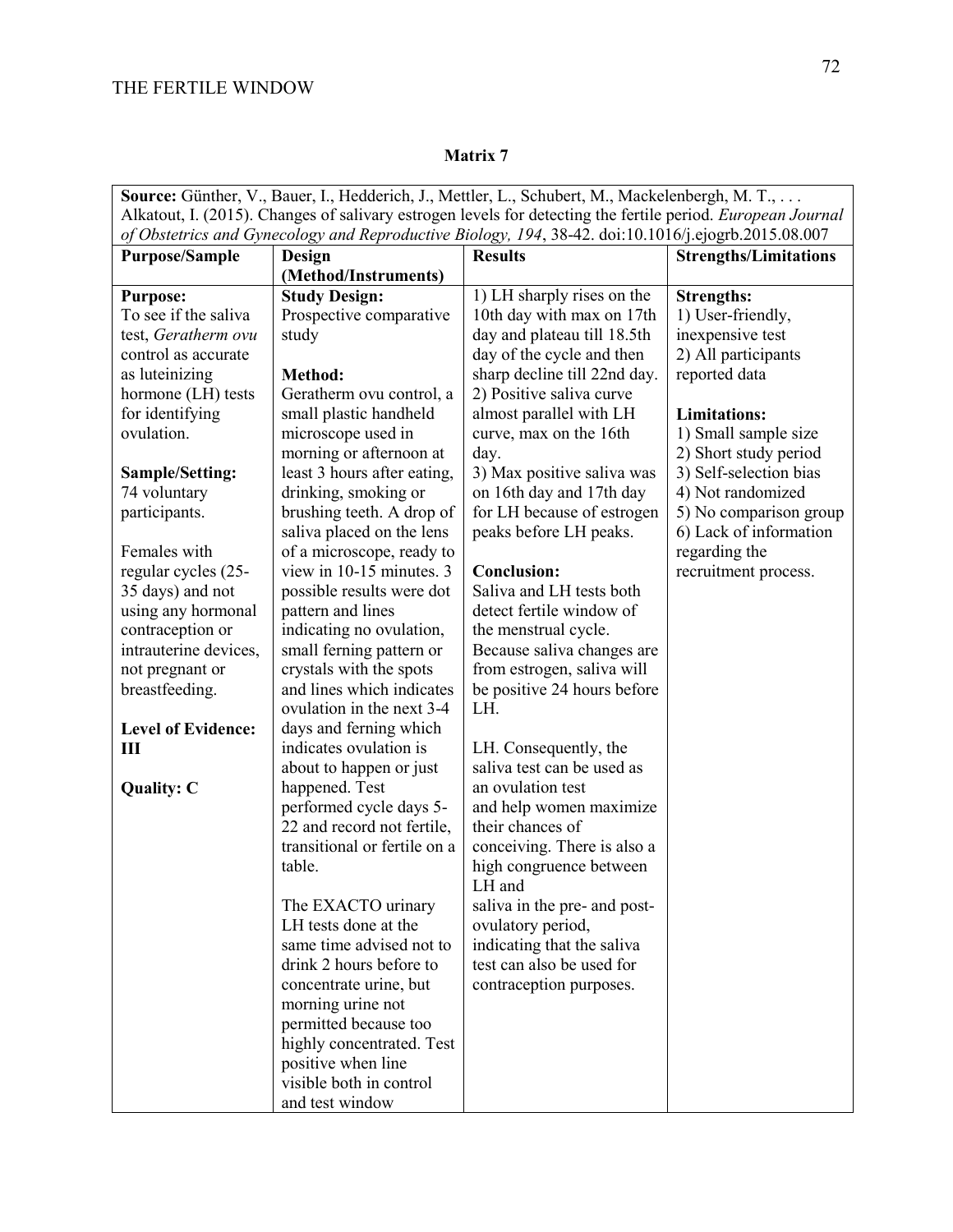| meaning ovulation will<br>take place in the next 24-<br>36 hours. If positive, test<br>repeated after 6-8 hours<br>to prove ovulation. |  |
|----------------------------------------------------------------------------------------------------------------------------------------|--|
| <b>Instruments:</b><br>Geratherm ovu control<br>and EXACTO test for<br>urinary LH.<br>$\lambda$ $\lambda$<br>$\blacksquare$            |  |

One day difference in changes in hormones are advantages of saliva test that can identify fertile period earlier.

#### **Implications:**

This test is cheap, easy to use for women at home, and can identify the oncoming fertile period 1 day sooner than LH tests. This can be advantageous for both achieving and avoiding pregnancy. However, there are many things that could change the saliva content, such as meds and hydration status, which could falsely change the results and make it less accurate.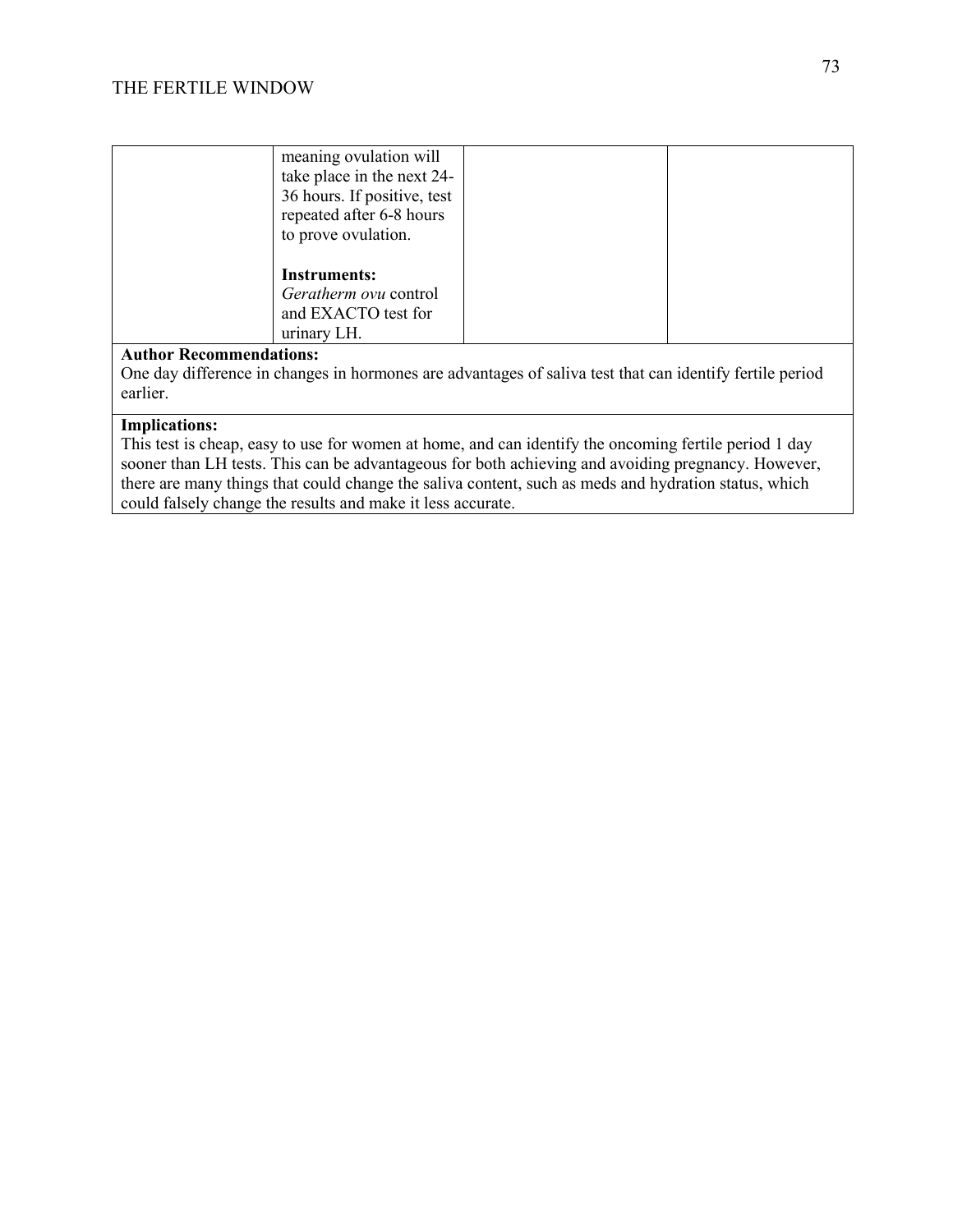|                                                                                                       |                                               | Source: Fehring, R. J., Schneider, M., Barron, M. L., & Raviele, K. (2009). Cohort comparison of two |                                            |
|-------------------------------------------------------------------------------------------------------|-----------------------------------------------|------------------------------------------------------------------------------------------------------|--------------------------------------------|
| fertility awareness methods of family planning. The Journal of Reproductive Medicine, 54(3), 165-170. |                                               |                                                                                                      |                                            |
| Retrieved from https://www.ncbi.nlm.nih.gov/pubmed/19370902                                           |                                               |                                                                                                      |                                            |
| <b>Purpose/Sample</b>                                                                                 | Design                                        | <b>Results</b>                                                                                       | <b>Strengths/Limitations</b>               |
|                                                                                                       | (Method/Instruments)                          |                                                                                                      |                                            |
| Purpose: The                                                                                          | <b>Study Design:</b>                          | 1) 12-month correct use                                                                              | <b>Strengths:</b>                          |
| purpose of the study                                                                                  | Retrospective cohort                          | unintended pregnancy rate                                                                            | 1) Different groups                        |
| was to determine if                                                                                   | comparison                                    | for EHFM group 2.0% and                                                                              | were very similar, other                   |
| the electronic                                                                                        |                                               | for CMM group was 2.8%.                                                                              | than a significant                         |
| hormonal fertility                                                                                    | Method: 315 taught                            | The 12-month total                                                                                   | difference in age $($ >80%                 |
| monitor (EHFM)                                                                                        | EHFM aided method of                          | pregnancy rate for EHFM                                                                              | white, Catholic, at least                  |
| combined with                                                                                         | NFP. 318 taught CMM                           | group 12.3% and for                                                                                  | high school education                      |
| cervical mucus                                                                                        | only FAM. 1 hour intro                        | CMM was 22.8%.                                                                                       | and middle to upper                        |
| monitoring (CMM)                                                                                      | session, monthly                              | 2) In reduced data set for                                                                           | socioeconomic class).                      |
| is more effective                                                                                     | individual follow-up for                      | regular cycles only                                                                                  | But similarities helps to                  |
| than CMM alone in                                                                                     | the first three months                        | $(N=413)$ , 12-month correct                                                                         | be confident in the                        |
| avoiding pregnancy.                                                                                   | and follow-up after until                     | use unintended pregnancy                                                                             | results that there were                    |
|                                                                                                       | the couple assessed to be                     | rate for EHFM was 2.3%                                                                               | no other factors                           |
| Sample/Setting:                                                                                       | able to use the method                        | and 3.0% for the CMM                                                                                 | contributing to the                        |
| Total participants                                                                                    | autonomously. Taught to                       | group. The total                                                                                     | differences in the                         |
| were 638.                                                                                             | track and chart natural                       | unintended pregnancy rate                                                                            | unintended pregnancy                       |
|                                                                                                       | fertility indicators                          | for EHFM was 12.0% and                                                                               | rates.                                     |
| Women who wanted                                                                                      | including self-                               | for CMM group was 23%                                                                                | 2) Good sample size                        |
| to learn how to use a                                                                                 | observation of cervical                       | 3) The significant                                                                                   | 3) Taught the methods                      |
| method of fertility                                                                                   | mucus only or cervical                        | difference in total                                                                                  | prospectively and was                      |
| awareness-based                                                                                       | mucus with the info                           | unintended pregnancies                                                                               | standardized among                         |
| method (FAM) of                                                                                       | collected from the                            | between two groups                                                                                   | participants                               |
| natural family<br>planning (NFP) to                                                                   | <b>EHFM</b> that measures                     | $(p<0.05)$ .                                                                                         | <b>Limitations:</b>                        |
|                                                                                                       | urinary levels of both                        | <b>Conclusion:</b>                                                                                   |                                            |
| avoid pregnancy in                                                                                    | estrogen and LH.                              | FAM that uses 2 biologic                                                                             | 1) Significantly older<br>mean age in EHFM |
| Saint Augustine,                                                                                      |                                               |                                                                                                      | group compared to                          |
| Florida; Atlanta,<br>Georgia; St. Louis,                                                              | For CMM only FAM,<br>the start of the fertile | indicators (CMM +<br>EHFM) of fertility as a                                                         | CMM which could                            |
| Missouri; and                                                                                         | window was present of                         | double check for                                                                                     | mean that the older                        |
| Milwaukee,                                                                                            | cervical mucus. for                           | beginning and end of the                                                                             | females in EHFM were                       |
| Wisconsin.                                                                                            | EHFM beginning was                            | fertile window is more                                                                               | more consistent with the                   |
|                                                                                                       | either cervical mucus or                      | effective than just one                                                                              | use of FAM as they                         |
| $18-44$ years, no                                                                                     | "high" reading on the                         | (CMM alone).                                                                                         | may have completed                         |
| known fertility                                                                                       | monitor, whatever was                         |                                                                                                      | their families already.                    |
| issues, no hormonal                                                                                   | first.                                        |                                                                                                      | Additionally, there is a                   |
| contraception in last                                                                                 |                                               |                                                                                                      | decline in fertility after                 |
| 3 months                                                                                              | End of the fertile                            |                                                                                                      | age 35, so the slightly                    |
|                                                                                                       | window for CMM only                           |                                                                                                      | older age in the EHFM                      |
| <b>Level of Evidence:</b>                                                                             | was 3 full days past the                      |                                                                                                      | could have aided the                       |
| Ш                                                                                                     | last observation of peak                      |                                                                                                      | method results.                            |
|                                                                                                       | mucus and end of the                          |                                                                                                      | 2) No randomization                        |
|                                                                                                       | fertile window for                            |                                                                                                      | 3) Self-selection bias                     |
|                                                                                                       |                                               |                                                                                                      |                                            |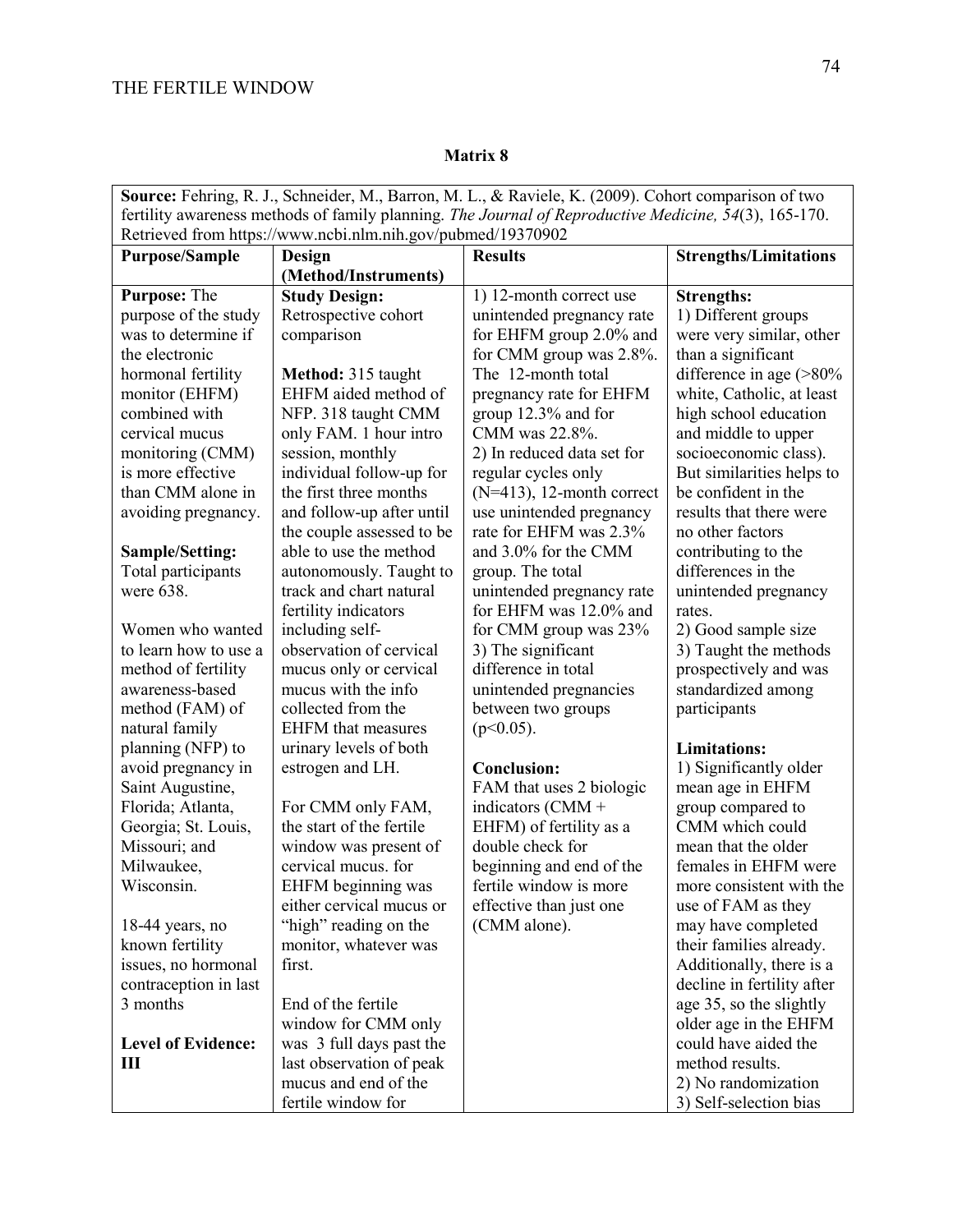| <b>Quality: A</b>              | EHFM was 3 full days<br>past last observation of<br>peak mucus or peak<br>reading on the monitor,<br>whichever came last. |  | 4) No comparison group |
|--------------------------------|---------------------------------------------------------------------------------------------------------------------------|--|------------------------|
|                                | <b>Instruments: ClearBlue</b><br><b>Easy Fertility Monitor</b>                                                            |  |                        |
| <b>Author Recommendations:</b> |                                                                                                                           |  |                        |
|                                | Verification of these findings by randomized, controlled trial.                                                           |  |                        |

## **Implications:**

Using both EHFM and CMM can be a good double check for women to confirm the days of their fertile window. CMM alone can be a confusing biological marker for women to observe, but with combination with the EHFM, which is subjective, it can lead to a more effective system.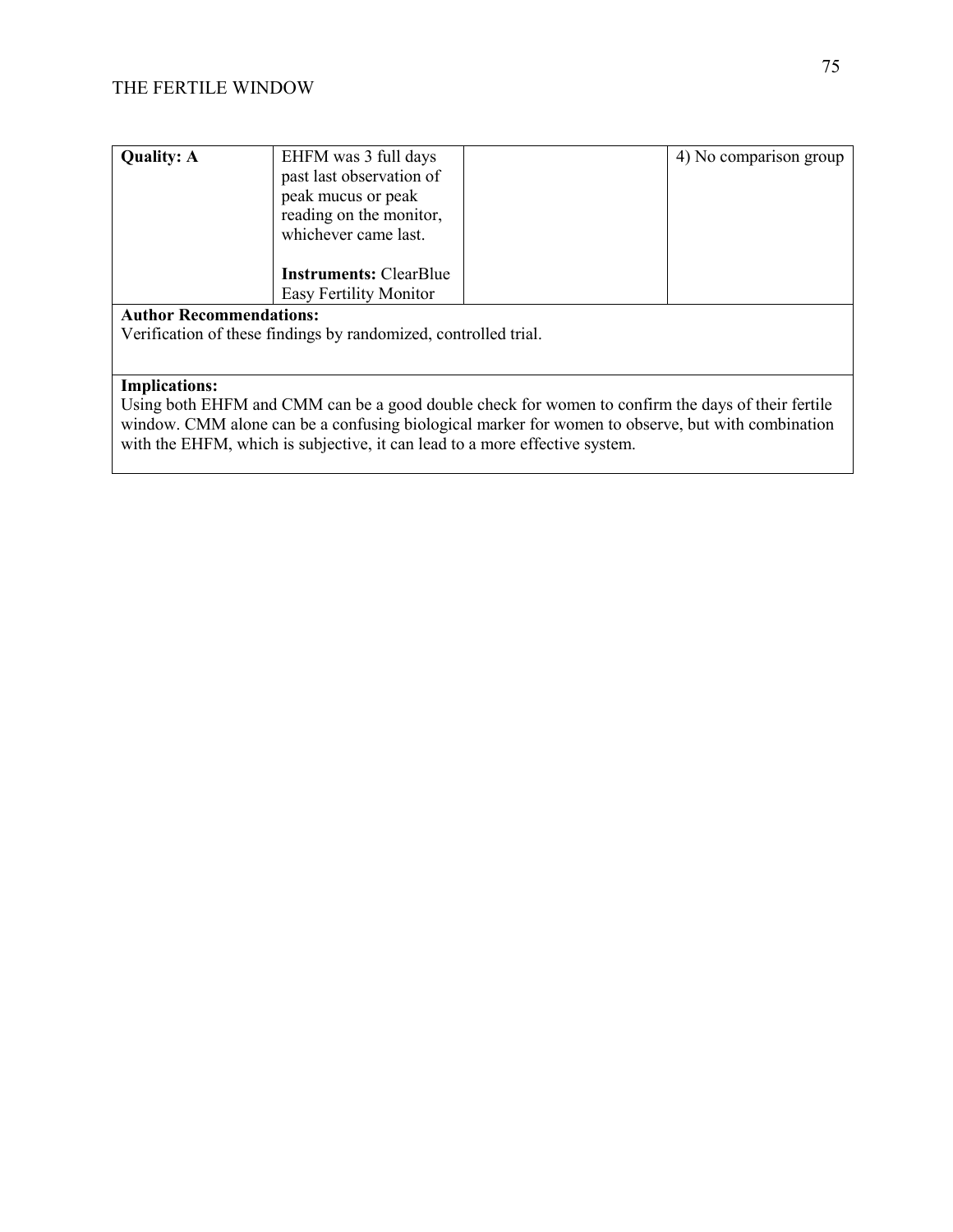| Source: Sinai, I., Lundgren, R. I., & Gribble, J. N. (2012). Continued use of the Standard Days method. |                              |                             |                              |
|---------------------------------------------------------------------------------------------------------|------------------------------|-----------------------------|------------------------------|
| Journal of Family Planning & Reproductive Health Care, 38(3), 150-156. doi:10.1136/jfprhc-2011-         |                              |                             |                              |
| 100097                                                                                                  |                              |                             |                              |
| <b>Purpose/Sample</b>                                                                                   | Design                       | <b>Results</b>              | <b>Strengths/Limitations</b> |
|                                                                                                         | (Method/Instruments)         |                             |                              |
| <b>Purpose:</b>                                                                                         | <b>Study Design:</b>         | 1) In the long-term follow  | <b>Strengths:</b>            |
| Examine long-term                                                                                       | Long-term prospective        | up it was not known if the  | 1) Closely resembled         |
| effectiveness of the                                                                                    | cohort study.                | method was used correctly   | regular service delivery     |
| <b>Standard Days</b>                                                                                    |                              | in the cycle where          | conditions without           |
| Method (SDM),                                                                                           | Method:                      | pregnancy occurred or if    | intense follow up of         |
| especially with the                                                                                     | SDM works best for           | unprotected intercourse     | efficacy study.              |
| effect of cycle                                                                                         | women with cycle             | occurred during the fertile | 2) Large sample size         |
| irregularity on                                                                                         | ranges of 26-32 days.        | window.                     | over a diverse patient       |
| continuation in                                                                                         | Fertile window is from       | 2) Typical use pregnancies  | population to generalize     |
| second and third                                                                                        | days 8-19 for every use,     | from efficacy study:        | to the population            |
| years of use.                                                                                           | every cycle. To avoid        | $-12.0\%$ after year 1      | 3) High continuation         |
|                                                                                                         | pregnancy users avoid        | -5.2% after year 2          | rates $(67%)$                |
| Sample/Setting:                                                                                         | unprotected intercourse      | $-3.4\%$ after year 3.      |                              |
| Data used from two                                                                                      | during these days.           | 3) Typical use pregnancies  | <b>Limitations:</b>          |
| sources: SDM                                                                                            |                              | for method introduction     | 1) Underreporting of         |
| efficacy trial                                                                                          | After initial studies        | studies:                    | out-of-range cycles and      |
| followed for 13                                                                                         | ended, follow up             | $-14.1\%$ after year 1      | pregnancy tests since        |
| cycles, this study                                                                                      | interviewed at 3,6,12,18     | $-3.7\%$ after year 2       | follow up was every 3-6      |
| followed them for 2                                                                                     | and 24 months. Each          | $-5.9\%$ after year 3.      | months and no calendar       |
| more years past                                                                                         | follow-up standard           |                             | or coital logs were          |
| initial study period.                                                                                   | questionnaire to find out    | <b>Conclusion:</b>          | required to be kept.         |
|                                                                                                         | if they were still using     | SDM method compares to      | 2) A decision to do          |
| 1659 total                                                                                              | SDM and what their           | other user-directed         | long-term study was          |
| participants.                                                                                           | satisfaction was and if      | methods such as condoms     | made after some of the       |
|                                                                                                         | there were any problems.     | after 1 year but            | method introduction          |
| Women in Bolivia,                                                                                       | Self-reported                | effectiveness is much       | studies ended so with        |
| Peru and the                                                                                            | pregnancies and              | better in the second and    | some participants there      |
| Philippines who                                                                                         | pregnancy eval were          | third year compared to      | were less than 3 years       |
| previously                                                                                              | given to determine if it     | other methods. However, it  | contributed to the study.    |
| participated in the                                                                                     | was planned or               | does require cycle          | 3) Not randomized            |
| efficacy trial.                                                                                         | unplanned.                   | regularity of 26-32 days.   | 4) No comparison group       |
|                                                                                                         |                              |                             |                              |
| Introduction studies                                                                                    | Providers withdrew           |                             |                              |
| from Benin,                                                                                             | participant if they had 2    |                             |                              |
| Ecuador, Honduras                                                                                       | cycles outside of range      |                             |                              |
| and two sites in                                                                                        | during the 1-year study      |                             |                              |
| India asked to                                                                                          | period.                      |                             |                              |
| participate in long-                                                                                    |                              |                             |                              |
| term studies, 468                                                                                       | <b>Instruments: Calendar</b> |                             |                              |
| continued to long-                                                                                      | for recording menstrual      |                             |                              |
| term studies, 91                                                                                        | cycles. Coital logs for      |                             |                              |
| completed year 3.                                                                                       | efficacy study.              |                             |                              |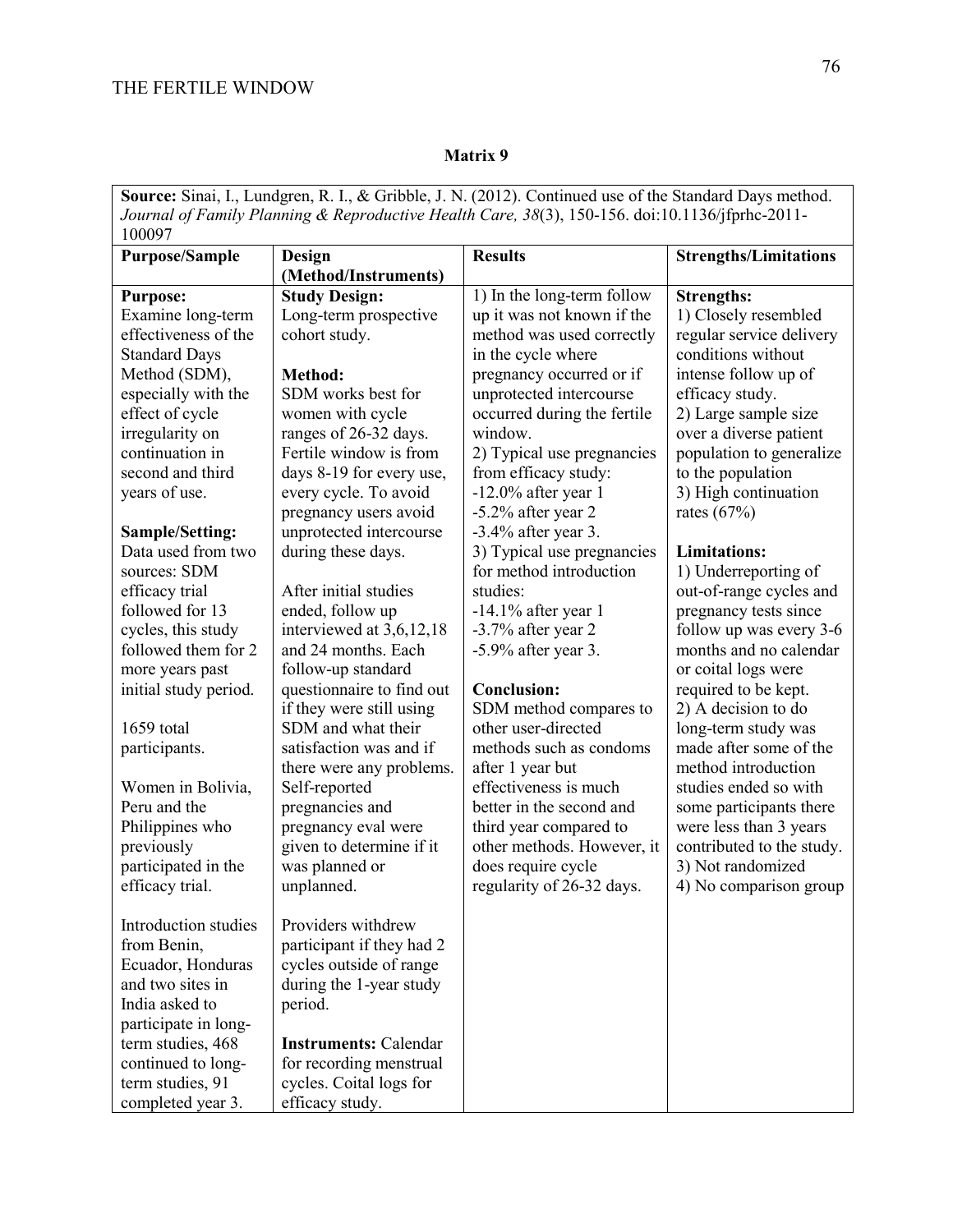| Level of<br>Evidence:III |  |  |  |
|--------------------------|--|--|--|
| <b>Quality: A</b>        |  |  |  |
| Author Recommendations.  |  |  |  |

#### **Author Recommendations:**

There were methodological limitations which makes the results approximations. No future studies are planned or suggested though.

## **Implications:**

The simplicity of this system could be very appealing, especially for patients with historically regular and consistent cycles. Its ease in learning would make it a simple family planning option for a midwife to offer to a patient at the time of an appointment. This can also provide a bridge to other more modern family planning methods.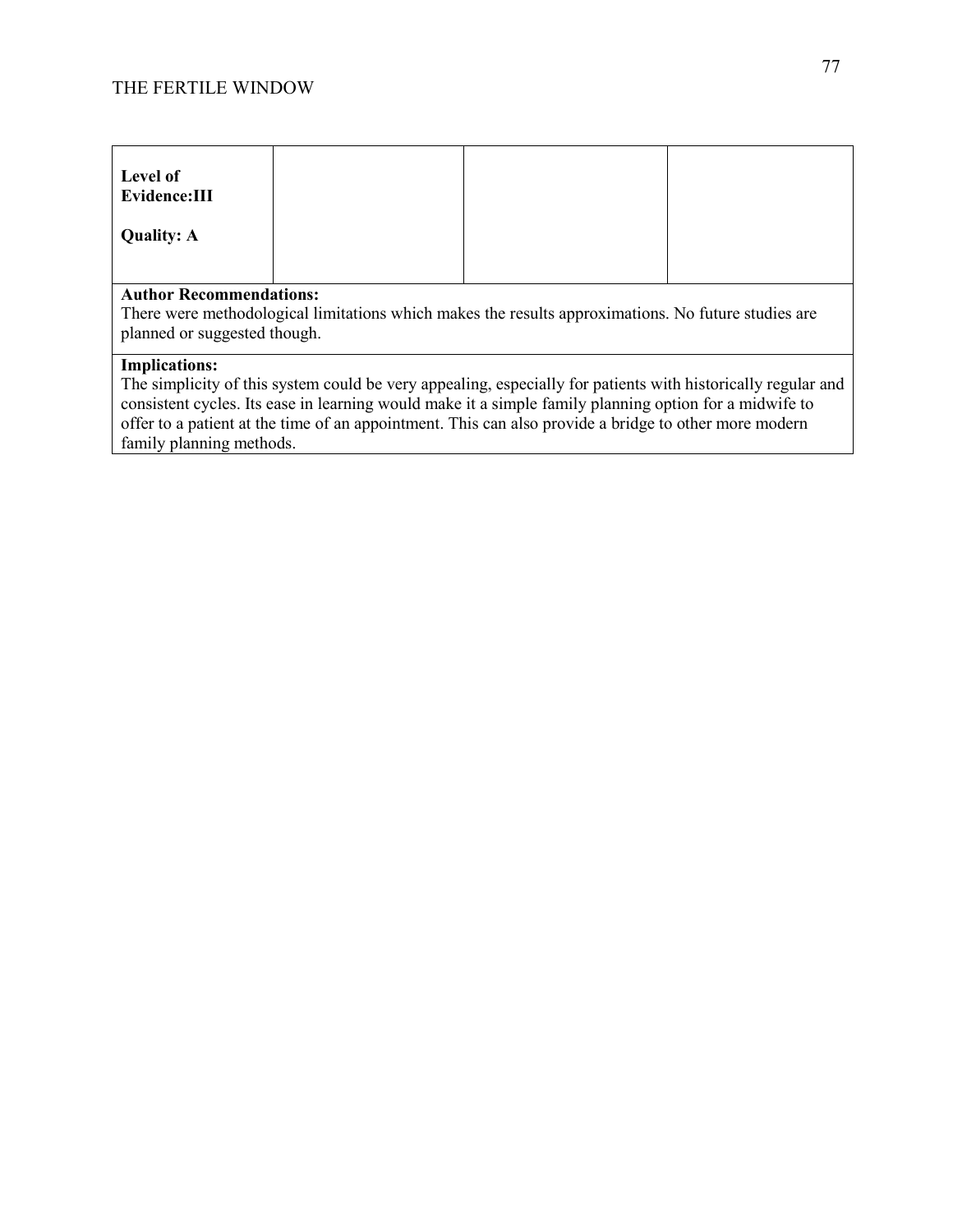|                                      | Source: Ecochard, R., Duterque, O., Leiva, R., Bouchard, T., & Vigil, P. (2015). Self-identification of |                            |                              |  |
|--------------------------------------|---------------------------------------------------------------------------------------------------------|----------------------------|------------------------------|--|
|                                      | the clinical fertile window and the ovulation period. Fertility & Sterility, $103(5)$ , 1325.e3.        |                            |                              |  |
| doi:10.1016/j.fertnstert.2015.01.031 |                                                                                                         |                            |                              |  |
| <b>Purpose/Sample</b>                | Design                                                                                                  | <b>Results</b>             | <b>Strengths/Limitations</b> |  |
|                                      | (Method/Instruments)                                                                                    |                            |                              |  |
| <b>Purpose:</b>                      | <b>Study Design:</b>                                                                                    | 1) Biological Fertile      | <b>Strengths:</b>            |  |
| To determine the                     | Observational cohort study                                                                              | Window (BFW) based on      | 1) Good sample size          |  |
| sensitivity and                      | of the biological markers                                                                               | TVUS identified day of     | 2) A heterogeneous           |  |
| specificity of the                   | of ovulation.                                                                                           | ovulation is 6-day period  | group that is able to        |  |
| self-identified fertile              |                                                                                                         | and includes the           | generalize to the            |  |
| window through                       | Method:                                                                                                 | ultrasound-identified day  | general population.          |  |
| observation and                      | Cervical mucus (CM)                                                                                     | of ovulation.              | 3) Good review of the        |  |
| testing of cervical                  | assessed 2-3x/day. A                                                                                    | 2) Ovulation window        | literature.                  |  |
| mucus, basal body                    | recorded sensation of dry,                                                                              | (OW) is the last 2 days of |                              |  |
| temperature,                         | moist, wet and slippery; an                                                                             | BFW from TVUS which        | <b>Limitations:</b>          |  |
| hormone studies,                     | appearance of white/yellow                                                                              | includes the day before    | 1) Peak symptoms only        |  |
| and ultrasounds.                     | and clear; consistency of                                                                               | and day of ovulation.      | available in 67% of          |  |
|                                      | tacky, creamy and stretchy.                                                                             | 3) Mean duration of the    | cycles which limited         |  |
| Sample/Setting:                      | Given a 4 point score with                                                                              | clinical fertile window    | the total number of          |  |
| Total of 107                         | peak mucus being 4 points                                                                               | (CFW) 11 days.             | cycles that could be         |  |
| patients.                            | given to wet, slippery                                                                                  | 4) All 6 day of BFW        | observed.                    |  |
|                                      | sensation with or without                                                                               | included within the        | 2) Recruiting                |  |
| Recruited from                       | an appearance of clear,                                                                                 | mucus-mucus CFW in         | techniques are not           |  |
| 1996-1997 from 8                     | stretchy mucus. Last day of                                                                             | $69\%$ of cycles, 72% of   | described.                   |  |
| natural family                       | peak mucus is peak sign                                                                                 | mucus-BBT CFW and          | 3) No randomization          |  |
| planning (NFP)                       | and fourth day after peak                                                                               | 6% of peak mucus CFW.      | 4) No comparison             |  |
| clinics in France,                   | sign beginning of the                                                                                   | 5) All 2 days of OW        | group                        |  |
| Italy, Germany,                      | postovulatory phase.                                                                                    | included in mucus-mucus    | 5) An extensive              |  |
| Belgium, and Spain.                  |                                                                                                         | CFW in 98% of cycles,      | amount of data points        |  |
| Aged 19-45, with                     | Basal body temperature                                                                                  | 99% of mucus-BBT           | for each participant to      |  |
| previous cycles of                   | (BBT) taken daily when                                                                                  | CFW and 58% of peak        | do which may have            |  |
| 24-34 days.                          | waking before activity.                                                                                 | mucus clinical window.     | been why the                 |  |
| Excluded if a                        | Recorded in the chart with                                                                              | 6) LH and FSH not          | completed cycles of          |  |
| runner,                              | date, cycle day and                                                                                     | completely correlated      | data were not very           |  |
| breastfeeding or                     | anything that could affect                                                                              | with mucus observed        | high.                        |  |
| postpartum of less                   | temperature. Third                                                                                      | before ovulation. But      |                              |  |
| than 3 months. See                   | consecutive day of high                                                                                 | both E1-3-G and PDG        |                              |  |
| pg 1320 for a full                   | temp above coverline                                                                                    | significantly $(P<.05)$    |                              |  |
| list of exclusion                    | considered the start of the                                                                             | correlated with mucus      |                              |  |
| criteria                             | postovulatory phase.                                                                                    | observed. E1-3-G with      |                              |  |
|                                      |                                                                                                         | mucus before and after     |                              |  |
| <b>Level of Evidence:</b>            | Serial transvaginal                                                                                     | ovulation and PDG with     |                              |  |
| Ш                                    | ultrasounds (TVUS) with                                                                                 | mucus immediately          |                              |  |
|                                      | follicle measurements                                                                                   | before and after           |                              |  |
| Quality:                             | performed by a single                                                                                   | ovulation. The ratio of    |                              |  |
| B                                    | physician per center.<br>TVUS began the first day                                                       | E1-3-G/PDG correlated      |                              |  |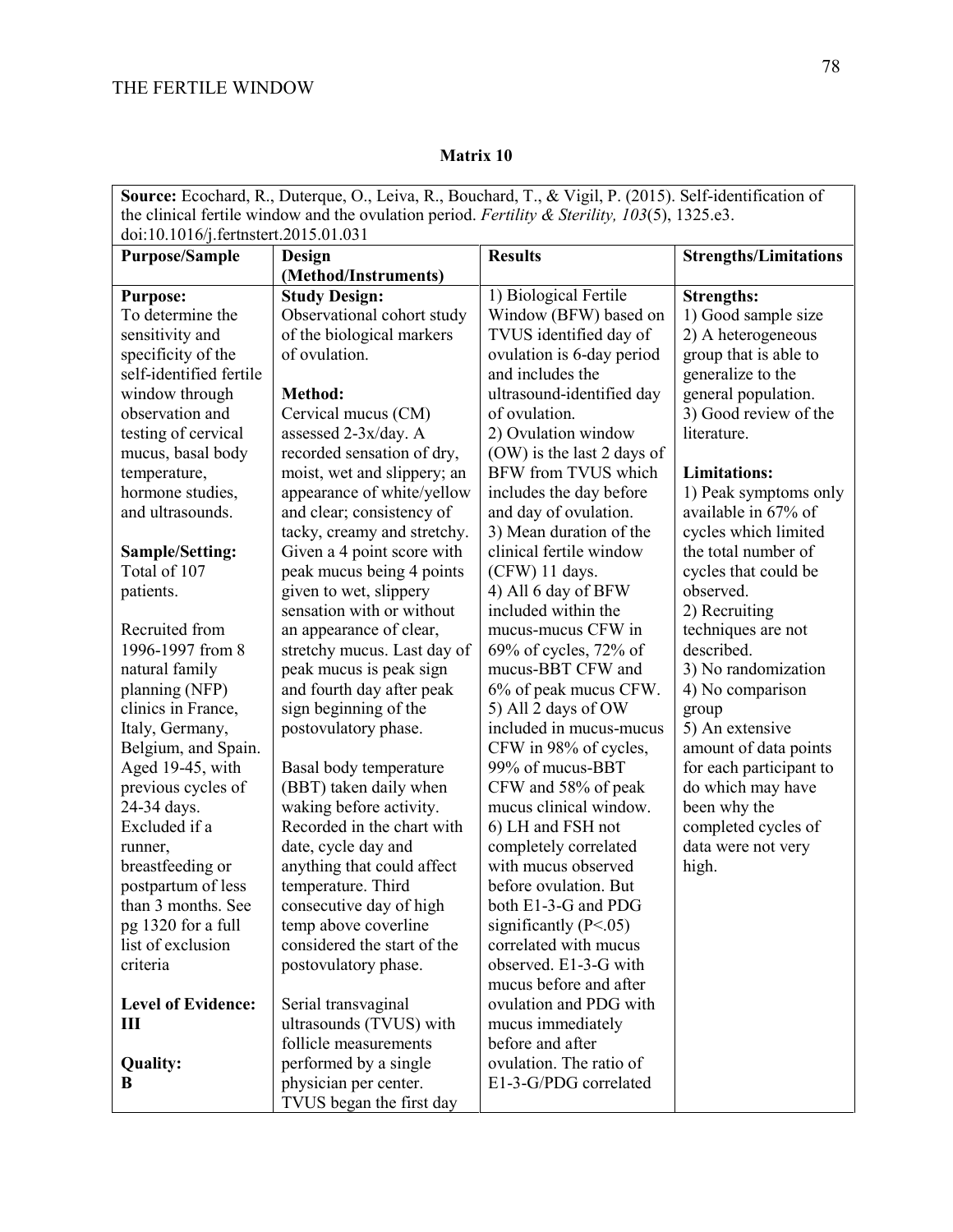| CM observed or LH surge      | with mucus changes to a     |  |
|------------------------------|-----------------------------|--|
| on LH home test,             | greater degree.             |  |
| whichever came first.        |                             |  |
| Performed every other day    | <b>Conclusion:</b>          |  |
| until follicle 16mm and      | 1) Peak mucus can be        |  |
| then daily until evidence of | very useful for             |  |
| ovulation. Estimated day of  | identifying both BFW        |  |
| ovulation determined by      | and OW. Identification of   |  |
| the day of max follicular    | any kind of mucus is        |  |
| enlargement and then next    | perfectly sensitive but not |  |
| day evidence of rupture.     | specific as the mean        |  |
|                              | average days of fertility   |  |
| Daily first-morning urine    | was 11. Suggest use of      |  |
| collected for quantitative   | peak-mucus instead          |  |
| analysis of estrone-3-       | which gives fertile         |  |
| glucuronide $(E1-3-G)$ ,     | window 96% of the time      |  |
| pregnanediol-3alpha-         | and OW 88% of the time      |  |
| glucuronide (PDG), LH        | if using to achieve         |  |
| and FSH.                     | pregnancy.                  |  |
|                              | 2) In a clinical setting,   |  |
| <b>Instruments:</b>          | giving couples instruction  |  |
| A daily chart for recording. | on observing CM at the      |  |
| Basal body thermometer,      | vulva as a clinical         |  |
| TVUS, LH tests.              | surrogate marker of         |  |
|                              | ovulation may be            |  |
|                              | effective at identifying    |  |
|                              | ovulation.                  |  |
|                              |                             |  |

More research to correlate with cycles outside of the 25-32 day cycles. Higher motivation needed for women to be more rigorous in observations.

#### **Implications:**

This article points out the difference between which method of observation is most useful for identifying the BFW and OW. A tool that has higher specificity such as peak-mucus observations would be good to suggest to couples trying to conceive whereas a mucus-mucus observation is more sensitive to suggest to couples wanting to use it to avoid pregnancy.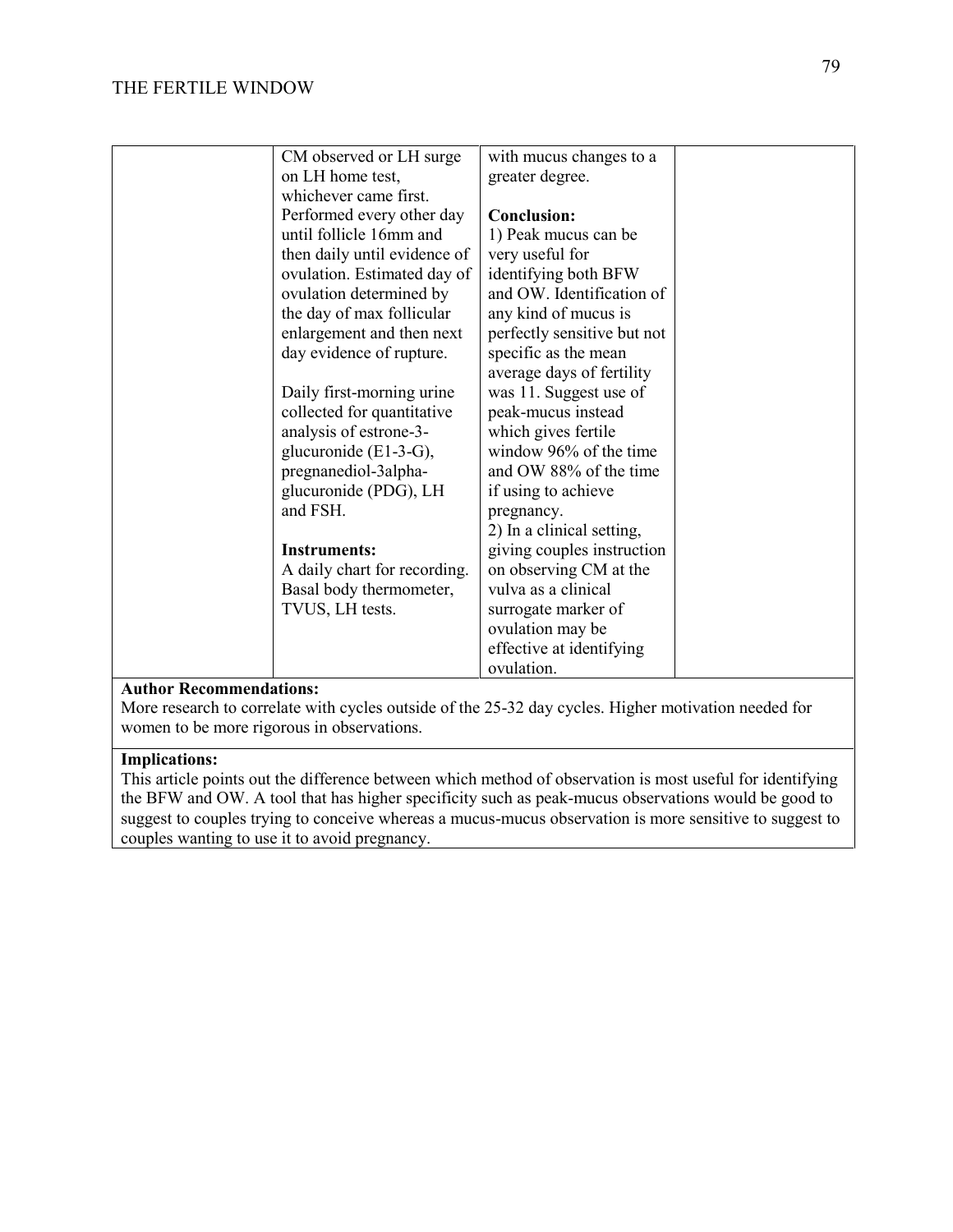| Source: Fehring, R. J., Lawrence, D., & Philpot, C. (1994). Use effectiveness of the Creighton Model  |                                                   |                                                        |                                               |  |
|-------------------------------------------------------------------------------------------------------|---------------------------------------------------|--------------------------------------------------------|-----------------------------------------------|--|
| Ovulation Method of natural family planning. Journal of Obstetric, Gynecologic, and Neonatal Nursing, |                                                   |                                                        |                                               |  |
| 23(4), 303-309. doi:10.1111/j.1552-6909.1994.tb01881.x                                                |                                                   |                                                        |                                               |  |
| <b>Purpose/Sample</b>                                                                                 | <b>Design</b>                                     | <b>Results</b>                                         | <b>Strengths/Limitations</b>                  |  |
|                                                                                                       | (Method/Instruments)                              |                                                        |                                               |  |
| <b>Purpose:</b>                                                                                       | <b>Study Design:</b>                              | 1) 65 pregnancies in the                               | <b>Strengths:</b>                             |  |
| The purpose is to                                                                                     | Prospective descriptive                           | 242 couples during the 12                              | 1) All taught by                              |  |
| determine what the                                                                                    | cohort study                                      | months.                                                | teachers who went                             |  |
| use effectiveness is                                                                                  |                                                   | 2) Method effectiveness                                | through the program so                        |  |
| of the Creighton                                                                                      | Method:                                           | for avoiding pregnancy 0.0                             | each couple taught in                         |  |
| Model ovulation                                                                                       | All 242 couples taught                            | per 100 couples $(100\%)$ at                           | the same exact manner.                        |  |
| method in both                                                                                        | the Creighton Model                               | 1st month, 0.4 (99.6%) at                              | 2) Results matched up                         |  |
| avoiding and                                                                                          | which includes an hour-                           | 6th month and 1.2 (98.8%)                              | with previous studies                         |  |
| achieving                                                                                             | long introductory                                 | at 12 months.                                          | and could be compared.                        |  |
| pregnancy.                                                                                            | session, 8 follow-up                              | 3) Use effectiveness for                               | 3) Prospective design.                        |  |
|                                                                                                       | sessions in the first year                        | avoiding pregnancy was                                 | 4) Not excluded if had                        |  |
| <b>Sample/Setting:</b>                                                                                | (first four every 2 weeks,                        | 0.0 per 100 couples                                    | cycles other than                             |  |
| The total population                                                                                  | fifth 1 month later, then                         | $(100\%)$ at first month, 1.2                          | regular.                                      |  |
| of couples was 242.                                                                                   | every 3 months after).                            | $(98.8\%)$ at 6th month and                            | 5) 80% continuation                           |  |
|                                                                                                       | The model has a rigorous                          | 2.0 (98.%) at 12 months.                               | rate.                                         |  |
| 323 couples enrolled                                                                                  | teacher training program.                         | 4) Use effectiveness for                               |                                               |  |
| in Marquette                                                                                          | Program standardized                              | achieving pregnancy was                                | <b>Limitations:</b>                           |  |
| <b>University Nursing</b>                                                                             | with 26-page follow-up                            | 13.6 per 100 couples at $6$                            | 1) Small, homogenous                          |  |
| Center natural                                                                                        | form, picture dictionary                          | months and 24.4 at 12                                  | sample. Mostly college                        |  |
| family planning                                                                                       | of terminology and                                | months.                                                | educated, white and                           |  |
| (NFP) program from                                                                                    | observations, user                                | 5) Discontinuation rate of                             | Roman Catholic.                               |  |
| October 1984 to                                                                                       | manual and case                                   | 20.2%, 17.4% for personal                              | 2) Self-selection bias                        |  |
| May 1992. After                                                                                       | management book for                               | reasons, 1.2% to use                                   | 3) Not randomized                             |  |
| removing some who                                                                                     | the teacher. At 4th and                           | artificial method, 0.8% due                            | 4) No comparison group                        |  |
| were taught only for                                                                                  | 6th follow up couples                             | to difficulty avoiding                                 | 6) Pregnancy rates                            |  |
| fertility awareness,                                                                                  | given a true or false quiz                        | genital contact, 0.4%                                  | classified according to                       |  |
| were infertile, using                                                                                 | to review knowledge and                           | switch to another natural                              | Creighton model                               |  |
| condoms during                                                                                        | a review of the                                   | method, 0.4% lacked                                    | classification which                          |  |
| fertile periods, and                                                                                  | progression of the cycle.                         | confidence in the method.                              | does not count                                |  |
| pregnant at the time                                                                                  | Every pregnancy                                   |                                                        | pregnancies that were                         |  |
| of introductory                                                                                       | evaluated with a                                  | <b>Conclusion:</b>                                     | unplanned/unintended if                       |  |
| session 242 couples                                                                                   | pregnancy evaluation<br>within the first 3 months | 1) Rates similar to those                              | the user had correct<br>information on how to |  |
| remained. 2,284<br>cumulative months                                                                  |                                                   | obtained in 3 previous<br>studies of the effectiveness |                                               |  |
| of use. Couples                                                                                       | of pregnancy.                                     |                                                        | use the system but<br>decided not to use it   |  |
| excluded if infertile,                                                                                | <b>Instruments:</b>                               | of the Creighton Model.                                | according to their                            |  |
| used condoms                                                                                          | Fertility chart, fertility                        | The range of method<br>effectiveness at 12 months      | original intent                               |  |
| during the fertile                                                                                    | monitoring stamps.                                | from studies 98.8-99.9%.                               | (achieving-related                            |  |
| time, or pregnant at                                                                                  |                                                   | 2) Use effectiveness at 12                             | pregnancy)                                    |  |
| onset.                                                                                                |                                                   | months from all 4 studies                              |                                               |  |
|                                                                                                       |                                                   | 94.8-98.0%. The higher                                 |                                               |  |
|                                                                                                       |                                                   | percentage in this study,                              |                                               |  |
|                                                                                                       |                                                   |                                                        |                                               |  |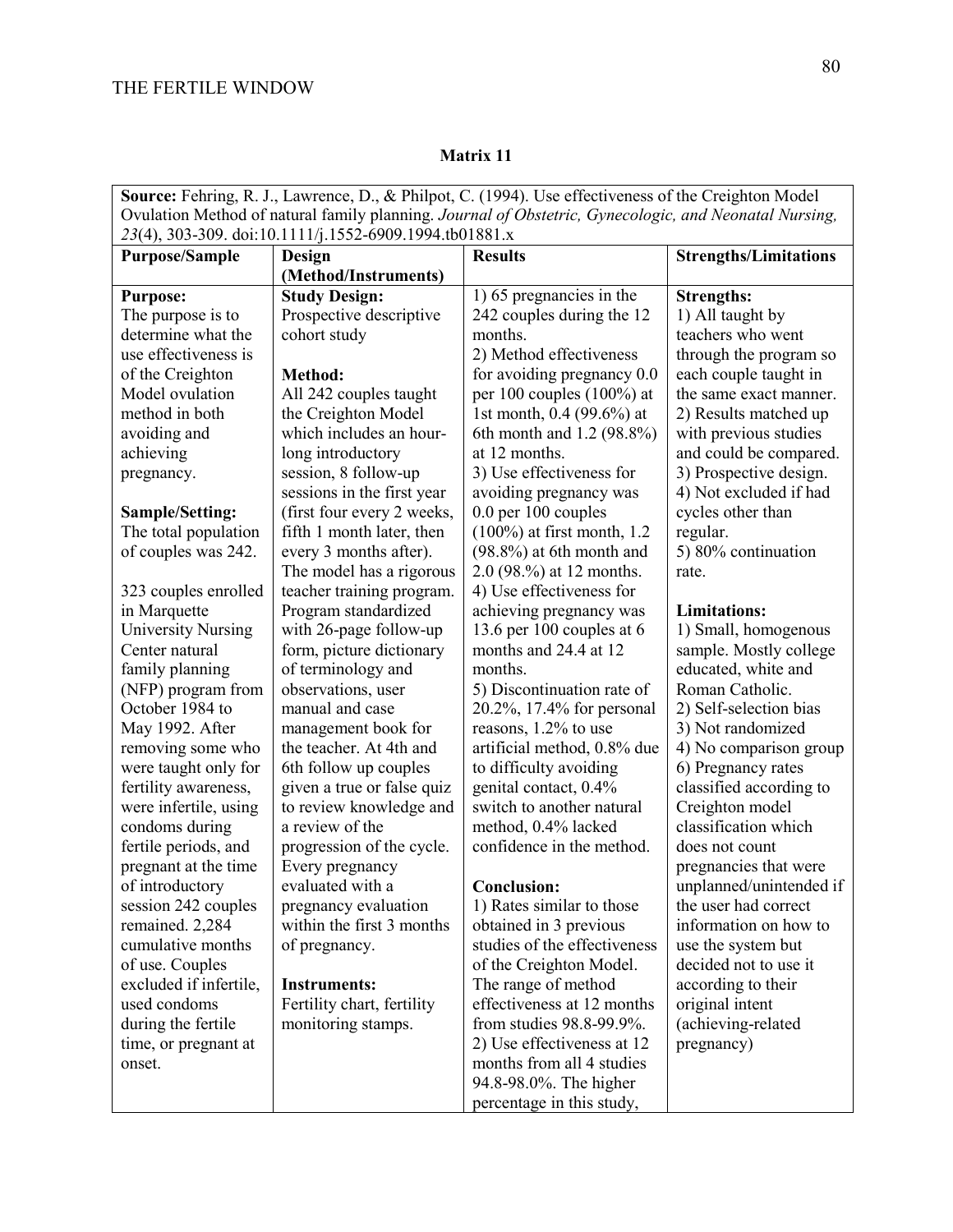| <b>Level of Evidence:</b> | attributed to improving     |
|---------------------------|-----------------------------|
| Ш                         | training programs for       |
|                           | teachers as years go by.    |
| <b>Quality: B</b>         | 3) Creighton Model is an    |
|                           | effective method of NFP     |
|                           | and is continuing to be     |
|                           | more effective as time      |
|                           | goes by.                    |
|                           | 4) During 1-year period 1   |
|                           | out of 5 couples stop using |
|                           | the method to avoid and     |
|                           | adopt the method to         |
|                           | achieve pregnancy. 4 of 5   |
|                           | of those will conceive. Use |
|                           | effectiveness for achieving |
|                           | pregnancy of 4 studies      |
|                           | over 12 months ranges       |
|                           | from 13.1-24.4.             |

Additional research should include larger numbers and more diverse populations. Additional qualitative research should also be done in the decision-making processes and behaviors couples use when planning a pregnancy. Other studies should be done with other forms of NFP to make comparisons, but the NFP method must be standardized in the same manner as Creighton in order to make true comparisons.

## **Implications:**

This method can be confidently recommended with its high effectiveness rates in avoiding pregnancy and teaches couples on any given day when they are fertile or infertile. If they have intercourse on a day of fertility they are abandoning the method as a means of avoiding pregnancy and adopting the method as a means of achieving pregnancy.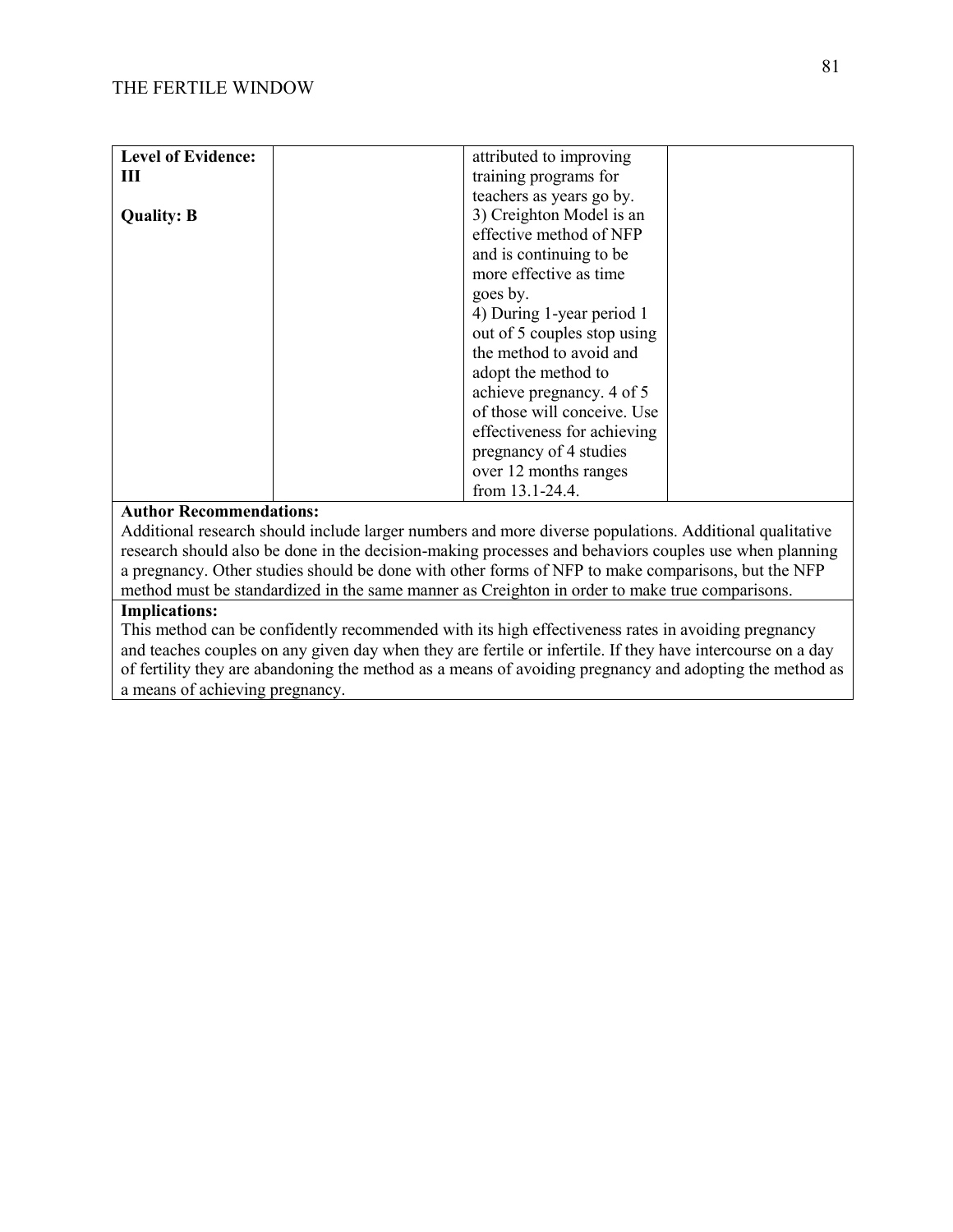| Source: Bigelow, J. L., Dunson, D. B., Stanford, J. B., Ecochard, R., Gnoth, C., & Colombo, B. (2004). |                                          |                                                      |                                    |
|--------------------------------------------------------------------------------------------------------|------------------------------------------|------------------------------------------------------|------------------------------------|
| Mucus observations in the fertile window: A better predictor of conception than timing of intercourse. |                                          |                                                      |                                    |
| Human Reproduction, 19(4), 889-892. doi:10.1093/humrep/deh173                                          |                                          |                                                      |                                    |
| <b>Purpose/Sample</b>                                                                                  | Design                                   | <b>Results</b>                                       | <b>Strengths/Limitations</b>       |
|                                                                                                        | (Method/Instruments)                     |                                                      |                                    |
| <b>Purpose:</b>                                                                                        | <b>Study Design:</b>                     | 1) Cycles excluded if                                | <b>Strengths:</b>                  |
| To calculate the                                                                                       | Prospective cohort study                 | insufficient BBT data to                             | 1) Large sample size               |
| day-specific                                                                                           |                                          | determine ovulation, no                              | 2) A diverse population            |
| probabilities of                                                                                       | Method:                                  | reported intercourse during                          | which gives better                 |
| pregnancy and to<br>determine if the                                                                   | Women kept a daily                       | fertile window, days in the                          | generalization to the              |
|                                                                                                        | diary of basal body                      | fertile window which there<br>was intercourse but no | general population.                |
| probability increases<br>with the successive                                                           | temperature (BBT),<br>cervical mucus and | recorded mucus                                       | 3) Data collected<br>prospectively |
| increase ranking of                                                                                    | intercourse. Cervical                    | observation. Started with                            | 4) Relatively simplistic           |
| cervical mucus.                                                                                        | mucus scored from 1 (no                  | 6,724 menstrual cycles                               | mucus categorization               |
|                                                                                                        | discharge and dry) to 4                  | with 487 pregnancies and                             | made it easy to learn              |
| <b>Sample/Setting:</b>                                                                                 | (transparent, stretchy,                  | after removing those listed                          | and yielded a high                 |
| Total participants                                                                                     | slippery). BBT was kept                  | ended with 1,473 cycles                              | return of data.                    |
| were 782.                                                                                              | to estimate the day of                   | with 353 pregnancies.                                |                                    |
|                                                                                                        | ovulation (last day of                   | 2) An increasing trend of                            |                                    |
| Data was taken from                                                                                    | hypothermia, an accurate                 | pregnancy probability with                           | <b>Limitations:</b>                |
| European Study of                                                                                      | marker of ovulation                      | increases in mucus score -                           | 1) It does not describe            |
| Daily Fecundability                                                                                    | day).                                    | a consistent steady                                  | how the participants               |
| which recruited                                                                                        |                                          | increase in probability                              | were instructed on                 |
| participants from                                                                                      | <b>Instruments:</b>                      | with each increasing unit                            | mucus observations                 |
| 1992-1996. Women                                                                                       | Basal body thermometer.                  | of mucus score ( $p<0.01$ ).                         | which makes it harder              |
| from 7 European                                                                                        |                                          | 3) Probability higher when                           | to apply this                      |
| centers providing                                                                                      |                                          | intercourse occurred on                              | information to make                |
| natural family                                                                                         |                                          | any day with type 4 mucus                            | recommendations.                   |
| planning (NFP) and                                                                                     |                                          | in the 6-day fertile window                          | 2) No control                      |
| fertility awareness                                                                                    |                                          | rather than timing related                           | 3) No randomization                |
| services. 18-40                                                                                        |                                          | to ovulation.                                        | 4) No comparison group             |
| years old, at least<br>one menses after                                                                |                                          | <b>Conclusion:</b>                                   |                                    |
| cessation of                                                                                           |                                          | Pregnancy is much more                               |                                    |
| breastfeeding or                                                                                       |                                          | likely to occur when the                             |                                    |
| delivery, not taking                                                                                   |                                          | most fertile mucus is                                |                                    |
| any hormones                                                                                           |                                          | present in the 6-day fertile                         |                                    |
| affecting fertility, no                                                                                |                                          | window, irrespective on                              |                                    |
| history of fertility                                                                                   |                                          | when that occurs in                                  |                                    |
| problems, and                                                                                          |                                          | relation to ovulation.                               |                                    |
| required not to use                                                                                    |                                          | Although, the most fertile                           |                                    |
| any sort of barrier                                                                                    |                                          | mucus is most prevalent 2                            |                                    |
| method.                                                                                                |                                          | days before the estimated                            |                                    |
|                                                                                                        |                                          | ovulation day.                                       |                                    |
| <b>Level of Evidence:</b>                                                                              |                                          |                                                      |                                    |
| III                                                                                                    |                                          |                                                      |                                    |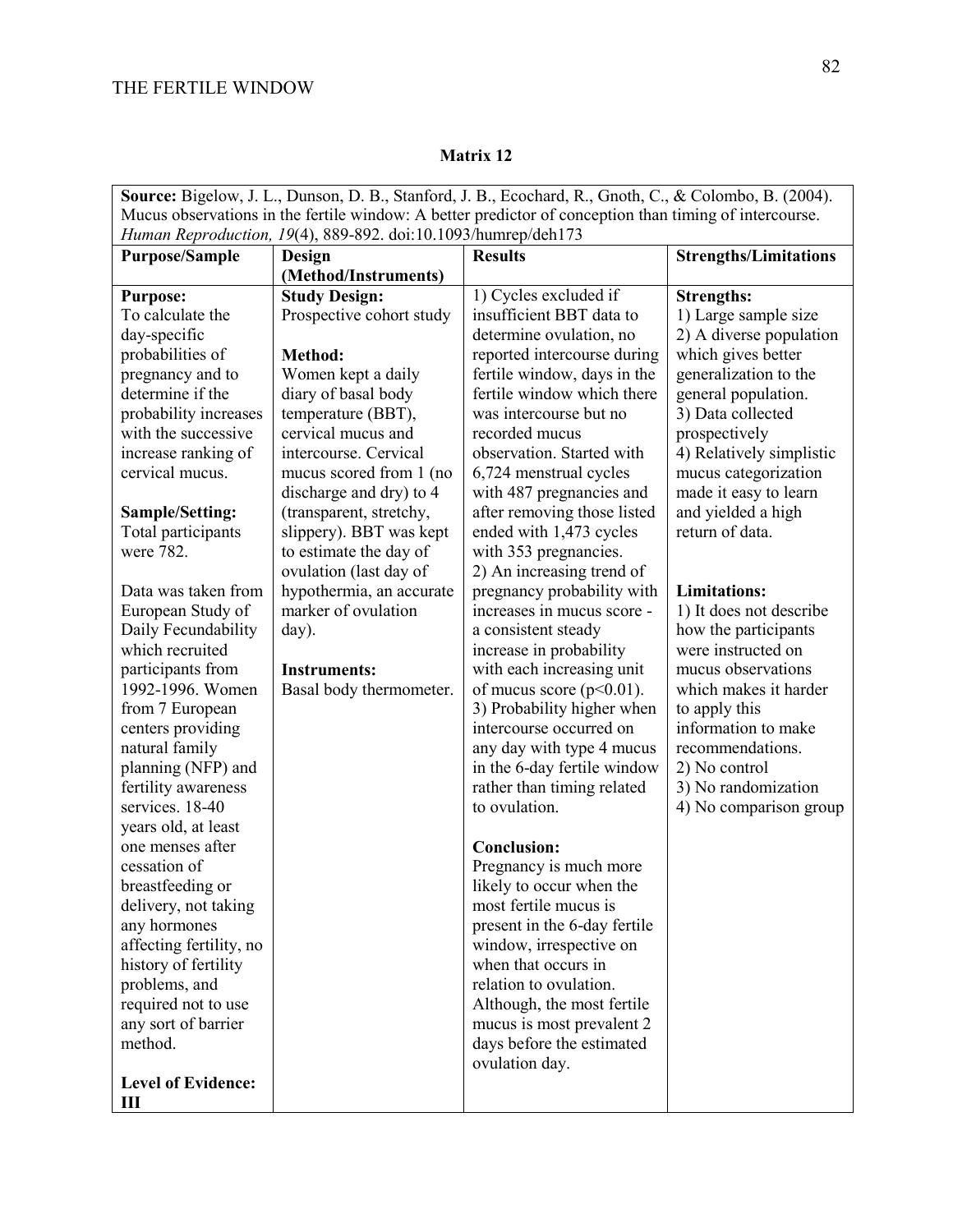| <b>Quality: A</b>                                                                                                                                                                                                             |  |  |  |  |
|-------------------------------------------------------------------------------------------------------------------------------------------------------------------------------------------------------------------------------|--|--|--|--|
|                                                                                                                                                                                                                               |  |  |  |  |
|                                                                                                                                                                                                                               |  |  |  |  |
|                                                                                                                                                                                                                               |  |  |  |  |
| <b>Author Recommendations:</b>                                                                                                                                                                                                |  |  |  |  |
| None                                                                                                                                                                                                                          |  |  |  |  |
|                                                                                                                                                                                                                               |  |  |  |  |
| <b>Implications:</b>                                                                                                                                                                                                          |  |  |  |  |
| Instructing patients on the nature of cervical mucus and the use of basic observations can significantly<br>incorporate aixe libralibrard referencember - Daixer abla to identificate a bazinning and melgan mant davn af tha |  |  |  |  |

improve their likelihood of conception. Being able to identify the beginning and subsequent days of the fertile window will more likely result in pregnancy if intercourse occurs on those days.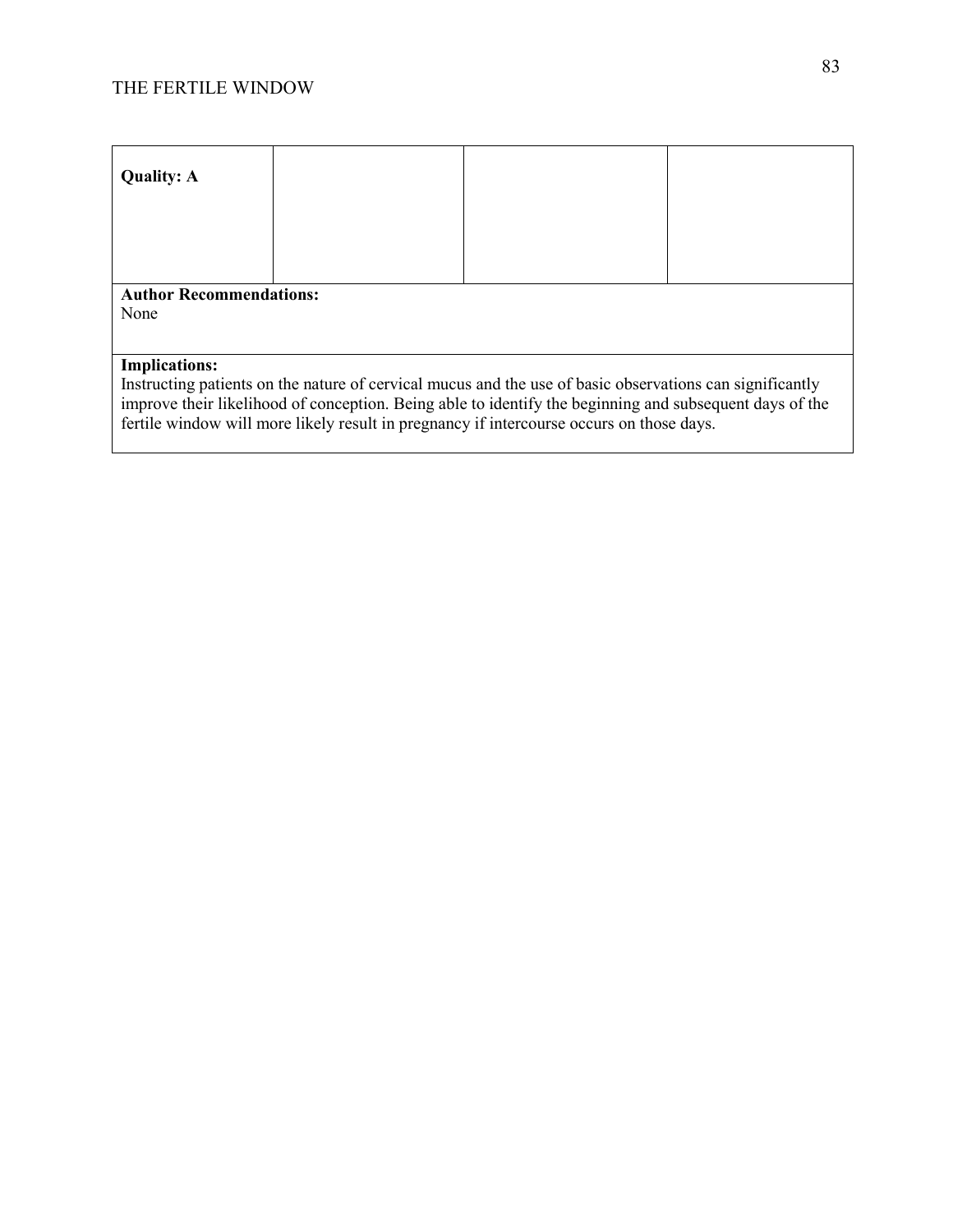**Source:** Frank-Herrmann, P., Heil, J., Gnoth, C., Toledo, E., Baur, S., Pyper, T., . . . Freundl, G. (2007). The effectiveness of a fertility awareness based method to avoid pregnancy in relation to a couple's sexual behaviour during the fertile time: A prospective longitudinal study. *Human Reproduction., 22*(5), 1310-1319. doi:10.1093/humrep/dem003

| 1510-1517. <b>a</b> 01.10.1075/humep/demoo5<br><b>Purpose/Sample</b> | Design                     | <b>Results</b>               | <b>Strengths/Limitations</b> |
|----------------------------------------------------------------------|----------------------------|------------------------------|------------------------------|
|                                                                      | (Method/Instruments)       |                              |                              |
| <b>Purpose:</b>                                                      | <b>Study Design:</b>       | 322 women used STM           | <b>Strengths:</b>            |
| Review the                                                           | Prospective,               | only and 509 used STM        | 1) Large database.           |
| effectiveness and                                                    | observational              | with occasional use of       | 2) Low number lost to        |
| acceptability of the                                                 | longitudinal cohort study  | barriers at the fertile time | follow-up $(6.7\%)$ .        |
| symptothermal                                                        |                            | (STM mix). 69 did not        | 3) Inclusion of data         |
| method (STM) a                                                       | Method:                    | document sexual behavior     | from teaching phase          |
| fertility awareness-                                                 | Taught STM by              | and were excluded.           | which many studies           |
| based (FAB) method                                                   | accredited teachers from   |                              | exclude.                     |
| of family planning.                                                  | Arbeitsgruppe NFP,         | Unintended pregnancy rate    | 4) Documentation of all      |
|                                                                      | which is standardized.     | 1.79 per 100 women after     | sexual behavior and          |
| <b>Sample/Setting:</b>                                               | Participants used the      | 13 months of use (no         | classification of            |
| Total participants                                                   | STM which included         | difference between           | pregnancies as intended      |
| were 900.                                                            | recording cervical         | learning phase and rest of   | or unintended according      |
|                                                                      | secretion patterns,        | use). Perfect use            | to intention before          |
| 1985 - 2005                                                          | changes in basal body      | (abstinence), the            | conception.                  |
| participants enrolled                                                | temperature (BBT) and      | unintended pregnancy rate    | 5) Use of advanced           |
| by volunteer basis                                                   | application of calculation | 0.43 per 100 women at 13     | analytical methods           |
| through self-                                                        | rule. Fertile window is    | cycles. Unintended           | 6) Differentiated            |
| selection in                                                         | calculated by 2            | pregnancy rate with          | between those that use       |
| collaboration with                                                   | parameters to have a       | unprotected intercourse      | barriers at the fertile      |
| German NFP study                                                     | double check system.       | during fertile window 7.47   | time and those that did      |
| center. Enrolled                                                     | First fertile window is    | per 100 women at 13          | not which can help           |
| 1599 women and                                                       | identified by either first | cycles (p<0.00001).          | serve as a comparison.       |
| collected 35,996                                                     | appearance of cervical     |                              |                              |
| menstrual cycles. A                                                  | secretion or the 6th day   | <b>Conclusion:</b>           | <b>Limitations:</b>          |
| cohort of 900                                                        | of the cycle for the first | STM that uses two            | 1) High effectiveness        |
| women with 17, 638                                                   | 12 cycles and then it      | indicators of fertility (BBT | may be related to the        |
| cycles met selection                                                 | would be the earliest      | + cervical secretions) to    | high motivation of self-     |
| criteria. Couples had                                                | BBT rise in the past 12    | identify fertile window is   | selected individuals and     |
| to have the intent to                                                | cycles minus 7 to          | effective and acceptable.    | motivated teachers who       |
| avoid pregnancy,                                                     | identify first fertile day | The overall rate of          | agreed to participate.       |
| record all sexual                                                    | (minus 8 rule). The last   | unintended pregnancies       | 2) Self-selection bias       |
| activity, not use any                                                | fertile day is identified  | 1.8%. Perfect use            | 3) Not randomized            |
| barrier method,                                                      | by either the evening of   | (abstinence) $0.4\%$         | 4) 60% were 19-29            |
| between 19-46 years                                                  | the third day after        | pregnancy rate per year      | years old which makes        |
| old, regular cycles                                                  | cervical secretion peak    | $(0.4$ unintended            | it hard to generalize        |
| (22-35 days), no                                                     | day or evening of third    | pregnancies per 100          | results to all               |
| history of infertility,                                              | higher temp reading, all   | women)                       | reproductive-aged            |
| and at least 3                                                       | higher than last 6         |                              | women.                       |
| months post                                                          | readings, the last one     |                              |                              |
| breastfeeding,                                                       | being 0.2 degrees          |                              |                              |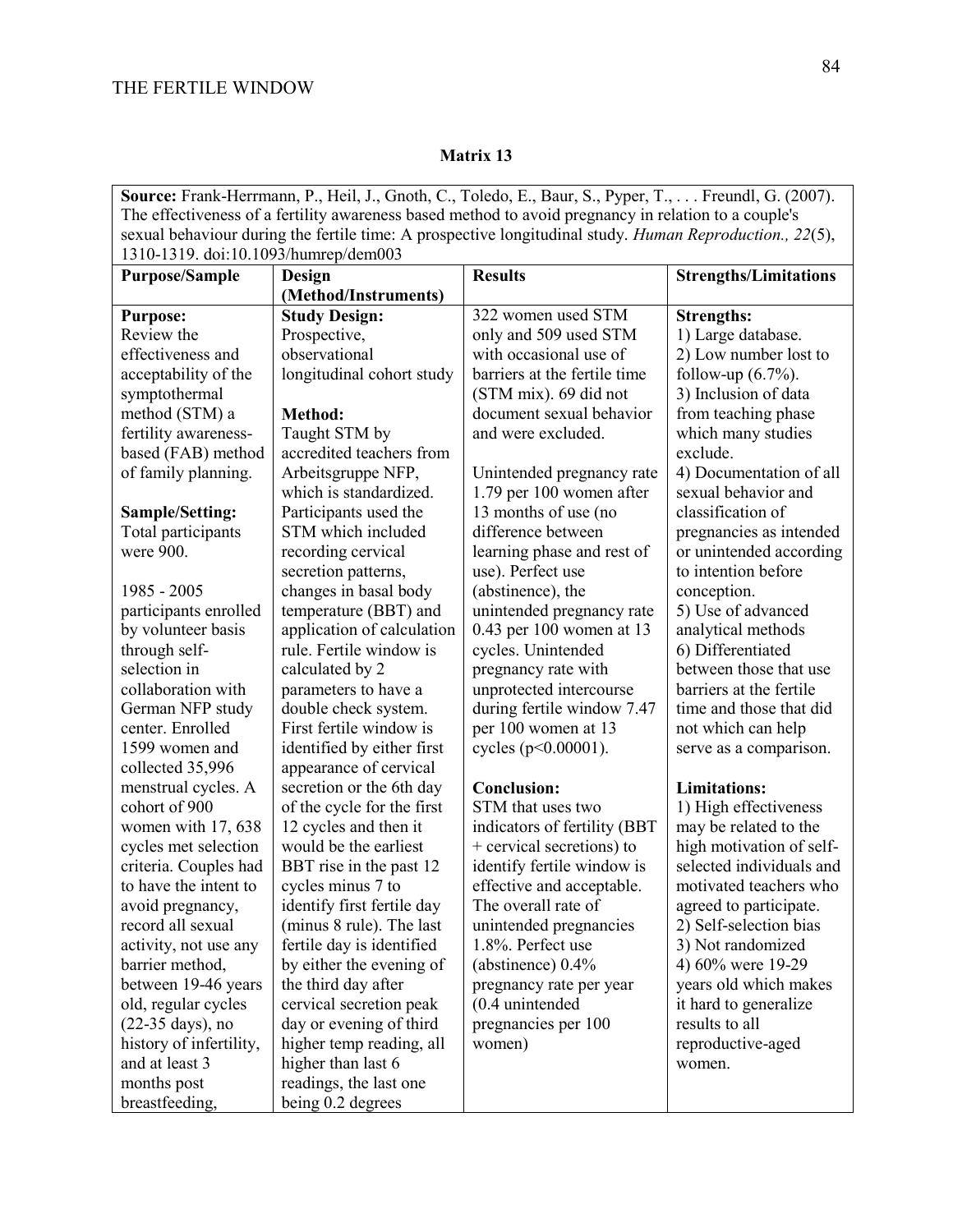| delivery or use of                                                                                                                                                                                                                                                       | Celsius higher than     |  |  |  |
|--------------------------------------------------------------------------------------------------------------------------------------------------------------------------------------------------------------------------------------------------------------------------|-------------------------|--|--|--|
| oral contraception.                                                                                                                                                                                                                                                      | previous 6.             |  |  |  |
| <b>Level of Evidence:</b><br>Ш                                                                                                                                                                                                                                           | <b>Instruments: BBT</b> |  |  |  |
| <b>Quality: A</b>                                                                                                                                                                                                                                                        |                         |  |  |  |
| <b>Author Recommendations:</b>                                                                                                                                                                                                                                           |                         |  |  |  |
| Cannot compare to studies carried out in developing countries due to very different social setting and                                                                                                                                                                   |                         |  |  |  |
| infrastructure - further studies with STM for comparison of these other methods that are used in                                                                                                                                                                         |                         |  |  |  |
| developing countries.                                                                                                                                                                                                                                                    |                         |  |  |  |
| <b>Implications:</b>                                                                                                                                                                                                                                                     |                         |  |  |  |
| For my future midwifery practice offering STM could be a highly effective choice for a patient who<br>wants to use a natural method. However, it would seem to require the instruction by a qualified<br>accredited teacher in order to reach the highest effectiveness. |                         |  |  |  |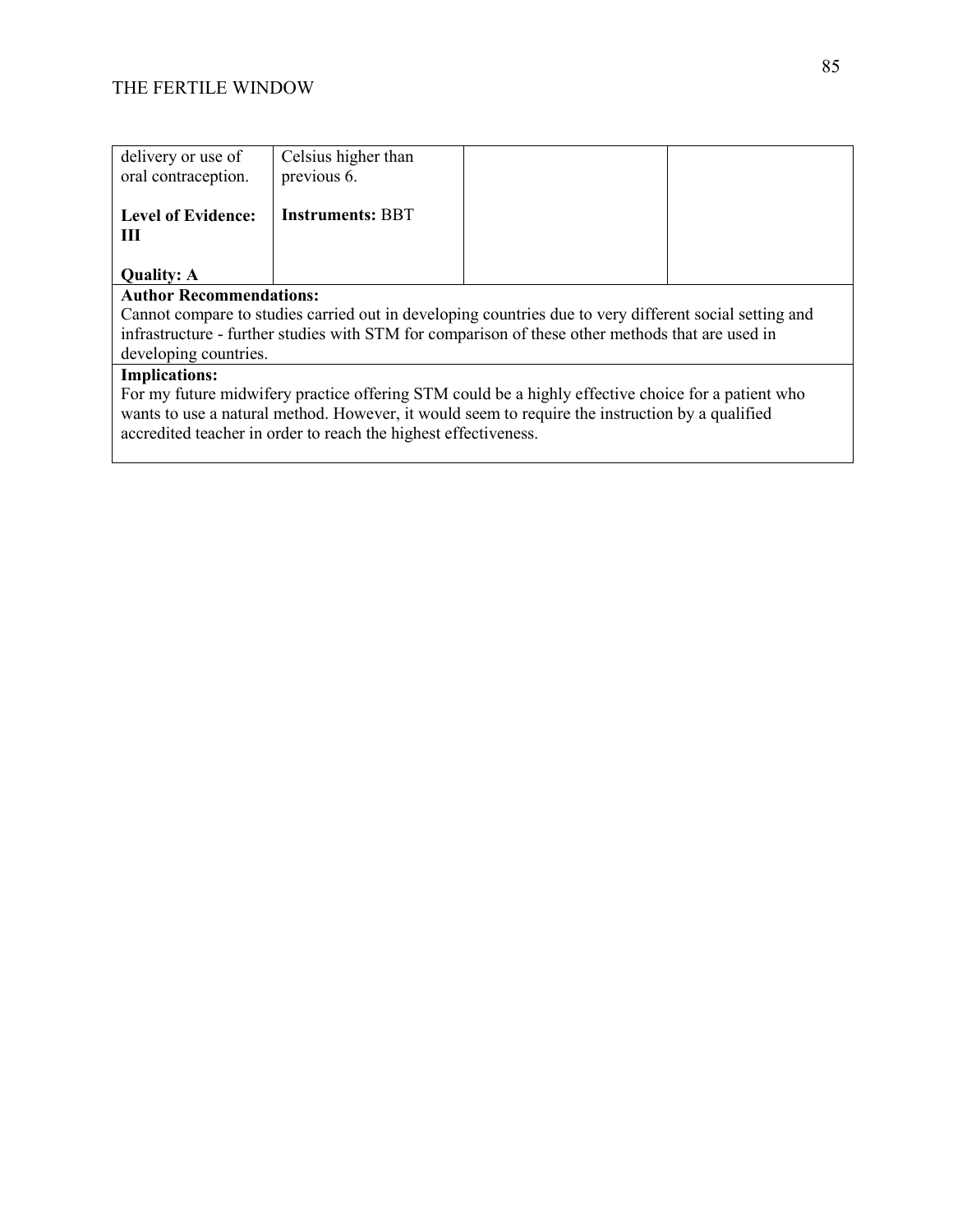| Natural Family Planning, 9, 54-72. |                                         |                                                   |                                                             |  |
|------------------------------------|-----------------------------------------|---------------------------------------------------|-------------------------------------------------------------|--|
| Purpose/Sample                     | <b>Design</b>                           | <b>Results</b>                                    | <b>Strengths/Limitations</b>                                |  |
|                                    | (Method/Instruments)                    |                                                   |                                                             |  |
| <b>Purpose:</b>                    | <b>Study Design:</b>                    | 1) Method effectiveness                           | <b>Strengths:</b>                                           |  |
| Determine the use-                 | Prospective cohort                      | $-99.4$ at 6 months                               | 1) Good sample size.                                        |  |
| effectiveness of the               | study                                   | - 99.1 at 12 months                               | 2) All cycle lengths included                               |  |
| Creighton Model                    |                                         | 2) Use-effectiveness as                           | rather than just regular                                    |  |
| <b>Ovulation Method</b>            | <b>Method:</b>                          | means to avoid                                    | cycles as many other NFP                                    |  |
| of natural family                  | All clients taught a                    | pregnancy                                         | studies use.                                                |  |
| planning (NFP) as a                | standardized method                     | $-97.3$ at 6 months                               | 3) A standardized method of                                 |  |
| means of achieving                 | by accredited                           | $-96.2$ at 12 months                              | teaching among all                                          |  |
| and avoiding                       | practitioners from                      | 3) Use-effectiveness as                           | participants.                                               |  |
| pregnancy.                         | Creighton University.                   | means to achieve                                  | 4) Adequate study time.                                     |  |
|                                    | Individual follow-up                    | pregnancy                                         | 5) low discontinuation rate                                 |  |
| Sample/Setting:                    | sessions performed at                   | $-19.9$ at 6 months                               | $(14.2\% \text{ at } 6 \text{ months and})$                 |  |
| Total participants                 | 2, 4, 6, 8, 12, 24, 36,                 | $-28.0$ at 12 months                              | 16.9% at 12 months)                                         |  |
| were 378 couples                   | and 52 weeks.                           | 4) Total pregnancy rate                           |                                                             |  |
| $(2,364$ couple                    | Standardized vaginal                    | at 12 months was $31.8$ .                         | <b>Limitations:</b>                                         |  |
| months of use)                     | discharge recording                     | - 28.0 were achieving                             | 1) A rather homogenous                                      |  |
|                                    | system and picture                      | pregnancy                                         | group which makes it hard                                   |  |
| Women who were                     | dictionary taught and                   | - 0.9 method related                              | to generalize to the                                        |  |
| clients at St. Francis             | days of fertility and                   | - 1.4 using related                               | population.                                                 |  |
| Regional Medical                   | infertility and                         | - 0.6 teaching related                            | 2) Not randomized                                           |  |
| Center's NFP                       | instructed that using a                 | - 0.9 using/teaching                              | 3) No comparison                                            |  |
| department in                      | day of fertility was                    | related                                           | 4) Self-selection bias                                      |  |
| Wichita, Kansas                    | using the method as a                   |                                                   | 5) Pregnancy rates classified                               |  |
| were recruited.                    | means to achieve                        | <b>Conclusion:</b>                                | according to Creighton                                      |  |
|                                    | pregnancy. Clients who                  | Results compare                                   | model classification which                                  |  |
| <b>Level of Evidence:</b>          | use concomitant use of                  | favorably to Hilgers'                             | does not count pregnancies                                  |  |
| III                                | barriers omitted from                   | study and to                                      | that were                                                   |  |
|                                    | the study.                              | effectiveness studies on<br>artificial methods of | unplanned/unintended if the<br>user had correct information |  |
| <b>Quality:</b>                    |                                         |                                                   | on how to use the system but                                |  |
| A                                  | <b>Instruments:</b>                     | contraception. Also                               | decided not to use it                                       |  |
|                                    | Creighton fertility chart<br>and stamps | reflects the quality of<br>teacher training       | according to their original                                 |  |
|                                    |                                         | program.                                          | intent (achieving-related                                   |  |
|                                    |                                         |                                                   | pregnancy)                                                  |  |
| <b>Author Recommendations:</b>     |                                         |                                                   |                                                             |  |
| None                               |                                         |                                                   |                                                             |  |

# **Source:** Doud, J. (1985). Use-effectiveness of the Creighton Model of NFP. *International Review of*

**Matrix 14**

## None

#### **Implications:**

If taught by a trained practitioner, the Creighton model allows a very effective method of NFP for couples. The advantage of Creighton to other fertility awareness-based methods is that it teaches couples when they are fertile and infertile on any given day. It is not based on any sort of calendar method so it can be used very effectively for long or irregular cycles or for any other reproductive category.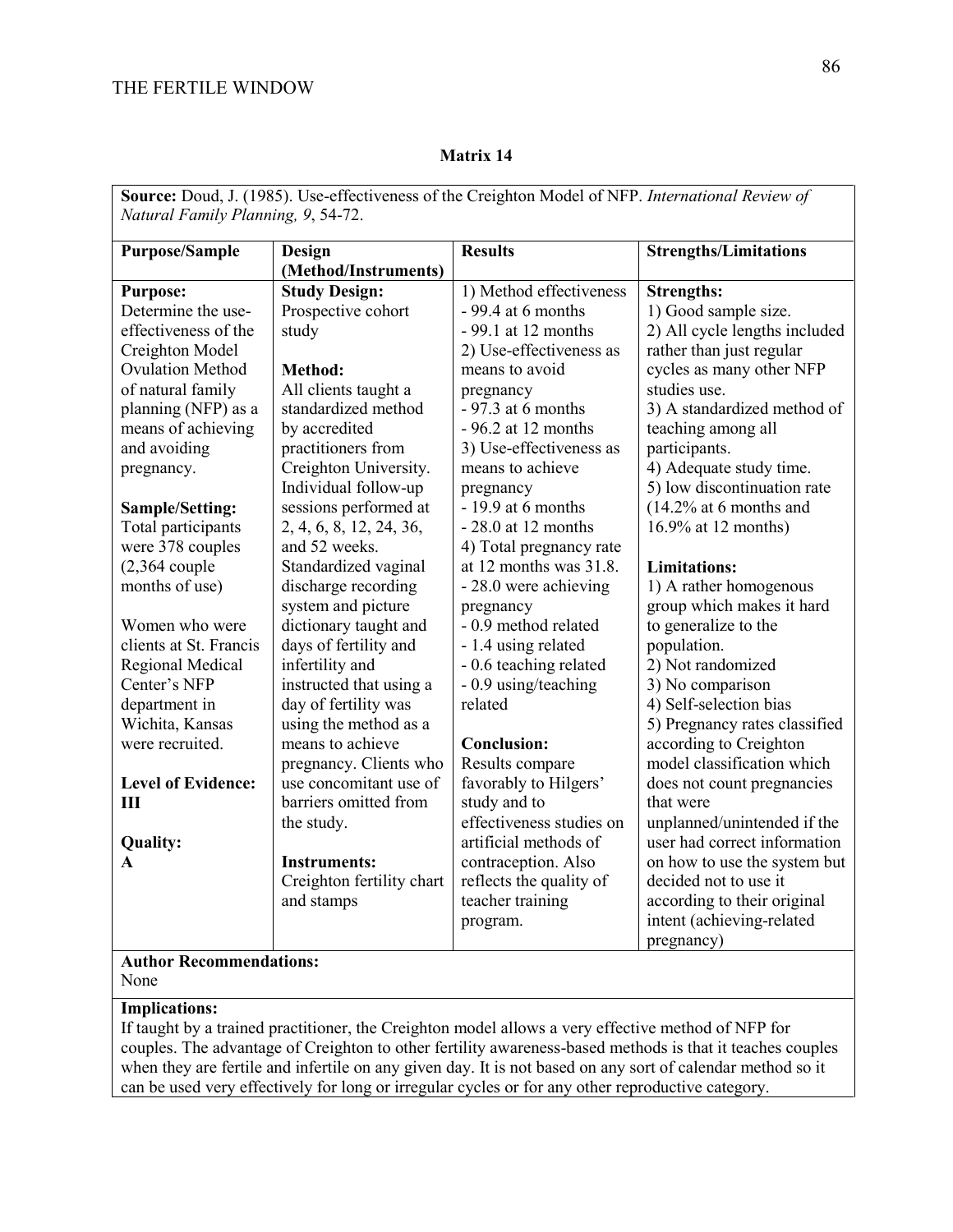**Source:** Wade, M., McCarthy, P., Braunstein, G., Abernathy, J., Suchindran, C., Harris, G., . . . Uricchio, W. (1981). A randomized prospective study of the use-effectiveness of two methods of natural family planning. *American Journal of Obstetrics and Gynecology, 141*(4), 368-376. https://doi.org/10.1016/0002-9378(81)90597-4 **Purpose/Sample Design (Method/Instruments) Results Strengths/Limitations Purpose:** Evaluate two methods of natural family planning (NFP): the ovulation method (OM) based on the Billings method and the Symptothermal Method (STM). **Sample/Setting:** Total participants were 430 Women age of 20- 39 years, regular menstrual cycles (24-36 days), not pregnant, stable couple relationship, and stated the intention to avoid pregnancy for 2 years. Randomized into either OM or STM. From Los Angeles and Orange County areas of Southern California. 1,247 randomized (619 in OM and 628 in STM). Only 191 (OM) and 239 (STM) continued to study phase for a total number of 430 participants. **Study Design:**  Randomized prospective comparative study **Method:**  After randomization trained in either OM or STM. Couples could drop out during training in the first month, after 3-5 months of training couples who demonstrated accurate charting and proper use were asked to enter the formal study. If not, by fifth month they were dropped. Evaluated monthly to assure accurate charting and troubleshoot if needed and pregnancy test taken. No formal training programs in Southern California for either method, therefore, teachers were those who currently use the system or previously used additional training provided after recruitment. Quality control by periodic onsite observation of teaching sessions. **Instruments:**  OM charts adapted from Atlas of Ovulation Method by Billings. 1) A major reason for dropout was voluntary withdrawal (43.8% for OM and 43.6% for STM). The second major reason was pregnancy (22.4% for OM and 11.2% for STM) which was statistically significant ( $p \le 0.01$ ). 2) Cumulative pregnancy rate 26.7% for OM and 10.9% for STM. 3) 12 month Pearl rates from the beginning of training: 34.9 pregnancies per 100 women-years for OM and 16.6 for STM. From the beginning of entry into the formal study: 39.7 for OM and 13.7 for STM. **Conclusion:** 1) A difficulty with interpretation of mucus symptoms contributing factor in 17.6% of STM and 35.7% of OM pregnancies. The largest category of pregnancies occurred in both groups when participants didn't follow the rules. 2) STM superior to OM of NFP with useeffectiveness. 3) Dropout rates high. The major cause for voluntary dropout during the training session was lack of interest or dissatisfaction with the **Strengths:** 1) Randomization that eliminates selective bias 2) Balanced groups based on demographics. 3) Individual and standardized teaching in groups **Limitations:** 1) Recruitment difficulties resulted in an overall smaller number than anticipated. 2) Dropout rates for both methods high. (73.7% for OM and 63.6% for STM). Dropout group lived together a shorter amount of time, more sexually active prior to training, and fewer children than those who completed training ( $p <$ 0.05) 2) If volunteers unable or unwilling to adhere to methodology, encouraged to drop out gives difficulty in actual rates of useeffectiveness. 3) Effectiveness measured in Pearl rates which has more limitations than life table analysis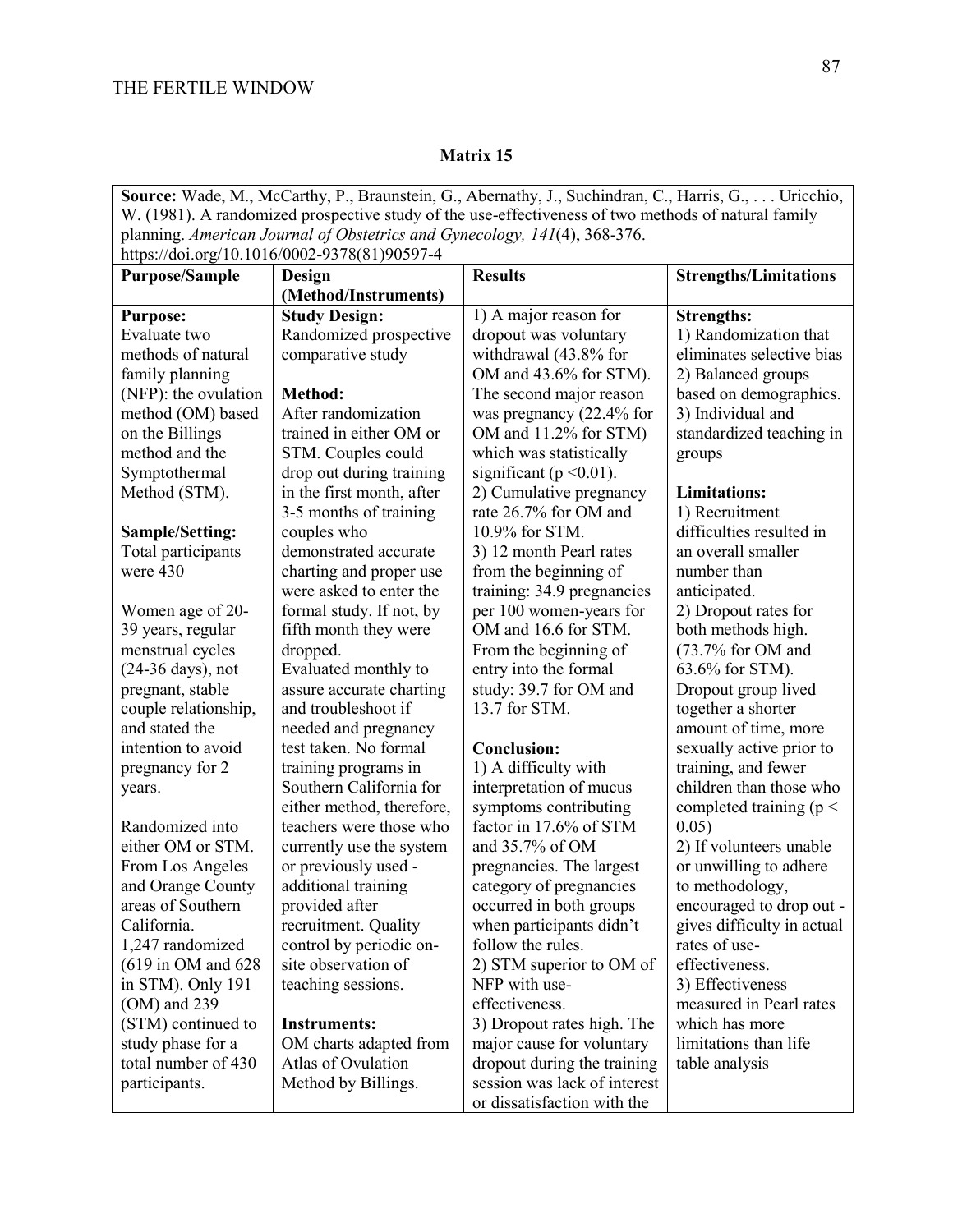| <b>Level of Evidence:</b> | method and during the     |
|---------------------------|---------------------------|
|                           | formal study was an       |
|                           | unplanned pregnancy.      |
| <b>Quality: B</b>         | 4) 6 OM and no STM        |
|                           | pregnancies classified as |
|                           | method pregnancies after  |
|                           | extensive review.         |

Further studies on motivation and acceptance of abstinence during the fertile phase of cycle necessary before NFP will be acceptable to a larger proportion of the population

#### **Implications:**

This study points some of the issues presented when teaching methods of NFP to couples that must be overcome to achieve high effectiveness of a NFP system. Adequate teaching on the nature of abstinence during fertile phase needs to be given in order for a couple can know this is when effectiveness is at its highest and not to be shocked when beginning the system. Additionally, this study points out how the identification of cervical mucus and its interpretation can be difficult where a system that offers standardized interpretation may be of more value. Regardless, the STM does show with this study to be an effective means of avoiding pregnancy if taught and used correctly.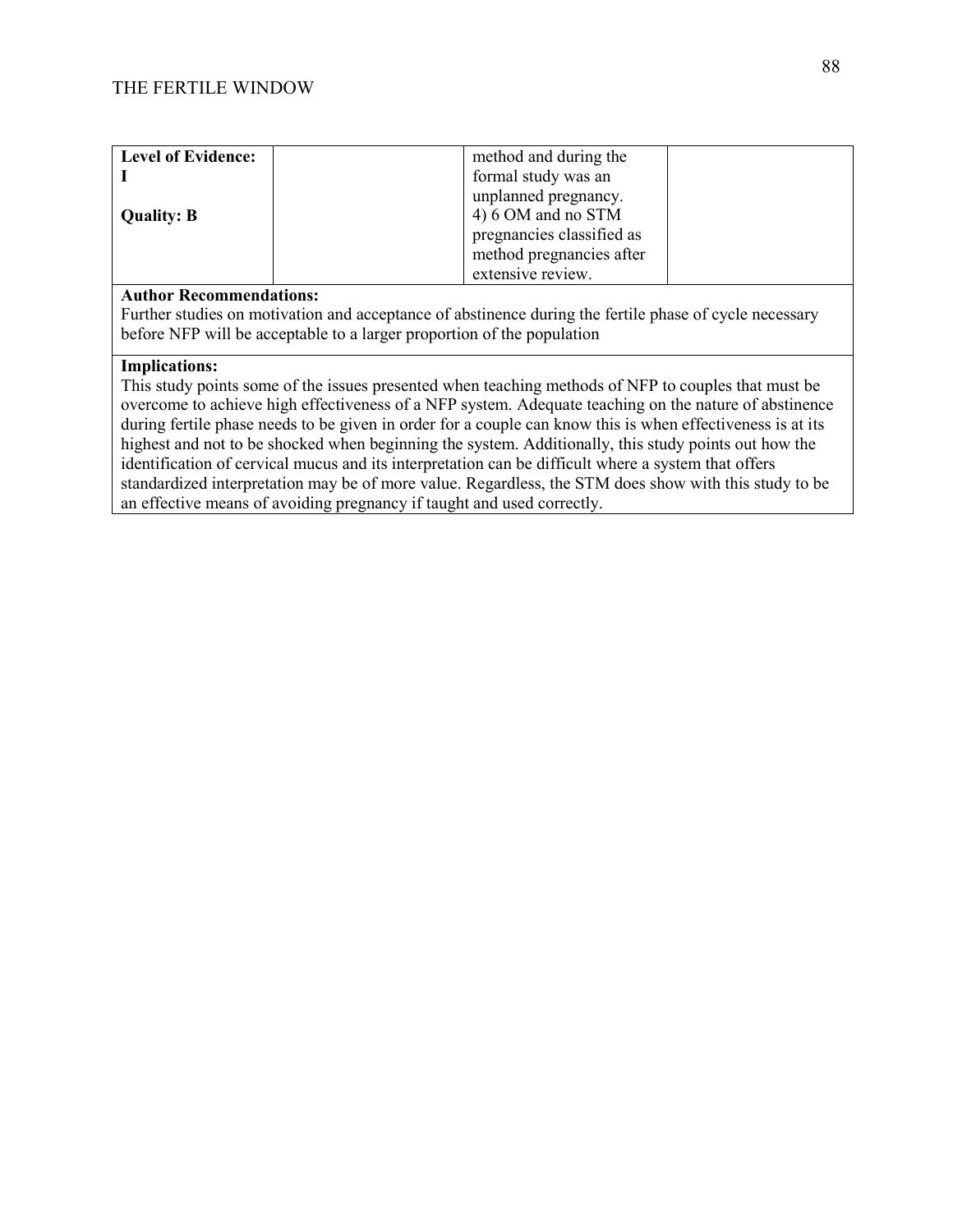|                                                                                                 |                           | <b>Source:</b> World Health Organization. (1981). A prospective multicentre trial of the ovulation method of |                              |
|-------------------------------------------------------------------------------------------------|---------------------------|--------------------------------------------------------------------------------------------------------------|------------------------------|
| natural family planning. II. The effectiveness phase. Fertility & Sterility, $36(5)$ , 591-598. |                           |                                                                                                              |                              |
| https://doi.org/10.1016/S0015-0282(16)45856-5                                                   |                           |                                                                                                              |                              |
| <b>Purpose/Sample</b>                                                                           | Design                    | <b>Results</b>                                                                                               | <b>Strengths/Limitations</b> |
|                                                                                                 | (Method/Instruments)      |                                                                                                              |                              |
| <b>Purpose:</b>                                                                                 | <b>Study Design:</b>      | 1) Average duration fertile                                                                                  | <b>Strengths:</b>            |
| To determine the                                                                                | Prospective multicenter   | period 9.6 days. Mean                                                                                        | 1) Groups were               |
| effectiveness of the                                                                            | cohort study to           | number of days of                                                                                            | heterogeneous and            |
| OM of family                                                                                    | determine the             | abstinence 15.4.                                                                                             | cross-cultural from 5        |
| planning.                                                                                       | effectiveness of the      | 2) 7,514 cycles of                                                                                           | countries, therefore,        |
|                                                                                                 | ovulation method.         | observation. Pearl rate 2.8                                                                                  | conclusions can be           |
| Sample/Setting:                                                                                 |                           | pregnancies per 100                                                                                          | applied to the general       |
| Total participants                                                                              | Method:                   | women (1300 cycles). 111                                                                                     | population.                  |
| were 725.                                                                                       | Rules of OM those of      | user-related pregnancies,                                                                                    | 2) Good sample size.         |
|                                                                                                 | Billings method out of    | 89 from conscious                                                                                            | 3) Data gathered             |
| Women with regular                                                                              | Atlas of Ovulation        | departure and 20 from an                                                                                     | prospectively                |
| cycles (23-35 days),                                                                            | Method with exception     | inaccurate application.                                                                                      | 4) Teaching was              |
| proven fertility, who                                                                           | all mucus days in         | Use-related pearl rate 18.9.                                                                                 | standardized between         |
| had successfully                                                                                | preovulatory phase        | 3) 10,215 total cycles                                                                                       | the different centers.       |
| learned the OM.                                                                                 | regarded as fertile.      | (including the 3 cycles of                                                                                   |                              |
|                                                                                                 | Abstain from intercourse  | teaching and 13 cycles of                                                                                    | <b>Limitations:</b>          |
| Recruited from 5                                                                                | on days of menstruation,  | effectiveness) Pearl rates:                                                                                  | 1) High discontinuation      |
| centers in New                                                                                  | alternate dry days        | 2.2 method failure, 0.5 for                                                                                  | rate - 45.9%                 |
| Zealand, India,                                                                                 | preovulatory (reduce      | uncertain, 19.6 user-                                                                                        | 2) Effectiveness             |
| Ireland, Philippines,                                                                           | confusion of seminal      | related pregnancies. 15.4                                                                                    | measured in Pearl rates      |
| and El Salvador                                                                                 | fluid) and during the     | Pearl rate for conscious                                                                                     | which has more               |
| invited to                                                                                      | fertile period.           | departure.                                                                                                   | limitations than life        |
| participate.                                                                                    |                           | 4) Those that discontinued                                                                                   | table analysis               |
|                                                                                                 | Pregnancy eval for each   | who had an intention of                                                                                      | 3) Self-selection bias       |
| <b>Level of Evidence:</b>                                                                       | pregnancy and             | spacing pregnancies was                                                                                      | 4) Conclusions only          |
| Ш                                                                                               | determination of reason:  | 43.0% while those who                                                                                        | applicable to regularly      |
|                                                                                                 | method-related            | discontinued and had                                                                                         | ovulating women of           |
| <b>Quality: A</b>                                                                               | pregnancy, inadequate     | stated they had no                                                                                           | proven fertility who had     |
|                                                                                                 | teaching, inaccurate      | intention of expanding                                                                                       | not used OM before and       |
|                                                                                                 | application of            | their families was 29.1%,                                                                                    | were motivated to use        |
|                                                                                                 | instruction, conscious    | which was significant ( $p <$                                                                                | OM.                          |
|                                                                                                 | departure from rules, and | 0.001)                                                                                                       | 5) Users were screened       |
|                                                                                                 | uncertain.                |                                                                                                              | through a teaching           |
|                                                                                                 |                           | <b>Conclusion:</b>                                                                                           | phase before the study       |
|                                                                                                 | <b>Instruments:</b>       | Very low method-related                                                                                      | began.                       |
|                                                                                                 | Record of symptoms of     | pregnancy rates of the OM                                                                                    | 6) No randomization          |
|                                                                                                 | cervical mucus,           | of NFP. Overall a                                                                                            | 7) No comparison             |
|                                                                                                 | menstruation, and days    | relatively high use-related                                                                                  | groups.                      |
|                                                                                                 | of intercourse.           | pregnancy rate. 91%                                                                                          |                              |
|                                                                                                 |                           | assessed as having an                                                                                        |                              |
|                                                                                                 |                           | excellent or good grasp of                                                                                   |                              |
|                                                                                                 |                           | the method and being able                                                                                    |                              |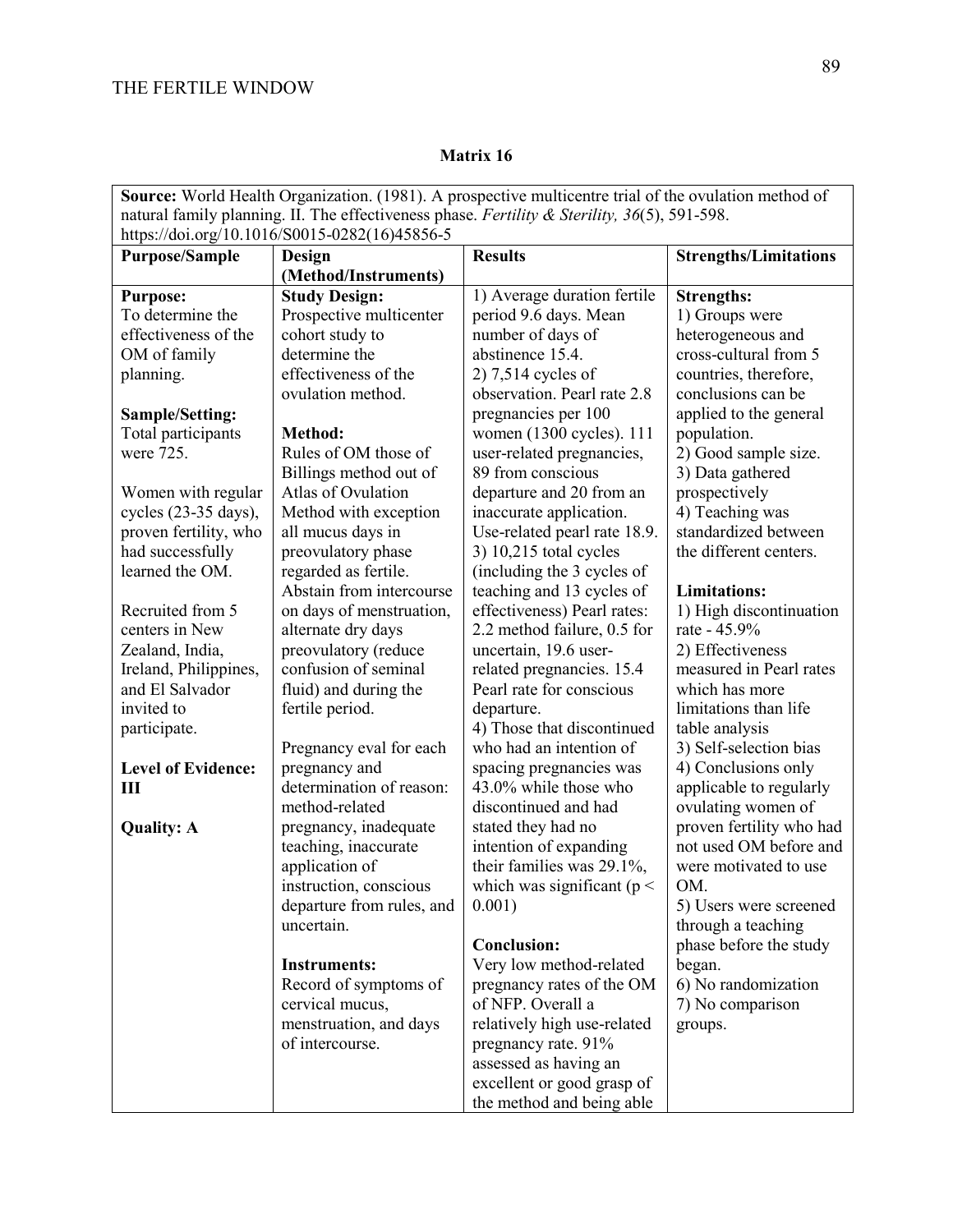|                                | to describe their fertile<br>period by cervical mucus<br>observations which is<br>encouraging of a diverse<br>population and some from<br>developing nations. |  |  |
|--------------------------------|---------------------------------------------------------------------------------------------------------------------------------------------------------------|--|--|
| <b>Author Recommendations:</b> |                                                                                                                                                               |  |  |

Further analysis into why the more socioeconomic developed countries had higher method-related pregnancies. Further research into ways in which couples can be assisted to follow the OM rules.

#### **Implications:**

Some of the study participants were illiterate or poorly educated, yet a large percentage (92%) were deemed to be able to use the self-observations of cervical mucus to identify fertile period. This can be encouraging when recommending a natural family planning method that nearly anyone is capable of learning. When used correctly without conscious departure it has a very low method-related pregnancy rate at 0.5 per 100 women.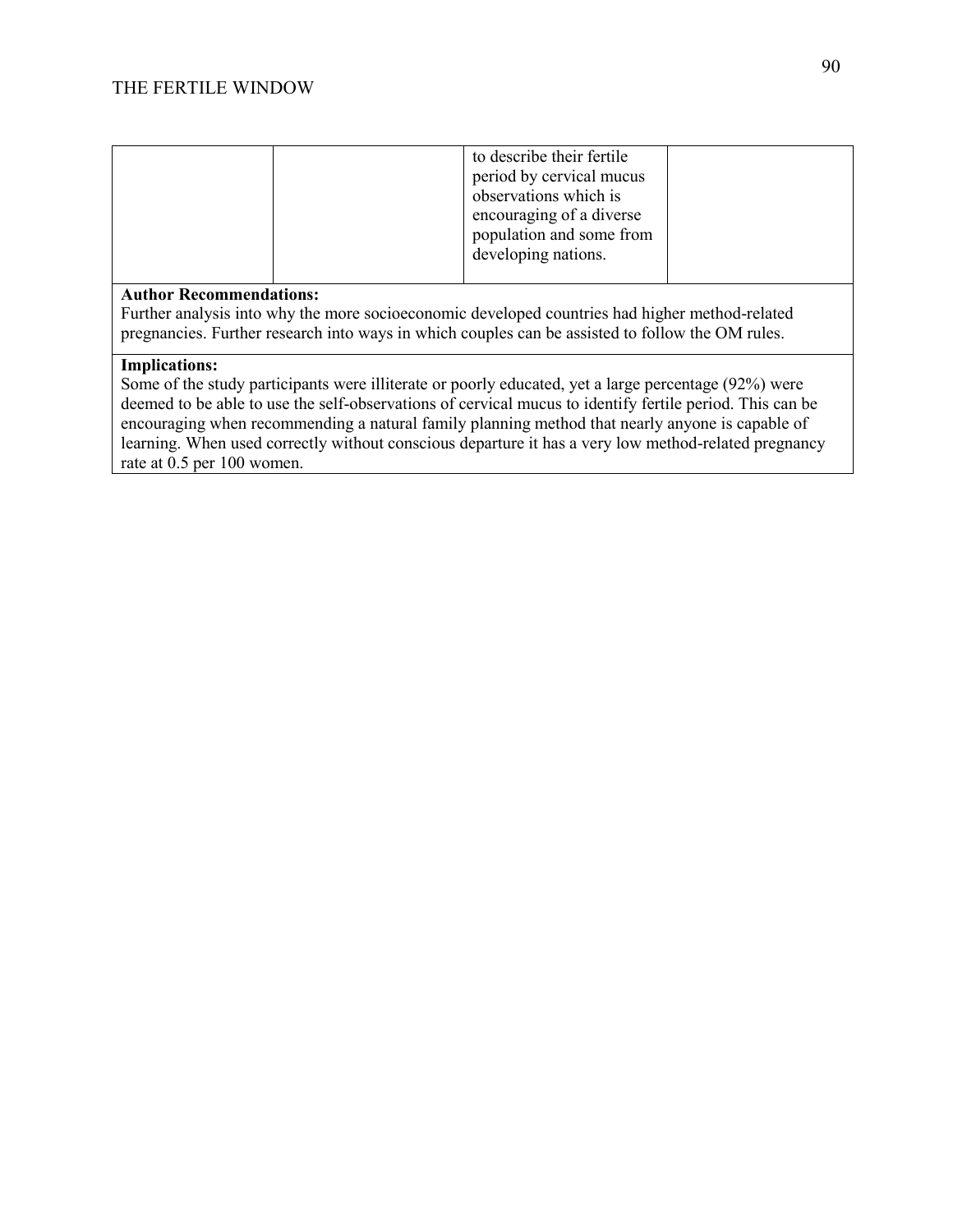| Model Fertility Care System. Archives of Family Medicine, 8, 391-402.<br>doi:http://dx.doi.org/10.1001/archfami.8.5.391<br><b>Purpose/Sample</b><br><b>Results</b><br><b>Strengths/Limitations</b><br>Design<br>(Method/Instruments)<br><b>Study Design:</b><br>1) At 12 months<br><b>Strengths:</b><br><b>Purpose:</b><br>Observational cohort<br>probabilities per 100<br>Evaluate pregnancy<br>1) No attempt was made<br>study of couples who<br>to exclude couples who<br>probabilities with<br>coupes: method-related<br>Creighton Model<br>had begun using CrMS<br>$0.14$ , user and/or teacher<br>were wishing to achieve<br>Fertility Care<br>until they completed 18<br>error 2.72, achieving-<br>a pregnancy or asking<br>System (CrMS)<br>months, became<br>related behavior 12.84,<br>participants to commit<br>pregnant or left for<br>unresolved 1.43 and total<br>to avoiding a pregnancy<br>another reason.<br>pregnancies was 17.12<br>which many studies<br>Sample/Setting:<br>would have excluded<br>Total participants<br>(but this number includes<br>were 701 couples<br>pregnancies that other<br>which would inflate the<br>Method:<br>$(6947.5 \text{ couple}$<br>No separate learning<br>studies would exclude, for<br>numbers of pregnancies<br>months).<br>phase for study.<br>example, pregnancies that<br>in comparison to other<br>Contributed until 18<br>NFP studies.<br>were intended and<br>months of follow-up,<br>Recruited from St.<br>planned).<br>2) Included women of<br>Joseph's Hospital<br>2) The probability of<br>pregnant or left for some<br>all reproductive |
|---------------------------------------------------------------------------------------------------------------------------------------------------------------------------------------------------------------------------------------------------------------------------------------------------------------------------------------------------------------------------------------------------------------------------------------------------------------------------------------------------------------------------------------------------------------------------------------------------------------------------------------------------------------------------------------------------------------------------------------------------------------------------------------------------------------------------------------------------------------------------------------------------------------------------------------------------------------------------------------------------------------------------------------------------------------------------------------------------------------------------------------------------------------------------------------------------------------------------------------------------------------------------------------------------------------------------------------------------------------------------------------------------------------------------------------------------------------------------------------------------------------------------------------------------------------------------------------------------------------|
|                                                                                                                                                                                                                                                                                                                                                                                                                                                                                                                                                                                                                                                                                                                                                                                                                                                                                                                                                                                                                                                                                                                                                                                                                                                                                                                                                                                                                                                                                                                                                                                                               |
|                                                                                                                                                                                                                                                                                                                                                                                                                                                                                                                                                                                                                                                                                                                                                                                                                                                                                                                                                                                                                                                                                                                                                                                                                                                                                                                                                                                                                                                                                                                                                                                                               |
|                                                                                                                                                                                                                                                                                                                                                                                                                                                                                                                                                                                                                                                                                                                                                                                                                                                                                                                                                                                                                                                                                                                                                                                                                                                                                                                                                                                                                                                                                                                                                                                                               |
|                                                                                                                                                                                                                                                                                                                                                                                                                                                                                                                                                                                                                                                                                                                                                                                                                                                                                                                                                                                                                                                                                                                                                                                                                                                                                                                                                                                                                                                                                                                                                                                                               |
|                                                                                                                                                                                                                                                                                                                                                                                                                                                                                                                                                                                                                                                                                                                                                                                                                                                                                                                                                                                                                                                                                                                                                                                                                                                                                                                                                                                                                                                                                                                                                                                                               |
|                                                                                                                                                                                                                                                                                                                                                                                                                                                                                                                                                                                                                                                                                                                                                                                                                                                                                                                                                                                                                                                                                                                                                                                                                                                                                                                                                                                                                                                                                                                                                                                                               |
|                                                                                                                                                                                                                                                                                                                                                                                                                                                                                                                                                                                                                                                                                                                                                                                                                                                                                                                                                                                                                                                                                                                                                                                                                                                                                                                                                                                                                                                                                                                                                                                                               |
|                                                                                                                                                                                                                                                                                                                                                                                                                                                                                                                                                                                                                                                                                                                                                                                                                                                                                                                                                                                                                                                                                                                                                                                                                                                                                                                                                                                                                                                                                                                                                                                                               |
|                                                                                                                                                                                                                                                                                                                                                                                                                                                                                                                                                                                                                                                                                                                                                                                                                                                                                                                                                                                                                                                                                                                                                                                                                                                                                                                                                                                                                                                                                                                                                                                                               |
|                                                                                                                                                                                                                                                                                                                                                                                                                                                                                                                                                                                                                                                                                                                                                                                                                                                                                                                                                                                                                                                                                                                                                                                                                                                                                                                                                                                                                                                                                                                                                                                                               |
|                                                                                                                                                                                                                                                                                                                                                                                                                                                                                                                                                                                                                                                                                                                                                                                                                                                                                                                                                                                                                                                                                                                                                                                                                                                                                                                                                                                                                                                                                                                                                                                                               |
|                                                                                                                                                                                                                                                                                                                                                                                                                                                                                                                                                                                                                                                                                                                                                                                                                                                                                                                                                                                                                                                                                                                                                                                                                                                                                                                                                                                                                                                                                                                                                                                                               |
|                                                                                                                                                                                                                                                                                                                                                                                                                                                                                                                                                                                                                                                                                                                                                                                                                                                                                                                                                                                                                                                                                                                                                                                                                                                                                                                                                                                                                                                                                                                                                                                                               |
|                                                                                                                                                                                                                                                                                                                                                                                                                                                                                                                                                                                                                                                                                                                                                                                                                                                                                                                                                                                                                                                                                                                                                                                                                                                                                                                                                                                                                                                                                                                                                                                                               |
|                                                                                                                                                                                                                                                                                                                                                                                                                                                                                                                                                                                                                                                                                                                                                                                                                                                                                                                                                                                                                                                                                                                                                                                                                                                                                                                                                                                                                                                                                                                                                                                                               |
|                                                                                                                                                                                                                                                                                                                                                                                                                                                                                                                                                                                                                                                                                                                                                                                                                                                                                                                                                                                                                                                                                                                                                                                                                                                                                                                                                                                                                                                                                                                                                                                                               |
|                                                                                                                                                                                                                                                                                                                                                                                                                                                                                                                                                                                                                                                                                                                                                                                                                                                                                                                                                                                                                                                                                                                                                                                                                                                                                                                                                                                                                                                                                                                                                                                                               |
|                                                                                                                                                                                                                                                                                                                                                                                                                                                                                                                                                                                                                                                                                                                                                                                                                                                                                                                                                                                                                                                                                                                                                                                                                                                                                                                                                                                                                                                                                                                                                                                                               |
|                                                                                                                                                                                                                                                                                                                                                                                                                                                                                                                                                                                                                                                                                                                                                                                                                                                                                                                                                                                                                                                                                                                                                                                                                                                                                                                                                                                                                                                                                                                                                                                                               |
| Natural Family<br>leaving study other than<br>categories (including<br>reason.                                                                                                                                                                                                                                                                                                                                                                                                                                                                                                                                                                                                                                                                                                                                                                                                                                                                                                                                                                                                                                                                                                                                                                                                                                                                                                                                                                                                                                                                                                                                |
| Planning program in<br>breastfeeding,<br>pregnancy was 27.39 per                                                                                                                                                                                                                                                                                                                                                                                                                                                                                                                                                                                                                                                                                                                                                                                                                                                                                                                                                                                                                                                                                                                                                                                                                                                                                                                                                                                                                                                                                                                                              |
| Houston Texas from<br>100 couples at 1 year. Lost<br>breastfeeding-weaning,<br>Daily charting of vaginal                                                                                                                                                                                                                                                                                                                                                                                                                                                                                                                                                                                                                                                                                                                                                                                                                                                                                                                                                                                                                                                                                                                                                                                                                                                                                                                                                                                                                                                                                                      |
| 1982-1989.<br>discharge according to<br>to follow up was 12.4.<br>post-pill, long                                                                                                                                                                                                                                                                                                                                                                                                                                                                                                                                                                                                                                                                                                                                                                                                                                                                                                                                                                                                                                                                                                                                                                                                                                                                                                                                                                                                                                                                                                                             |
| CrMS protocol. External<br>Excluded if there<br>Leaving did not<br>cyclesetc).                                                                                                                                                                                                                                                                                                                                                                                                                                                                                                                                                                                                                                                                                                                                                                                                                                                                                                                                                                                                                                                                                                                                                                                                                                                                                                                                                                                                                                                                                                                                |
| was a history of<br>observations only.<br>necessarily mean<br>3) All taught by highly                                                                                                                                                                                                                                                                                                                                                                                                                                                                                                                                                                                                                                                                                                                                                                                                                                                                                                                                                                                                                                                                                                                                                                                                                                                                                                                                                                                                                                                                                                                         |
| infertility, pregnant<br>Abstain from genital<br>discontinuation of CrMS.<br>trained instructors and                                                                                                                                                                                                                                                                                                                                                                                                                                                                                                                                                                                                                                                                                                                                                                                                                                                                                                                                                                                                                                                                                                                                                                                                                                                                                                                                                                                                                                                                                                          |
| contact for the first<br>at the onset of use<br>standardized teaching                                                                                                                                                                                                                                                                                                                                                                                                                                                                                                                                                                                                                                                                                                                                                                                                                                                                                                                                                                                                                                                                                                                                                                                                                                                                                                                                                                                                                                                                                                                                         |
| month of observations<br>and women who<br><b>Conclusion:</b><br>methods.                                                                                                                                                                                                                                                                                                                                                                                                                                                                                                                                                                                                                                                                                                                                                                                                                                                                                                                                                                                                                                                                                                                                                                                                                                                                                                                                                                                                                                                                                                                                      |
| (though not followed by<br>4) Probabilities made<br>were not genitally<br>1) Results comparable to                                                                                                                                                                                                                                                                                                                                                                                                                                                                                                                                                                                                                                                                                                                                                                                                                                                                                                                                                                                                                                                                                                                                                                                                                                                                                                                                                                                                                                                                                                            |
| other methods of NPF and<br>active when they<br>all users). Follow up at<br>with life table analysis                                                                                                                                                                                                                                                                                                                                                                                                                                                                                                                                                                                                                                                                                                                                                                                                                                                                                                                                                                                                                                                                                                                                                                                                                                                                                                                                                                                                                                                                                                          |
| which has fewer<br>began using the<br>2, 4, 6, 8, 12, 24, 36, and<br>most pregnancies were                                                                                                                                                                                                                                                                                                                                                                                                                                                                                                                                                                                                                                                                                                                                                                                                                                                                                                                                                                                                                                                                                                                                                                                                                                                                                                                                                                                                                                                                                                                    |
| 52 weeks. Individualized<br>limitations than the<br>system. No other<br>user-related, specifically                                                                                                                                                                                                                                                                                                                                                                                                                                                                                                                                                                                                                                                                                                                                                                                                                                                                                                                                                                                                                                                                                                                                                                                                                                                                                                                                                                                                                                                                                                            |
| inclusion or<br>sessions and tailored for<br>Pearl Index<br>genital contact during the                                                                                                                                                                                                                                                                                                                                                                                                                                                                                                                                                                                                                                                                                                                                                                                                                                                                                                                                                                                                                                                                                                                                                                                                                                                                                                                                                                                                                                                                                                                        |
| known fertile time. A<br>exclusion criteria<br>individual<br>5) No separate learning                                                                                                                                                                                                                                                                                                                                                                                                                                                                                                                                                                                                                                                                                                                                                                                                                                                                                                                                                                                                                                                                                                                                                                                                                                                                                                                                                                                                                                                                                                                          |
| were used.<br>circumstances. Fertility<br>regular cycle is not<br>phase                                                                                                                                                                                                                                                                                                                                                                                                                                                                                                                                                                                                                                                                                                                                                                                                                                                                                                                                                                                                                                                                                                                                                                                                                                                                                                                                                                                                                                                                                                                                       |
| begins the first<br>6) Good sample size<br>needed.                                                                                                                                                                                                                                                                                                                                                                                                                                                                                                                                                                                                                                                                                                                                                                                                                                                                                                                                                                                                                                                                                                                                                                                                                                                                                                                                                                                                                                                                                                                                                            |
| <b>Level of Evidence:</b><br>2) A common mechanism<br>appearance of mucus and<br>ends at end of the fourth<br><b>Limitations:</b>                                                                                                                                                                                                                                                                                                                                                                                                                                                                                                                                                                                                                                                                                                                                                                                                                                                                                                                                                                                                                                                                                                                                                                                                                                                                                                                                                                                                                                                                             |
| of user-related pregnancies<br>Ш<br>1) Gross probabilities<br>day after peak day (last                                                                                                                                                                                                                                                                                                                                                                                                                                                                                                                                                                                                                                                                                                                                                                                                                                                                                                                                                                                                                                                                                                                                                                                                                                                                                                                                                                                                                                                                                                                        |
| occurred when couples had<br>day of clear, stretchy or<br>from this study cannot                                                                                                                                                                                                                                                                                                                                                                                                                                                                                                                                                                                                                                                                                                                                                                                                                                                                                                                                                                                                                                                                                                                                                                                                                                                                                                                                                                                                                                                                                                                              |
| genital contact on days<br><b>Quality: A</b><br>lubricative mucus).<br>they believed to be<br>be directly compared                                                                                                                                                                                                                                                                                                                                                                                                                                                                                                                                                                                                                                                                                                                                                                                                                                                                                                                                                                                                                                                                                                                                                                                                                                                                                                                                                                                                                                                                                            |
| infertile but on review of<br>Average mucus<br>with net probabilities or                                                                                                                                                                                                                                                                                                                                                                                                                                                                                                                                                                                                                                                                                                                                                                                                                                                                                                                                                                                                                                                                                                                                                                                                                                                                                                                                                                                                                                                                                                                                      |
| their chart were deemed to<br>discharge lasts 5-6 days.<br>Pearl rates from other                                                                                                                                                                                                                                                                                                                                                                                                                                                                                                                                                                                                                                                                                                                                                                                                                                                                                                                                                                                                                                                                                                                                                                                                                                                                                                                                                                                                                                                                                                                             |
| Special instructions for<br>be fertile.<br>studies.                                                                                                                                                                                                                                                                                                                                                                                                                                                                                                                                                                                                                                                                                                                                                                                                                                                                                                                                                                                                                                                                                                                                                                                                                                                                                                                                                                                                                                                                                                                                                           |
| breastfeeding, oligo-<br>3) The best comparison<br>2) All couples included                                                                                                                                                                                                                                                                                                                                                                                                                                                                                                                                                                                                                                                                                                                                                                                                                                                                                                                                                                                                                                                                                                                                                                                                                                                                                                                                                                                                                                                                                                                                    |
| would be extended-use<br>and proven fertility was<br>ovulatory states, and                                                                                                                                                                                                                                                                                                                                                                                                                                                                                                                                                                                                                                                                                                                                                                                                                                                                                                                                                                                                                                                                                                                                                                                                                                                                                                                                                                                                                                                                                                                                    |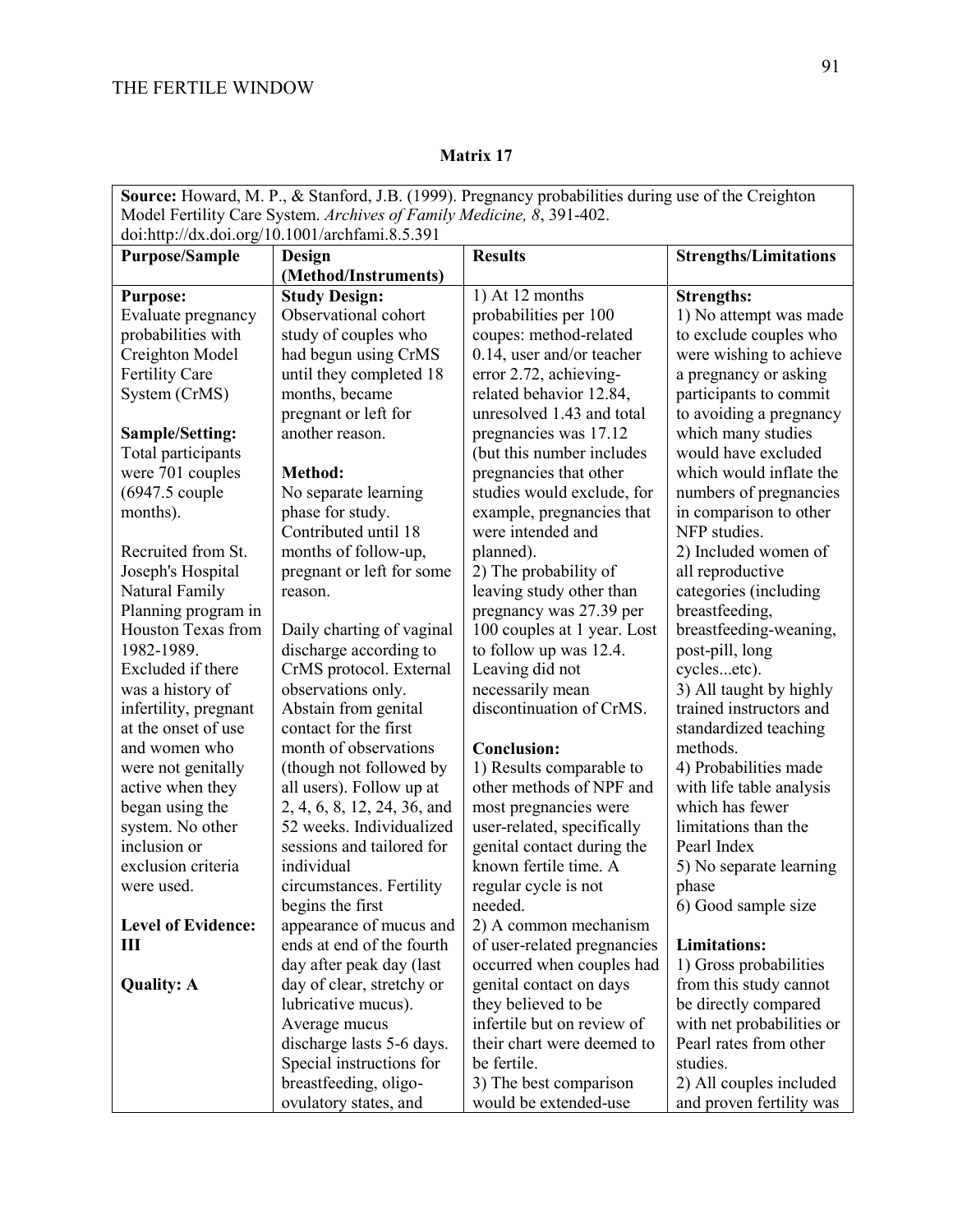| chronic vaginal            | pregnancies, though not all  | not required, no known   |
|----------------------------|------------------------------|--------------------------|
| discharge. Taught genital  | studies produce this data.   | history of infertility   |
| contact on the day of      | 4) Lowest pregnancy for      | though.                  |
| fertility adopting method  | uncomplicated regular        | 3) Lack of info about    |
| as a means of achieving    | cycles (13.98 per 100        | how many couples who     |
| pregnancy.                 | couples at 12 ordinal        | had genital contact      |
|                            | months).                     | during fertile time did  |
| Avoiding-related occurs    | 5) Perfect use in first year | not conceive.            |
| despite correct use as     | chance of pregnancy less     | 4) Lack of info about    |
| understood by the          | than 1%. Accounting for      | the timing of weaning    |
| couple.                    | errors by either user or     | and return of menses.    |
|                            | teacher in the first year    | 5) Inability to compare  |
| <b>Instruments:</b>        | would be $3-4\%$ . Those of  | pregnancy probabilities  |
| Creighton Model fertility  | normal fertility who select  | directly with studies on |
| chart and fertility stamps | days of fertility to have    | contraception because    |
|                            | genital contact have a very  | this study included      |
|                            | high chance of achieving     | couples who may have     |
|                            | pregnancy. This study        | been planning a          |
|                            | shows that probability of    | pregnancy.               |
|                            | those who started CrMS       | 6) No randomization      |
|                            | would be pregnant in 1       | 7) Self-selection bias   |
|                            | year was 17%.                | 8) No comparison group   |

How intention relates to sexual behavior among NFP users. Studies of NFP and contraception report pregnancies with extended-use pregnancies because it has better comparisons among all methods. Further research to define exact probabilities for adjusted achieving-related and adjusted avoiding-related pregnancies. Further research on CrMS in postpartum couples specifically.

#### **Implications:**

While most calendar-rhythm methods and other methods of NFP are only studied and effectively used for regular cycles this proves to be still effective in other reproductive life situations. Particularly, post-pill (96% of women had used at some point, and 29.1% used immediately prior to starting CrMS). which can result in a delay of fertility. This is practical for many real-life situations in which a person may be seeking NFP. CrMS proves to be reliable and effective even in these other life-circumstances.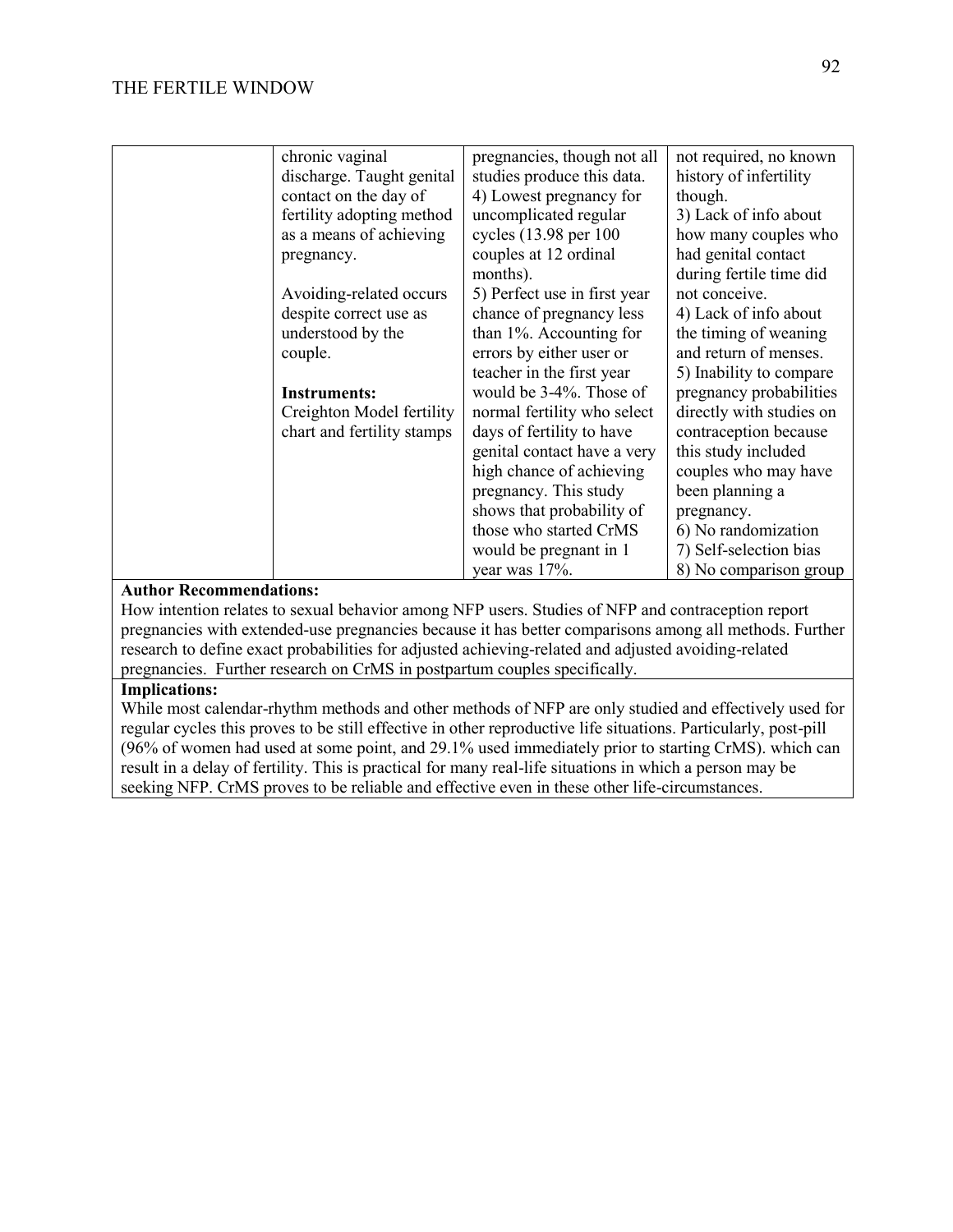$\mathbf{r}$ 

## **Matrix 18**

| <b>Source:</b> Arévalo, M., Jennings, V., Nikula, M., & Sinai, I. (2004). Efficacy of the new TwoDay Method<br>of family planning. Fertility and Sterility, 82(4), 885-892. doi:10.1016/j.fertnstert.2004.03.040 |                                |                              |                              |  |
|------------------------------------------------------------------------------------------------------------------------------------------------------------------------------------------------------------------|--------------------------------|------------------------------|------------------------------|--|
| <b>Purpose/Sample</b>                                                                                                                                                                                            | Design<br>(Method/Instruments) | <b>Results</b>               | <b>Strengths/Limitations</b> |  |
| <b>Purpose:</b>                                                                                                                                                                                                  | <b>Study Design:</b>           | 1) Mean number of days       | <b>Strengths:</b>            |  |
| To determine the                                                                                                                                                                                                 | Prospective,                   | with secretions 12.1,        | 1) Culturally and            |  |
| efficacy of the                                                                                                                                                                                                  | nonrandomized,                 | suggests a degree of false   | socioeconomically            |  |
| TwoDay Method.                                                                                                                                                                                                   | multicenter study to test      | positives (days identified   | diverse participants         |  |
|                                                                                                                                                                                                                  | the efficacy of the            | as fertile that are actually | (some rural indigenous,      |  |
| Sample/Setting:                                                                                                                                                                                                  | TwoDay Method.                 | infertile).                  | urban, semi rural and a      |  |
| Total participants                                                                                                                                                                                               |                                | 2) Of the 450 who entered,   | large city)                  |  |
| were 450 (3,928)                                                                                                                                                                                                 | Method:                        | 52.7% completed all 13       | 2) Proven fertility with     |  |
| cycles).                                                                                                                                                                                                         | Women taught the               | cycles and 99% planned to    | at least one previous        |  |
|                                                                                                                                                                                                                  | TwoDay Method which            | continue method. Of those    | pregnancy.                   |  |
| Women from 5                                                                                                                                                                                                     | asks each day if they          | that left, 15.7% were asked  | 3) No learning period        |  |
| different sites in                                                                                                                                                                                               | noticed secretions today       | to leave study for method    | included. All cycles of      |  |
| Guatemala, Peru,                                                                                                                                                                                                 | or yesterday. If yes to        | or study-related reasons.    | learning included in         |  |
| and the Philippines.                                                                                                                                                                                             | either she should              | 3) End of the first cycle    | study results.               |  |
| Aged 18-39 years,                                                                                                                                                                                                | consider herself fertile       | only 2% reported trouble     | 4) Excluded cycles with      |  |
| living in union, had                                                                                                                                                                                             | and should use                 | detecting secretions.        | no intercourse so results    |  |
| a previous                                                                                                                                                                                                       | protection. If none today      | 93.6% no reported            | are conservative             |  |
| pregnancy, 3 months                                                                                                                                                                                              | or yesterday chances of        | intercourse during days      | 5) Prospective data          |  |
| post breastfeeding or                                                                                                                                                                                            | conception very low.           | identified as fertile. 2.9%  | collection.                  |  |
| oral contraception                                                                                                                                                                                               |                                | backup method used on        |                              |  |
| use, or 6 months                                                                                                                                                                                                 | Interviewed every cycle        | fertile days. 3.9%           | <b>Limitations:</b>          |  |
| post hormonal                                                                                                                                                                                                    | to assess use and              | unprotected intercourse on   | 1) Reliance on women         |  |
| contraception                                                                                                                                                                                                    | pregnancy status (3            | fertile days.                | to accurately report acts    |  |
| injection.                                                                                                                                                                                                       | times in the first cycle)      | 4) 53.2% of pregnancies      | of intercourse and           |  |
|                                                                                                                                                                                                                  | until 13 cycles                | occurred when unprotected    | backup methods. Under-       |  |
| <b>Level of Evidence:</b>                                                                                                                                                                                        | completed. If cycle            | intercourse on fertile days, | reporting suspected.         |  |
| Ш                                                                                                                                                                                                                | longer than 42 days,           | 12.8% when using             | 2) The requirement of        |  |
|                                                                                                                                                                                                                  | removed from the study.        | withdrawal, 8.5% with        | monthly follow-up and        |  |
| <b>Quality: A</b>                                                                                                                                                                                                | Removed if <5 days or          | condoms on fertile days.     | coital log necessary for     |  |
|                                                                                                                                                                                                                  | >14 days of secretions.        | only 12 $(25.5\%)$ occurred  | data collection may          |  |
|                                                                                                                                                                                                                  |                                | in cycles with no            | have increased correct       |  |
|                                                                                                                                                                                                                  | Institute for                  | intercourse reported on      | use and continuation         |  |
|                                                                                                                                                                                                                  | Reproductive Health            | fertile days.                | rates.                       |  |
|                                                                                                                                                                                                                  | trained 5-10 health            | 5) First-year pregnancy      | 3) Removing women            |  |
|                                                                                                                                                                                                                  | service providers in each      | rate 3.5 with the correct    | for study reasons may        |  |
|                                                                                                                                                                                                                  | site to offer TwoDay           | use of the method. 6.5 if    | artificially reduce the      |  |
|                                                                                                                                                                                                                  | Method. Screened               | include use of condoms or    | failure rate $(15.7\%$       |  |
|                                                                                                                                                                                                                  | potential participants,        | withdrawal during fertile    | removed).                    |  |
|                                                                                                                                                                                                                  | taught usage and               | days. All pregnancies in     | 4) No randomization          |  |
|                                                                                                                                                                                                                  | collected data.                | cycle give pregnancy rate    | 5) No comparison             |  |
|                                                                                                                                                                                                                  |                                | 13.7 for the first year.     | 6) Self-selection bias       |  |
|                                                                                                                                                                                                                  | <b>Instruments:</b>            |                              |                              |  |

**Source:** Arévalo, M., Jennings, V., Nikula, M., & Sinai, I. (2004). Efficacy of the new TwoDay Method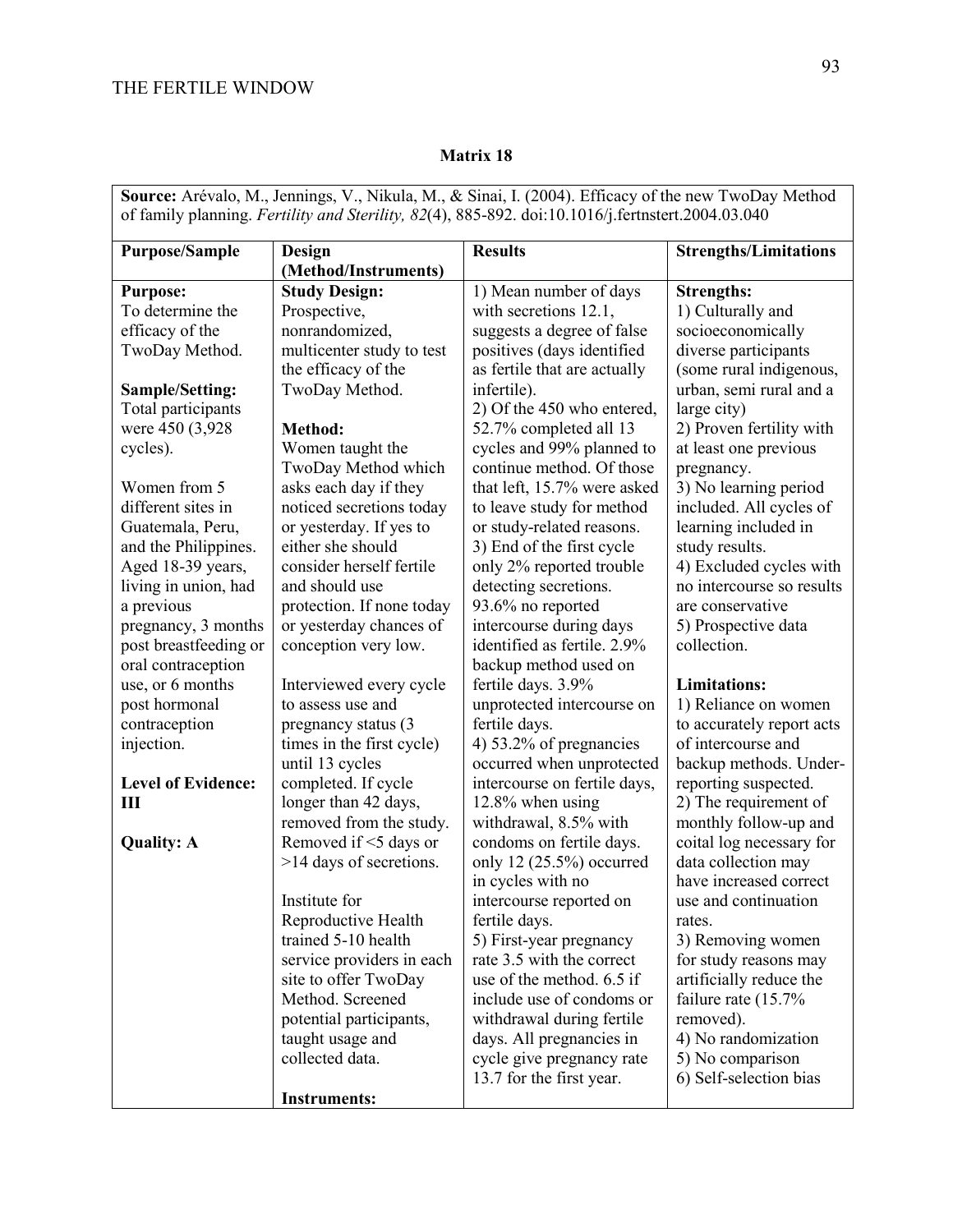| Diary card for recording<br>answers to algorithm and<br>acts of intercourse. | <b>Conclusion:</b><br>Compares well with other<br>more complex fertility<br>awareness-based methods.<br>Shows that clients can<br>correctly identify fertile<br>period by learning to<br>recognize cervical<br>secretions and correctly<br>use this method to avoid<br>pregnancy. |  |
|------------------------------------------------------------------------------|-----------------------------------------------------------------------------------------------------------------------------------------------------------------------------------------------------------------------------------------------------------------------------------|--|
|                                                                              | Effective, easy to teach,<br>learn and use.                                                                                                                                                                                                                                       |  |

Additional research on the viability of offering both the TwoDay Method and Standard Days Method in same programs. Study delivery issues when offering through regular service delivery, with the option of barrier method use on fertile days and without keeping a coital log. Examine efficacy and acceptability of method to couples in specific subgroups.

## **Implications:**

Many NFP programs are complex and take a significant amount of time to teach and learn. There are specific training programs that a woman or couple must go through to know her fertile period. The TwoDay Method does eliminate that in that it is very easy to learn. Many study participants were poorly educated or illiterate altogether which makes this appealing to women who are less educated.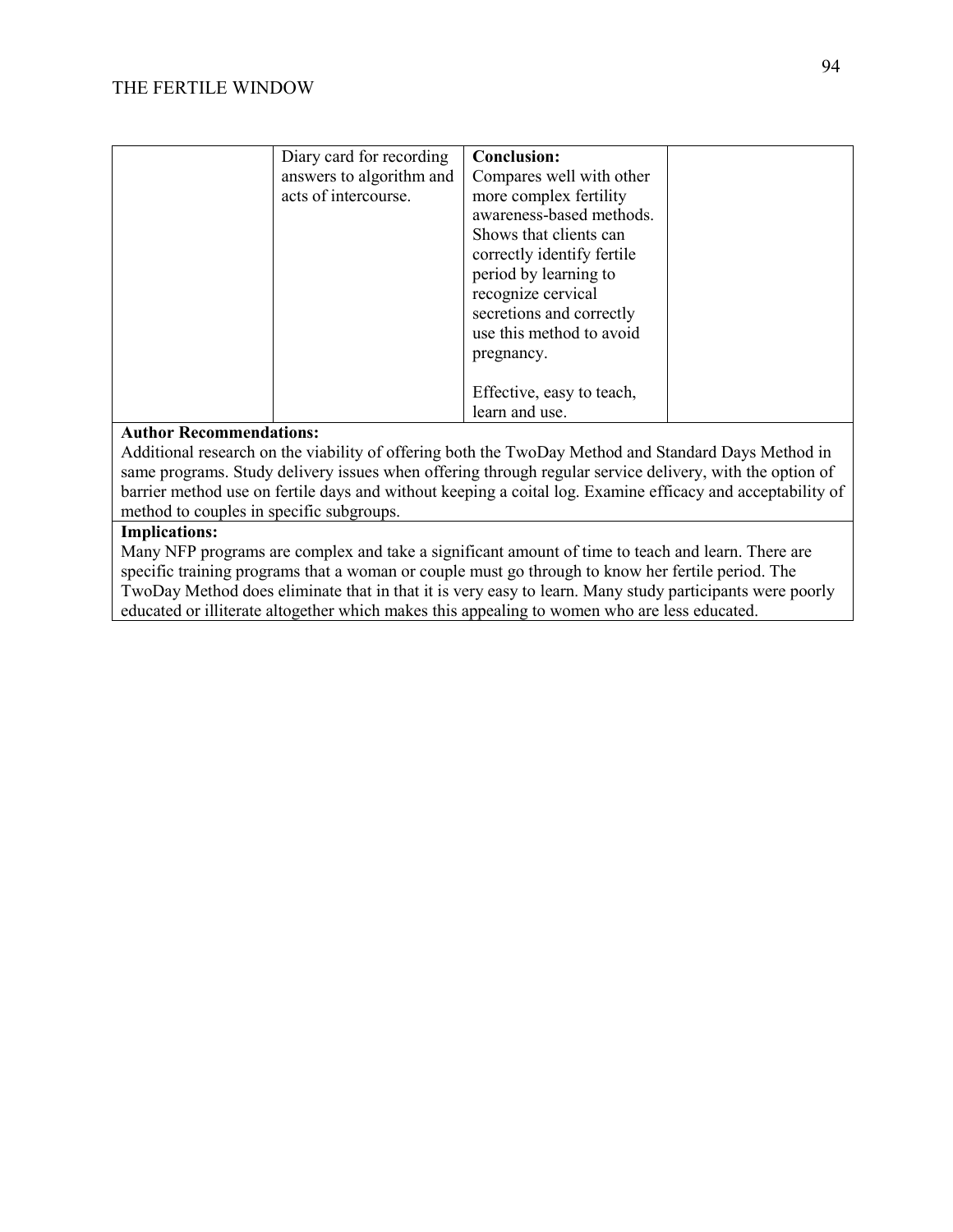|                                                                                         |                                                      | Source: Arévalo, M., Jennings, V., & Sinai, I. (2002). Efficacy of a new method of family planning: The |                              |
|-----------------------------------------------------------------------------------------|------------------------------------------------------|---------------------------------------------------------------------------------------------------------|------------------------------|
| Standard Days Method. Contraception, 65(5), 333-338. doi:https://doi.org/10.1016/S0010- |                                                      |                                                                                                         |                              |
| 7824(02)00288-3                                                                         |                                                      |                                                                                                         |                              |
| <b>Purpose/Sample</b>                                                                   | Design                                               | <b>Results</b>                                                                                          | <b>Strengths/Limitations</b> |
|                                                                                         | (Method/Instruments)                                 |                                                                                                         |                              |
| <b>Purpose:</b>                                                                         | <b>Study Design:</b>                                 | 1) Cycles excluded that                                                                                 | <b>Strengths:</b>            |
| To determine the                                                                        | Prospective cohort study                             | did not include intercourse                                                                             | 1) Heterogeneous study       |
| efficacy of the                                                                         | to test the efficacy of the                          | or when another method of                                                                               | population.                  |
| <b>Standard Days</b>                                                                    | Standard Days Method.                                | family planning used on                                                                                 | 2) Culturally and            |
| Method (SDM)                                                                            |                                                      | other days than 8-19 (non-                                                                              | socioeconomically            |
|                                                                                         | <b>Method:</b>                                       | fertile) days.                                                                                          | diverse participants         |
| Sample/Setting:                                                                         | Instructed on SDM                                    | $2)$ 46% completed 13                                                                                   | 3) No learning phase, all    |
| Total participants                                                                      | which teaches days 8-19                              | cycles. The largest group                                                                               | pregnancies included         |
| were 478 (4,035)                                                                        | $(12)$ are fertile and they                          | to leave was 28% who                                                                                    | from the entrance to         |
| cycles).                                                                                | should avoid unprotected                             | were removed after having                                                                               | study.                       |
|                                                                                         | intercourse on those                                 | 2 cycles outside the 26-32                                                                              | 4) Prospective data          |
| Women from 5 sites                                                                      | days. No more than                                   | day range.                                                                                              | collection                   |
| in Bolivia, Peru, and                                                                   | twice in a 12 month                                  | 3) Correct method use (no                                                                               |                              |
| the Philippines.                                                                        | period to have a shorter                             | intercourse on days 8-19)                                                                               | <b>Limitations:</b>          |
| Regular cycles                                                                          | or longer cycle than 26-                             | reported in 92% of cycles.                                                                              | 1) Reliance on women         |
| ranging from 26-32                                                                      | 32 days.                                             | 4) First-year pregnancy                                                                                 | to accurately report acts    |
| days. Ages 18-39.                                                                       |                                                      | rate 4.8 with the correct                                                                               | of intercourse and           |
|                                                                                         | Institute for                                        | use of the method (no                                                                                   | barrier methods. Under-      |
| <b>Level of Evidence:</b>                                                               | Reproductive Health                                  | intercourse on days 8-19).                                                                              | reporting suspected.         |
| Ш                                                                                       | trained 5-10 workers in                              | With condom or                                                                                          | 2) Monthly follow-ups        |
|                                                                                         | the SDM. Each                                        | withdrawal, first-year                                                                                  | may have increased           |
| <b>Quality: A</b>                                                                       | participant had a                                    | pregnancy rate higher at                                                                                | correct use of the           |
|                                                                                         | counseling session on                                | 5.7. All cycles and all                                                                                 | method.                      |
|                                                                                         | instructions of metho.                               | pregnancies for 1-year is                                                                               | 3) Self-selection bias       |
|                                                                                         | Each user was given a                                | 12.                                                                                                     | 4) No randomization          |
|                                                                                         | string of 32 beads                                   |                                                                                                         | 5) No comparison             |
|                                                                                         | (CycleBeads) to                                      | <b>Conclusion:</b>                                                                                      |                              |
|                                                                                         | represent the day of the                             | SDM effective method of                                                                                 |                              |
|                                                                                         | cycle. First bead red,                               | family planning. The first-                                                                             |                              |
|                                                                                         | next 6 are brown (non-                               | year pregnancy rate of less                                                                             |                              |
|                                                                                         | fertile), next 12 white                              | than 5% with correct use.                                                                               |                              |
|                                                                                         | (days 8-19 considered                                | Compares well to other                                                                                  |                              |
|                                                                                         | fertile) and last 13 are                             | user-controlled methods                                                                                 |                              |
|                                                                                         | brown (non-fertile).                                 | available. Shows how easy                                                                               |                              |
|                                                                                         | Each day move a rubber                               | the method is to learn and                                                                              |                              |
|                                                                                         | band to mark the day in                              | use to avoid unplanned                                                                                  |                              |
|                                                                                         | the cycle. If cycle lasted<br>less than 26 or longer | pregnancy.                                                                                              |                              |
|                                                                                         | than 32 days, advised                                |                                                                                                         |                              |
|                                                                                         | contacting the provider.                             |                                                                                                         |                              |
|                                                                                         | Advised not to have                                  |                                                                                                         |                              |
|                                                                                         | unprotected intercourse                              |                                                                                                         |                              |
|                                                                                         |                                                      |                                                                                                         |                              |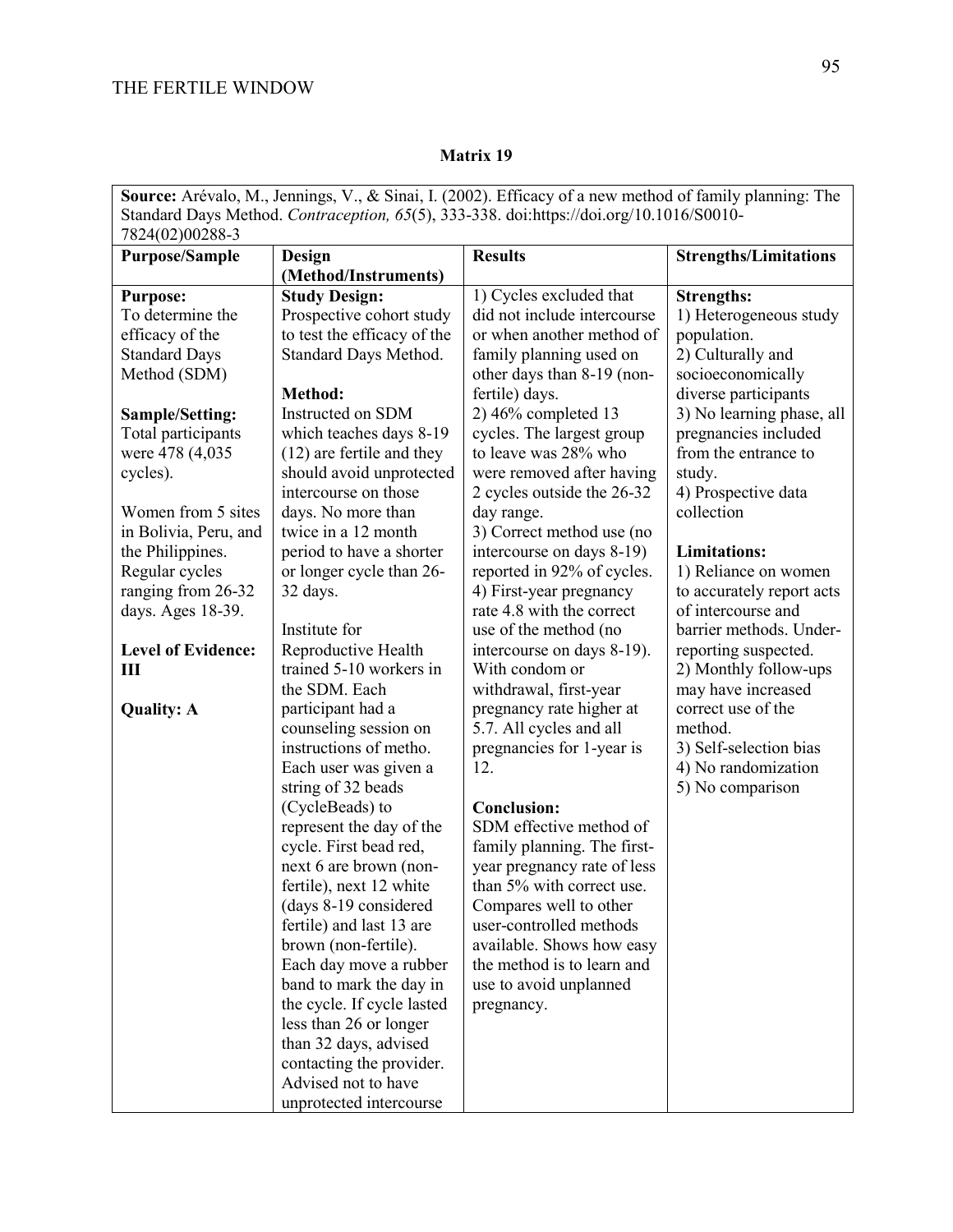| on days 8-19. If 2 cycles<br>outside of 26-32 days<br>advised to use another<br>method and withdrawn<br>from the method.                                         |  |
|------------------------------------------------------------------------------------------------------------------------------------------------------------------|--|
| Interviewed each cycle<br>until 13 cycles or left the<br>study. Follow-ups<br>occurred in their home to<br>minimize loss to follow-<br>up                        |  |
| <b>Instruments:</b><br>CycleBeads, a coital log<br>indicating which days<br>used and which method<br>for protection and<br>calendar to mark first<br>day menses. |  |

Research studies to address how best to offer family planning like the SDM in another context outside of traditional family planning programs.

#### **Implications:**

The simplicity of the SDM makes it very easy to use. The ability for the CNM to teach this method in a single setting such as the annual exam makes it possible for the woman to leave knowing what to do. However, it requires that women know the average lengths of their cycles. It is not to be used with irregular cycles, short or long cycles. This limits its use, but provided they have regular cycles between 26-32 days this is an effective and easy system to offer.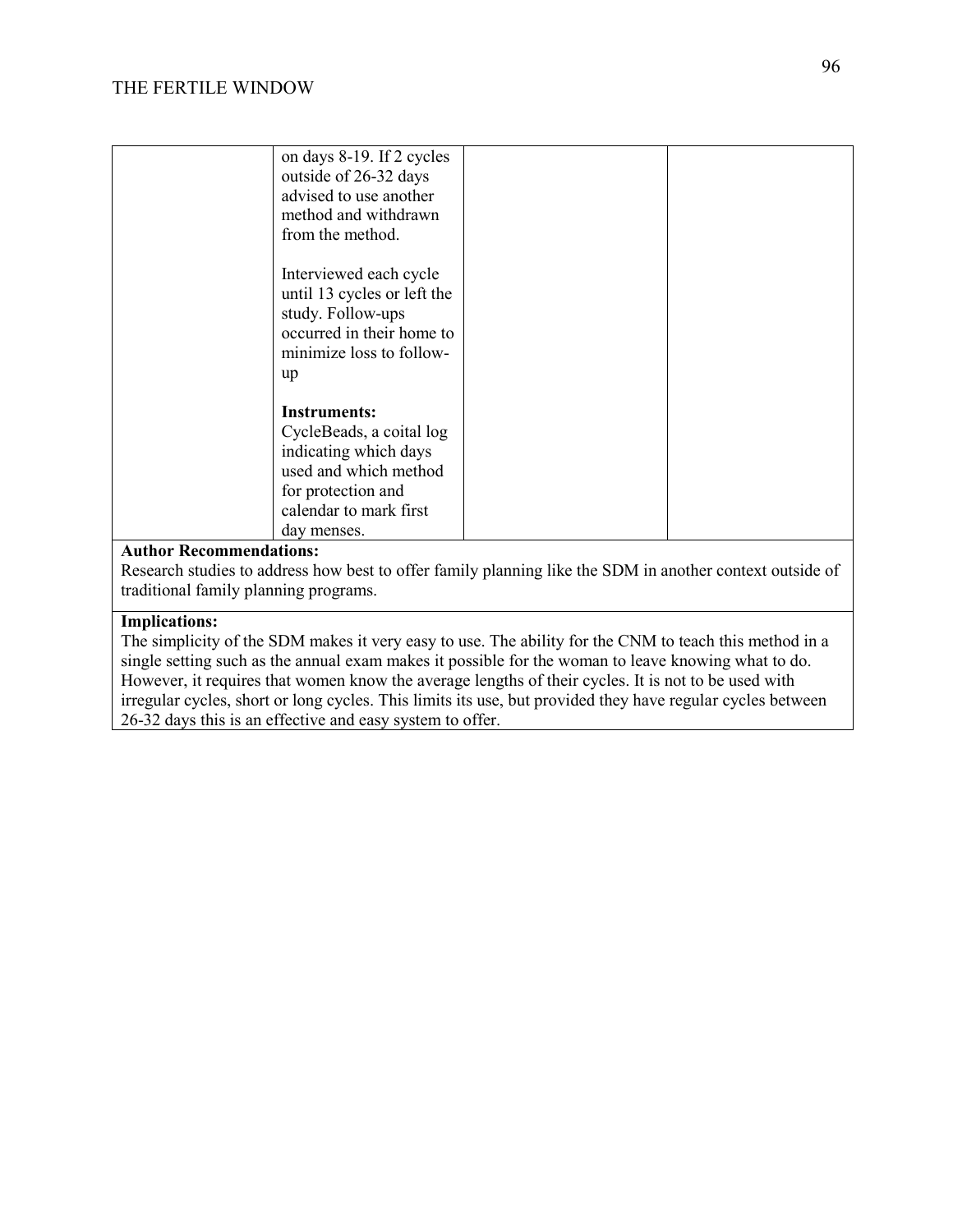## **Matrix 20**

**Source:** Colombo, B., & Masarotto, G. (2000). Daily fecundability: First results from a new data base. *Demographic Research, 3*(39). doi:10.4054/DemRes.2000.3.5

| <b>Purpose/Sample</b>     | Design                      | <b>Results</b>                | <b>Strengths/Limitations</b> |
|---------------------------|-----------------------------|-------------------------------|------------------------------|
|                           | (Method/Instruments)        |                               |                              |
| <b>Purpose:</b>           | <b>Study Design:</b>        | 1) On average, peak mucus     | <b>Strengths:</b>            |
| Determine the daily       | Prospective multicenter     | symptom occurs 0.31 days      | 1) Groups were very          |
| probability of            | cohort study to produce     | before last low-              | homogeneous which            |
| conception among          | daily pregnancy             | temperature day in            | eliminates any impact of     |
| healthy subjects.         | probabilities.              | European group.               | confounding factors.         |
|                           |                             | 2) No one of the 350          | 2) Reliability about type    |
| <b>Sample/Setting:</b>    | Method:                     | intercourse episodes of the   | and timing of acts of        |
| Total participants        | Each woman asked to         | third day of the high BBT     | intercourse which gives      |
| were 881.                 | record days of period       | resulted in a conception.     | confidence to results.       |
|                           | and any physical            | 3) BBT reference day may      | 3) Large sample size.        |
| 1992-1996, 782            | disturbances (illness,      | be a slightly better marker   | 4) Data gather               |
| women recruited in        | lack of sleepetc).          | of ovulation day than CM      | prospectively                |
| 7 European Family         | Record basal body           | as it is less prone to error. | 5) Advanced statistical      |
| planning centers          | temperature (BBT) on        | 4) Max level of conception    | analysis                     |
| (Milan, Verona,           | the chart until clear post- | second day before the shift   |                              |
| Lugano, Dusseldorf,       | ovulatory rise. Observe     | in BBT or peak day of         | <b>Limitations:</b>          |
| Paris, London and         | and chart cervical mucus    | CM.                           | 1) Probable errors in        |
| Brussels). Aged 18-       | $(CM)$ by coding 0-4        | 5) Peak CM day not the        | <b>BBT</b> or CM which       |
| 40 years old, in a        | based on the description,   | one with max                  | results in different         |
| stable relationship,      | daily during the cycle.     | fecundability, 4 days         | reference (ovulation         |
| at least one period       | Record every act of         | preceding the reference       | days) which would            |
| after breastfeeding       | intercourse and whether     | day appear most relevant      | result in different          |
| cessation, not taking     | protection was used, and    | for cycle fecundability.      | measurements of              |
| any hormonal              | what kind.                  | 6) The pattern of             | fecundability rates.         |
| medication affecting      |                             | conception is concentrated    | 2) Homogenous groups         |
| fertility. Additional     | Three over six rule used    | and falls after a continuous  | make it more difficult to    |
| 99 added                  | to determine BBT shift      | rise extended over 5 days,    | make recommendations         |
| retrospectively from      | and post-ovulatory          | the max is at day -2          | to the general               |
| a prospective study       | infertility. CM peak day    | approaching $0$ (p=0.020).    | population                   |
| in Auckland, New          | last day best quality       | 7) The difference in the      | 3) No randomization          |
| Zealand from 1979-        | mucus (day $0$ ).           | level of fecundability of     | 4) No comparison group       |
| 1985. Total of 7017       |                             | women with proven versus      | 5) Self-selection bias       |
| cycles. 5490 from         | New Zealand study:          | unproven fertility group      | 6) Participants added        |
| European study            | Proven fertility -          | was very significant          | only added after the         |
| centers only.             | instructed how to           | $(p=0.014)$ .                 | instruction phase.           |
|                           | recognize fertile period    |                               |                              |
| <b>Level of Evidence:</b> | from cervical mucus         | <b>Conclusion:</b>            |                              |
| Ш                         | changes. Record BBT         | 1) Couples attempting         |                              |
|                           | daily. Only one act of      | pregnancy should              |                              |
|                           | intercourse during the      | maximize intercourse          |                              |
| <b>Quality: A</b>         |                             | frequency during the four     |                              |
|                           | fertile phase.              |                               |                              |
|                           |                             | days preceding the first      |                              |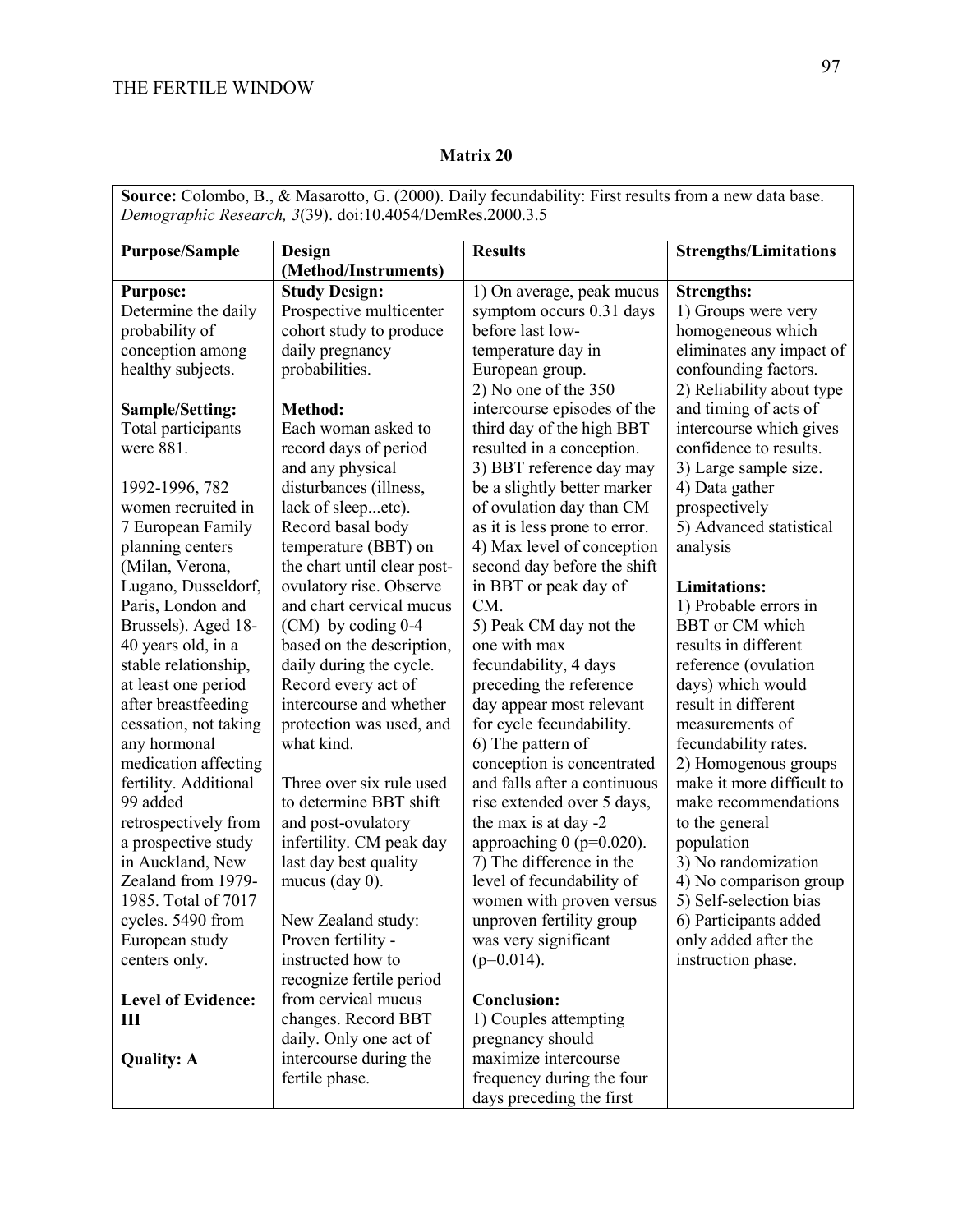| <b>Instruments:</b>  | upward shift of BBT or       |  |
|----------------------|------------------------------|--|
|                      |                              |  |
| A chart to record    | peak mucus day.              |  |
| menses, BBT, CM, and | 2) Couples wanting to        |  |
| intercourse.         | avoid pregnancy unsafe       |  |
|                      | period may be 11-12 days,    |  |
|                      | typically 8 days before      |  |
|                      | reference point              |  |
|                      | 3) The maximum daily         |  |
|                      | fecundability estimated      |  |
|                      | in the BBT window is .255    |  |
|                      | which corresponds to an      |  |
|                      |                              |  |
|                      | average number of 3.92       |  |
|                      | cycles                       |  |
|                      | needed for obtaining a       |  |
|                      | pregnancy, while after one   |  |
|                      | year 2.2% subjects remain    |  |
|                      | without success.             |  |
|                      | 4) Couples with at least     |  |
|                      | three acts of intercourse in |  |
|                      | the same window reach a      |  |
|                      | proportion of 227            |  |
|                      | conception cycles on the     |  |
|                      |                              |  |
|                      | whole. This corresponds to   |  |
|                      | 4.41 cycles for a            |  |
|                      | pregnancy and 3.5% of        |  |
|                      | failures in a year.          |  |

Longitudinal analysis of consecutive cycles within women needed to make clusterization of subjects and in clarifying the impact of physiology and behavior on outcomes.

## **Implications:**

When attempting to identify post-ovulatory infertility, the use of BBT may be a better indicator than CM. This information may be useful for couples wanting to avoid pregnancy specifically in that once this is determined there is no risk of conception occurring. Additionally when counseling couples who wish to achieve a pregnancy knowing either or both the BBT or CM could greatly enhance their chances of conception. Specifically counseling when, based on this data, is the best time to focus their intercourse efforts.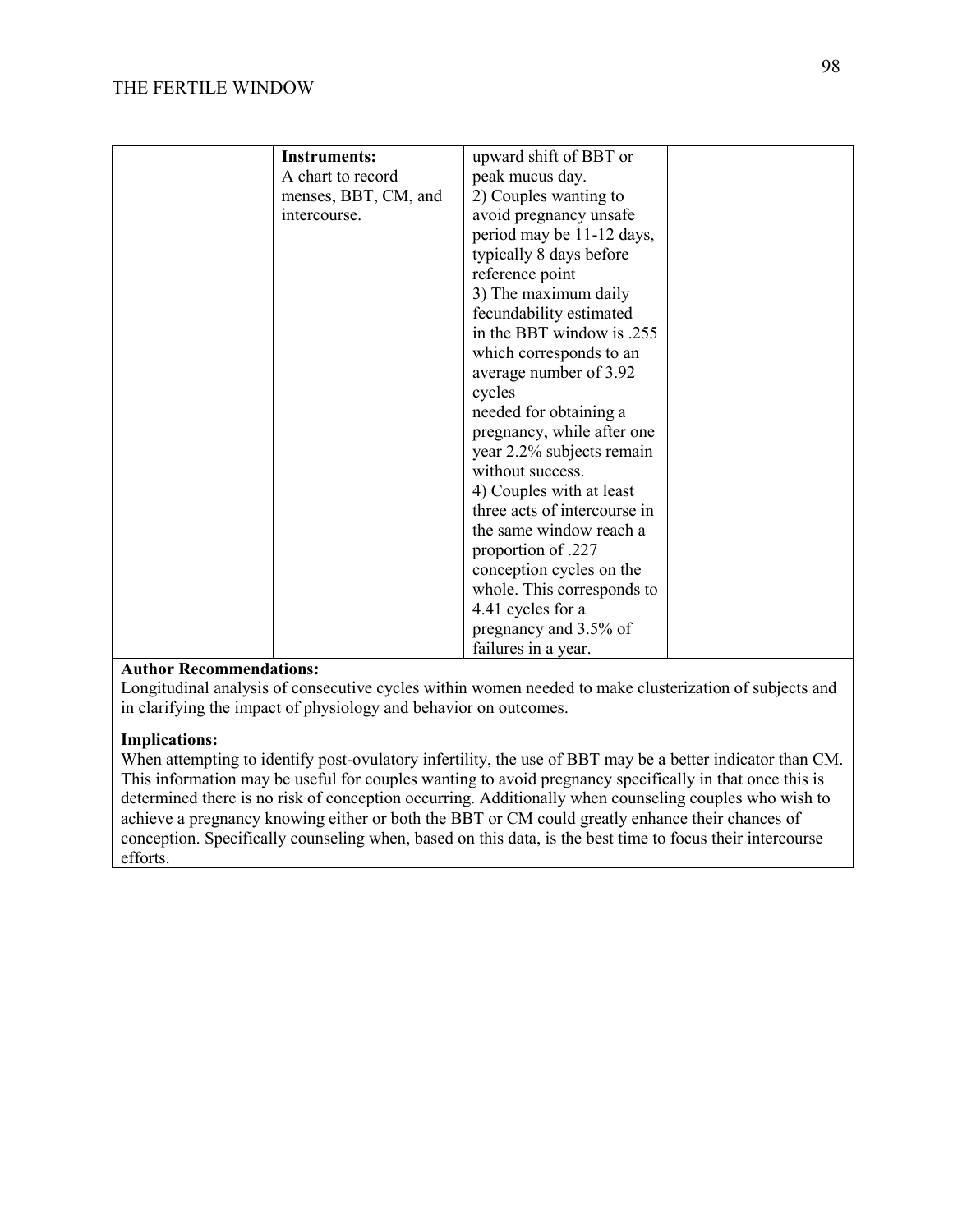| Source: Fehring, R., Schneider, M., & Barron, M. (2008). Efficacy of the Marquette Method of natural |                           |                              |                              |
|------------------------------------------------------------------------------------------------------|---------------------------|------------------------------|------------------------------|
| family planning. MCN, The American Journal of Maternal Child Nursing, 33(6), 348-354.                |                           |                              |                              |
| doi:10.1097/01.NMC.0000341254.80426.32                                                               |                           |                              |                              |
| <b>Purpose/Sample</b>                                                                                | Design                    | <b>Results</b>               | <b>Strengths/Limitations</b> |
|                                                                                                      | (Method/Instruments)      |                              |                              |
| <b>Purpose:</b>                                                                                      | <b>Study Design:</b>      | 1) 1 correct use pregnancy   | <b>Strengths:</b>            |
| Determine the                                                                                        | 12-month Retrospective    | which is a $0.6\%$ 12-month  | 1) Did not limit by          |
| effectiveness of the                                                                                 | evaluation of the         | correct use pregnancy rate.  | cycle length which most      |
| Marquette Method                                                                                     | Marquette Method.         | 2) Total unintended          | studies do which could       |
| (MM) of NFP.                                                                                         |                           | pregnancy rate was 10.6%.    | give better results.         |
|                                                                                                      | <b>Method:</b>            | For those that used the      | 2) Because it was            |
| Sample/Setting:                                                                                      | All received introduction | EHFM alone or in a           | retrospective more           |
| Total participants                                                                                   | session and monthly       | combination $(n=99)$         | closely relates to a real-   |
| were 204 (1,034)                                                                                     | follow-up sessions for    | unintended pregnancy rate    | life situation.              |
| couple months of                                                                                     | the first 3 months and    | 9.20%, meaning it is         | 3) Participants all taught   |
| use).                                                                                                | then at 6 and 12 months   | 90.8% effective at 12        | with standardized            |
|                                                                                                      | with pregnancy            | months of use.               | teaching method.             |
| Women from four                                                                                      | evaluation for each       | 3) For those that did not    | 4) Participants were         |
| clinical sites in the                                                                                | pregnancy.                | use EHFM at all the 12-      | followed prospectively       |
| United States.                                                                                       |                           | month unintended             |                              |
| Excluded if                                                                                          | Users could use any or    | pregnancy rate was 12.2      | <b>Limitations:</b>          |
| breastfeeding, being                                                                                 | all of the following      | meaning it is 87.8%          | 1) A homogenous              |
| treated for                                                                                          | analytes to determine     | effective at 12 months of    | group, mostly white,         |
| infertility, older than                                                                              | fertility:                | use.                         | middle class with at         |
| 42 years of age.                                                                                     | 1) Use of electronic      |                              | least high school            |
|                                                                                                      | hormonal fertility        | <b>Conclusion:</b>           | education and Catholic.      |
| <b>Level of Evidence:</b>                                                                            | monitor (EHFM) that       | 1) Perfect-use of $0.6\%$ is | 2) Small sample size.        |
| Ш                                                                                                    | measures estrone-e-       | very comparable to other     | 3) Retrospective             |
|                                                                                                      | glucuronide (E3G) and     | methods of NFP and even      | decreases control over       |
| <b>Quality: B</b>                                                                                    | luteinizing hormone       | the condom or oral           | extraneous variables.        |
|                                                                                                      | (LH) in the urine and     | hormonal pill.               | 4) Is not a randomized       |
|                                                                                                      | reports either low, high  | 2) The typical use of        | comparative study.           |
|                                                                                                      | or peak. High is when a   | 10.6% compares well to       | 5) MM can be time-           |
|                                                                                                      | threshold of E3G is       | other studies of MM.         | consuming for                |
|                                                                                                      | detected, a peak is when  | 3) The use of the EHFM       | professional nurses to       |
|                                                                                                      | the threshold of LH       | increases the efficacy of    | teach and women and          |
|                                                                                                      | detected.                 | the MM.                      | couples to learn.            |
|                                                                                                      | 2) Basal body             |                              | 6) Self-selection bias       |
|                                                                                                      | temperature               |                              |                              |
|                                                                                                      | 3) Cervical mucus         |                              |                              |
|                                                                                                      |                           |                              |                              |
|                                                                                                      | <b>Instruments:</b>       |                              |                              |
|                                                                                                      | ClearBlue or ClearPlan    |                              |                              |
|                                                                                                      | EHFM, basal body          |                              |                              |
|                                                                                                      | thermometer.              |                              |                              |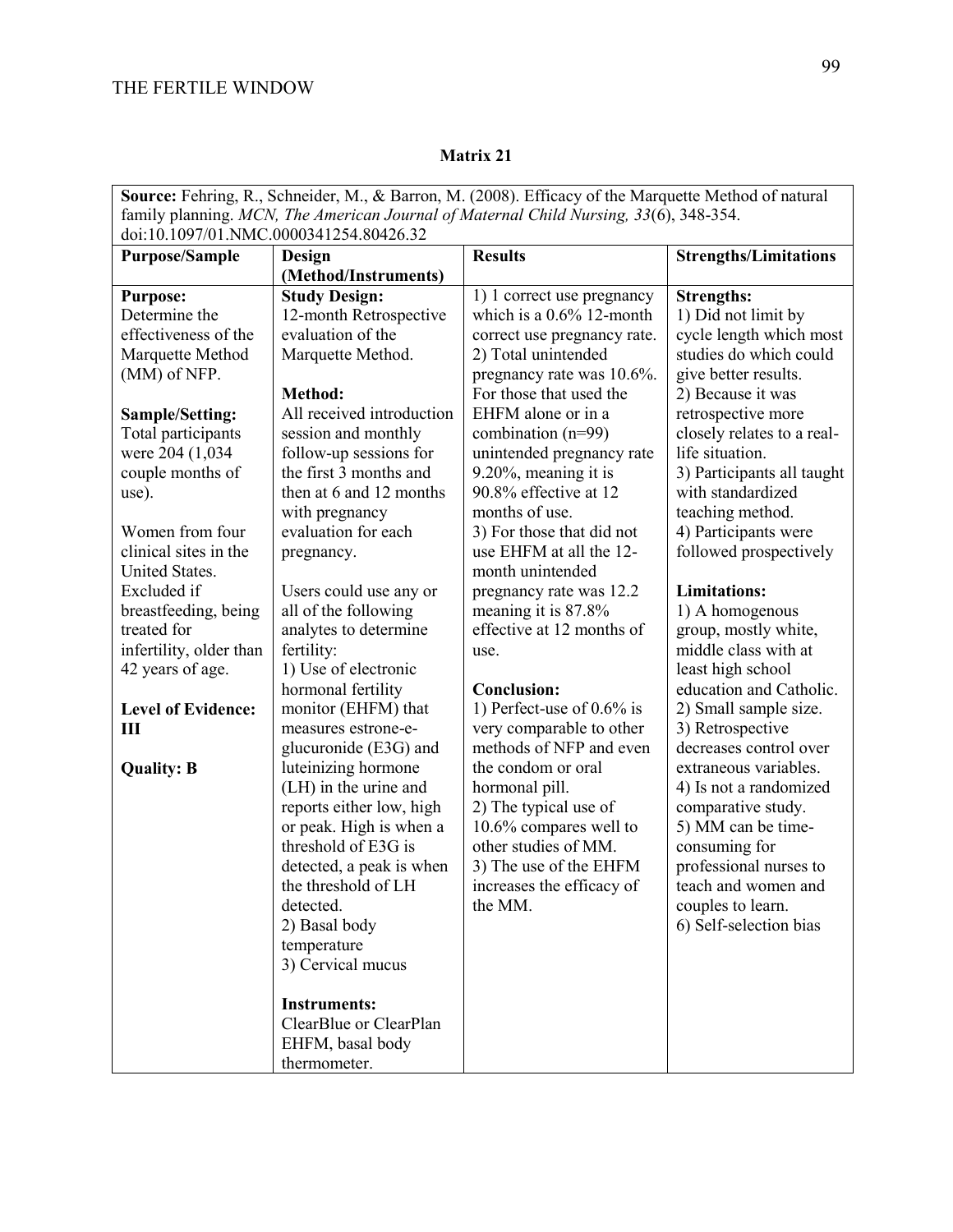Randomized comparison study to determine the efficacy between methods of NFP. Randomized comparison study to determine what combination of analytes is more effective. Simplification of a system to allow easier/quicker teaching - which should be tested for efficacy.

#### **Implications:**

In a clinical setting, use of the EHFM can be a helpful adjunct especially for those that have difficulty assessing the subjective biological markers, whereas the EHFM is objective and the monitor gives a definitive result to go by. This study shows that overall the MM is an effective method of NFP and by using the EHFM it can be even more effective when used with other markers of fertility to determine the fertile window. The MM needs to be taught by trained nurses, however, not all geographic locations may have a trained instructor. Further, it requires many follow-up sessions. If the follow-up scheduled is not adhered to effectiveness of the system may suffer.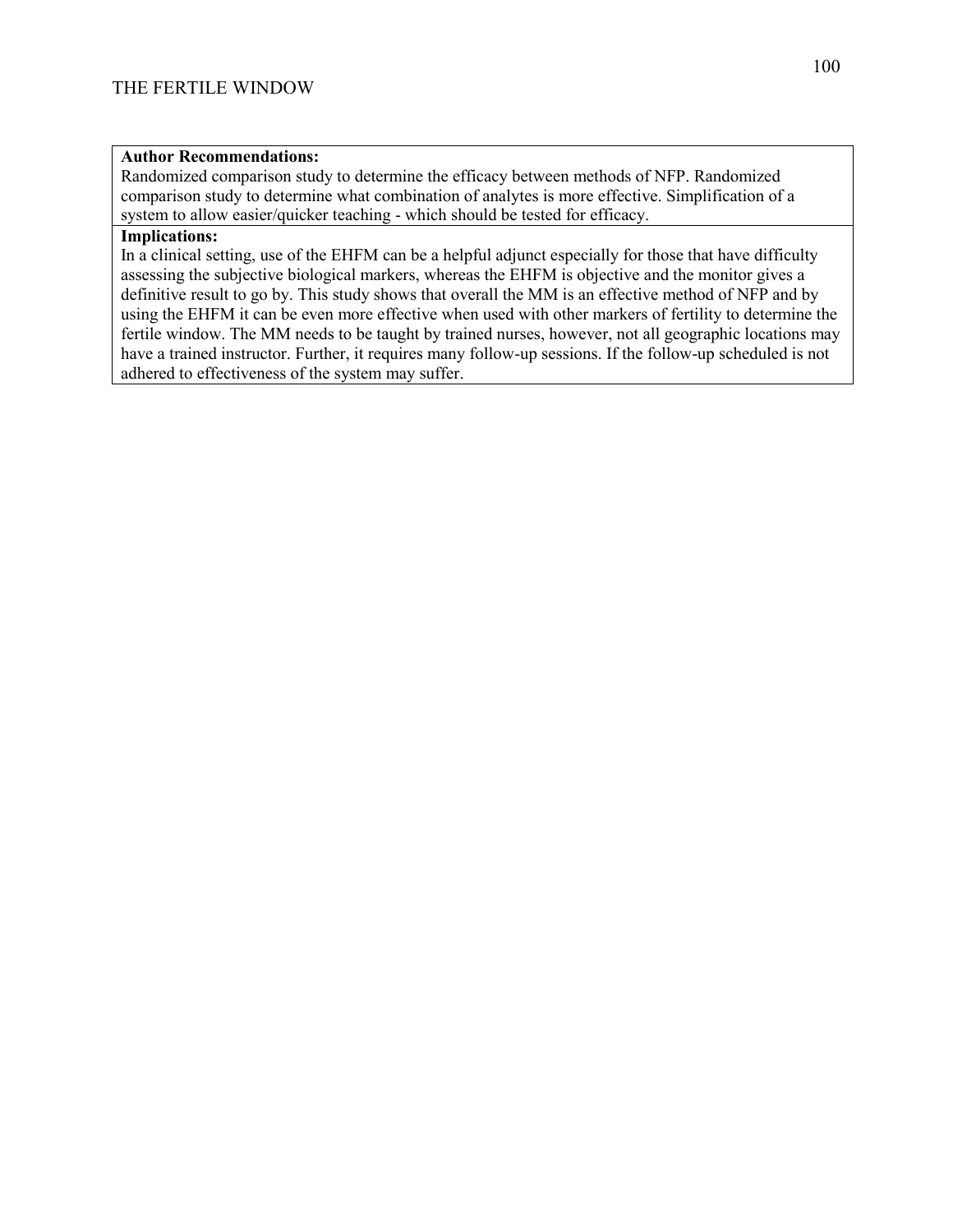| <b>Source:</b> Duane, M. Contreras, A., Jensen, E.T., & White, A. (2016). The performance of fertility |                                                            |                              |                              |  |
|--------------------------------------------------------------------------------------------------------|------------------------------------------------------------|------------------------------|------------------------------|--|
| awareness-based method apps marketed to avoid pregnancy. Journal of the American Board of Family       |                                                            |                              |                              |  |
|                                                                                                        | Medicine, 29(4), 508-511. doi:10.3122/jabfm.2016.04.160022 |                              |                              |  |
| <b>Purpose/Sample</b>                                                                                  | Design                                                     | <b>Results</b>               | <b>Strengths/Limitations</b> |  |
|                                                                                                        | (Method/Instruments)                                       |                              |                              |  |
| <b>Purpose:</b>                                                                                        | <b>Study Design:</b>                                       | 1) 29 apps predicted fertile | <b>Strengths:</b>            |  |
| To evaluate and rate                                                                                   | Descriptive comparative                                    | days and 10 did not.         | 1) Each app was given        |  |
| fertility apps                                                                                         | study of web and mobile                                    | 2) Apps that correctly       | the same information         |  |
| designed for couples                                                                                   | fertility applications                                     | identified fertile days      | which makes                  |  |
| to avoid pregnancy.                                                                                    |                                                            | ranked according to score:   | conclusions easy to          |  |
|                                                                                                        | <b>Method:</b>                                             | 1 Ovulation Mentor*          | draw.                        |  |
| Sample/Setting:                                                                                        | Each app rated based on                                    | 2 Sympto.org*                | 2) Names of                  |  |
| 39 apps from                                                                                           | the criteria to evaluate                                   | 3 iCycleBeads*               | applications included so     |  |
| iTunes, Google and                                                                                     | medical apps by Family                                     | 4 LilyPro*                   | specific                     |  |
| Google Play (56                                                                                        | Practice Management.                                       | 5 Lady Cycle*                | recommendations can          |  |
| other applications                                                                                     | Rated each app for 10                                      | 6 myNFP.net*                 | be made.                     |  |
| excluded)                                                                                              | criteria (authority,                                       | 7 MyFertilityCharts.com      | 3) Large number of           |  |
|                                                                                                        | accuracy in the method,                                    | 8 CycleProGo                 | applications identified      |  |
| <b>Level of Evidence:</b>                                                                              | accuracy in observations,                                  | 9 2Day Method                | in search ( $n = 95$ ).      |  |
| Ш                                                                                                      | support, adaptability,                                     | 10 Ova Ova                   | 4) Specific criteria for     |  |
|                                                                                                        | cost/pricing, ease of use,                                 | 11 OvaGraph                  | rating and scoring each      |  |
| <b>Quality:</b>                                                                                        | confidentiality,                                           | 12 OvuView                   | application.                 |  |
| B                                                                                                      | developer/sponsor &                                        | 13 FemCal                    |                              |  |
|                                                                                                        | platforms available on).                                   | 14 Ovatemp                   | <b>Limitations:</b>          |  |
|                                                                                                        |                                                            | 15 Natural Cycles            | 1) List of search terms      |  |
|                                                                                                        | Standardized dataset of 7                                  | 16 Cyclendar                 | not included which           |  |
|                                                                                                        | cycles of daily fertility                                  | 17 My Fertility MD           | means there could be a       |  |
|                                                                                                        | observations which were                                    | 18 Menstrual Cycle           | potential researcher         |  |
|                                                                                                        | obtained from real data                                    | Woman Log                    | self-selection bias if       |  |
|                                                                                                        | cycle was used to                                          | 19 Menstruation &            | search terms were            |  |
|                                                                                                        | determine the accuracy                                     | Ovulation                    | limited.                     |  |
|                                                                                                        | in identifying potential                                   | 20 Cycles                    | 2) Limited conclusions       |  |
|                                                                                                        | fertile days.                                              | 21 iCyclus                   | drawn related to the         |  |
|                                                                                                        |                                                            | 22 Period Log                | score and how it             |  |
|                                                                                                        | If an app did not predict                                  | 23 Period Pace               | translates to real-life      |  |
|                                                                                                        | fertile day but                                            | 24 Period & Ovulation        | usage.                       |  |
|                                                                                                        | recommended prior                                          | Calendar                     |                              |  |
|                                                                                                        | FABM training apart                                        | 25 Pink Pad Pro              |                              |  |
|                                                                                                        | from the app it scored                                     | 26 Fertility Calendar        |                              |  |
|                                                                                                        | high on accuracy.                                          | 27 Fertility Clock           |                              |  |
|                                                                                                        |                                                            | 28 Woman Calendar            |                              |  |
|                                                                                                        | <b>Instruments:</b>                                        | 29 Fertility & Ovulation     |                              |  |
|                                                                                                        | iTunes and Google Play                                     |                              |                              |  |
|                                                                                                        | stores, Google.                                            | 3) Apps with * had either a  |                              |  |
|                                                                                                        |                                                            | perfect score on accuracy    |                              |  |
|                                                                                                        |                                                            | or no false negatives (days  |                              |  |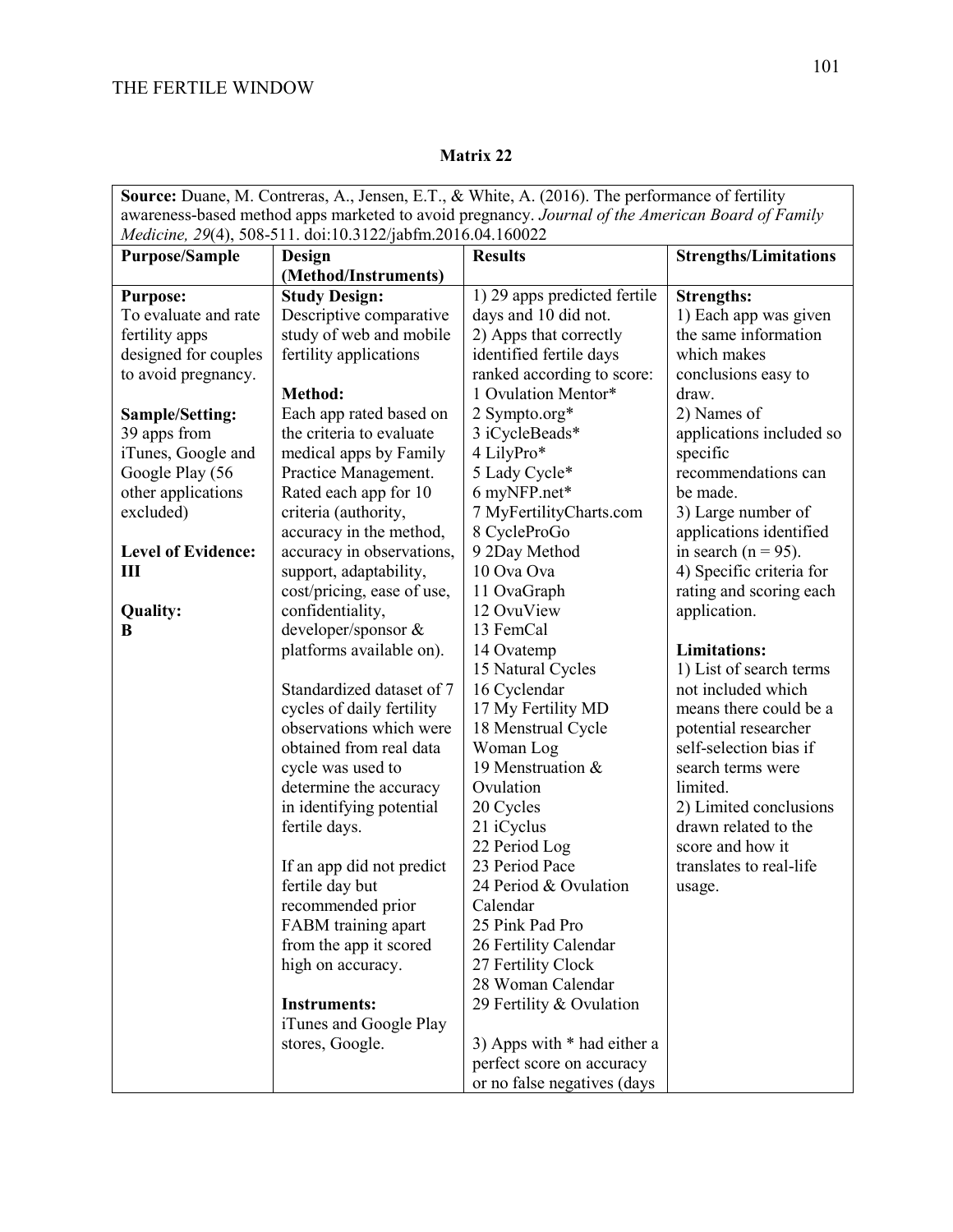| classified as infertile when         |
|--------------------------------------|
|                                      |
| they were fertile).                  |
|                                      |
| 4) Apps that did not                 |
| correctly identify fertile           |
| days ranked:                         |
| 1 NFP Charting Ovulation             |
| 2 Symptopro                          |
| 3 Fertility Pinpoint                 |
| 4 Kindara                            |
|                                      |
| 5 Groove Fertility Pro               |
| 6 FEMM                               |
| 7 NFP Project Caruso                 |
| 8 Charting App                       |
| 9 Lady Time                          |
| 10 Knowhen                           |
|                                      |
| <b>Conclusion:</b>                   |
| 1) Majority of apps are not          |
| designed for avoiding                |
|                                      |
| pregnancy or are not                 |
| founded on evidence based            |
| FAB methods.                         |
| 2) Attractive apps are not           |
| necessarily effective and            |
|                                      |
| vice-versa.                          |
|                                      |
| 3) At least one app with a           |
| perfect score in each FAB            |
| method category (Except              |
| symptohormonal)                      |
| 4) Apps that do not predict          |
| fertile days can still be            |
| useful for experienced<br>NFP users. |

#### **Author Recommendations:** None

#### **Implications:**

This study demonstrates how dependent young people have become on information technology. Comparing various applications shows that not all of them are equally reliable or accurate.Limited data exist regarding actual human studies of the effectiveness of FAB method apps, therefore, patients should be cautioned when they choose to use these applications for their family planning needs. This study is specifically helpful as it found one application for each type of FAB method which gives patients something to choose from based on what sort of method they are interested in utilizing.

#### **Matrix 23**

**Source:** Koch, M.C., Lermann, J., van de Roemer, N., Renner, S.K., Burghaus, S., Hackl, J., … Thiel, F. C. (2018). Improving usability and pregnancy rates of a fertility monitor by an additional mobile application: Results of a retrospective efficacy study of Daysy and DaysyView app. *Reproductive Health, 15*(1), 37. doi:10.1186/s12978-018-0479-6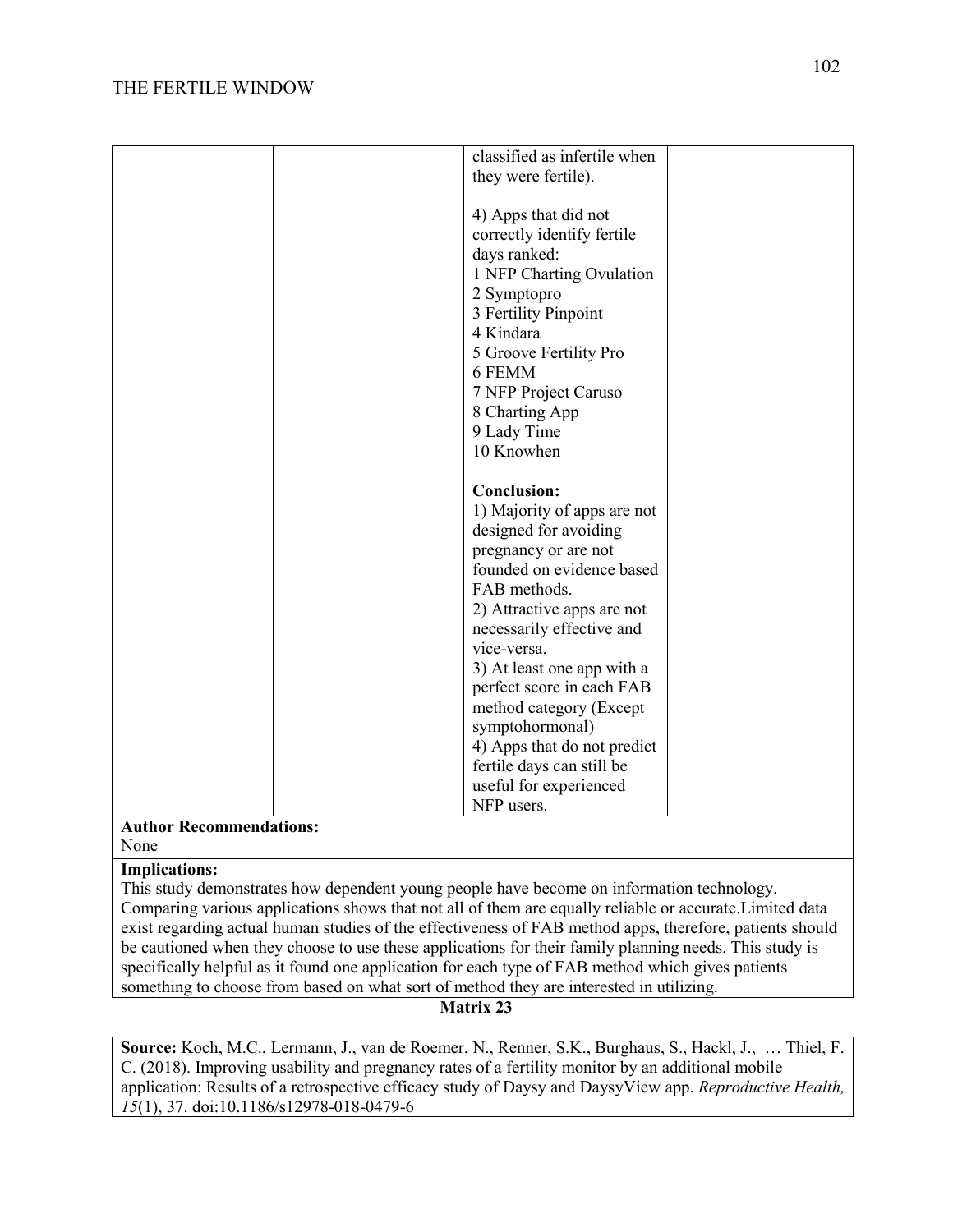| <b>Purpose/Sample</b>     | <b>Design</b>            | <b>Results</b>                                   | <b>Strengths/Limitations</b>             |
|---------------------------|--------------------------|--------------------------------------------------|------------------------------------------|
|                           | (Method/Instruments)     |                                                  |                                          |
| <b>Purpose:</b>           | <b>Study Design:</b>     | 1) Typical-use related                           | <b>Strengths:</b>                        |
| Evaluate feasibility,     | 13-cycle retrospective   | pregnancy rate is a Pearl                        | 1) Researchers blinded                   |
| satisfaction, and         | cohort study of current  | Index of 1.252 (2.707%                           | to personal data of                      |
| failure rate of Daysy     | users of the DaysyView   | pregnancy probability)                           | users.                                   |
| device and                | application.             | 2) Method related                                | 2) Kaplan-Meier                          |
| DaysyView app as a        |                          | pregnancy rate is Pearl                          | approach used to                         |
| FAB method.               | Method:                  | Index of 0.626 (2.2%                             | calculate overall                        |
|                           | All Daysy international  | pregnancy probability)                           | effectiveness to take                    |
| <b>Sample/Setting:</b>    | purchases who already    | 3) Perfect-use pregnancy                         | into account varying                     |
| Total participants        | had registered and had a | rate is Pearl Index of 0.753                     | durations of use.                        |
| were 798 (4738)           | DaysyView account        | $(2.19\%$ pregnancy                              | 3) Good sample size                      |
| cycles).                  | received an invitation.  | probability)                                     |                                          |
|                           |                          | 4) Unprotected intercourse                       | <b>Limitations:</b>                      |
| Recruited from            | Daily temperature        | during fertile time has                          | 1) Self-selection bias                   |
| current registered        | Green light - Infertile  | pregnancy probability of                         | 2) Pearl Index has more                  |
| users of the              | Red light - Fertile      | 10.82%                                           | limitations than life                    |
| DaysyView                 | Yellow light - unsure    |                                                  | table analysis                           |
| application.              |                          | <b>Conclusion:</b>                               | 3) Not mandatory to                      |
|                           | Method-related           | 1) Digital analysis of                           | report whether and                       |
| <b>Level of Evidence:</b> | pregnancy is a           | temperature data, the                            | when users had                           |
| Ш                         | pregnancy that occurred  | monitors can reduce the                          | protected or unprotected                 |
|                           | during unprotected       | risk of inaccurate or                            | intercourse                              |
| <b>Quality:</b>           | intercourse on a green   | misinterpretation of data.                       | 4) Only 17 users under                   |
| $\overline{\mathsf{C}}$   | day (infertile phase)    | 2) They can remind the                           | the age of 20, therefore,                |
|                           |                          | user of the risk of                              | cannot make a general                    |
|                           | Perfect-use pregnancy is | pregnancy by showing a                           | recommendation for this                  |
|                           | a pregnancy that         | red (fertile) day but don't                      | age group.                               |
|                           | occurred when there was  | reduce the risk of the user                      | 5) No randomization                      |
|                           | no unprotected           | choosing to use another                          | 6) No control or                         |
|                           | intercourse on the red   | contraceptive method or                          | comparison group                         |
|                           | days (fertile phase)     | unprotected intercourse.                         | 7) Excluded users with                   |
|                           | The Pearl Index          | 3) Daysy with the<br>combination of the          | less than 13 cycles of<br>data and those |
|                           | represents the number of |                                                  | pregnancies from those                   |
|                           | failures per 100 woman-  | DaysyView app improves<br>usability and leads to | cycles                                   |
|                           | years exposure.          | higher engagement of a                           | 8) Only 13% of users                     |
|                           |                          | highly accurate device.                          | agreed to complete the                   |
|                           | <b>Instruments:</b>      |                                                  | survey (798 out of                       |
|                           | Daysy BBT device and     |                                                  | 6278)                                    |
|                           | DaysyView App            |                                                  | 9) Pregnancies were                      |
|                           |                          |                                                  | only verified if the user                |
|                           |                          |                                                  | reported a pregnancy as                  |
|                           |                          |                                                  | unwanted but it's not                    |
|                           |                          |                                                  | clear if every data set                  |
|                           |                          |                                                  | was evaluated and so                     |
|                           |                          |                                                  | unintended but wanted                    |
|                           |                          |                                                  | pregnancies may have                     |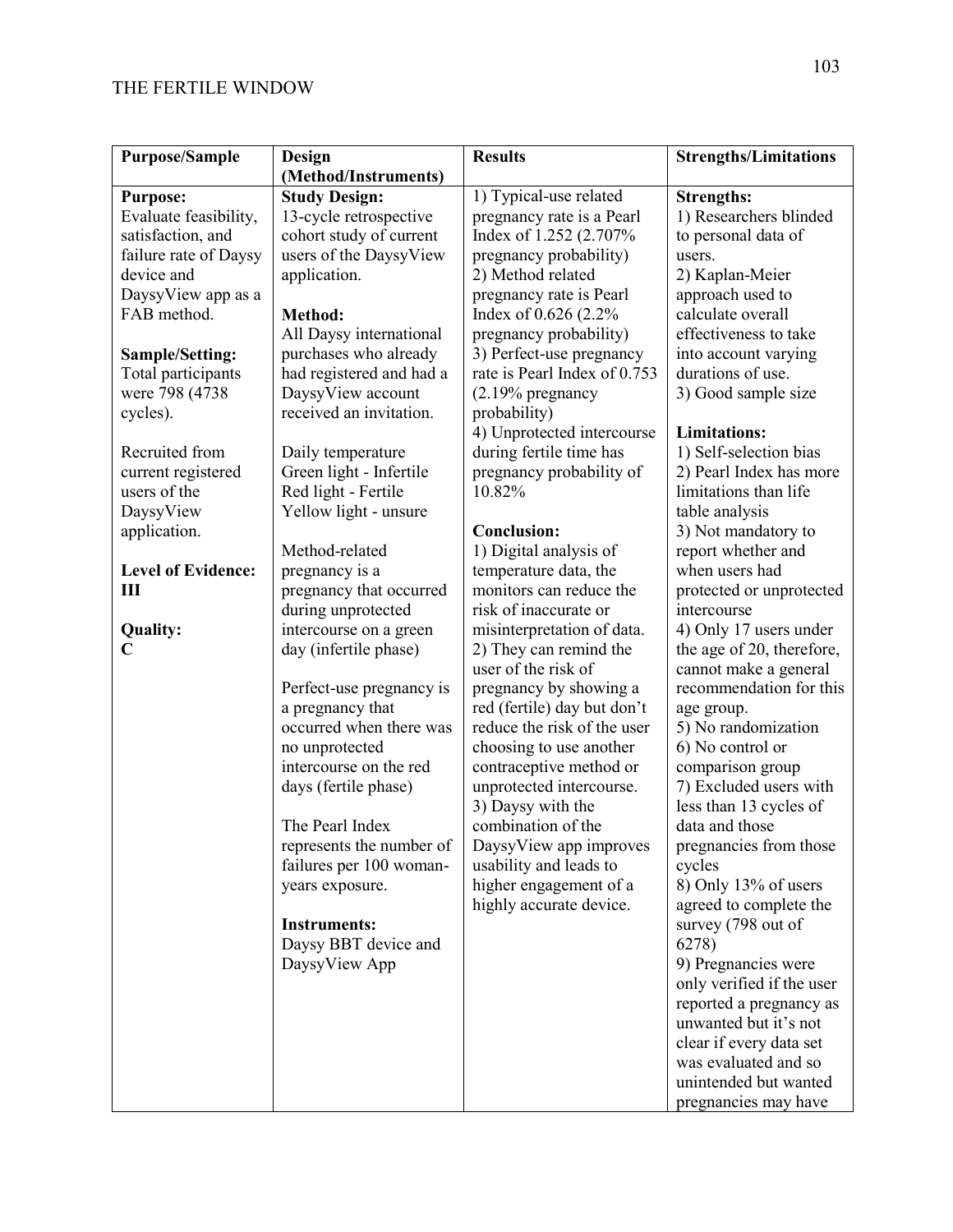| been missed or            |
|---------------------------|
| pregnancies that ended    |
| in an abortion.           |
| 10) Retrospective         |
| survey not able to        |
| capture changing          |
| pregnancy intention       |
| which could change        |
| effectiveness rates.      |
| 11) No inclusion or       |
| exclusion criteria        |
| $12)$ 64% reported        |
| concurrent use of a       |
| contraception which       |
| makes it difficult to     |
| report true effectiveness |
| rates of Daysy.           |
|                           |

#### **Implications:**

While the results of this study seem appealing and they boast of high effectiveness there are a lot of flaws in the study which make it difficult to ensure the rigor of the study and therefore, it's results. Pregnancies were excluded if that resulted in less than 13 cycles of data and it's unsure whether each data set was analyzed for evidence of pregnancy.

While it may still be an effective device for FAB method users this study does not give us an accurate picture of what those rates are. Patients should be cautioned that while this device is minimal effort on the part of the user it's effectiveness may not be known.